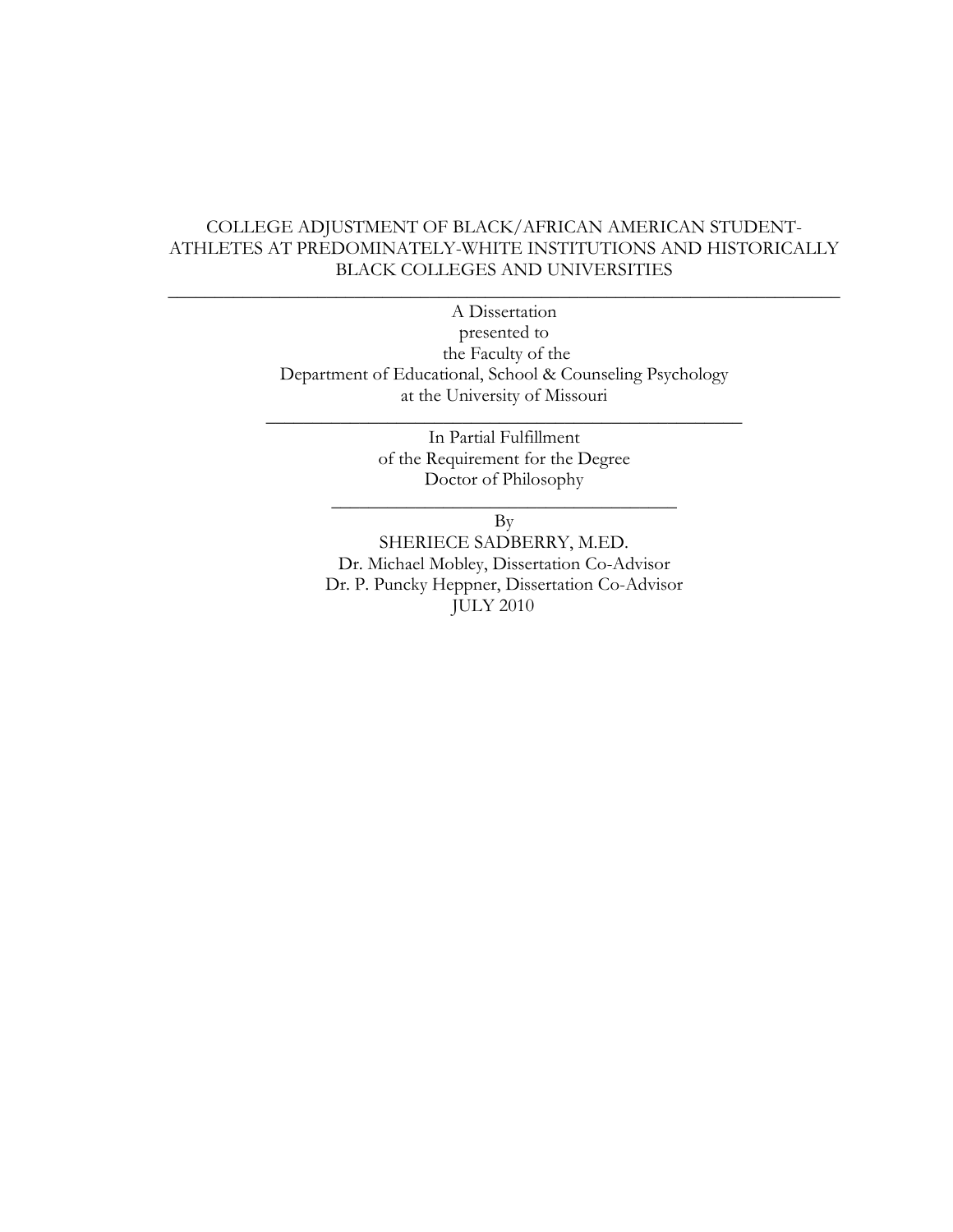The undersigned, appointed by the Dean of the Graduate School, have examined the dissertation entitled

## COLLEGE ADJUSTMENT OF BLACK/AFRICAN AMERICAN STUDENT-ATHLETES AT PREDOMINATELY-WHITE INSTITUTIONS AND HISTORICALLY BLACK COLLEGES AND UNIVERSITIES

presented by Sheriece Sadberry, a doctoral candidate for the degree of Doctor of Philosophy, and hereby certify that, in their opinion, it is worthy of acceptance.

Professor Michael Mobley

Professor Puncky Heppner

Professor Keith Herman

Professor Richard McGuire

Professor Niels Beck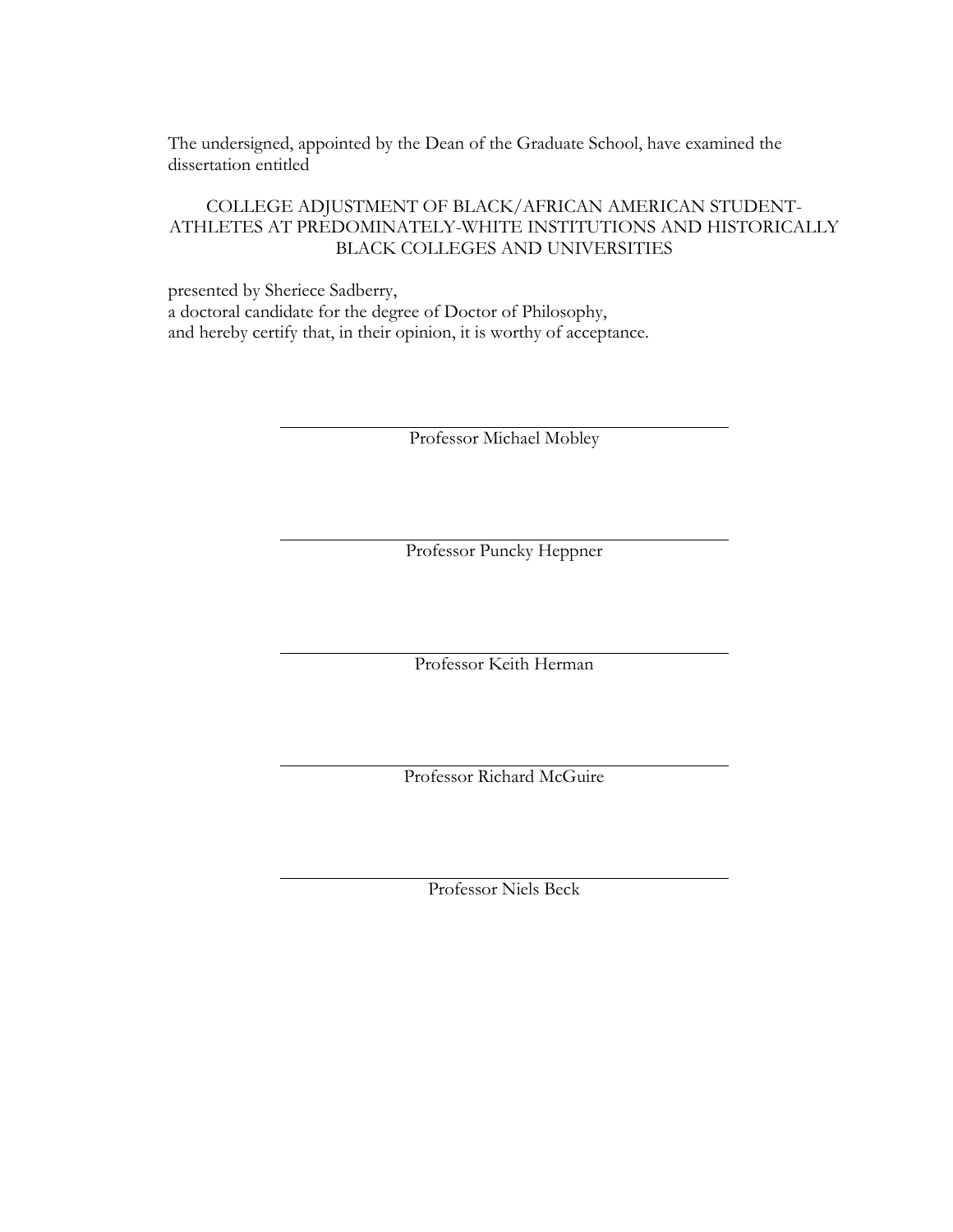………Thanks to all those who have supported me throughout my lifetime. I apologize for anyone I may forget: Auntie Leanie, Jeray, Demo, Maren, Frank, Calvin, Fiona, Ash, Cousin Mark, Kristin, Katie, Catherine, Sarah & Marcus, the Ligers, Spencer, and Gerard. Without all your love and support, I may not have made it through the storm with this smile on my

face.

Most importantly, the man who made me the person I am today… My Dad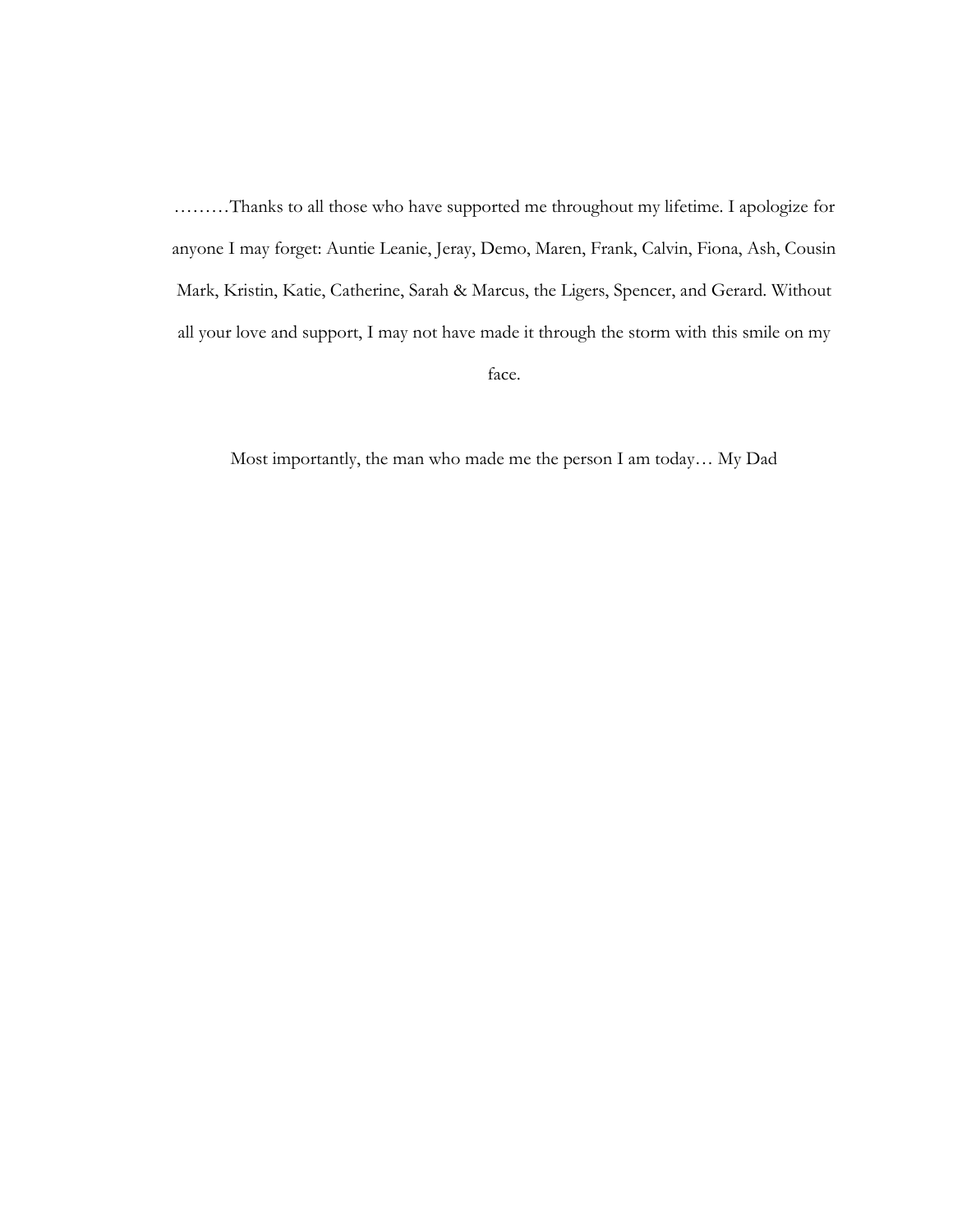#### ACKNOWLEDGEMENTS

When I decided to embark on this academic path, I never could have imagined how many people would be there to guide me along the way. I greatly appreciate how much people believed in my abilities and never once expressed doubt in my pursuit of success. I would first like to thank the professors who encouraged me to study psychology at Nebraska, such as Dr. Ross Thompson and Dr. Gustavo Carlo and, especially, my mentor Dr. Wes Sime. Secondly, I would like to emphasize the immense impact Dr. Richard McGuire had on my growth and development. I am not joking when I say want to be like Dr. McGuire when I grow up. I appreciate the commitment to my academic pursuits Dr. Richard Cox displayed as he continued to work with me far after his retirement. Thank you, Dr. Mobley, for being a consistent supporter, advocate, mentor, teacher, and advisor. There are so many other people who have been a support for me throughout my graduate studies and I would like to thank them as well, especially my fellow graduate students and doctoral cohort.

This study was incredibly challenging, but rewarding all the same. I appreciate the support I received from those who helped me navigate accessing student-athletes and the athletic departments who participated in this study. I would also like to thank my committee members: Dr. Michael Mobley, Dr. Puncky Heppner, Dr. Keith Herman, Dr. Richard McGuire, and Dr. Niels Beck. I would especially like to thank Dr. Herman for his patience and understanding throughout the analysis process!

ii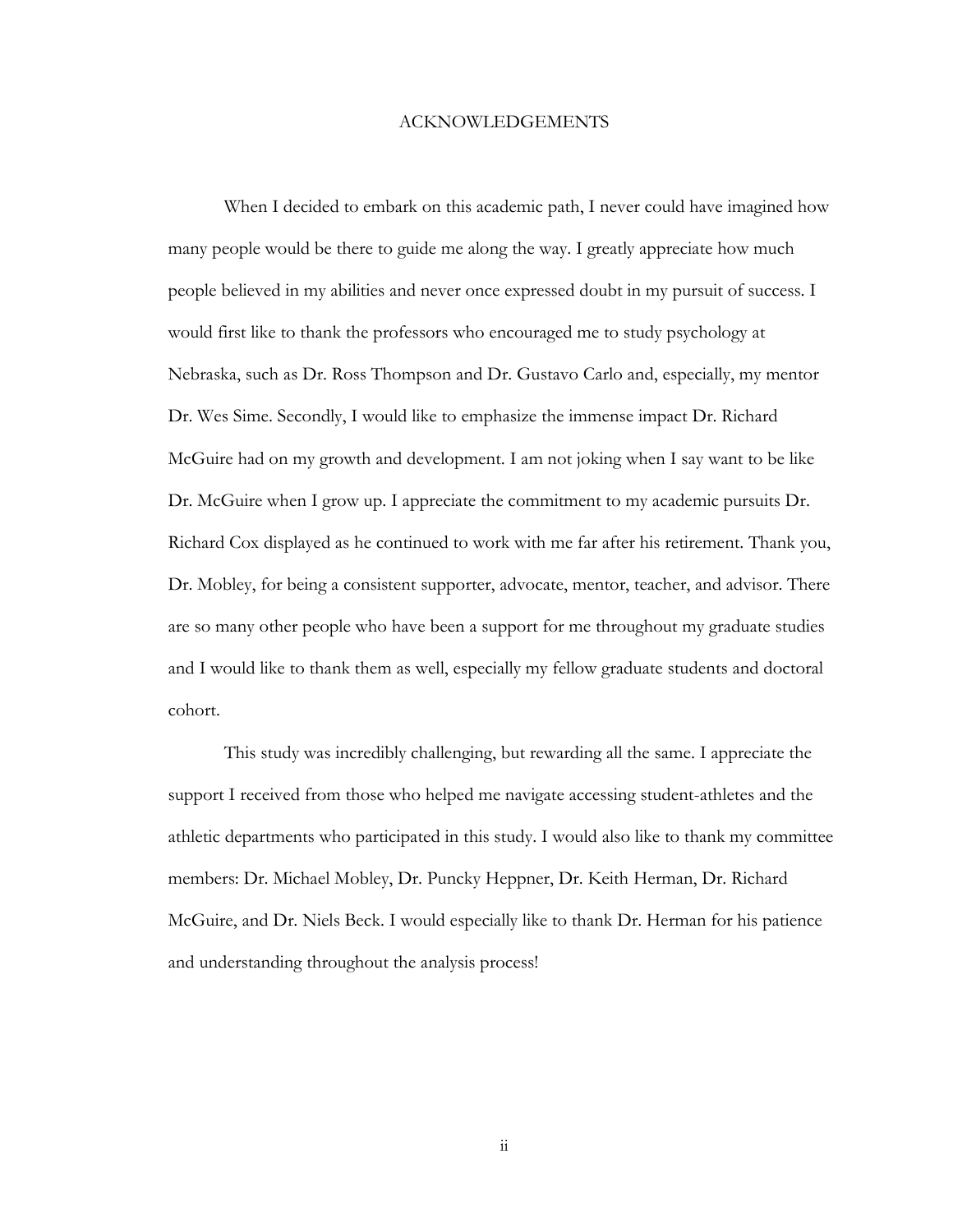## TABLE OF CONTENTS

| ${\bf ACKNOWLEDGEMENTS} \begin{tabular}{l} \includegraphics[width=0.5\textwidth]{Figures/11-1} \label{fig:1} \end{tabular}$                                                                                                                                                                                                                                                                 | 11                        |
|---------------------------------------------------------------------------------------------------------------------------------------------------------------------------------------------------------------------------------------------------------------------------------------------------------------------------------------------------------------------------------------------|---------------------------|
| $\text{LIST OF TABLES} \quad \rule{2.2cm}{0.1cm} \text{} \qquad \rule{2.2cm}{0.1cm} \text{} \qquad \rule{2.2cm}{0.1cm} \text{} \qquad \rule{2.2cm}{0.1cm} \text{} \qquad \rule{2.2cm}{0.1cm} \text{} \qquad \rule{2.2cm}{0.1cm} \text{} \qquad \rule{2.2cm}{0.1cm} \text{} \qquad \rule{2.2cm}{0.1cm} \text{} \qquad \rule{2.2cm}{0.1cm} \text{} \qquad \rule{2.2cm}{0.1cm} \text{} \qquad$ | $\rm{V}$                  |
| $\text{LIST OF FIGURES} \begin{tabular}{l} \textbf{LIST OF FIGURES} \end{tabular}$                                                                                                                                                                                                                                                                                                          | $\overline{\mathrm{vi}}$  |
| ABSTRACT PARALLEL AND ACCORDING ASSESSMENT PROPERTY AND ASSESSMENT PROPERTY AND ASSESSMENT PROPERTY AND ACCORDING ASSESSMENT PROPERTY AND ACCORDING ASSESSMENT PROPERTY AND ASSESSMENT PROPERTY AND ASSESSMENT PROPERTY AND AC                                                                                                                                                              | $\overline{\mathrm{vii}}$ |
| INTRODUCTION <b>Production Example 20</b> in the set of the set of the set of the set of the set of the set of the set of the set of the set of the set of the set of the set of the set of the set of the set of the set of the                                                                                                                                                            | $\mathbf{1}$              |
|                                                                                                                                                                                                                                                                                                                                                                                             | $\mathbf{1}$              |
|                                                                                                                                                                                                                                                                                                                                                                                             | 5                         |
|                                                                                                                                                                                                                                                                                                                                                                                             | 8                         |
| Establishing Institutional Identity [10001] [10001] [10001] [10001] [10001] [10001] [10001] [10001] [10001] [10001] [10001] [10001] [10001] [10001] [10001] [10001] [10001] [10001] [10001] [10001] [10001] [10001] [10001] [1                                                                                                                                                              | 13                        |
|                                                                                                                                                                                                                                                                                                                                                                                             | 17                        |
| Historically Black Colleges and Universities [11] March 1999 (12] March 1999 (13) March 1999 (13) March 1999 (13) March 1999 (13) March 1999 (13) March 1999 (13) March 1999 (13) March 1999 (13) March 1999 (13) March 1999 (                                                                                                                                                              | 24                        |
|                                                                                                                                                                                                                                                                                                                                                                                             | 25                        |
|                                                                                                                                                                                                                                                                                                                                                                                             | 28                        |
|                                                                                                                                                                                                                                                                                                                                                                                             | 29                        |
| <b>METHODS</b>                                                                                                                                                                                                                                                                                                                                                                              | 31                        |
|                                                                                                                                                                                                                                                                                                                                                                                             | 31                        |
| Instrumentation                                                                                                                                                                                                                                                                                                                                                                             | 32                        |
| Procedures                                                                                                                                                                                                                                                                                                                                                                                  | 35                        |
| <b>Statistical Methods</b>                                                                                                                                                                                                                                                                                                                                                                  | 37                        |
| <b>RESULTS</b>                                                                                                                                                                                                                                                                                                                                                                              | 39                        |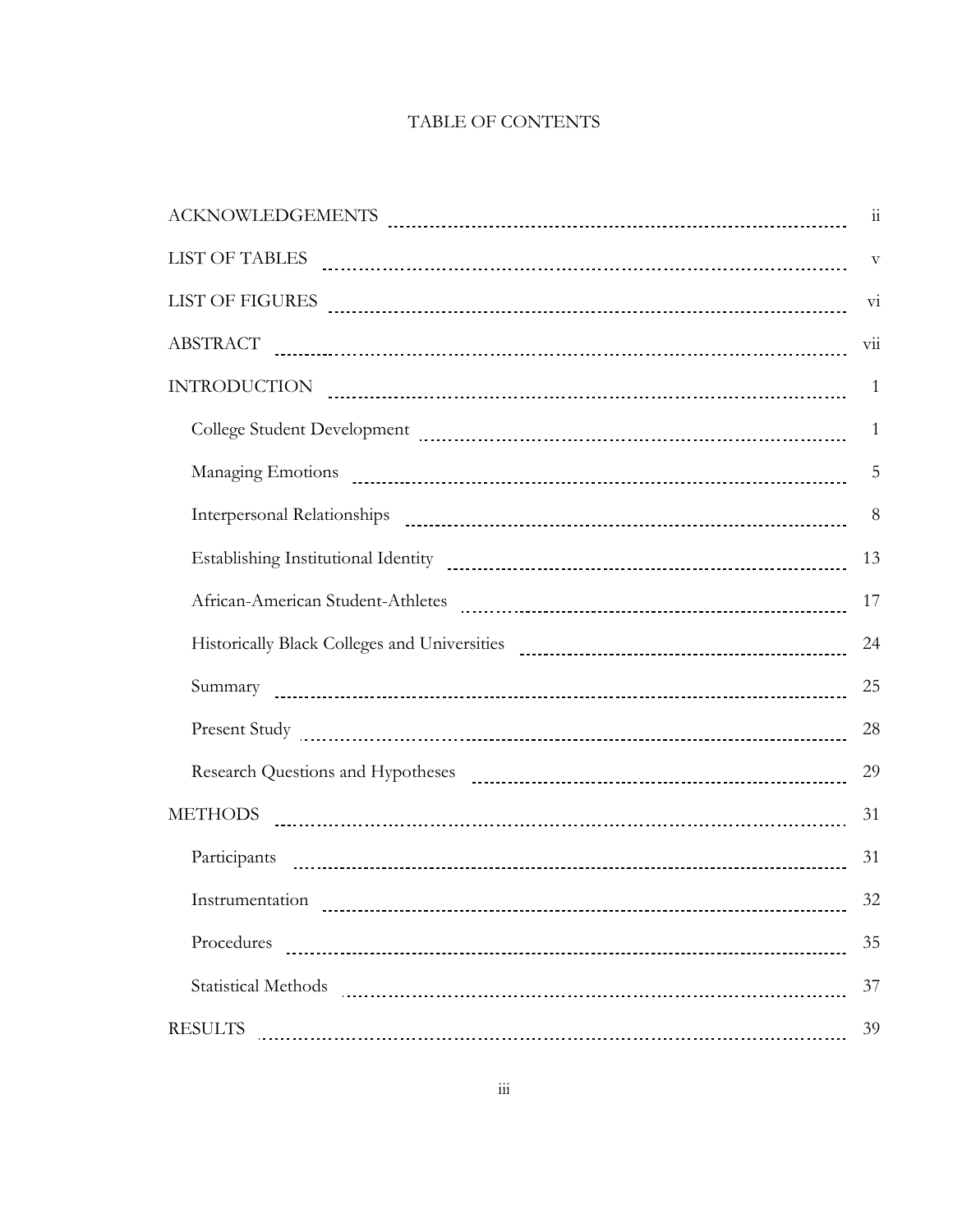|                                                                                                                                                                                                                                                                                                                                                                                                                                                                                                              | 39 |
|--------------------------------------------------------------------------------------------------------------------------------------------------------------------------------------------------------------------------------------------------------------------------------------------------------------------------------------------------------------------------------------------------------------------------------------------------------------------------------------------------------------|----|
| Predicting College Adjustment Scale Subscale Scores [11] [12] March 2016 2017 [13] March 2016 2017 [13] March 2017 [13] March 2017 [13] March 2017 [13] March 2017 [13] March 2017 [13] March 2017 [13] March 2017 [13] March                                                                                                                                                                                                                                                                                | 41 |
| $\text{DISCUSSION} \begin{tabular}{l} \textbf{\texttt{0}}\\ \textbf{\texttt{1}}\\ \textbf{\texttt{2}}\\ \textbf{\texttt{3}}\\ \textbf{\texttt{4}}\\ \textbf{\texttt{5}}\\ \textbf{\texttt{6}}\\ \textbf{\texttt{7}}\\ \textbf{\texttt{8}}\\ \textbf{\texttt{9}}\\ \textbf{\texttt{1}}\\ \textbf{\texttt{2}}\\ \textbf{\texttt{2}}\\ \textbf{\texttt{2}}\\ \textbf{\texttt{3}}\\ \textbf{\texttt{2}}\\ \textbf{\texttt{2}}\\ \textbf{\texttt{3}}\\ \textbf{\texttt{2}}\\ \textbf{\texttt{2}}\\ \textbf{\text$ | 42 |
|                                                                                                                                                                                                                                                                                                                                                                                                                                                                                                              | 47 |
|                                                                                                                                                                                                                                                                                                                                                                                                                                                                                                              | 49 |
|                                                                                                                                                                                                                                                                                                                                                                                                                                                                                                              | 50 |
|                                                                                                                                                                                                                                                                                                                                                                                                                                                                                                              | 52 |
| <b>APPENDICES</b>                                                                                                                                                                                                                                                                                                                                                                                                                                                                                            | 67 |
| APPENDIX A - DEMOGRAPHIC BACKGROUND QUESTIONNAIRE                                                                                                                                                                                                                                                                                                                                                                                                                                                            | 67 |
| APPENDIX B - COMMUNICATION ASSESSMENT QUESTIONNAIRE                                                                                                                                                                                                                                                                                                                                                                                                                                                          | 70 |
| APPENDIX C - COLLEGE ADJUSTMENT SCALE PARALLE AND COLLEGE ADJUSTMENT SCALE                                                                                                                                                                                                                                                                                                                                                                                                                                   | 72 |
| APPENDIX D - LIFE EVENTS SURVEY FOR COLLEGIATE ATHLETES                                                                                                                                                                                                                                                                                                                                                                                                                                                      | 74 |
| APPENDIX E - MINORITY STUDENT STRESS SCALE                                                                                                                                                                                                                                                                                                                                                                                                                                                                   | 78 |
| APPENDIX F - PERCEIVED SOCIAL SUPPORT SCALE                                                                                                                                                                                                                                                                                                                                                                                                                                                                  | 80 |
|                                                                                                                                                                                                                                                                                                                                                                                                                                                                                                              | 83 |
| APPENDIX H - ATHLETIC DEPARTMENT PERMISSION FORM PLACE CONSERVATION CONTRACT AT A CONSERVATION CONTR                                                                                                                                                                                                                                                                                                                                                                                                         | 85 |
| APPENDIX I - RECRUITMENT EMAIL                                                                                                                                                                                                                                                                                                                                                                                                                                                                               | 87 |
|                                                                                                                                                                                                                                                                                                                                                                                                                                                                                                              | 89 |
| APPENDIX K - CONSENT FORM                                                                                                                                                                                                                                                                                                                                                                                                                                                                                    | 91 |
| APPENDIX L - COMPENSATION LETTER PARALLET AND APPENDIX L - COMPENSATION LETTER                                                                                                                                                                                                                                                                                                                                                                                                                               | 94 |
| <b>VITA</b>                                                                                                                                                                                                                                                                                                                                                                                                                                                                                                  | 96 |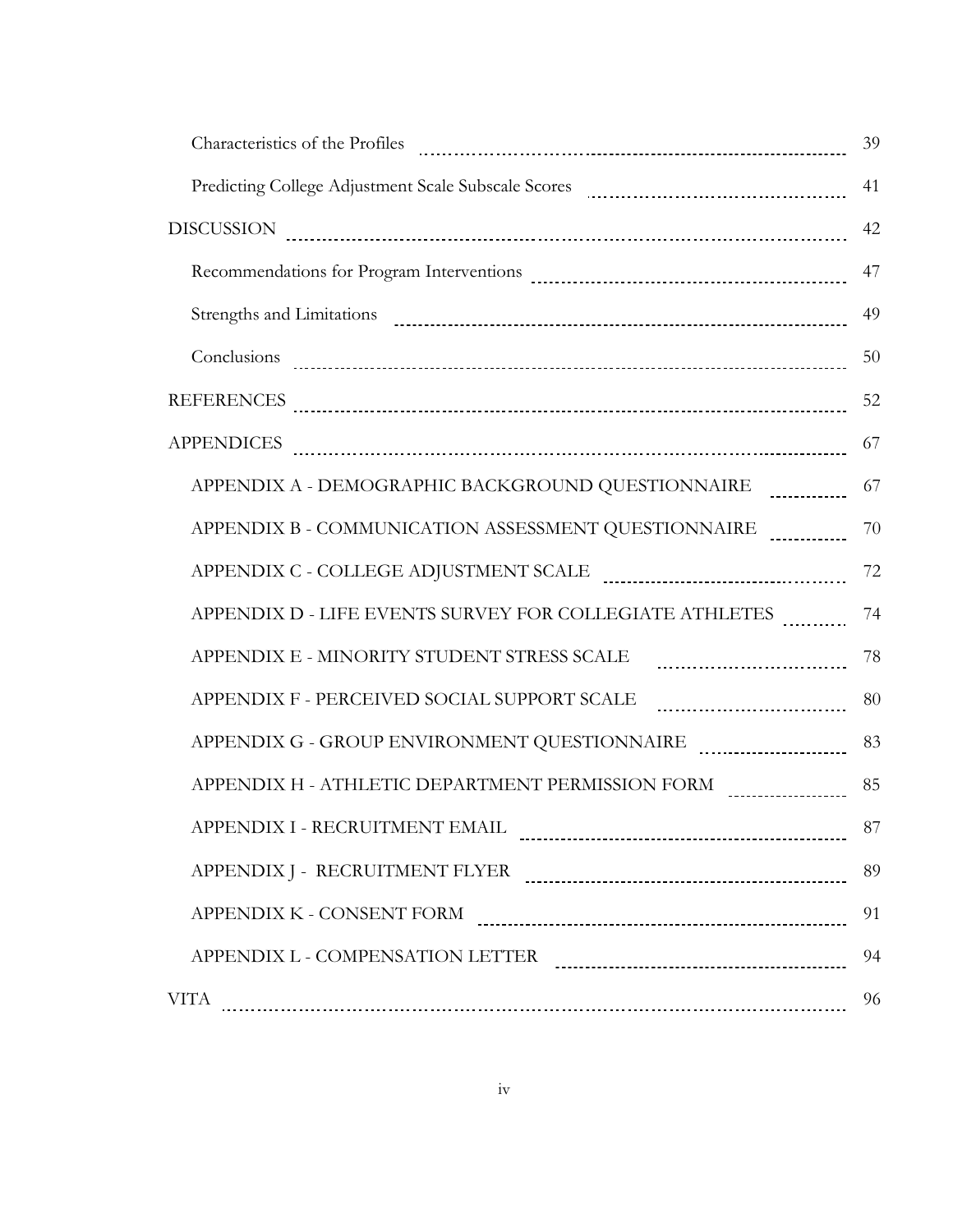# LIST OF TABLES

| Table |                                                                                                                 | Page |
|-------|-----------------------------------------------------------------------------------------------------------------|------|
|       | 1. Demographics of Participants                                                                                 | 61   |
| 2.    | Model Fit Indices for 1–4 Class Solutions of Social Support, Minority Stress, Life<br>Stress, and Team Cohesion | 62   |
|       | 3. Class Means of Most Likely Class Membership for Three-Class Model                                            | 63   |
|       | 4. Probabilities for Class Membership                                                                           | 64   |
|       | 5. Comparative association between means of class membership and CAS subscales                                  | 65   |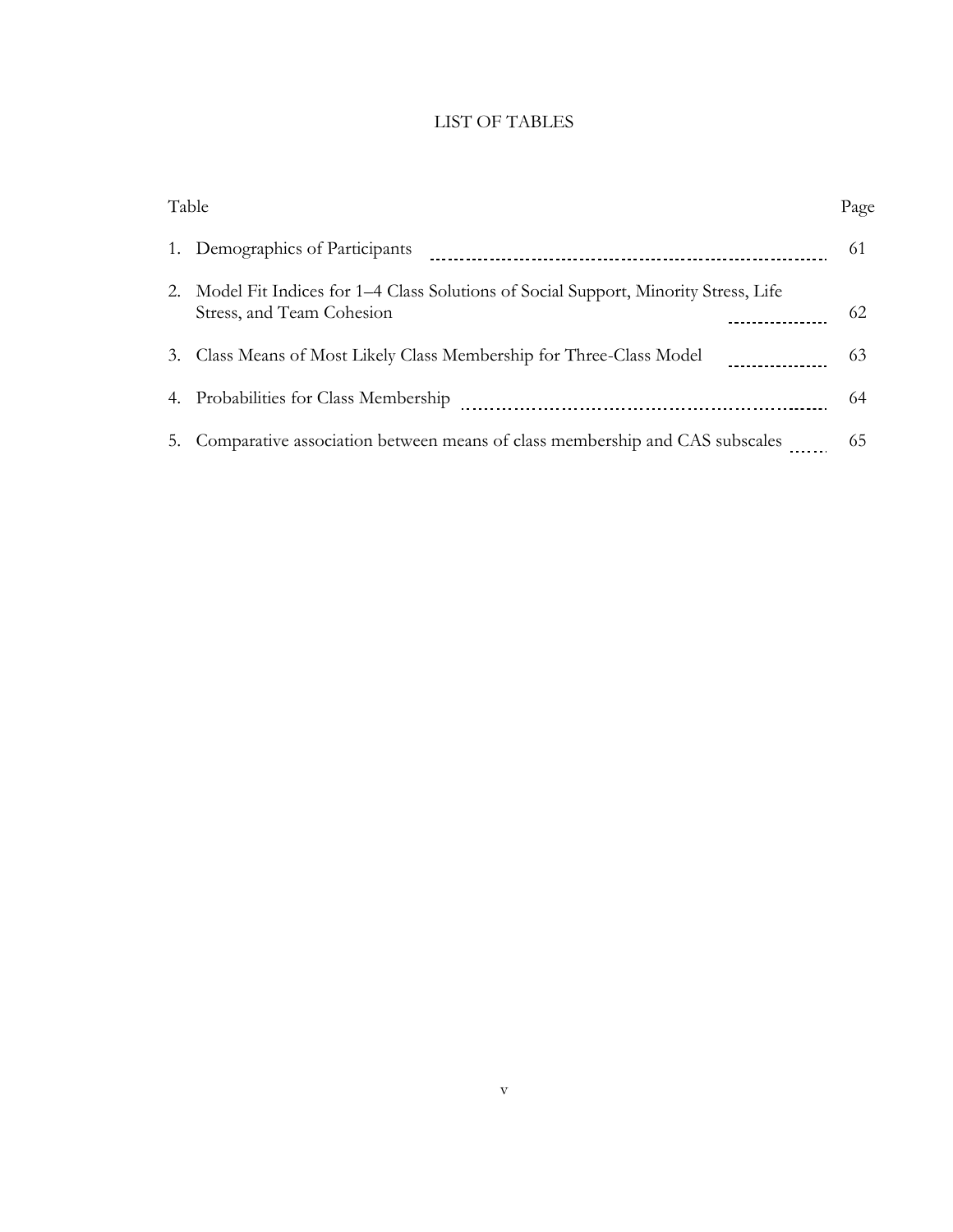# LIST OF FIGURES

| Figures |                                                                               |  | Page |
|---------|-------------------------------------------------------------------------------|--|------|
|         | 1. Defining Characteristics and Deviations from the Sample Mean of Each Class |  | 66   |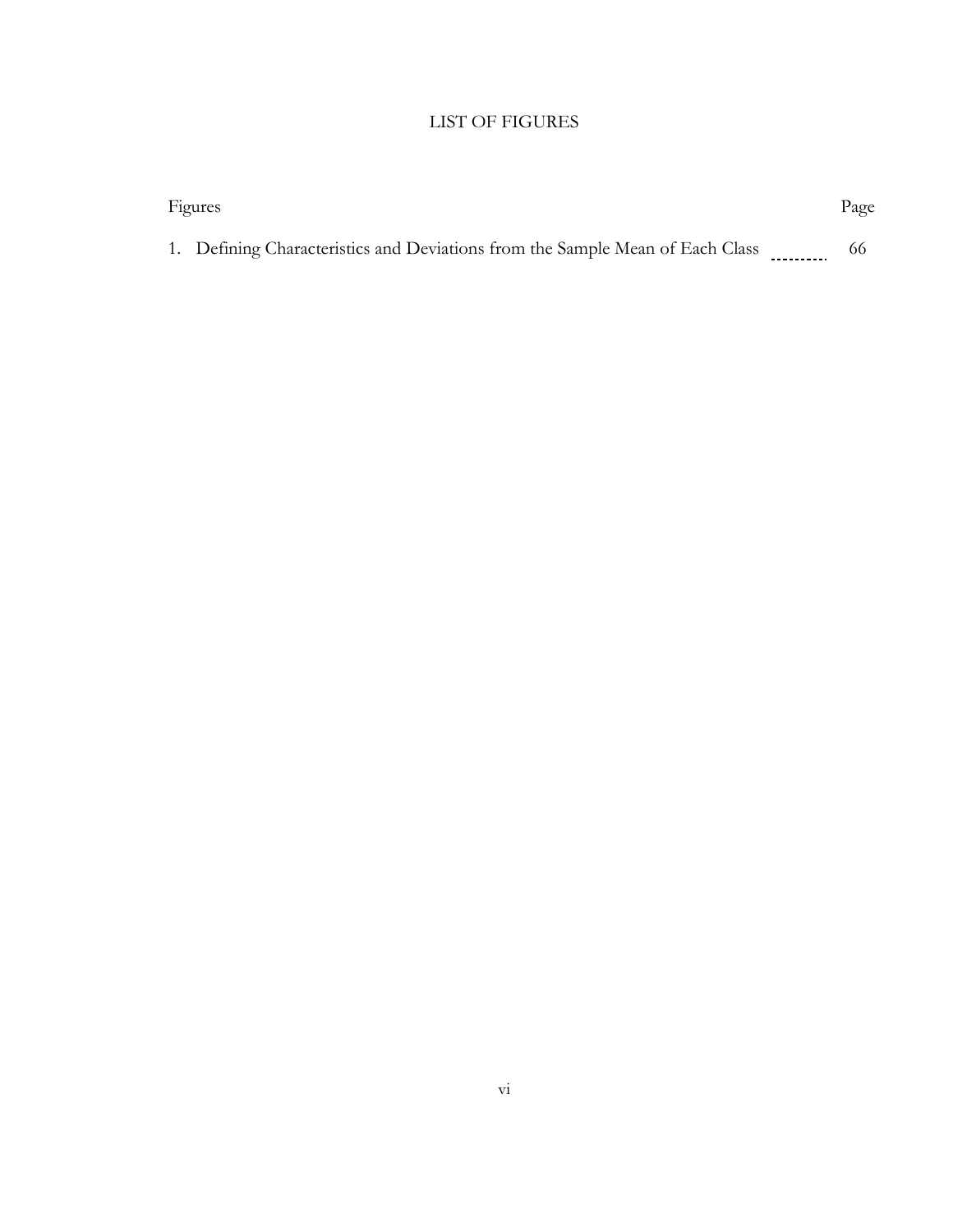#### ABSTRACT

A dearth of research studies has examined the psychosocial experiences of African American college student-athletes. By comparison, numerous studies have examined the adjustment process of African American students at predominately White institutions (PWIs). The literature shows African Americans have a difficult time adjusting at PWIs due to numerous factors, including general stressors (e.g. financial concerns) and race-related stressors (e.g. racial insensitivity by professors) (2004; Prillerman, Myers, & Smedley, 1989; Sedlacek, 1999). In regards to college athletes, research indicates that the structure of the campus environment challenges student-athletes' capacity to fit in and adhere to expectations regardless of their racial background (Cogan & Petrie, 1996; Ridinger & Pastore, 2000). Nonetheless, it is critical to understand how the campus environment at-large and within the sports context influence African American student-athletes' adjustment.

In the current study latent profile analysis (LPA) was employed to better understand the adjustment of African American student-athletes based on perceived social support, perceived campus racial climate, team cohesion, and life events. Results indicated three profile groups of African American student-athletes emerged and can be used to predict college adjustment concerns and campus setting (predominately White institutions and Historically Black Colleges and Universities). Implications are discussed to offer athletic directors, coaches, and practitioners a means to capitalize on identifying facilitators of healthy adjustment, ensuring that the overall campus, and more specifically the sport environment, provides a safe, encouraging place for the success of African American student-athletes.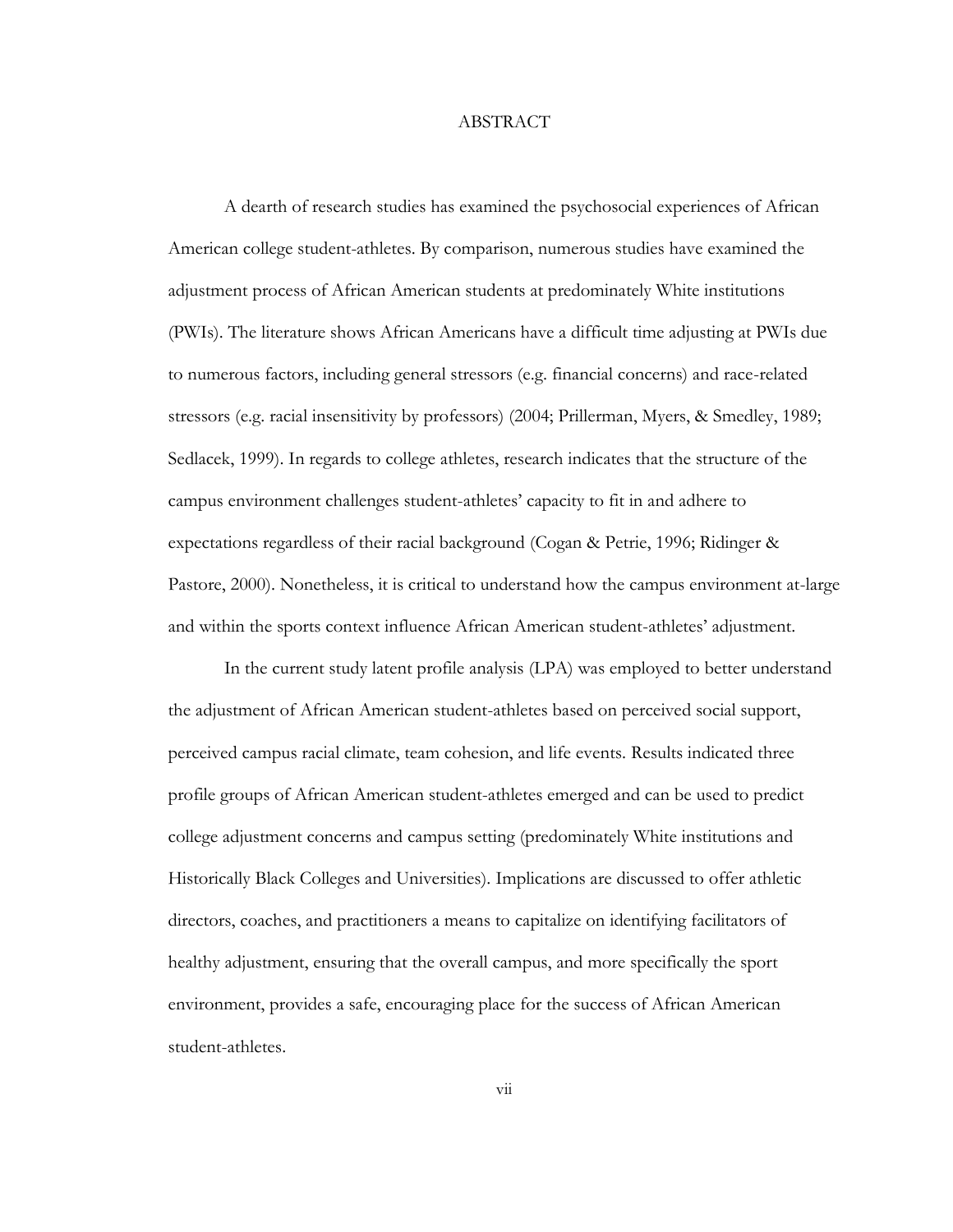#### **Introduction**

College can be the best years of one's life or some of the most challenging years for students, but especially for collegiate athletes. Incoming freshmen have a new found freedom, but also the mission of navigating unfamiliar territory. This can be particularly difficult for African American students who find themselves in an environment that may be hostile, alienating, and insensitive because of the shortage of minority students at predominately White institutions (PWIs) (Henderson, 1988). Coupled with the additional responsibilities of being a collegiate athlete, African Americans may have an incredibly difficult time adjusting to college, especially during their freshmen year. However, there may be factors that contribute to a healthy adjustment process for African American studentathletes. In this dissertation, Black and African American will be used interchangeably in reference to individuals who identify racially as Black or ethnically as African American (ancestry originating from Africa).

#### **College Student Development**

Astin (1993) expressed that young adults, whether they enter college or enter the job force after high school graduation, are in a continuous state of growth and change. Attending college can present a unique experience in the developmental process because environmental factors such as the type of institution, curriculum, faculty, and peers can directly influence the process (Astin, 1993; Chickering & Reisser, 1993; Tinto, 1993). Chickering and Reisser (1993) stated there are seven vectors to college development which include (1) developing competence, (2) managing emotions, (3) moving through autonomy toward interdependence, (4) developing mature interpersonal relationships, (5) establishing identity, (6) developing purpose, and (7) developing integrity. Freshmen year is important in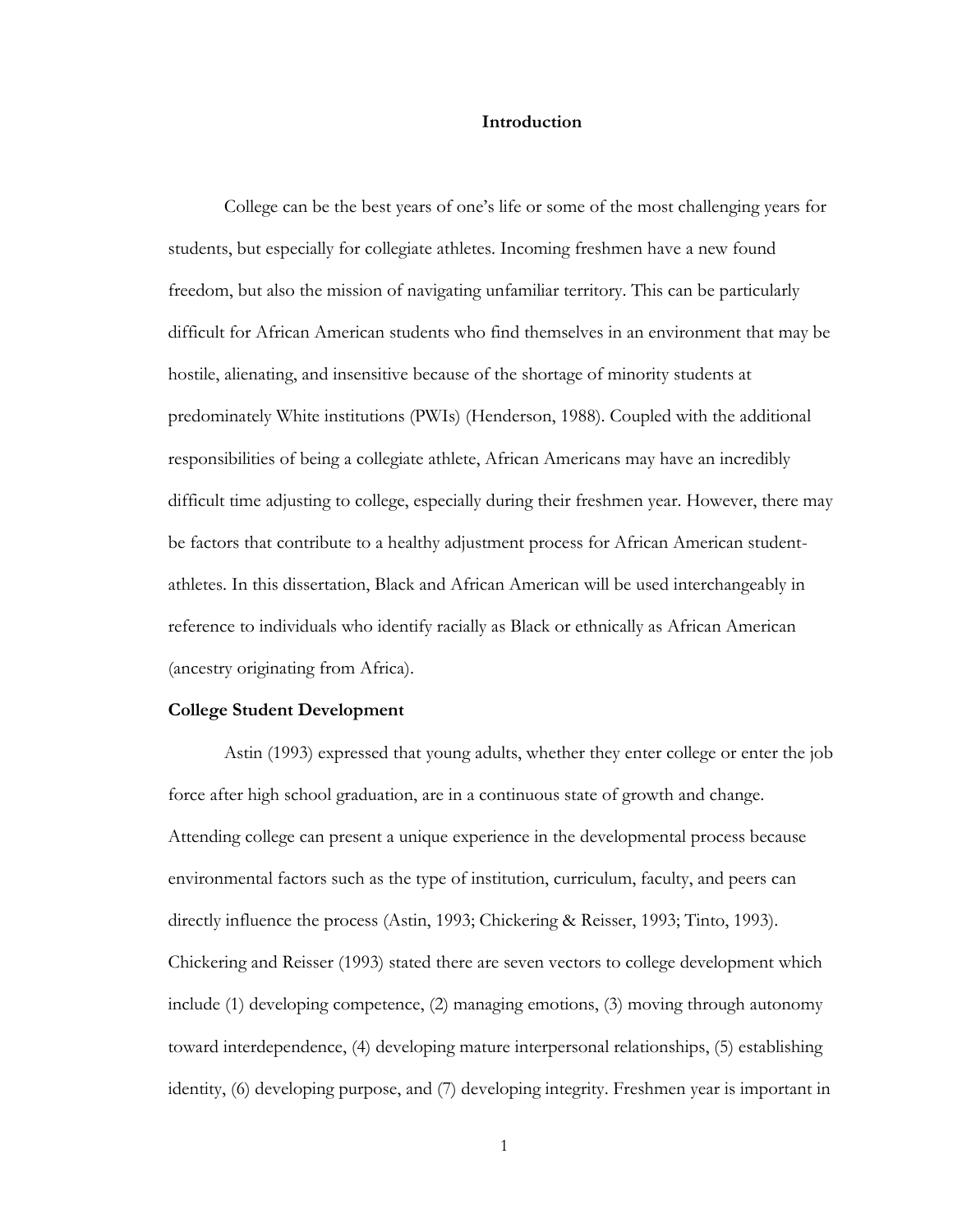either shaping one's ability to persist in college or leading to difficult adjustment and attrition for all college students, but freshman year can be particularly important for students who face additional adversities such as African American and other minority students (Prillerman et al., 1989; Tinto, 1993) and collegiate athletes. In this research, three aspects of Chickering and Reisser's (1993) theory including managing emotions, developing mature interpersonal relationships, and establishing identity will be examined for their relevance to collegiate experiences of African American student-athletes.

Athletic participation could potentially counteract stressors related to college adjustment and facilitate a healthy developmental process. Participation in intramural and intercollegiate sports can increase the students' overall satisfaction of student life and college experience, provide motivation for attaining a degree, and provide an avenue to develop leadership skills, as well as decreasing alcohol consumption (Astin, 1993). Furthermore, the team environment and the athletic department culture may ease feelings of isolation and stress because it provides a different kind of social network (Miller & Kerr, 2002). Athletic participation can promote developmental, social, emotional, and attitudinal experiences that aide student-athletes in their transition to college despite the new challenges they may face (Melendez, 2006).

Chickering and Reisser (1993) discussed how experiences in athletics aid in developing a sense of competence, interpersonal skills, and increased awareness of emotions and ability to manage them. Student-athletes can cultivate intelligent competence (ability to read a play accurately), physical and manual competence (accomplishment of athletic goals), and interpersonal competence (building relationships with teammates and coaches). Since their performance is highly visible, student-athletes receive constant feedback about their achievements and developmental progress, and also confront their competence or lack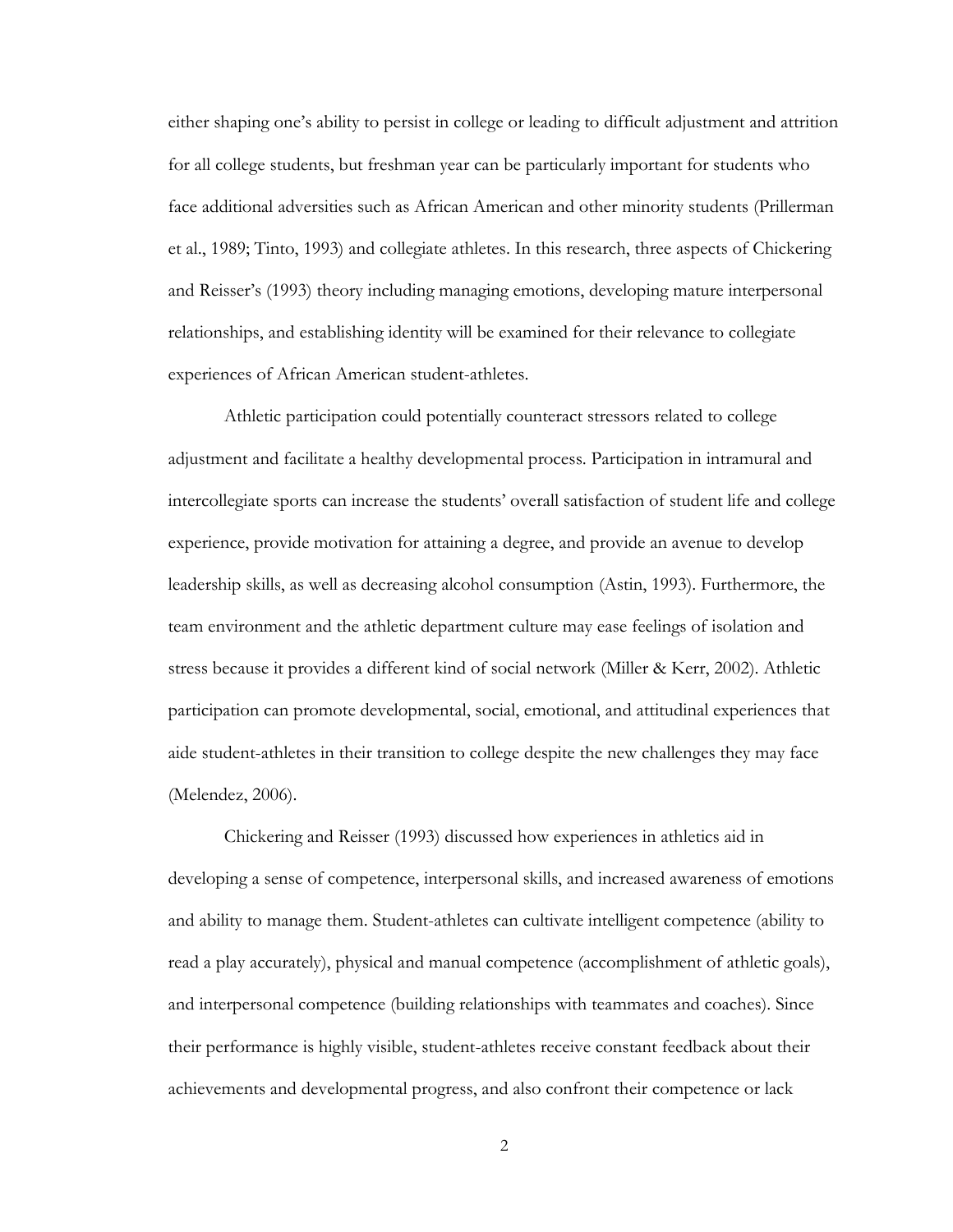thereof directly. Student-athletes can benefit from the experience of competition by appreciating the challenge and the process of goal attainment, doing their best, playing by the rules, and respecting the opponent. Interpersonal skills can be improved through the constant interaction with coaches and teammates allowing student-athletes to perfect communication skills and accurate empathy. In addition, the team environment can foster an appreciation for difference and diversity because of the constant interaction with individuals from varying cultural backgrounds.

Furthermore, athletics provide an avenue to explore and express a range of emotions a student-athlete can feel, such as rage and delight, which can benefit a student because it may decrease the urge to hide one's feelings. Overall, student-athletes can increase their awareness of emotions, their ability to accurately identify emotions, and their understanding of emotional regulation. To further explain the emotional experience of student-athletes, Chickering and Reisser (1993) suggest that the experience of winning can be satisfying and produce joy or winning can be an anticipated outcome that has little to no effect on an athlete's emotional state. Losing, on the other hand, can produce shame, disappointment, or fear.

Conversely, freshman student-athletes tend to have a challenging time adjusting to social, personal, and emotional situations that are found in the college environment (Chickering & Reisser, 1993). As with all college students, transitioning to college entails increased independence, financial responsibility, exposure to drugs and alcohol, identity development, and establishment of romantic and peer relationships (Parham, 1993). In addition to general student body stressors, freshmen student-athletes have additional time constraints imposed by practice and workouts, competition, study hall, and travel which can make their transition to college more challenging (Cogan & Petrie, 1996; Ridinger & Pastore,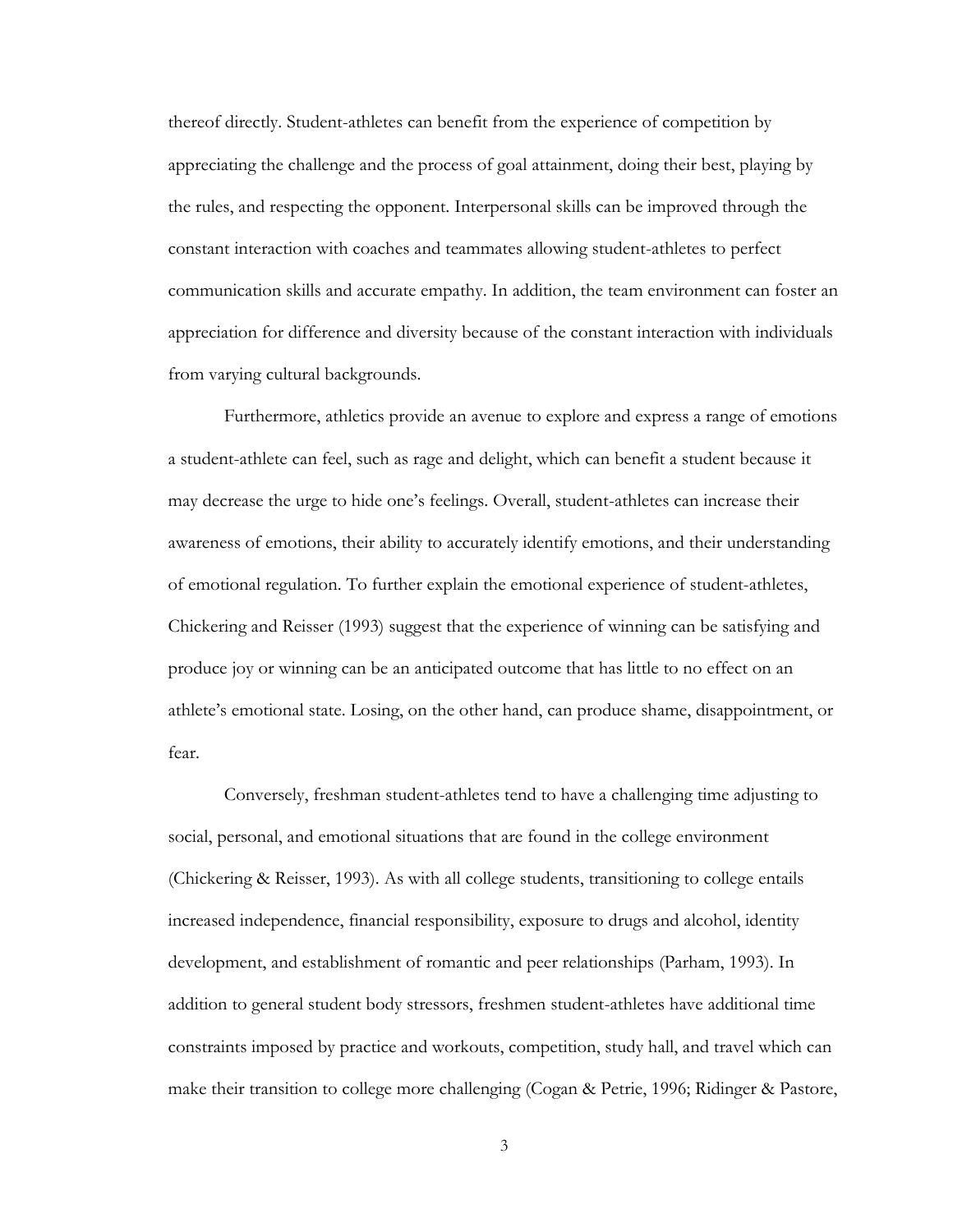2000). Student-athletes have to find a balance with the expectation to attend classes regularly and complete assignments on-time, while committing time to athletics (Harris, Altekruse, & Engels, 2003; Parham, 1993), which can result in neglecting to take care of other areas of their lives (Cogan & Petrie, 1996).

This can be particularly challenging for freshmen because of the increased demands of college courses in comparison to high school coursework. Moreover, learning to adjust to the demands of college courses can be daunting for student-athletes who are not prepared for college; thus, resulting in overidentification with their athletic role to compensate the lack of academic, interpersonal, and/or sociocultural preparedness. This may inhibit their identification as a student all together. The result could be damaging because failure to succeed in class can lead to academic ineligibility to compete and potential loss of their athletic scholarships (Harris et al., 2003). Some professors may understand the demands that student-athletes encounter and may take travel and game schedules into consideration, but student-athletes can sometimes feel a disconnect with professors especially if the professors are from a different social background and status or require students to address them with title and last name (Adler & Adler, 1991).

In addition, time constraints can be detrimental to the career development process for athletes which college is intended to foster. Chickering and Reisser (1993) believe students change career plans frequently and can benefit from career counselors and career planning in developing future goals. Without clear direction or interest in future career goals, students do not, on the whole, become invested in their college work in order to provide for career development in the future (Chickering & Reisser, 1993). Athletics is not necessarily conducive to career exploration due to progress towards degree requirements and inflexibility in practice and game schedules. Therefore, student-athletes may not be able to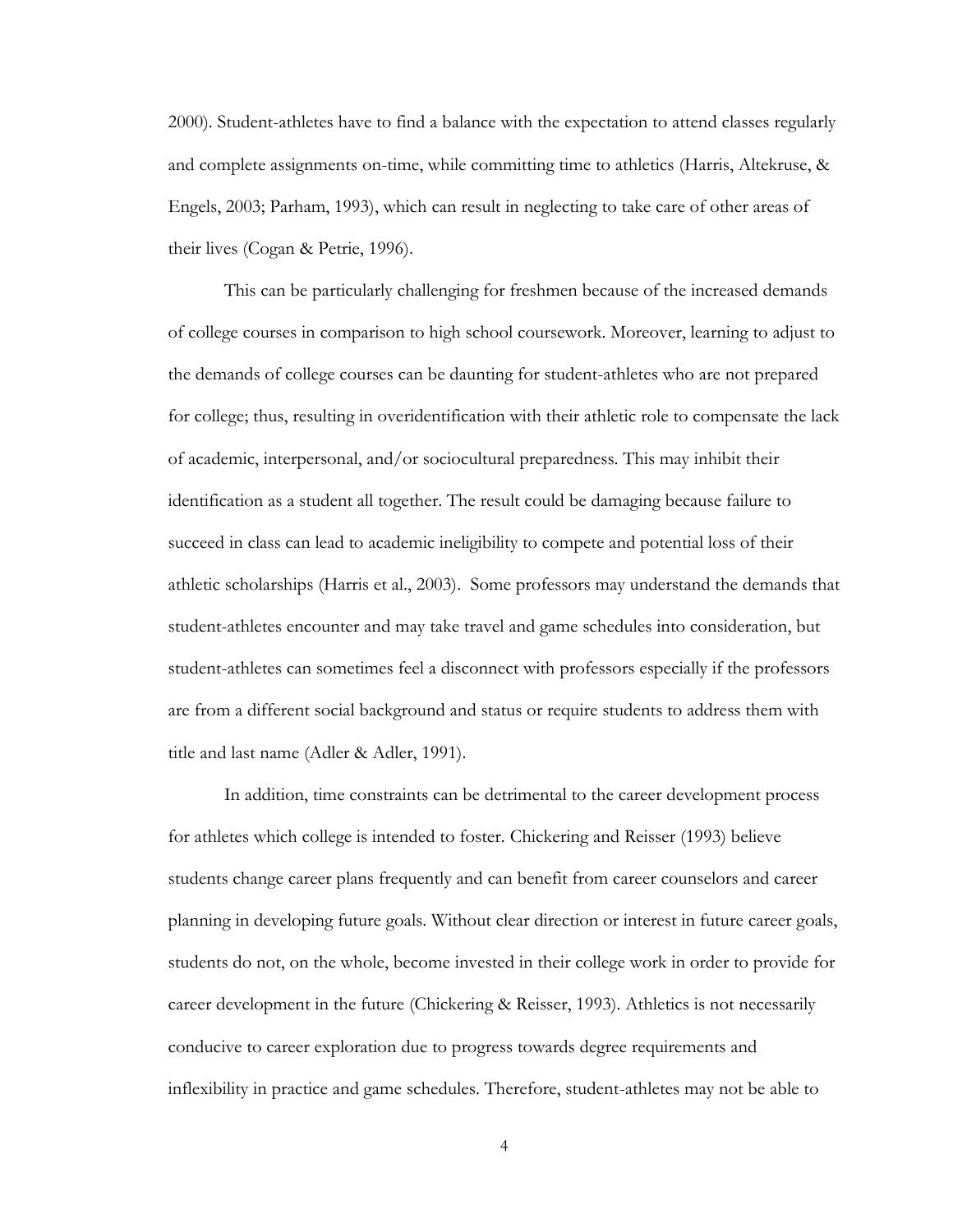satisfactorily pursue academic majors or career options and may experience confusion, frustration, and indecisiveness in possible careers after athletics or disinterest in academic majors, as well as anxiety at the impending termination of the athletic career.

Student-athletes also have to adjust to the physical demands of collegiate practice (Adler & Adler, 1991), while being aware of their physical health to prevent injury and produce optimal athletic performance (Parham, 1993). On a daily basis, student-athletes are pushing their bodies to the limits, which can make it difficult to get to class or focus during class. Adler & Adler (1991) emphasized that athletics can begin to feel like full-time employment and student-athletes go through a process called "resocialization" as they begin to conceptualize the expectations of "who" they are supposed to be and rebuild the self. This may entail recognizing they play a different role on the team (i.e., not a starter), incorporating different team expectations and plays (Adler & Adler, 1991), learning to manage athletic successes and failures, and terminating their athletic career (Parham, 1993). Furthermore, student-athletes have to learn to confront negative stereotypes held about athletes, such lack of academic ability or preferential treatment.

#### **Managing Emotions**

As a result of the development process, college students experience a variety of emotions at varying intensities such as anxiety, anger and aggression, depression, shame, and sexual or romantic attraction. Based on a longitudinal study from 1985-1989, students' sense of psychological well-being seems to decline during the college years as measured by selfreport on a 3-point scale assessing "felt depressed" and "felt overwhelmed by all I had to do" (frequently, occasionally, not at all) (Astin, 1993). The decline in psychological wellbeing may be expected given the academic and social stressors associated with college; however, several factors may positively affect students (Astin, 1993).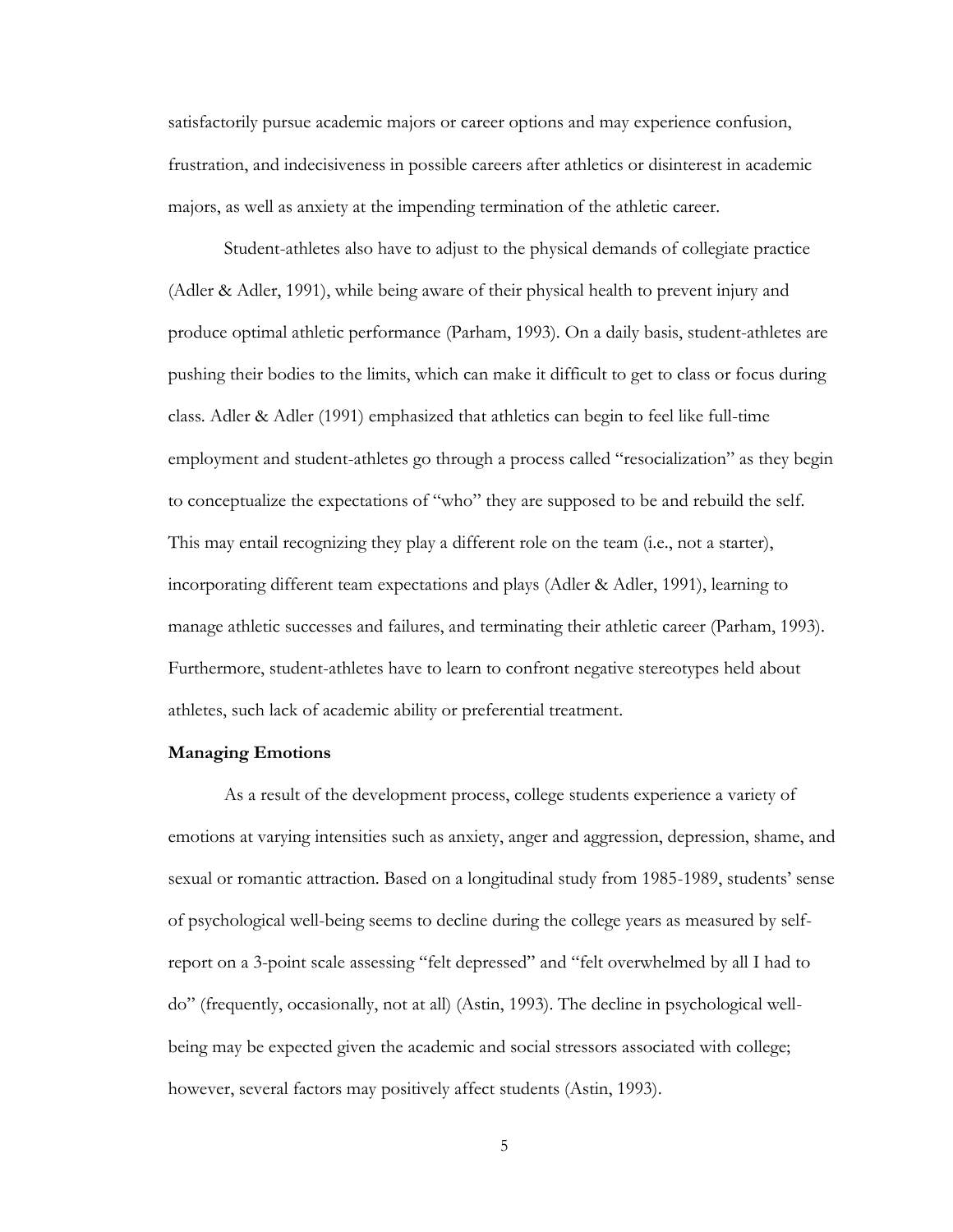The pressures and demands of athletics, the constant balancing act of roles, and the pressure to grow up faster and make difficult life decisions can lead to high-risk behaviors in other areas of life such as drinking and sexual behaviors (Chickering & Reisser, 1993; Damm & Murray, 1996). Athletes use drugs and alcohol for all the same reasons as other people, but athletes may use drugs and alcohol to enhance performance, mask pain, alleviate the emotional pressure of competing, and socialize with team members (Brower & Rootenberg, 1999). Student-athletes have been found to have significantly higher proportions of risky lifestyle behaviors and alcohol-related problems than nonathletes (Damm & Murray, 1996; Martens, Dams-O'Connor, & Beck, 2006). They may see drinking as another competition and may in turn challenge themselves to out-drink others or challenge themselves to perform while intoxicated or hung over (Brower & Rootenberg, 1999). Survey data indicate high rates of drinking occur in swimming, diving, soccer, baseball, and softball (*NCAA study of substance use habits of college student-athletes*, 2001) and athletes participating in swimming and diving report more heavy episodic drinking, drinking days, and drinks per week than other athletes (Martens, Watson, & Beck, 2006). Intercollegiate athletes also drink more during their off-season than their competitive season (Martens, Dams-O'Connor, & Duffy-Paiement, 2006). In particular, freshmen student-athletes are adjusting to significant changes which may lead to increased alcohol use to cope, escape, or numb themselves (Damm & Murray, 1996). It is important to access substance use in student-athletes because of the relationship between substance abuse and injuries and problems with substances often go untreated (Brower & Rootenberg, 1999).

Additionally, athletes tend to be less inclined to seek professional help for psychosocial problems such as depression, adjustment, anxiety, and substance use (Hinkle, 1996). Considering the percentage of the general population that experiences psychological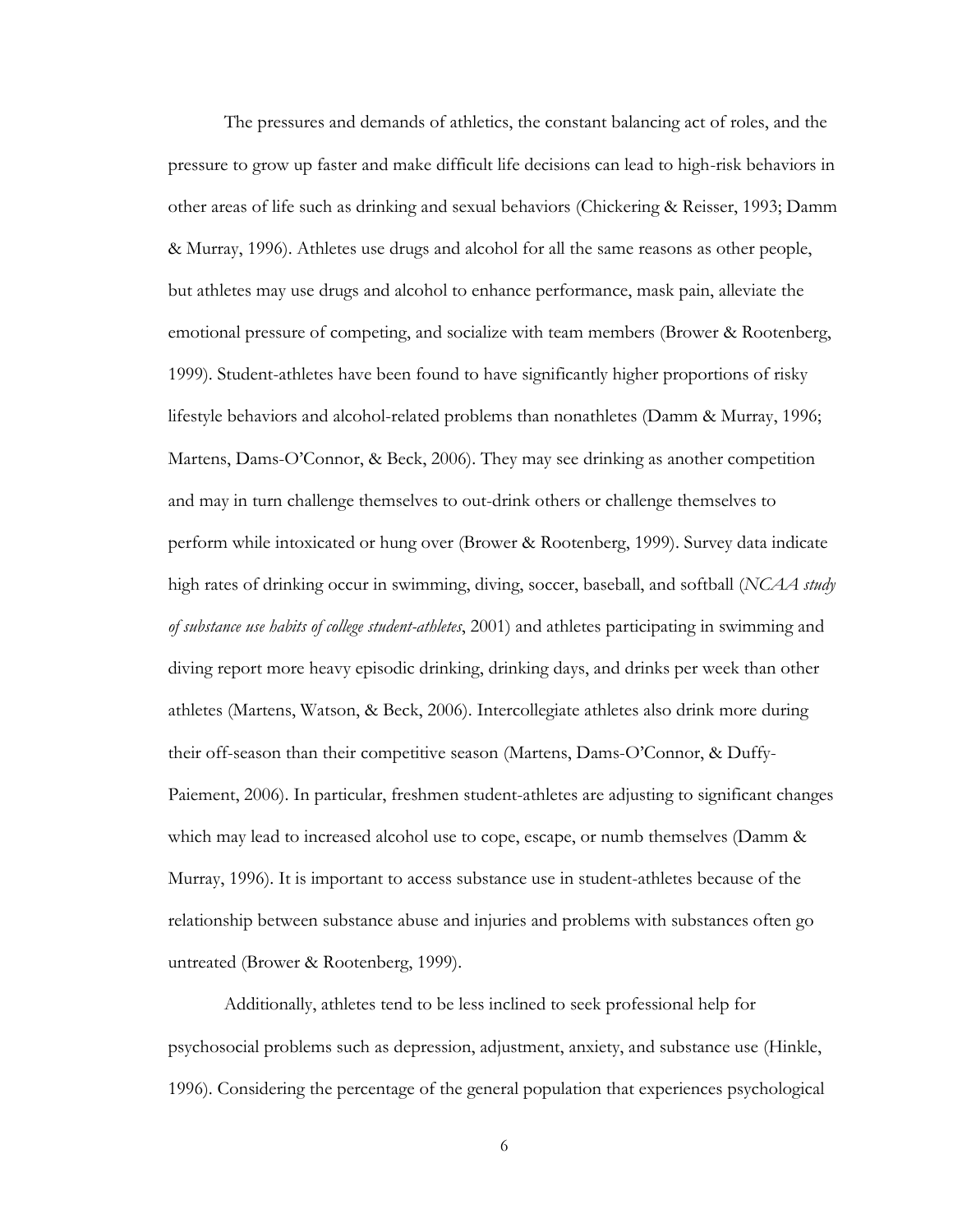distress, it should be expected that athletes are not immune because their lives do not happen in a vacuum. Furthermore, emotional distress can be exacerbated by stress experienced as an athlete, for instance if competition anxiety is left unchecked, it may develop into problematic generalized anxiety or if disappointment and sadness related to difficulties experienced in the competition arena are not handled, it could lead to depressed mood, both of which can lead to substance use (Hinkle, 1996). Both male and female athletes can face additional issues such as eating disorders, sexual assault, and sexual identity development issues (Cogan & Petrie, 1996).

In a study of 78 ethnically diverse, freshmen student-athletes and 174 freshmen nonathlete students, Downey (2005) compared the adjustment process of the students using the Student Adaption to College Questionnaire at two separate times during their  $1<sup>st</sup>$  semester. Student-athletes represented 13 sports, so some athletes were in-season and some were outof-season, but this was not accounted for in the analysis. At week seven, student-athletes scored lower than non-athletes on the goal commitment/institutional attachment subscale, but higher on personal/emotional adjustment subscale. However, student-athletes adjustment declined from week 7 to week 15 in academic and personal/emotional adjustment, not just in comparison to their previous levels, but their adjustment scores on these subscales were significantly lower than non-athletes. These results may show the impact of athletic participation on the adjustment process of student-athletes throughout the year.

It is important to consider the impact of time on adjustment which is something not always taken into consideration when examining the adjustment of students or studentathletes. Additionally, it will be beneficial to determine if similar findings are obtained for African American student-athletes as a distinct cultural group. Although Melendez (2008)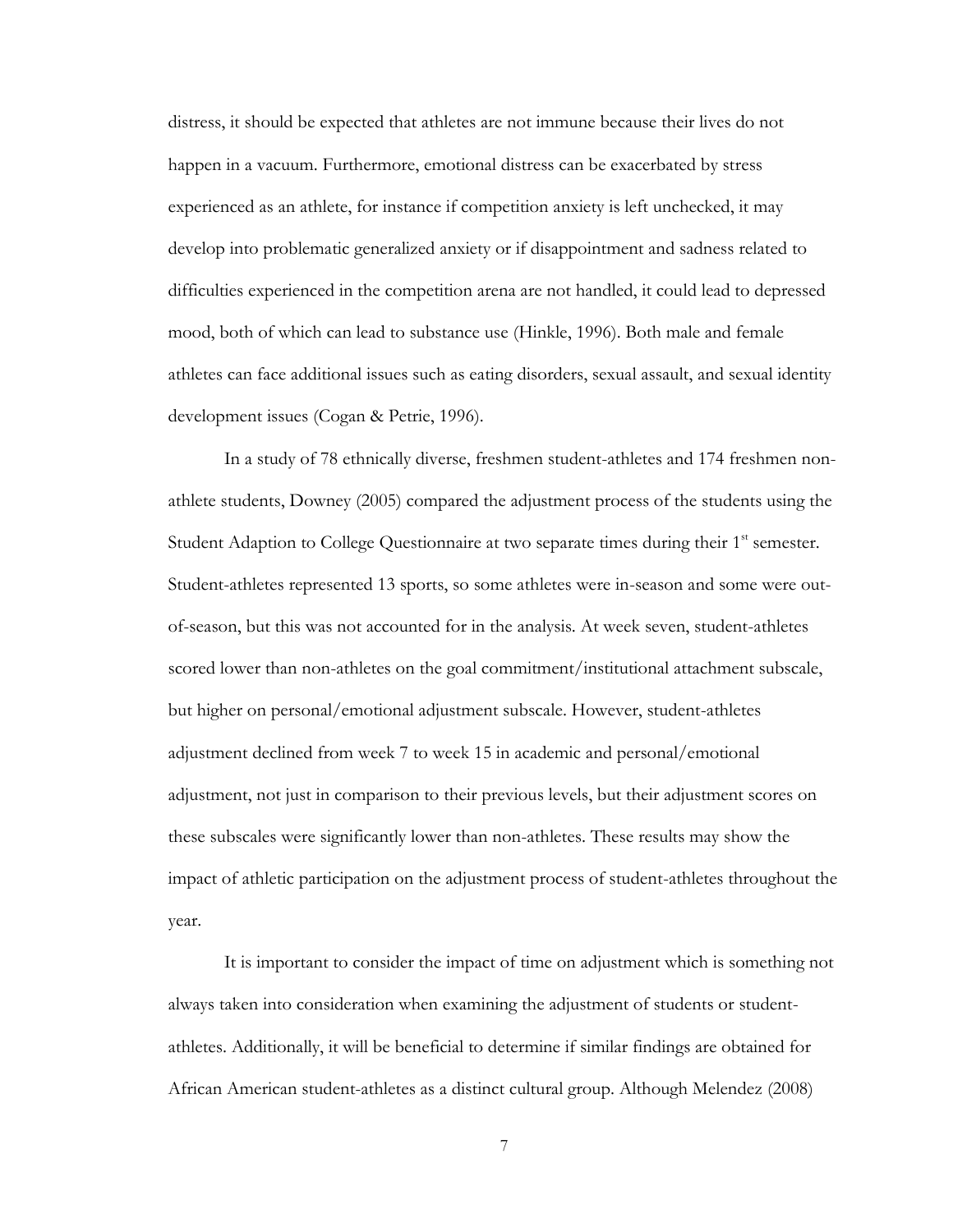did not assess for psychological concerns in a study of the adjustment of African American student-athletes, the researcher stated there was some indication of depression and anxiety, academic difficulties, and health-related issues expressed by the athletes and this would be cause for further investigation.

#### **Interpersonal Relationships**

During college students work towards developing mature relationships with peers, family, and faculty. Peer groups seem to be the most influential source of growth and development, especially when affiliated with peers the individual most strongly identifies. Students seek out individuals of similar values, standards, and interest which can amplify their peers influence (Astin, 1993; Chickering & Reisser, 1993). Next to peer groups, faculty represents the most significant aspect of the students' undergraduate academic development. Unfortunately, faculty varies on how they spend their time, their goals and values, and their interest in being accessible and mentoring students. Research-orientated faculty tend to spend less time focusing on effective undergraduate teaching as opposed to student-oriented faculty (Astin, 1993). As a result, many students may have to take on the responsibility of creating a support system, which will aide in their development through their collegiate careers.

**Family and peer support.** Perceived social support from family and friends can also have an impact on college student adjustment. A strong relationship between family members could facilitate adjustment (Tinto, 1993), but if students feel their college attendance is causing a strain on the family or feel disloyal about being away from home, family ties may inhibit adjustment (Arnold, 1993). First-generation college students' families may not be able to relate to the college student experience making it difficult to rely on the family for support (Kenny & Perez, 1996). Boulter (2002) did not find a significant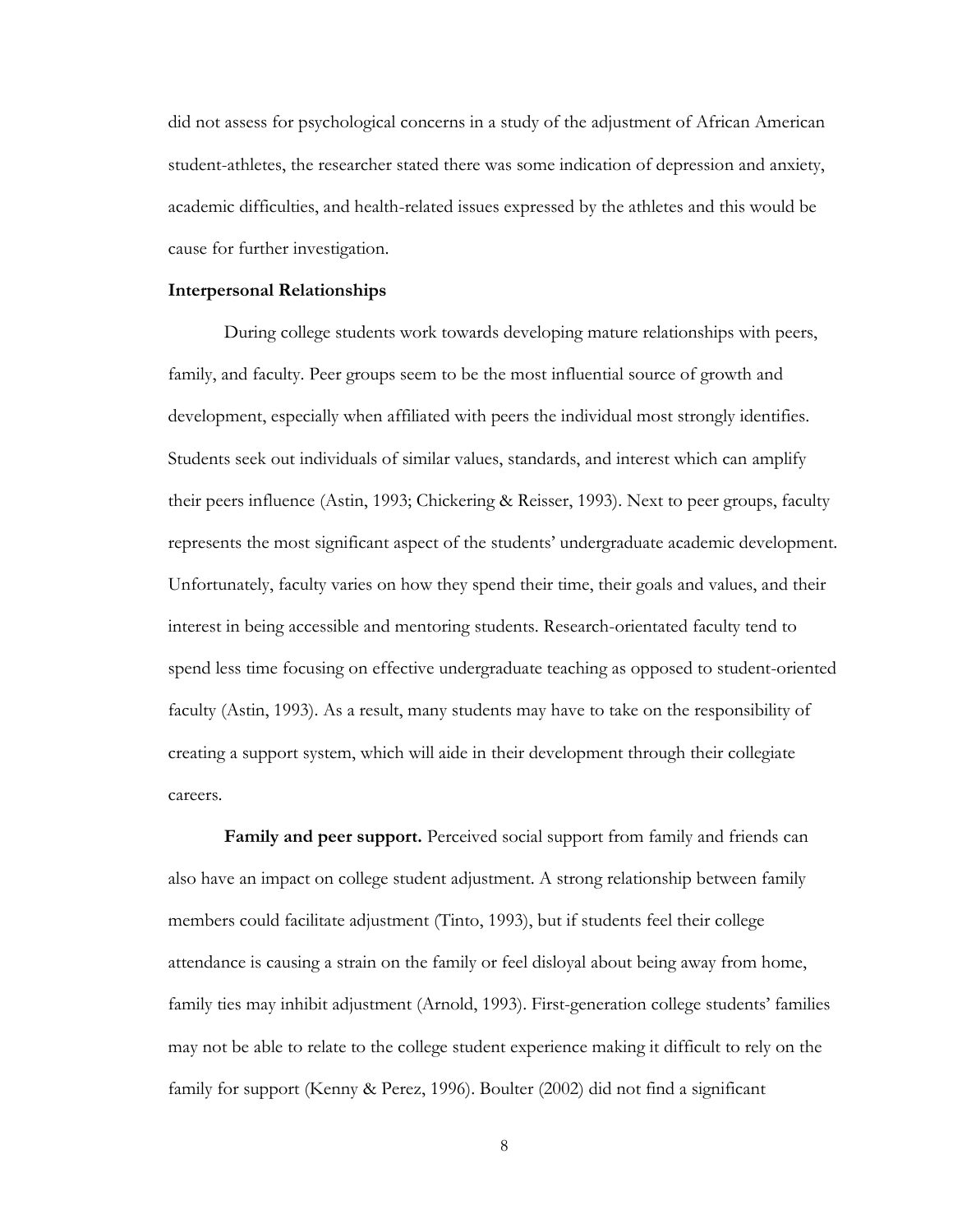relationship between family support and academic adjustment among a sample of diverse college students (81% White, 14% African American, 5% other ethnic groups). Such results may have been significantly influenced by the high concentration of White students in this study's sample.

Conversely, peer relationships may have a strong affect on the adjustment of college students. A study conducted by Buote, et al.  $(2007)$  at five Canadian universities  $(N=702)$ found a significant positive relationship between quality of relationships with new friends and college adjustment for freshmen. Furthermore, their results were particularly true for students living in dormitories rather than off-campus. Dennis, Phinney, & Chuateco (2005) examined the college adjustment of 100 Latino(a) and Asian sophomores at a predominately minority school who were lower-lower/middle class immigrants and  $1<sup>st</sup>$  generation college students. The researchers found that a lack of peer support negatively affected college adjustment and that family support was not related. In addition, by not having supportive peers, GPAs were found to be lower at the end of the  $1<sup>st</sup>$  semester. Furthermore, Friedlander, Reid, Shupak, & Cribbie (2007) examined the adjustment of 115 freshmen psychology students at Canadian university. Support from friends was shown to improve the adjustment of 1<sup>st</sup> generation college students' person-emotional, social, and overall adjustment as measured by the Student Adaption to College Questionnaire (SACQ), while family support only had an effect on overall adjustment.

However, little is known about how family and friends play a role in college adjustment of Black students (Hinderlie & Kenny, 2002), which may be different than other students considering the additional adversities Black students may face. In Hinderlie & Kenny's (2002) study of Black college student adjustment, the results indicated that support from friends, faculty, and student organizations on-campus facilitated adjustment. In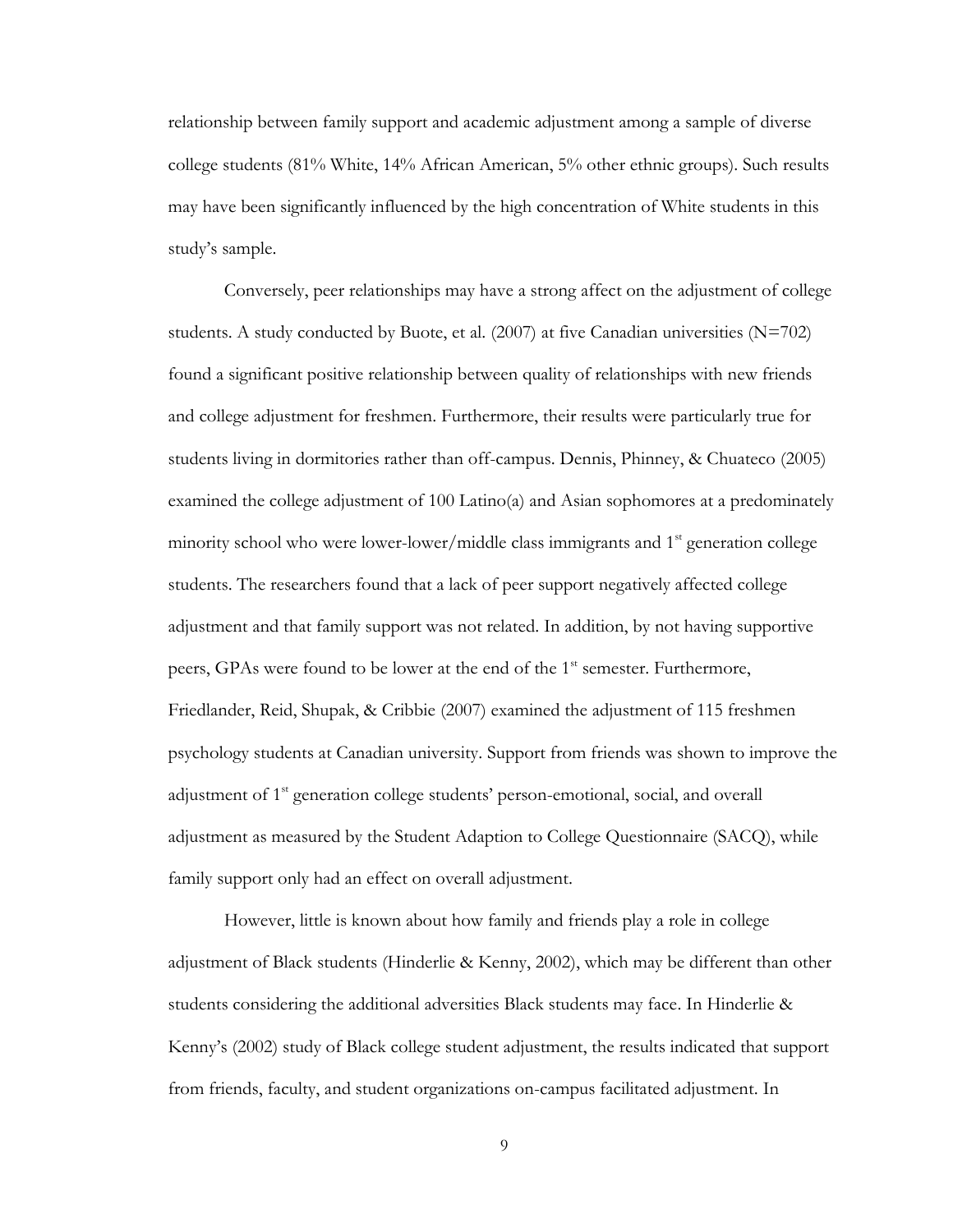addition, a hierarchical multiple regression analyses revealed parental attachment (maternal and paternal) contributed significant variance to academic, personal-emotional, and institutional adjustment beyond on-campus support. There was no relationship between social adjustment and parental attachment. Levin, Van Laar, & Foote (2006) conducted a longitudinal study over a five year period examining in-group friendships based on a measure created by the authors using different variables to assess in-group friendship, perceived discrimination, ethnic identification, institutional belonging, academic commitment, academic motivation, and academic performance. There were 2,749 students in the first wave (32% White, 36% Asian American, 18% Latino, and 8% African American). Study results showed a positive relationship with same-ethnicity group friendships and academic commitment and motivation at the end of college for African Americans. In addition, a positive relationship was shown between students' perceived discrimination and academic motivation. The authors hypothesized this finding may be due to same-ethnicity group friendships creating a stronger ethnic identity increasing students' attributions of negative experiences to discrimination and not internal causes, protecting their self-worth, because other researchers have explored the benefits of coping skills, such as awareness of racism and barriers, in African American students' ability to successfully navigate college.

**Faculty support.** On-campus supports can aid in the transition to college, specifically faculty and mentors influence student development by helping students clarify purposes, values, aspirations, and career and educational goals (Chickering & Reisser, 1993). Personal encouragement can be especially impactful for minority students (Chickering & Reisser, 1993), but there are few visible Black faculty for support and to serve as mentors (Hinderlie & Kenny, 2002), which can result in feelings of loneliness and alienation (Sedlacek, 1999). Hinderlie & Kenny (2002) studied parental attachment and social support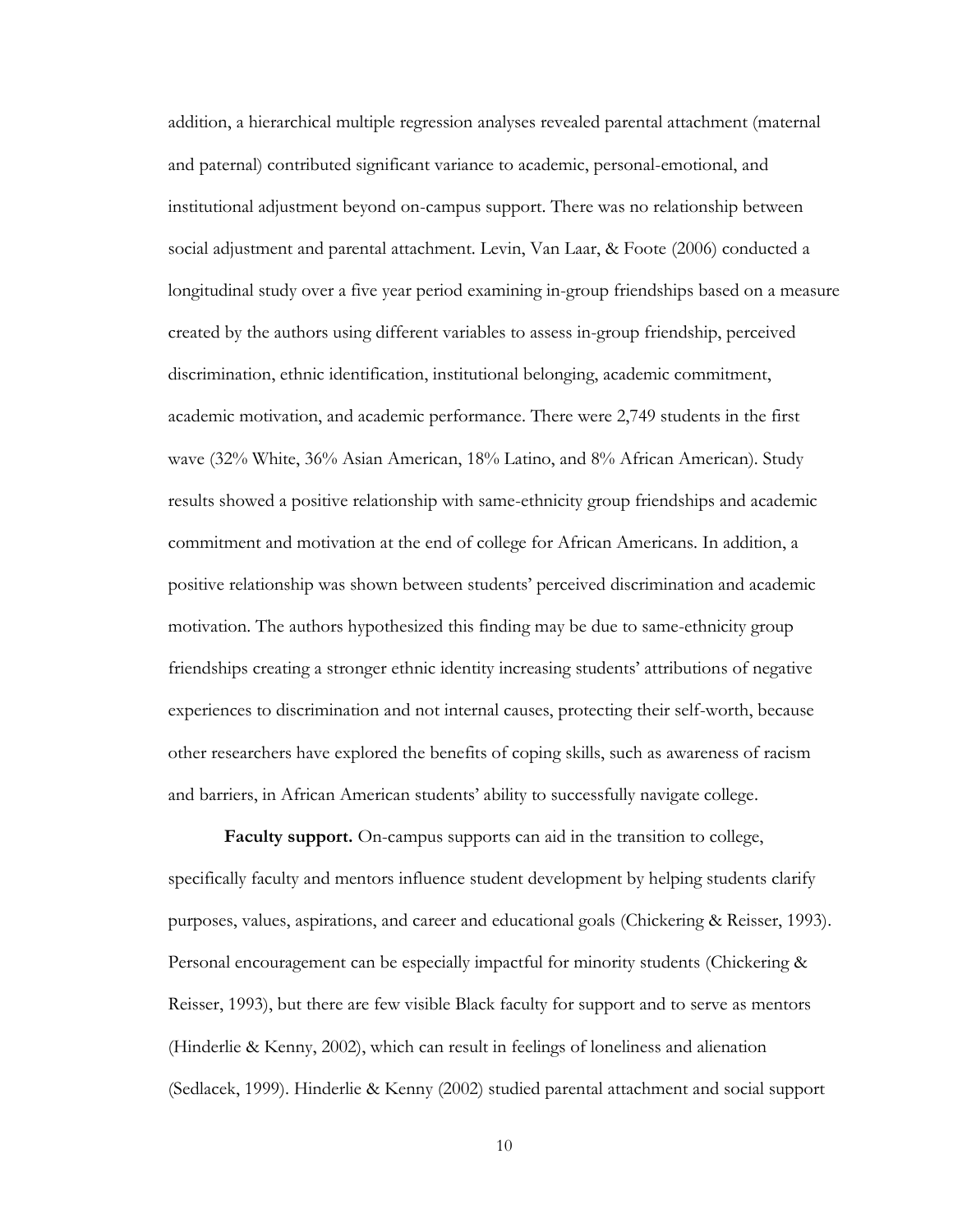in the adjustment of 186 African American students at a predominately white institution (PWI) and found that perceived on-campus support for Black students was the most significant factor in adjustment; in particular, support from instructors significantly impacted academic adjustment. Boulter (2002) found that a positive perception of instructors' care and support was a positive predictor of academic adjustment among a diverse sample of college freshmen including African American students.

Nevertheless, Sedlacek's (1999) review indicates that Black students may find it challenging to establish a relationship with White faculty, so they may rely more on offcampus supports such as family and friends. In part, Black students consider feedback from White faculty to be inefficient in allowing them to accurately gauge their performance in class because the feedback tends to foster either low expectations or overly positive reactions to their work. In addition to the challenge of fostering relationships with White faculty, Black students may have difficulty forming relationships with their White peers due to White students' level of discomfort or possible negative stereotypes about Black students (Sedlacek, 1999). In summary, supportive faculty and White peers may have an immense impact for Black students adjustment.

**Support for student-athletes.** As student-athletes become more interdependent, they are trying to find a balance between reliance on parents, mentors, peers, and other campus supports (Chickering & Reisser, 1993). However, the amount of time spent in athletics, with their team, and in study hall, can also result in feeling isolated from the campus population (Adler & Adler, 1991; Harris et al., 2003; Parham, 1993). Student-athletes tend to find themselves in classes with other athletes, pairing up with each other in class, which may limit their interaction with non-athlete students (Adler & Adler, 1991). Isolation may increase a student-athlete's struggle with navigating campus life and becoming familiar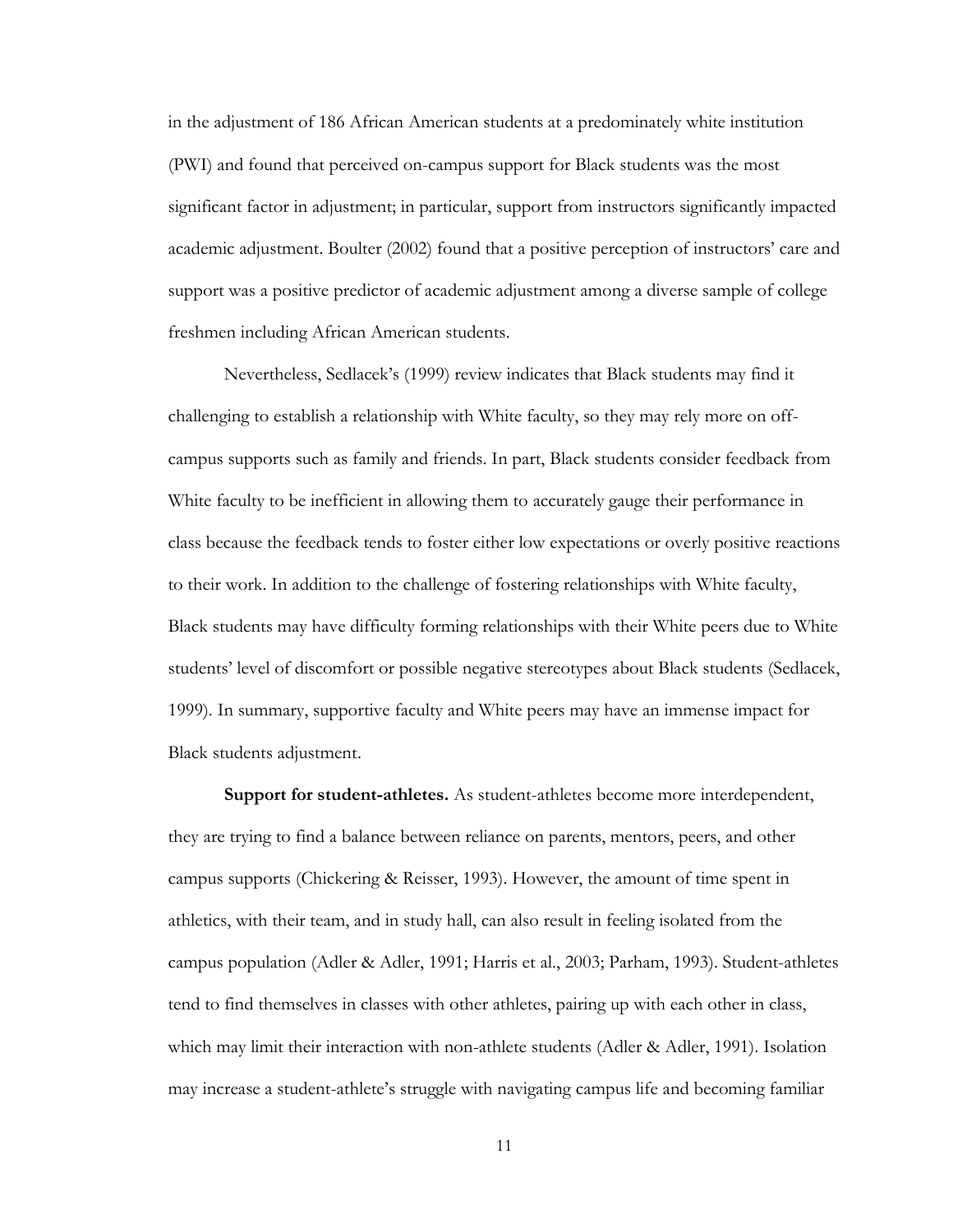with on-campus resources. Furthermore, increased media attention may cause studentathletes to be less inclined to interact with the general student body (Ridinger & Pastore, 2000; Sellers & Damas, 2002). Adler & Adler (1991) point out that student-athletes have to learn to deal with the media, boosters, and fans, especially when attending high profile universities and participating in revenue-producing sports. As a result of the attention, feelings of isolation and alienation can increase producing conflict between roles as an athlete and socialite, which may lead to less privacy and coaches trying to govern their lives to decrease chances of public scrutiny.

Several studies have explored college student-athletes' experiences in an attempt to understand what factors may be facilitators or barriers to their sociocultural adjustment. A study by Quarforth, Brewer, Petitpas, Champagne, and Cornelius (2003) examined life stress (Life Events Survey for Collegiate Athletes), social support (Social Support Survey), quality of relationships with parents and roommates (Perception of Parental Reciprocity Scale), sports satisfaction (Sport Satisfaction Inventory), athletic identity (Athletic Identity Measurement Scale), and level of adjustment (SACQ) towards the end of the 1<sup>st</sup> semester of 48 Division III college football players. The racial/ethnic background of these football players were not specified in Quarforth et al's research, which is not uncommon in sports psychology literature. All of the examined variables were found to impact the studentathletes' adjustment, with quality of relationship with roommates and sports satisfaction as the most significant predictors. These factors may be integral in facilitating college adjustment for student-athletes.

Jackson & Krane (1993) conducted a qualitative study interviewing four male scholarship basketball players (race/ethnic background not specified) at National Collegiate Athletic Association (NCAA) Division I, National Association of Intercollegiate Athletics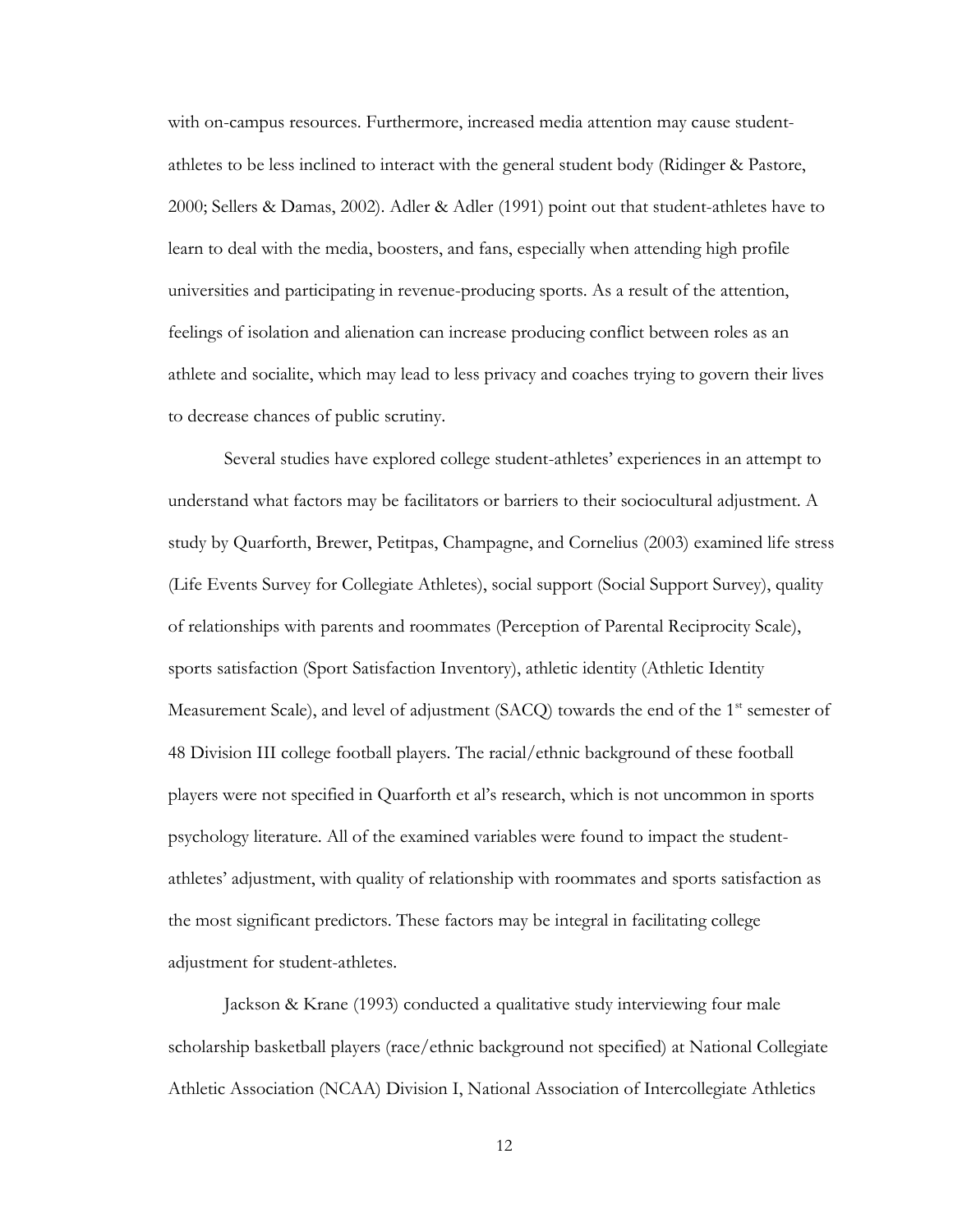(NAIA), and National Junior College Athletic Association (NJCAA) examining academic, athletic, and social adjustment. All student-athletes reported that academics were important and that they were motivated to succeed academically. They indicated that it was difficult to deal with not being a starter on the team, which affected their athletic motivation and confidence. However, their greatest support came from having close bonds with their teammates, who provided advice in times of need. More importantly, learning how to balance social forces, athletics, and academics allowed them to also be involved in social activities on campus. Such findings offer a perspective on facilitators and barriers to sociocultural adjustment process for athletes. It is also important to consider the impact the institution may have on the adjustment on student-athletes since their sociocultural experience happens in the academic institutional community at large as well.

#### **Establishing Institutional Identity**

The institution can positively affect students' satisfaction with student life and social interactions when diversity is strongly emphasized (Astin, 1993; Chickering & Reisser, 1993). Chickering and Reisser (1993) express the importance of a diverse student culture in identity development and sense of self by encouraging explorations and interactions with different kinds of people and situations, observation of others' reactions, testing different roles with varying degrees of investment, and receiving feedback void of others' prejudices. However, if the institutional community lacks diversity or acceptance thereof, thus limiting individuals to a set of roles, such as athlete or intellectual, then the development of identity suffers. Even when the campus has a diverse student population, identity development can suffer when students from different cultures tend to stay in their own groups or insensitivity or intolerance exists beneath a façade of political correctness (Chickering & Reisser, 1993).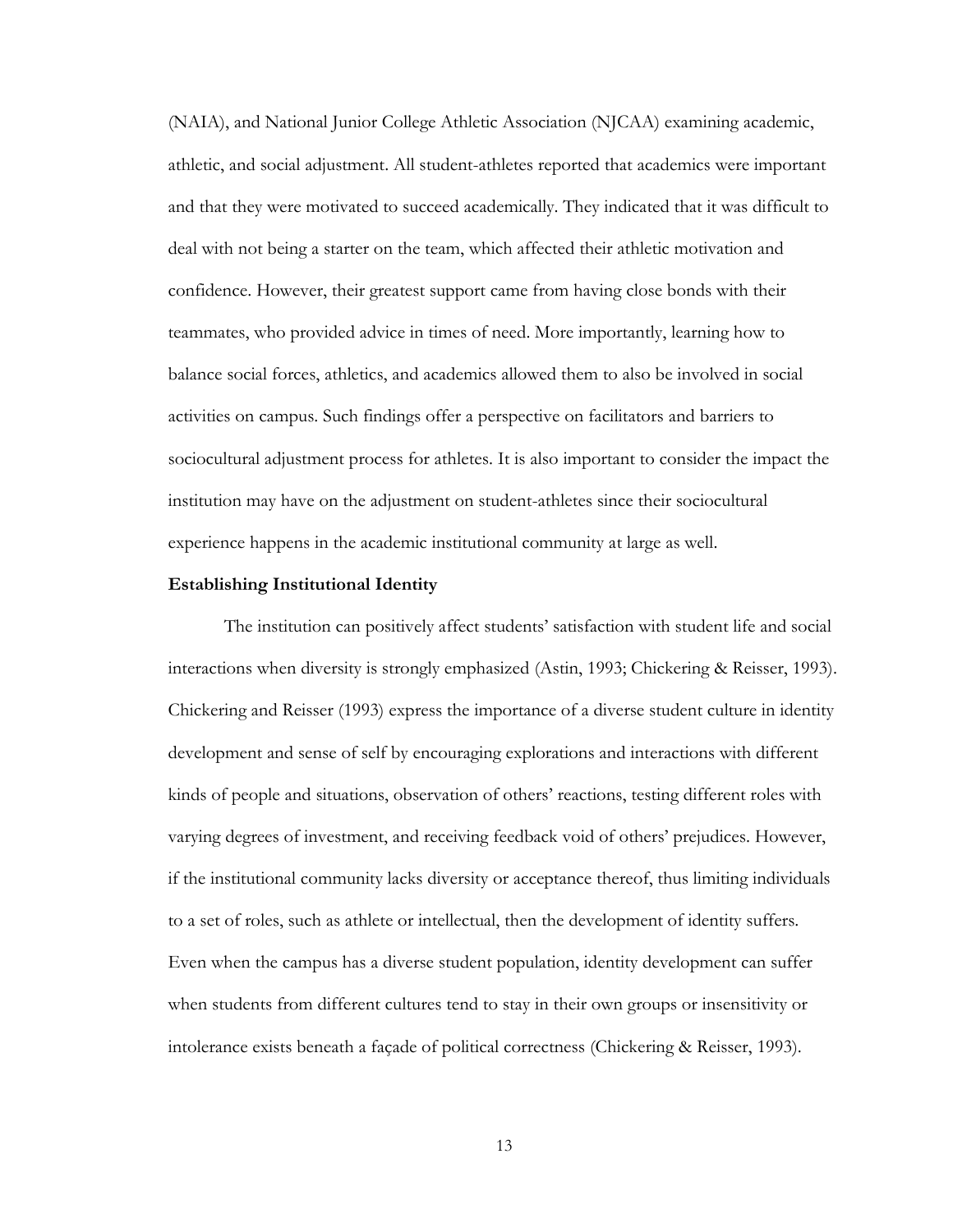Prillerman et al. (1989) contends that socioeconomic background does not buffer the psychosocial vulnerability African American students experience at predominately-White institutions (PWIs). African American students tend to encounter adjustment issues that are relative to most college students such as autonomy, sexual and aggressive feelings, career issues, anxiety, depression, alienation, personal identity, academic performance, but also have to confront interpersonal relationships between Blacks and Whites and racialization and racial identity development (Baum & Lamb, 1983; Burback & Thompson, 1971; Chickering & Reisser, 1993; Gibbs, 1973). There are also racial prejudice or discrimination problems associated with residence halls, campus police, interracial dating, athletics, and other aspects of campus life (Sedlacek, 1999). Chickering and Reisser (1993) state an important developmental aspect during collegiate years is establishing identity, which includes sense of self in social, historical, and cultural context. They further explain how a sense of confidence and self-esteem seem to be critical variables in Black student success. However, racial hostility on campus and a lack of cultural acceptance of African American norms by the dominant group can lead to excessive allegiance with each same-ethnicity peers further isolating Black students from experiences that can foster social and academic development (Chickering & Reisser, 1993; Tatum, 1997).

Race-related stress is defined as "the psychological discomfort that results from a situation or event that an individual appraises as troubling because of racial discrimination or isolation" (Plummer & Slane, 1996, p. 303). Research has found that Black college students at predominately-White institutions (PWIs), on average, experience some sort of race-related stress that affects their adjustment in addition to general stress (Edmunds, 1984; Gibbs, 1973; Henderson, 1988; Neville et al., 2004; Prillerman et al., 1989; Sedlacek, 1999; Smedley, Meyers, & Harrell, 1993). General stress arises from any situation that causes distress, but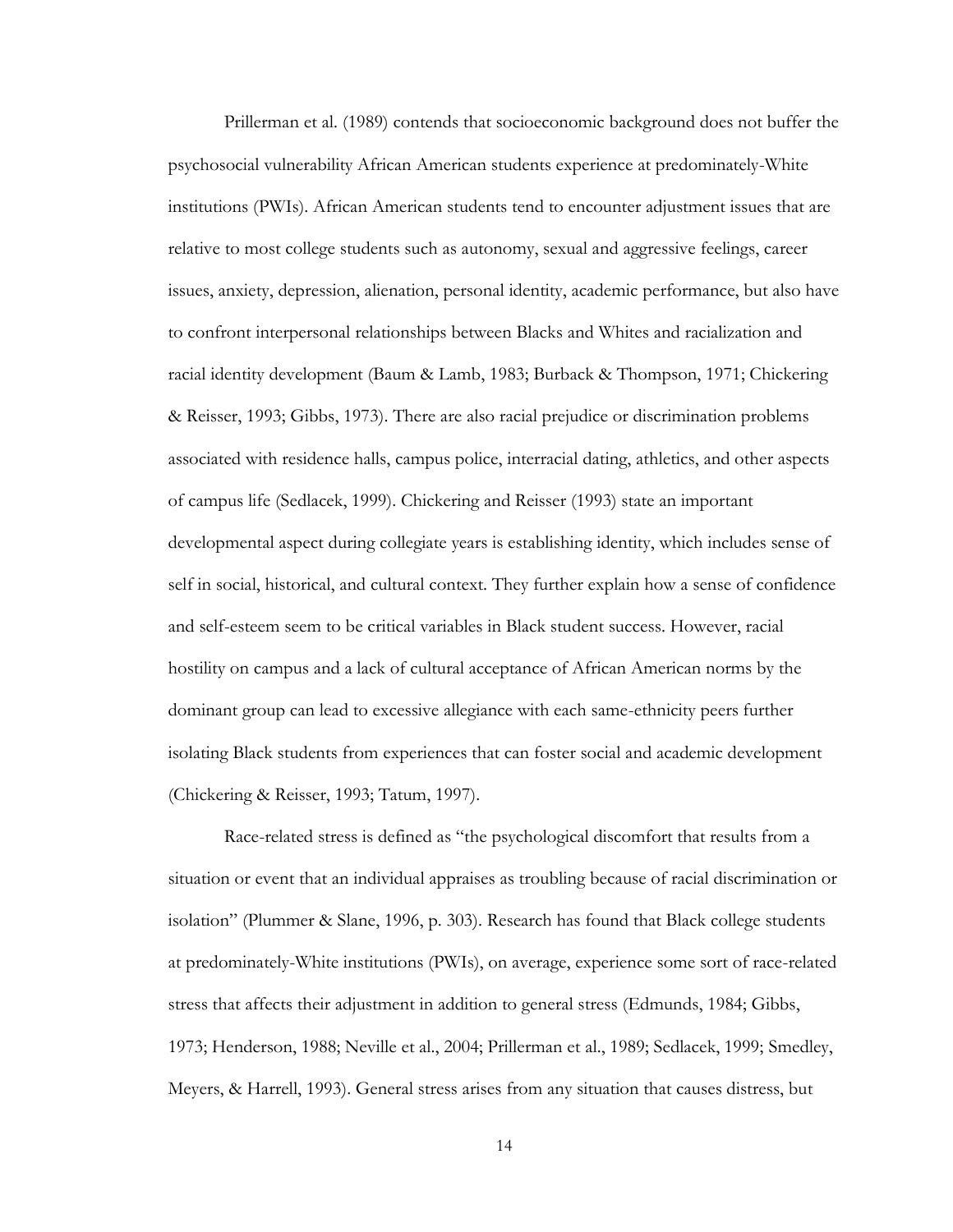racial stress is a specific form of general stress. Most students experience general stressors of college, such as financial concerns, but race-related stressors, such as racial insensitivity by professors, can significantly affect the adjustment of Black students. It has been found that Blacks report more racially stressful situations than Whites at PWIs. Furthermore, racerelated stress has been found to be a predictor of  $1<sup>st</sup>$  year GPA for Black students (Prillerman, 1989).

Perceived racism is the system of beliefs and attitudes of individuals and institutional policies that are perceived to pose obstacles to individuals or groups because of their phenotypic characteristics (e.g. skin color, hair texture, width of nose, size of lips) or ethnic group affiliation (Clark, Anderson, Clark, & Williams, 1999). It has been found that 100% of Black male and female college students report experiencing perceived racism in their lifetime (Landrine & Klonoff, 1996), in addition, these findings vary with gender because men reported experiencing more race-related stress than women (Sigelman & Welch, 1991; Utsey, Payne, Jackson, & Jones, 2002; Utsey & Ponterotto, 1996). As a consequence, Black males in comparison to females may experience or perceive themselves as being targets within their environments. Institutional racism, policies that produce negative outcomes for minorities, seems to be more prevalent than individual racism, direct discriminatory acts towards the person (Sedlacek, 1999).

Research has identified numerous important variables related to the success, or failure, of African American students: students' perceived supportiveness of the institutional environment; degree of alienation or social isolation, particularly at PWIs; perceived minority status and minority status-related pressures or problems; racial discrimination; interaction with Black classmates or similar types of students on campus; and the degree and quality of interactions with other members of the institution (Prillerman et al., 1989; Tinto, 1993) for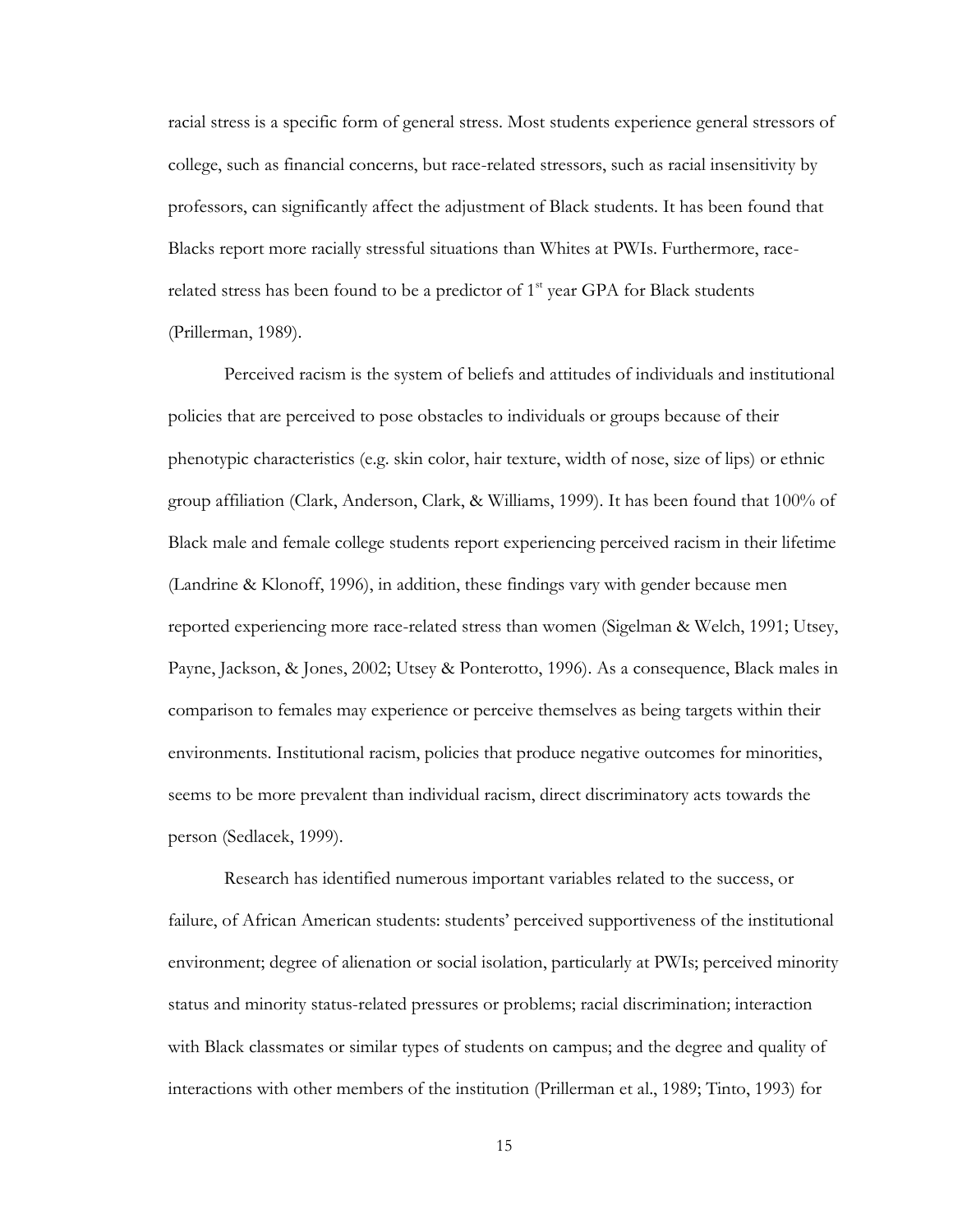example, contact with faculty outside of the classroom (Noel, 1985; Tinto, 1993). Tinto (1993) also emphasized the role families may play in the adjustment of freshmen, which can also depend on the families' acceptance of college attendance.

A study conducted by Prelow, Mosher, & Bowman (2006) examined the college experience of 136 African American students at a PWI. The authors found that 98% of the students indicated they experienced a discriminatory event in the past year as measured by Experiences of Discrimination Scale (EDS). Furthermore, experiences of a discriminatory event was positively related to depression, as measured by the Center for Epidemiological Studies Depression Scale (CEDS), and negatively related to life satisfaction, as measured by the Satisfaction with Life Scale (SWLS). Ancis, Sedlacek, & Mohr (2000) examined the perceived cultural campus climate of 578 undergraduates (307 first-years, 271 juniors) at a large PWI (136 African Americans, 130 Asian Americans, 77 Latinos/as, and 235 White). The authors used the Cultural Attitudes and Climate Questionnaire to assess the students' perceptions and experiences of the university's racial/ethnic climate. African Americans, specifically, reported more experiences that were negative than other ethnic groups, such as racial hostility; greater pressure to conform to stereotypes; less equitable treatment by faculty, staff, and teaching assistants; and racism from faculty.

Mounts (2004) examined adjustment concerns (depression, anxiety, substance use, loneliness, parental support, and campus climate) with 87 African American and 232 White freshmen students in their  $1<sup>st</sup>$  semester. Overall, it was found that White students had higher levels of drug and alcohol use than African Americans. When both White and African American students perceived the campus as racially hostile, a relationship was found between adjustment problems and binge drinking for both population of students. Specifically for African American students, a relationship was found between higher levels of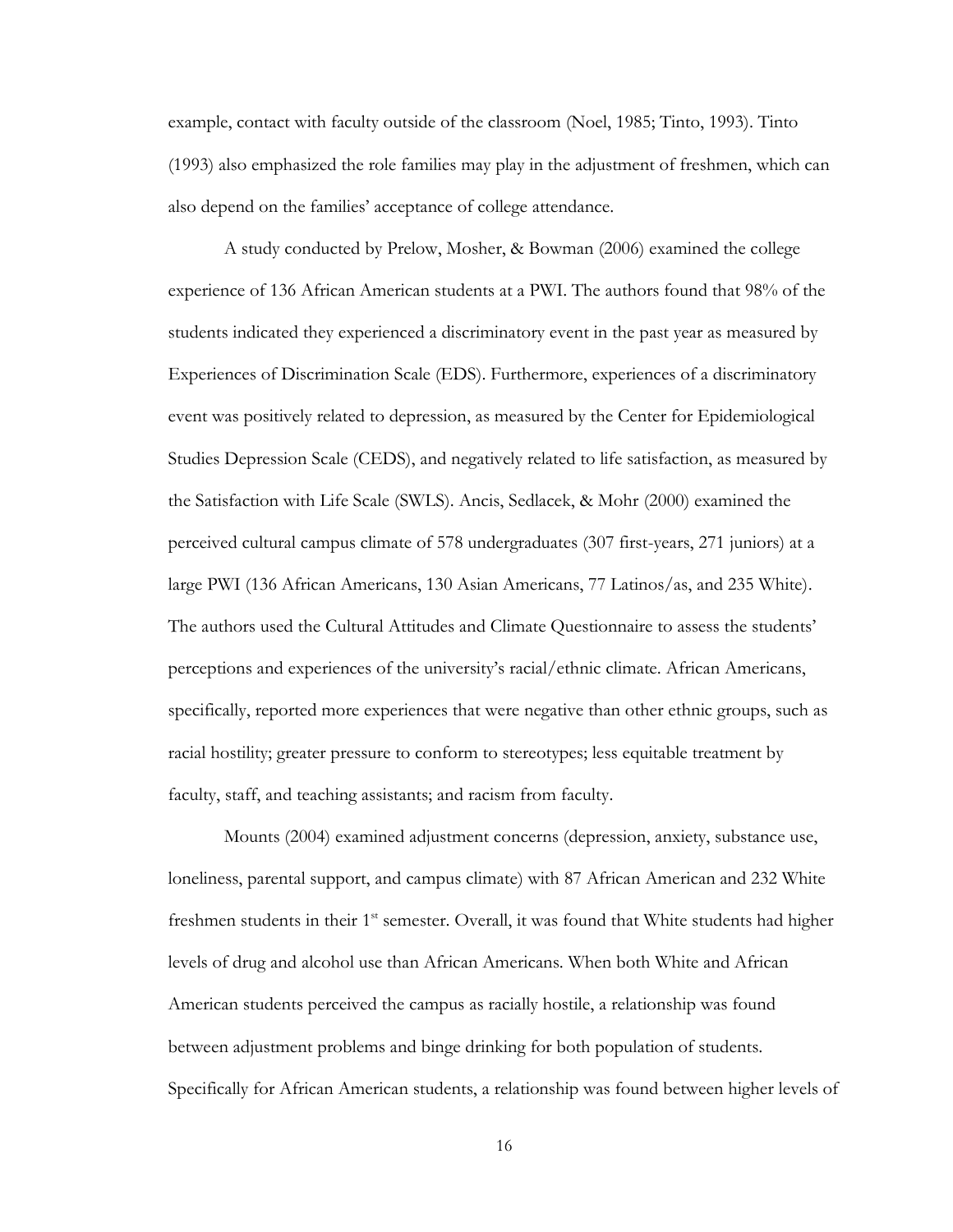depression, loneliness, and anxiety. Older African American students reported less anxiety than younger students did. However, higher levels of parental support were related to lower levels of depression, loneliness, and anxiety among African American students.

### **African-American Student-Athletes**

A question remains whether the sociocultural adjustment experiences of African American student-athletes are similar to or different from their White counterparts? Previously discussed research indicated that African American students, in general, adjust to college differently than White students (Edmunds, 1984; Gibbs, 1973; Henderson, 1988; Hinderlie & Kenny, 2002; Neville et al., 2004; Plummer & Slane, 1996; Prillerman et al., 1989; Sedlacek, 1999; Smedley et al., 1993). African American student-athletes generally tend to report poorer educational high school backgrounds and thus, difficulty performing in college (Sellers, Kuperminc, & Damas, 1997). Unfortunately, given such poor academic preparations prior to college coupled with the additional constraints of being an athlete, it is plausible that African American student-athletes' adjustment process in college may be challenging. In addition, research shows that African American student-athletes tend to be 1<sup>st</sup> generation college students in comparison to their White student-athlete counterparts (Sellers & Damas, 2002) increasing the difficulty of receiving support about navigating college life from family and friends in their hometown.

It has been found that African American college students, in general feel alienated from the overall college campus life (Adler & Adler, 1991; Allen, 1988). Such feelings of alienation may be amplified for African American student-athletes who may also feel isolated in their athletic environment. Furthermore, African American student-athletes seem to rely more heavily on off-campus supports which can increase these feelings of isolation from general campus life (Sellers & Damas, 2002). In addition, these off-campus supports may be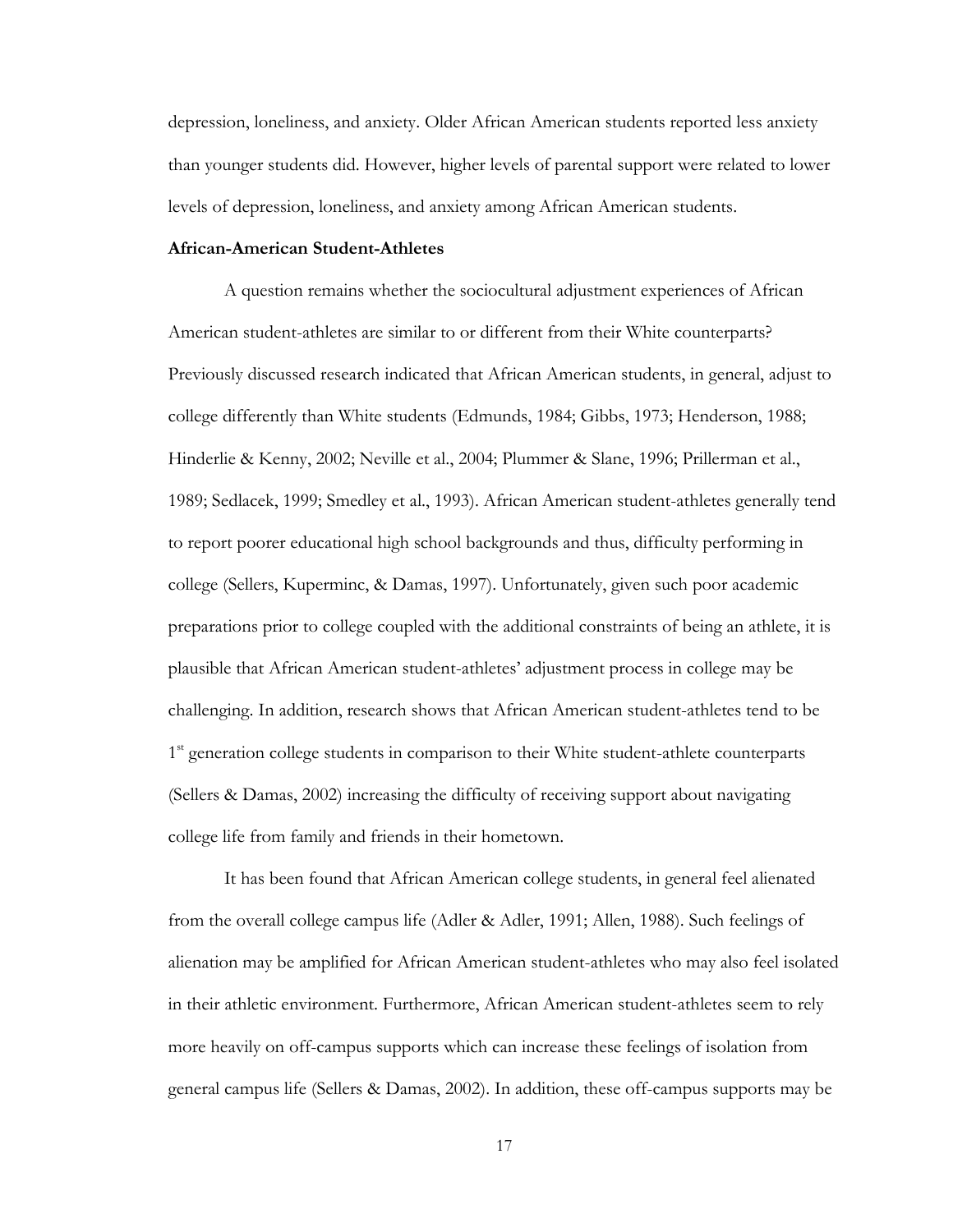social cliques that do not always have viewpoints consistent with earning a degree (Adler & Adler, 1991), thereby negating positive facilitation of student-role and associated academic expectations at college. Student-athletes' parents may be able to keep them focused on their academic role, but student-athletes may have little direct contact with their family (Adler & Adler, 1991).

A qualitative study of male athletes conducted by Singer (2005) who interviewed four scholarship football players at a predominately White institution found that Black athletes felt that racism existed in athletics. In general, Black student-athletes indicated that racism manifested as a result of them not being offered major decision-making roles and placed in leadership positions in collegiate and professional sports. Black student-athletes reported feeling that they needed to excel more than others [White student-athlete peers] to gain such positions off-the-field. In addition, Black athletes reported being treated differently than their White counterparts, by being scheduled into classes they did not need in order to maintain eligibility, being singled out for random drug tests, and not given as many chances when they made mistakes. Sellers & Damas (2002) also point out that failures of Black student-athletes are often very public. Nonetheless, Singer (2005) argued his study did not examine possible "cultural mistrust" and "racism reaction" or the participants' individual barriers to success; it mainly examined the overall feeling of racism that Black athletes perceived in their environment. However, the perceived lack of leadership opportunities and racial inequalities may amplify the perception of discrimination and racism and create a racially isolating feeling within the sport environment.

Although racism may be perceived within the overall athletic environment or in the general college climate, on an individual level, there may be potentially less racism actually experienced within the team context. This may act as a buffer to potential racial stressors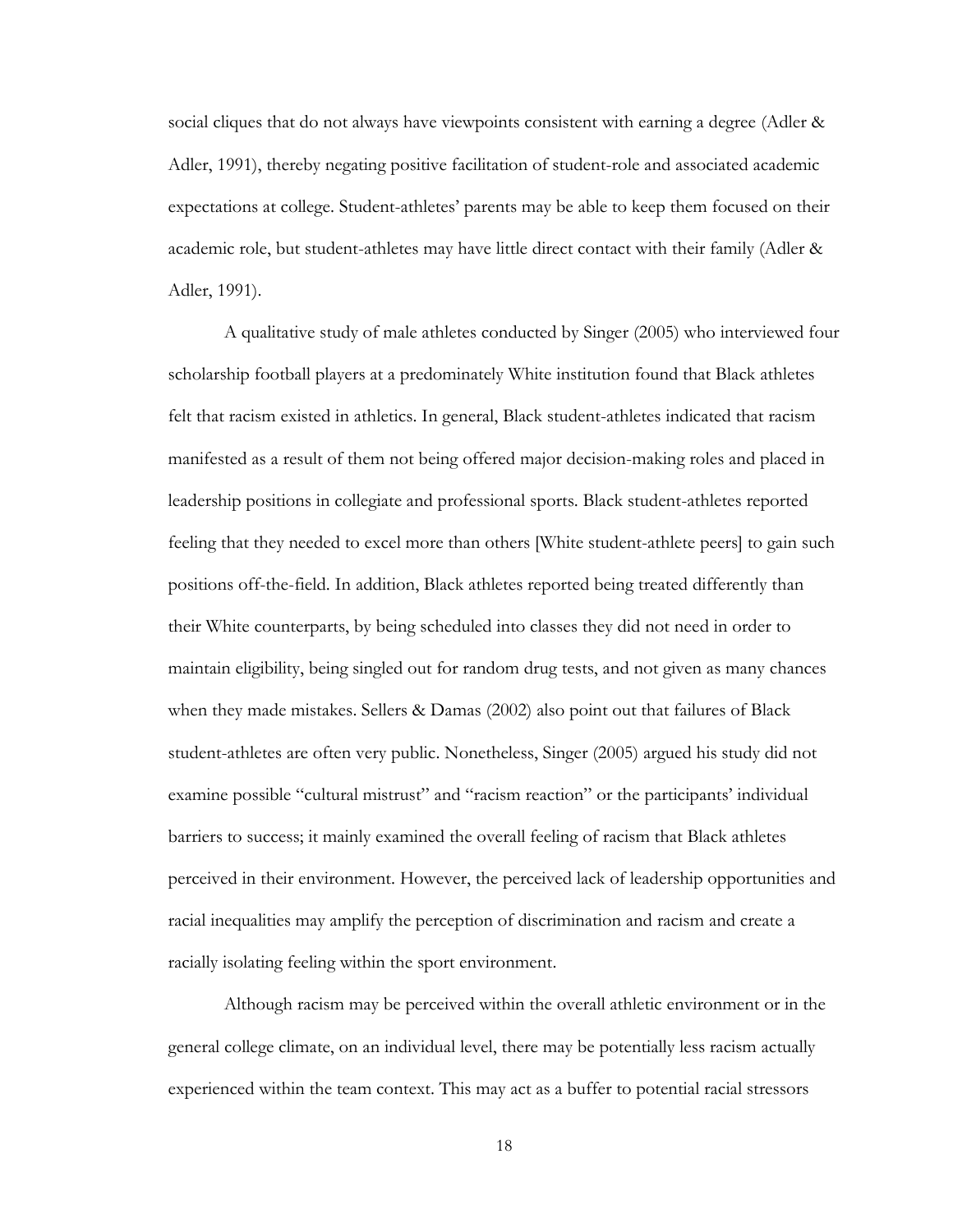since athletes spend a majority of their time within the sport team context. Brown, Brown, Jackson, Sellers, & Manuel (2003) surveyed 375 White incoming college student-athletes at PWIs about the amount of contact they had with Black teammates in high school and their endorsement of covert prejudice items, racial affect towards Blacks, and support policies that benefited Blacks. Among group oriented team sports (i.e., basketball, football, volleyball), Brown et al. (2003) found that contact with Black teammates in high school increased White students' support for government policies for minorities and their level of positive affect towards Blacks, in comparison to peers who played individual team sports (i.e., track, wrestling, swimming). Also, differences in gender were found indicating that White female athletes exhibited less covert prejudice, more positive affect, and support for governmental policy changes than White male athletes. Although this study only looked at the percentage of Blacks on the participants' team and not individual relationships with their teammates, results suggest the possibility that within the team setting White student-athletes may be more accepting of Black student-athletes, potentially countering a perceived racially hostile campus environment and athletic environment during college sports.

Melendez (2006) attempted to further understand the adjustment of both minority and non-minority student-athletes. Data was collected from four PWIs and consisted of 207 students (101 student-athletes and 106 non- athletes) including 52% White (majority) and 48% minority (non-White) students. Using the Student Adaption to College Questionnaire (SACQ), Melendez found that student-athletes reported greater academic adjustment and institutional attachment scores than non-athletes, in contrast to Downey's (2005) study. Females scored higher on academic, social, and institutional adjustment than males, with minority females reporting higher academic scores than both majority and minority males.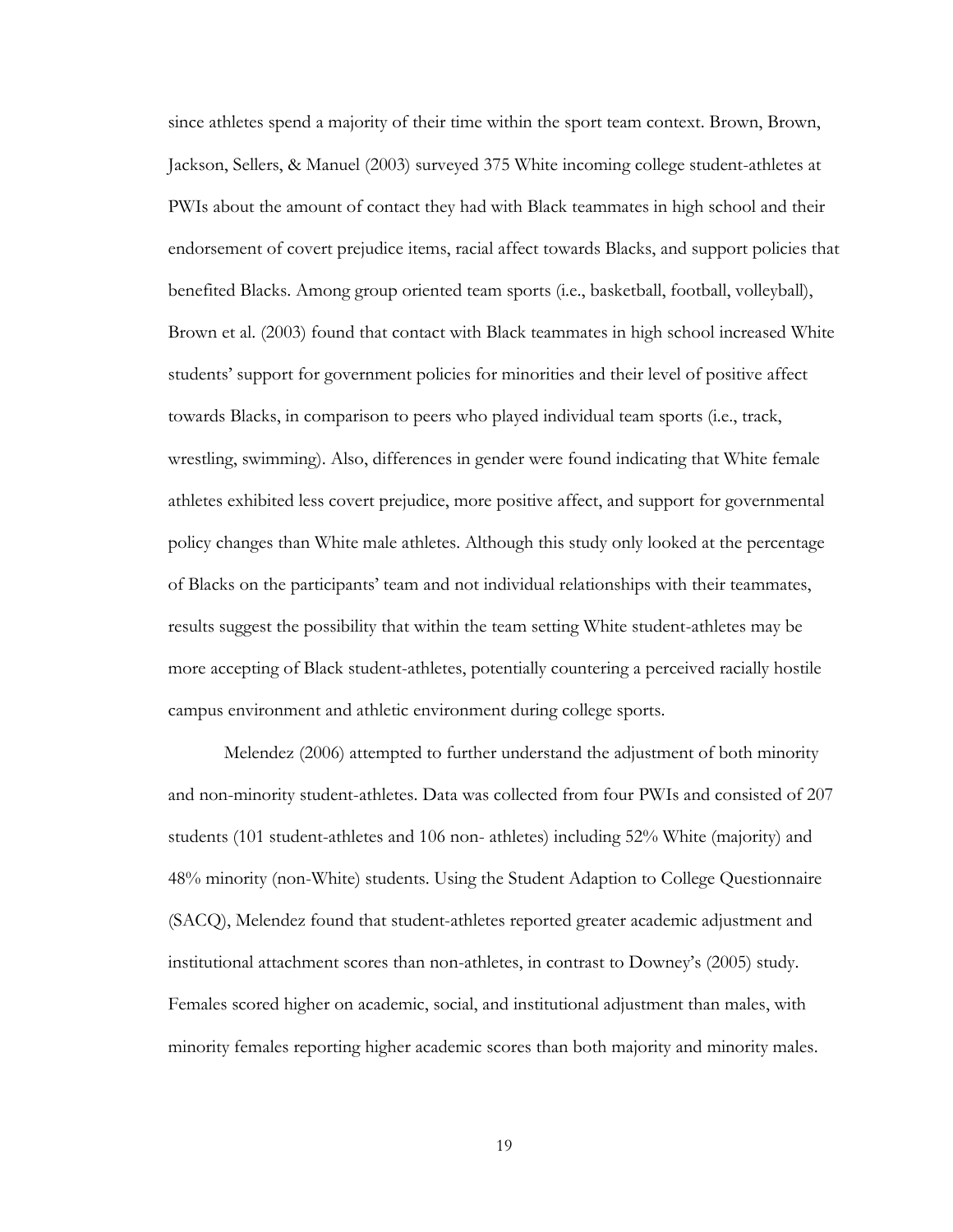There were no significant racial/ethnic differences in adjustment as measured by the SACQ, however, Melendez points out this finding as being inconsistent with statistics that show differences in graduation rates between racial/ethnic groups. Melendez recommended that additional research is needed to understand such discrepancies regarding graduation rates. Campus diversity may play a role in these findings given that the four campuses surveyed had between 17% - 35% minority student populations and were located in four major cities on the East Coast. The diversity of the area may have contributed to positive adjustment to the campus. Ethnic identity and within group variation were not examined in this research study and may further explain the findings (Melendez, 2006).

In a follow-up study, Melendez (2008) studied the experience of 6 African American football players, between the ages 19 and 20, who were in good academic standing at a predominately White institution in northeastern United States. The common themes found in this study were feelings of isolation, being misunderstood, and feeling powerless. More importantly the student-athletes expressed mistrust of teammates and others, as well as feeling judged, having to combat double standards and unwritten rules, feeling pressured to assimilate to different values, being stigmatized as a Black athlete, and living in an inhospitable city. In terms of acculturation, the Black student-athletes felt their attitude, music, culture, and appearance were being judged and in order to be accepted by coaches and non-Black teammates they felt a sense of needing to "sell out" or change to "fit in" the coaches' world instead of their culture becoming a part of the team's culture. The studentathletes expressed a desire for better communication about coaches' expectations and allowance for the team to build cohesion and structure without pressure from the coaches. In discussion with White teammates and coaching staff members, it was indicated that the tendency of Black players to associate with each other during team events was creating the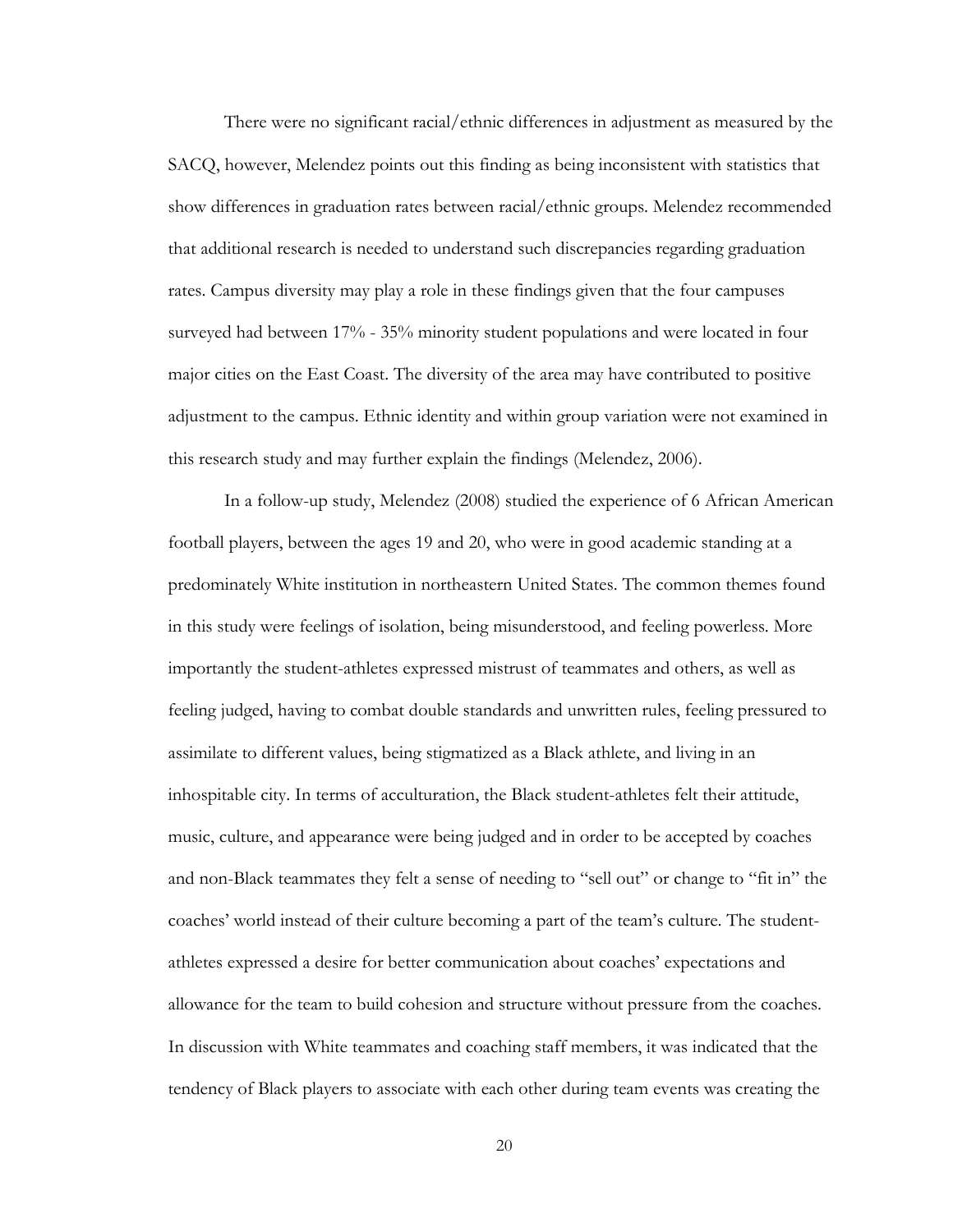racial division, although there was not a consensus as to the extent of racial tension on the team. The student-athletes felt valued by their coaches and teammates just misunderstood and pressure to "play the game" of unwritten rules in order to steer clear of social, legal, or economic trouble (Melendez, 2008).

Furthermore in the study, the student-athletes stated they had to combat stereotyping by classmates and faculty as "less than" because of both racial and athletic status. Although they admitted some preferential treatment because of being an athlete, they indicated they probably would not attend that school if they were not an athlete and recognized their status sometimes led to rejection and alienation because of prejudgments. Judgments were not just from White peers but also from non-athlete Black peers as well, who the student-athletes felt harbored some resentment towards athletes. Lastly, the city itself was not culturally accepting as racial incidences (racial slurs being yelled) left the student-athletes feeling unwelcome (Melendez, 2008).

**African-American female student-athletes.** The aforementioned studies address the student-athletes and Black student-athlete experience in a general sense; however, literature has consistently shown that African-American, female student-athletes tend to adjust better to college than their male counterparts. In particular, it has been found that female student-athletes consistently achieve higher GPAs and graduation rates than male student-athletes. Riemer, Beal, & Schroeder (2000) conducted a qualitative study examining female student-athlete college adjustment of 11 tennis players and 19 basketball players at a small private college and found that female student-athletes prioritized athletics and academics equally. Although they experienced social isolation from the school and the community, it did not seem to adversely affect their academic performance.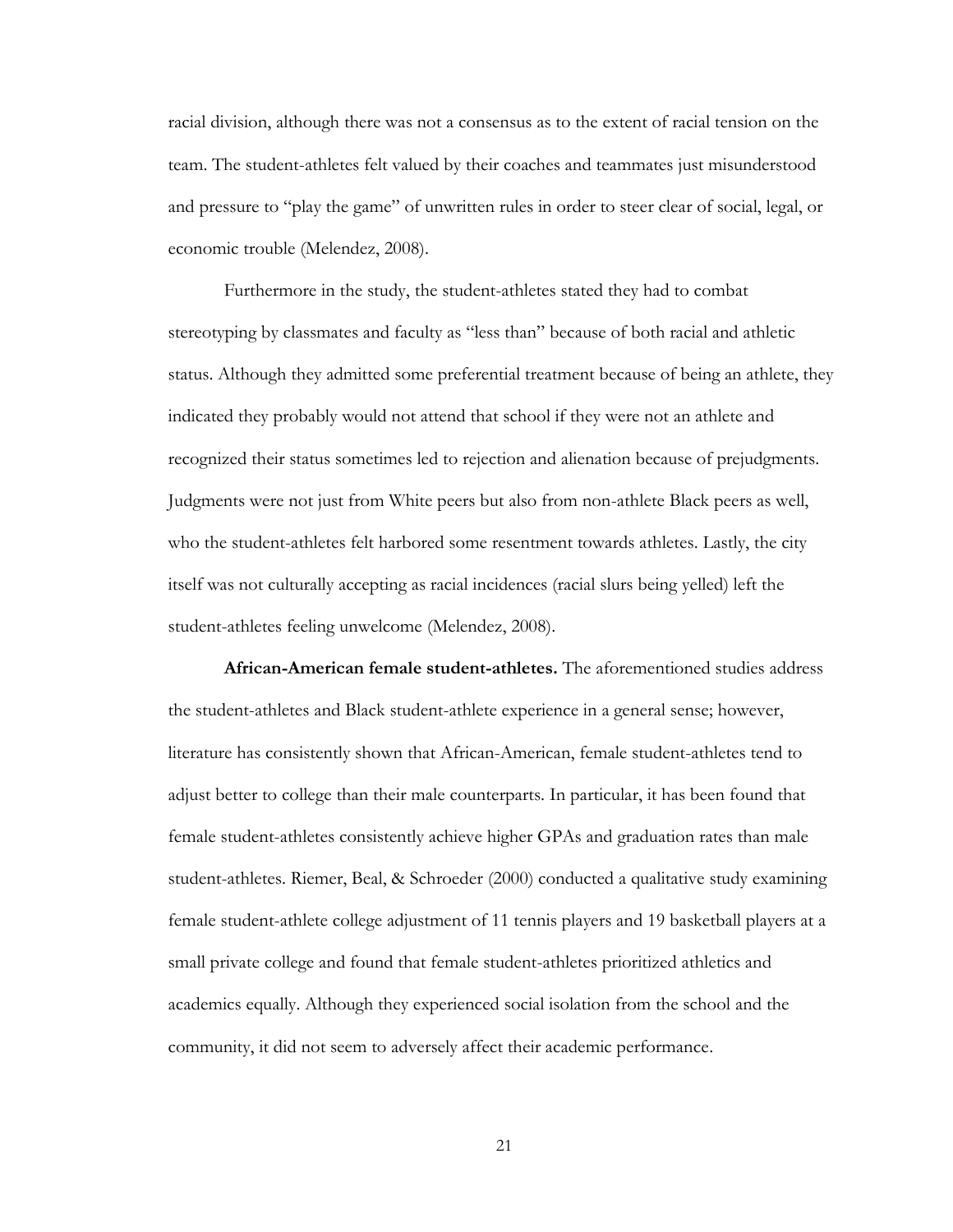Unfortunately, research on the experience of African-American female studentathletes is lacking (Sellers & Damas, 2002; Sellers et al., 1997). Additionally, African American female student-athletes may experience both racism and sexism, and possibly classism, in both the general campus life and athletic sport contexts (Bruening, Armstrong, & Pastore, 2005; Foster, 2003). African American female student-athletes comprise approximately 10.4% of all NCAA Division I female student-athletes (Bruening et al., 2005) and this low percentage may lead to feelings of isolation. Foster (2003) explored the racialization of Black female athletes at a Midwestern university discussing how because of their race and sex Black female athletes were prejudged. Members of the athletic department expressed statements implying Black female athletes were immature, academically deficient, and sexually overactive and the athletic department installed policies and measures to monitor these athletes. In addition, Black student-athletes understood that they needed to excel beyond all expectations in their academics and conform to social behaviors desired by coaches and counselors in order to ensure they were not constantly monitored. Such findings are shockingly suggestive of African American female athletes' sense of being under "surveillance" in their sport environment. From an athletic department organizational context research shows that African-American women report being underrepresented in leadership roles off-the-field similar to their African American male counterparts. In addition, images of African-American female athletes are virtually non-existent in print media and where present tend to only focused on certain sports (e.g., basketball, track & field) in television (Bruening et al., 2005).

In their study Sellers, Kuperminc, & Dumas (1997) revealed that African American female student-athletes' college GPA  $(n=154)$  was less than White female student-athletes (n=793) and greater than African American males (n=628). African American female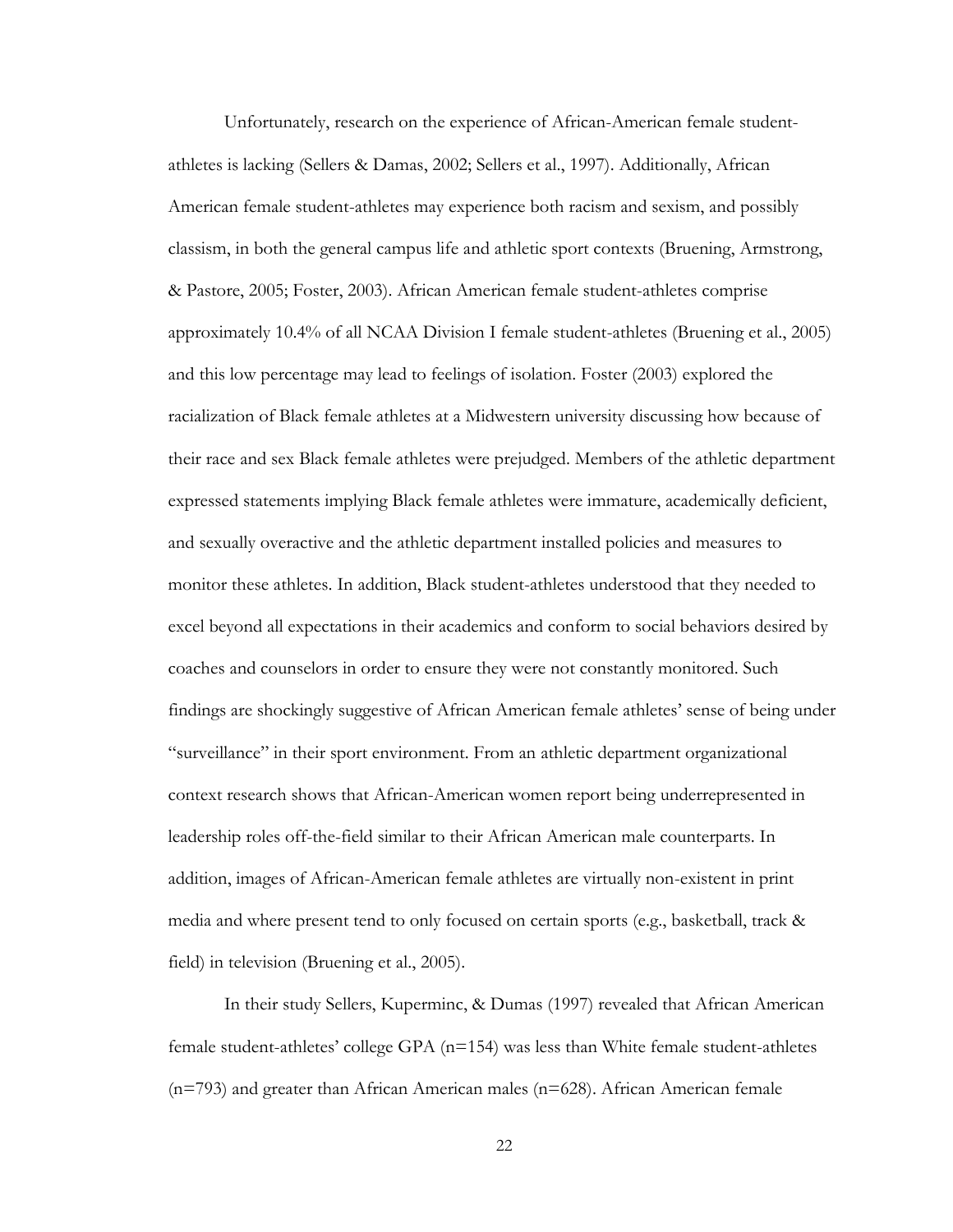student-athletes indicated lower levels of alienation and experienced less racial tension than African American male counterparts. In comparison to African American female nonathletes, the college experiences of African American female student-athletes were reported as being similar when academic preparation and demographic differences were taken into account for the lower GPAs and academic problems. Overall, African American female student-athletes indicated that they were satisfied with their college experience and their personal development as a result of participating in athletics (Sellers et al., 1997). This indicates that there may be distinctive, meaningful factors influencing the experience of African-American female student-athletes that facilitates college adjustment in comparison to African American male student-athletes.

An additional qualitative research study conducted by Bruening et al. (2005) examined the collegiate experiences of 12 African-American female student-athletes at a large NCAA Division I university. Their findings indicated that these women felt "silenced," not only in the failure to be noticed but also a failure to have their voices heard in society and in sport. This was related to their racial background in being African-American, but also their gender in terms of being a woman, suggesting that some of their negative experiences may also be experienced by their White female athlete counterparts. Foster (2003) reported a tendency to foster segregation among Black and White female student-athletes on the teams, particularly on the track team studied. This may further the feeling of being "silenced" as the interaction with racially different teammates decreases. In addition, the Black women indicated that they felt sexualized, which resulted in negative comments and degrading remarks by both male student-athletes and non-athletes (Foster, 2003).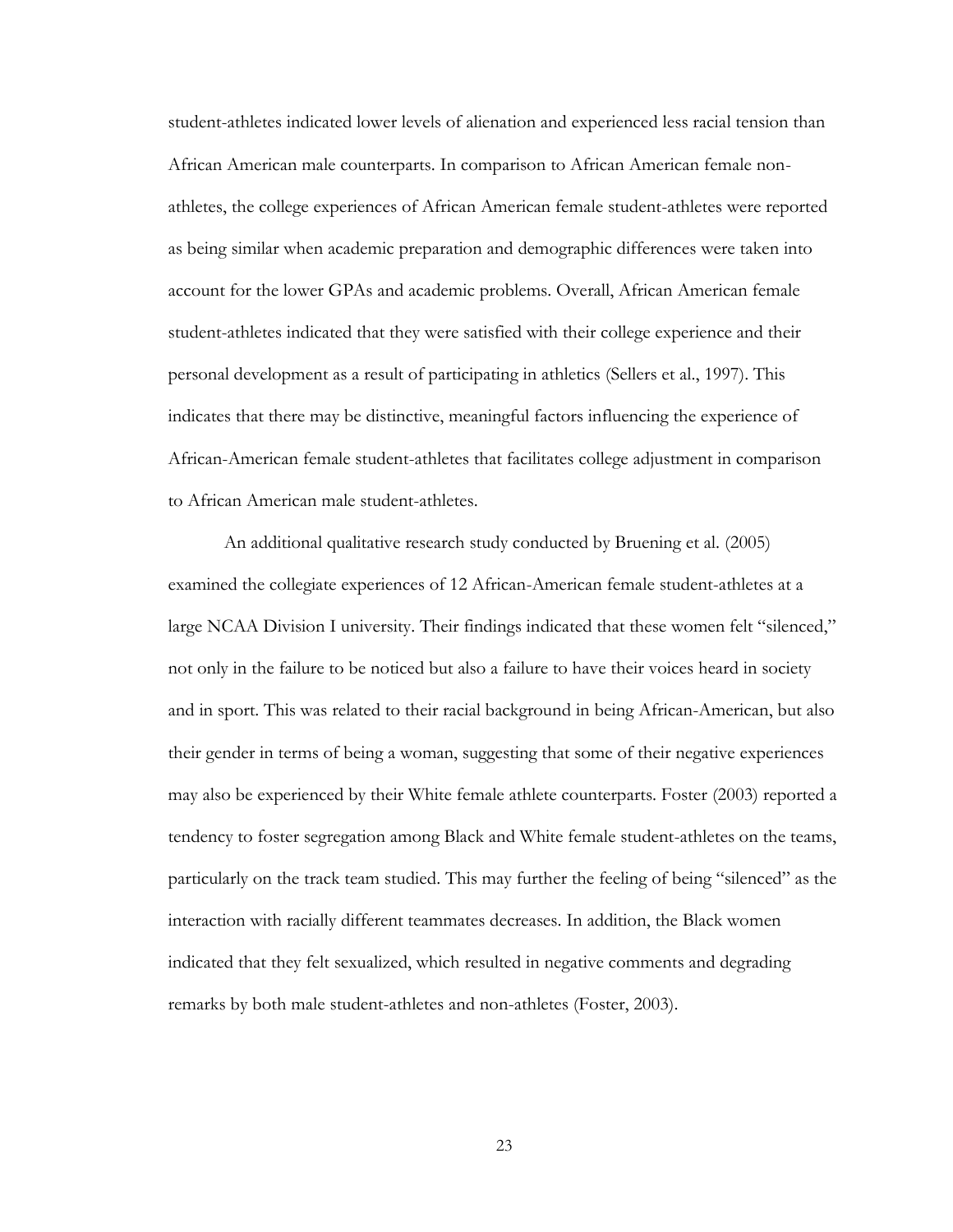#### **Historically Black Colleges and Universities**

Most of the aforementioned studies were conducted at PWIs. It is important to understand the experience of African American students at Historically Black Colleges and Universities (HBCUs) as well considering that Black students at PWIs experience lower ethnic unity and ethnic trust (Westbrook, Miyares, & Roberts, 1978). Race-related stress at PWIs may be intergroup (perceived racism between White and Black students) and/or intragroup (colorism in the Black community) (Clark, 2004; Westbrook et al., 1978). It is possible that there is some sense of racism being experienced at a predominately-Black campus or community, as intragroup racism (i.e., colorism). However, Fleming (1984) states that even though at both campuses students have to deal with academic stress, at PWIs Blacks experience more interpersonal stress, as they may face both inter- and intragoup racism (i.e., colorism).

Researchers have identified factors that facilitate adjustment of Black students at predominately-Black campuses or HBCUs. It seems that faculty contact outside of the classroom is important to retention, but this happens more so at HBCUs than PWIs (Sedlacek, 1999). In addition, Black students at Black colleges are better able to make selfassessments, which may be due to ongoing feedback from faculty (Fleming, 2001). It is easier for Black students to feel a sense of community at a Black campus than at White campuses (Sedlacek, 1999). Lastly, it has been shown that racial socialization, the development of a healthy Black identity, positively contributes to the adjustment of Black students (Anglin & Wade, 2007), which may be easier to develop at Black campuses than at PWIs.

In comparative studies, Greer & Chwalisz (2007) examined perceptions of campus racial climate and coping strategies of 101 African American students from a PWI and 102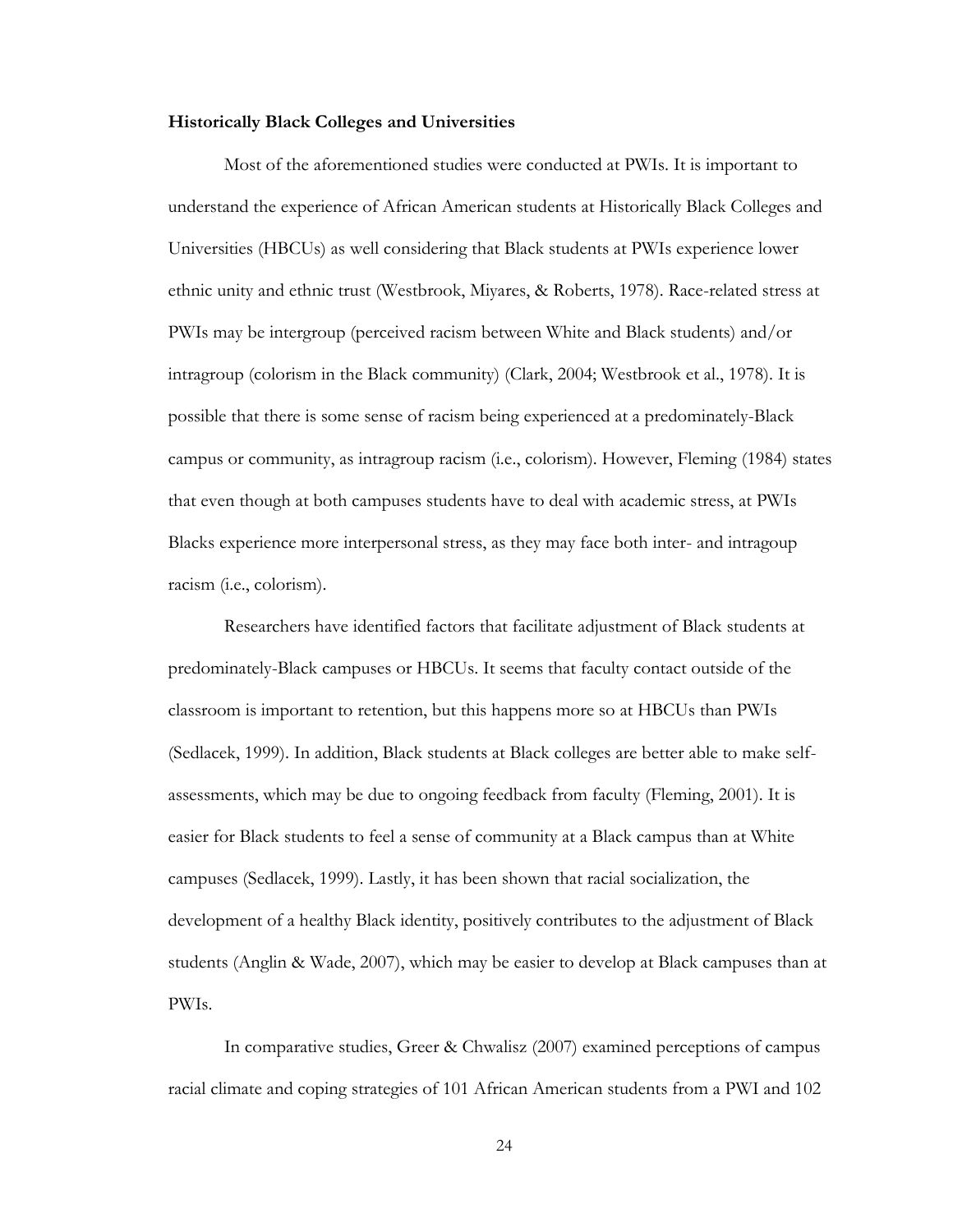African American students at an HBCU. They found that African American students at the PWI reported a higher perception of minority stress (Minority Student Stress Scale) than at the HBCU. Yet, students at both campuses used similar coping strategies including approach and avoidance coping strategies.

Flowers (2002) examined data collected by colleges and universities over a ten year period, from 1990-2000. In the analysis, 1385 African American students who attended 1 of 11 HBCUs and 6450 African American students who attended at 1 of 196 PWIs completed the College Student Experiences Questionnaire (CSEQ). The CSEQ is a self-report measure assessing college students' perception of their college experience and how they perceived it helped them to achieve academic success. Results indicated that attendance at an HBCU leads to higher self-reported academic and social gains for African American students. DeSousa & Kuh (1996) also used the CSEQ in a study examining the experiences of 600 African American students at a HBCU and 600 African Americans at a PWI, 150 students for each class at each campus. Students at the HBCU perceived greater educational gains and devoted more efforts to academic activities than the students at the PWI. Out-of-class experiences and peer interactions were important to student learning and personal development at both campuses and involvement in social and interpersonal activities was not limited because of the type of campus. However, what is missing from these studies is the impact of participating in college athletics. It is important to understand athletic participation as an out-of-class experience since it provides a different means of social integration and interaction and could be a barrier to or a factor in academic gains.

### **Summary**

As seen in the current literature the ability to form supportive family and peer relationships, interaction with faculty, and the campus community have been found to affect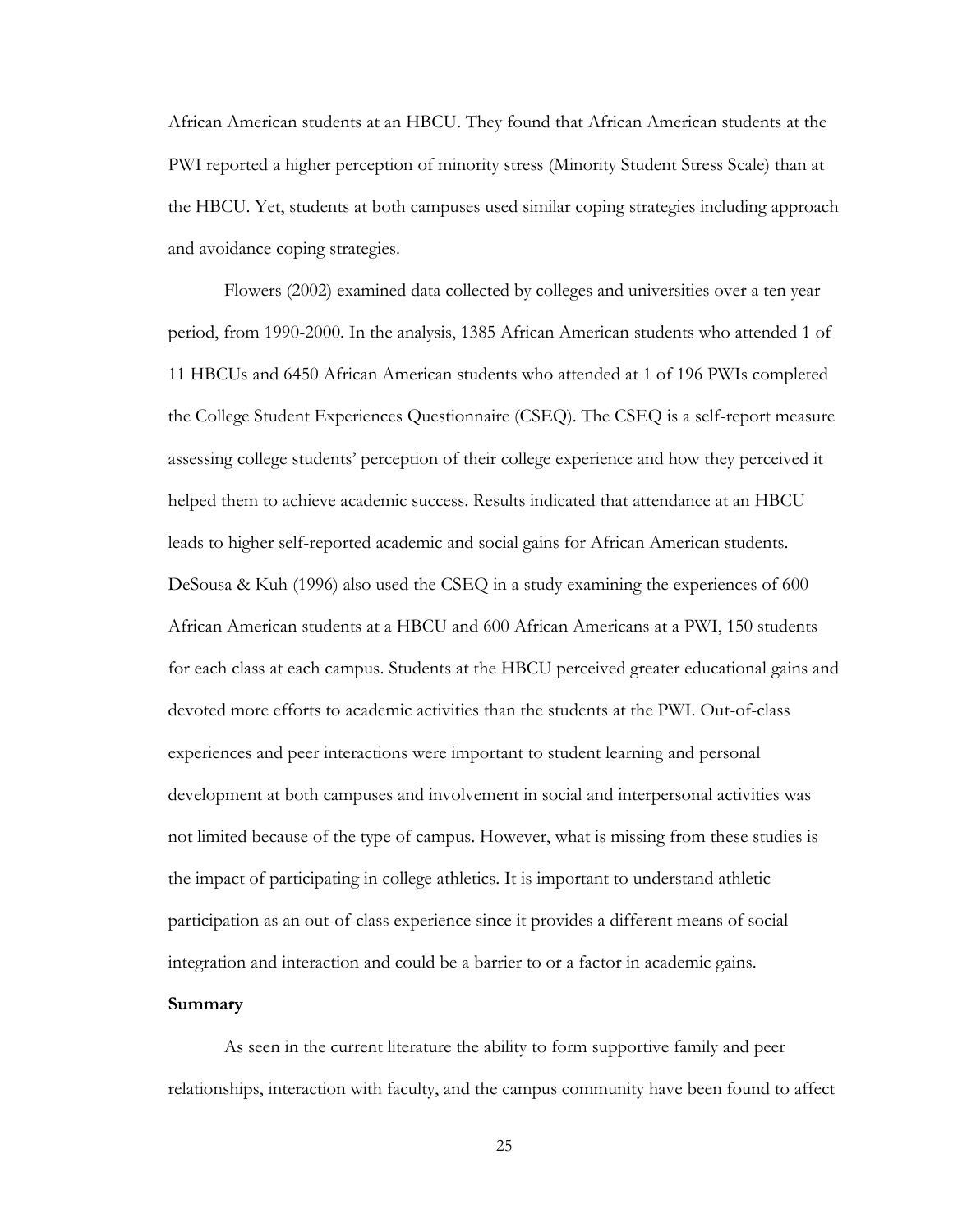African American students and African-American student-athletes adjustment in varying ways. The aforementioned research studies are not without limitations, however. Lack of diversity in sport, lack of racially diverse populations, and lack of diversity in institutions can limit the generalizability of these findings, but addressing such limitations in future research would give a broader perspective regarding African American student-athletes' experiences. In addition, Downey's study was the only one that assessed multiple periods of adjustment during student-athletes' freshmen year, albeit limited to the 1<sup>st</sup> semester. Adjustment could be the most challenging for students during the  $1<sup>st</sup>$  semester, but their overall adjustment may vary during the school year, and may reflect something entirely different at the end of the first year. Downey (2005) explicitly stated that future research should also include other demographic variables related to adjustment, such as contact with family and friends from home, as these factors may influence adjustment as well. Additionally, these studies examined different factors that may affect student-athletes sociocultural adjustment, but were not capable of explicitly establishing a consensus. It does seem that relationships with others, whether it is roommates or teammates, seem to be a positive, facilitative contributing factor to sociocultural adjustment among both the general student population but also student-athletes.

Overall, findings in the sports research literature seem to be inconsistent and speculative toward increasing our understanding of the sociocultural adjustment process of African American student-athletes. Many previous studies have failed to view adjustment as a process, an interaction that happens over a course of time. Many of the authors indicated that a significant limitation of their research studies was the reliance on a single, one-point assessment of sociocultural adjustment process among student-athletes. Indeed, multiple assessment points over a period of time such as a college academic year would provide a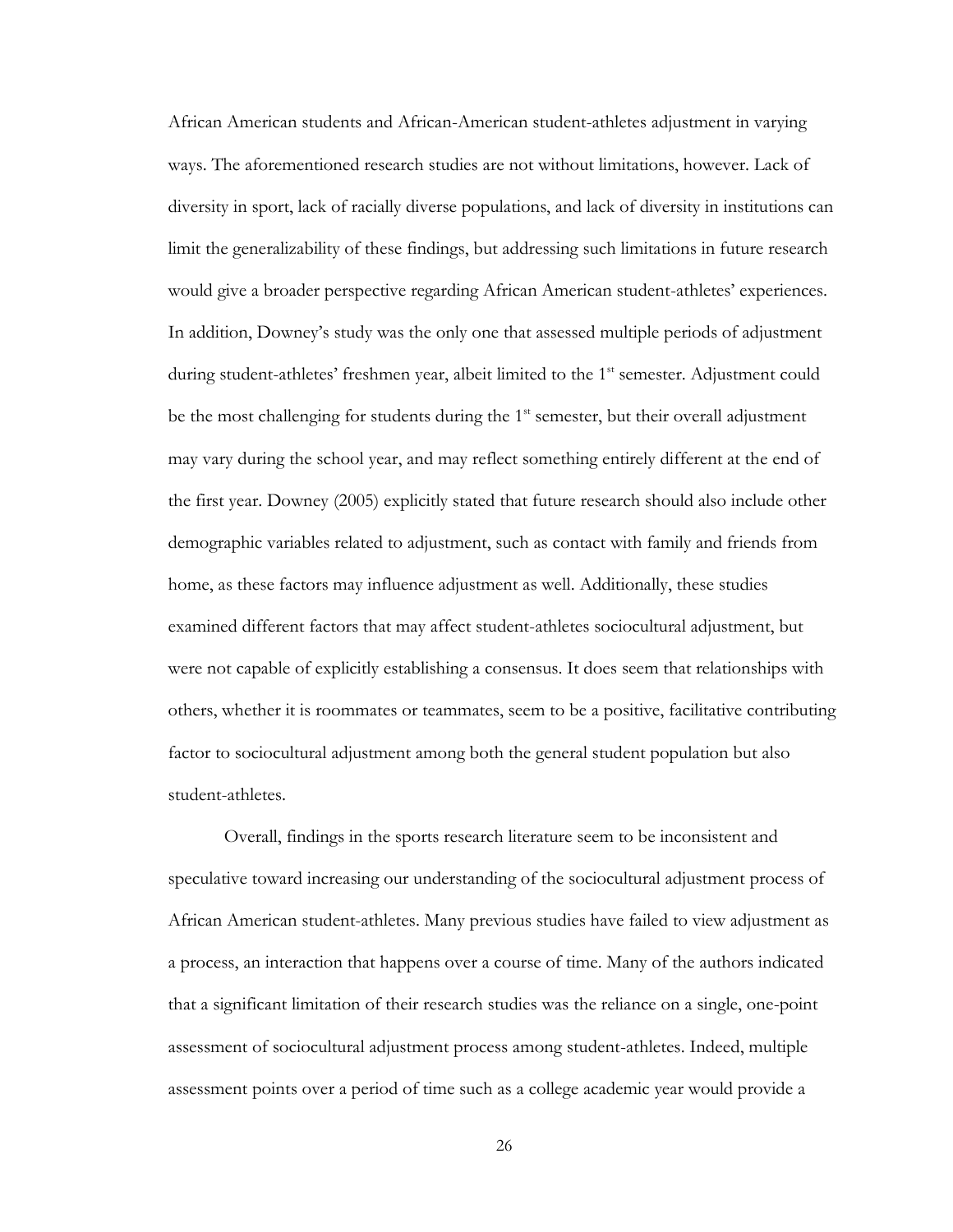more inclusive view of the student-athletes' sociocultural adjustment process. As stated previously, the lack of diversity in sport, the noticeable absence of examining racial and ethnic backgrounds among student-athletes, and small sample sizes all contribute to a less than clear empirical understanding of the sociocultural adjustment process not only of student-athletes, but African American student-athletes in particular. Furthermore, the majority of these studies were conducted at predominately-White campuses, even if the campus was located in a diverse city. Research has shown that Historically Black Colleges and Universities have shown significant gains in the academic success of African American students in comparison to PWIs. However, there is no knowledge pertaining to whether or not academic gains or adjustment is different for student-athletes at HBCUs, considering the additional stressor that can be created by participating in athletics. In addition, exploration of the possible effects of campus' racial climate on the adjustment of African American student-athletes has not been considered in research at PWIs.

It is important to understand the facilitators and barriers to adjustment of African American student-athletes in order to implement programs to aid them in becoming successful in college especially during their freshman year. Social and academic integration into the campus community is essential in the academic success of African American students (Allen, 1985; Loo & Rolison, 1986), especially for Black student-athletes. Sellers et al. (1997) state that integration into the campus community can aide in improving academic success for both Black student-athletes and non-athletes, but overall Black student-athletes have higher levels of satisfaction than non-athletes. Athletic participation aides in developing life skills and competencies that would be beneficial in allowing student-athletes to feel responsible and achieve personal goals (Sellers et al., 1997), as well as providing an environment that is supportive and conducive to building institutional pride and a sense of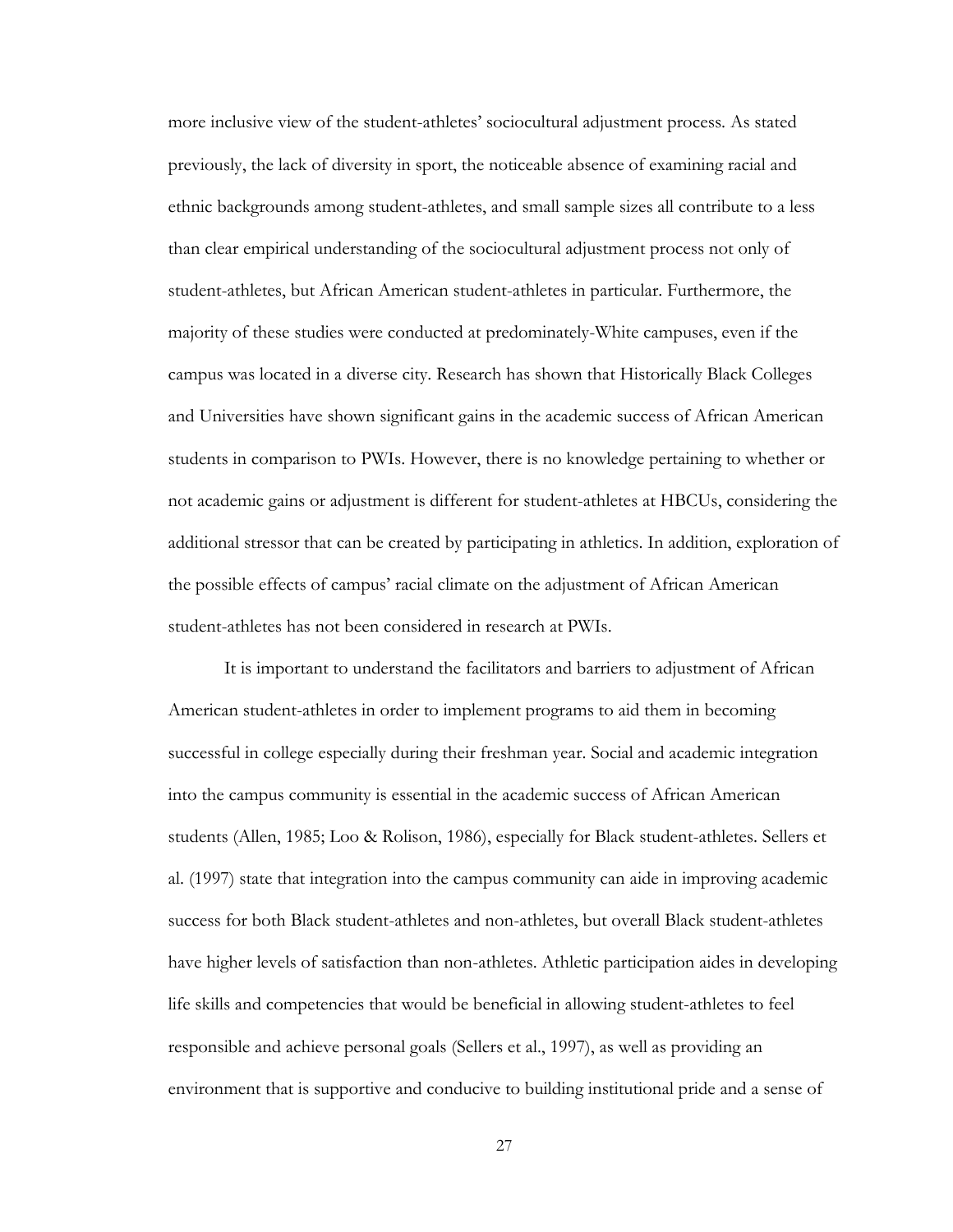belonging and attachment that many minority non-student-athletes do not experience (Smedley et al., 1993). Athletic directors, coaches, and practitioners could capitalize on the facilitators of healthy adjustment, ensuring that the overall campus, and more specifically the sport environment, provides a safe, encouraging place for the growth of African American student-athletes.

#### **Present Study**

According to the literature, African American have a difficult time adjusting on predominately-White institution (PWIs) campuses due to numerous factors, both general stressors and race-related stressors. It is also known that the campus environment is challenging for student-athletes to navigate regardless of their racial background. Research has also shown that the sociocultural adjustment of African American student-athletes is unique in comparison to their White counterparts because of racial identity and perceived racism. However, the sociocultural adjustment process for African American students is perceived to be easier on historically Black colleges and universities (HBCUs); however, very few studies have examined athletes within such campus environments. The purpose of this study is to examine the sociocultural adjustment process of African American studentathletes at both PWIs and HBCUs.

This study will assess adjustment by using the College Adjustment Scale (CAS), which evaluates anxiety, depression, substance use, academic concerns, interpersonal relationships, family problems, academic concerns, and self-esteem. The CAS will measure areas of Chickering and Reisser's (1993) dimensions of adjustment such as one's ability to manage emotions, develop interpersonal relationships, establishing identity, and developing competence. In addition, social support (e.g., friends, family, faculty, and athletic department/coach) will be assessed using the Perceived Social Support Scale. The Group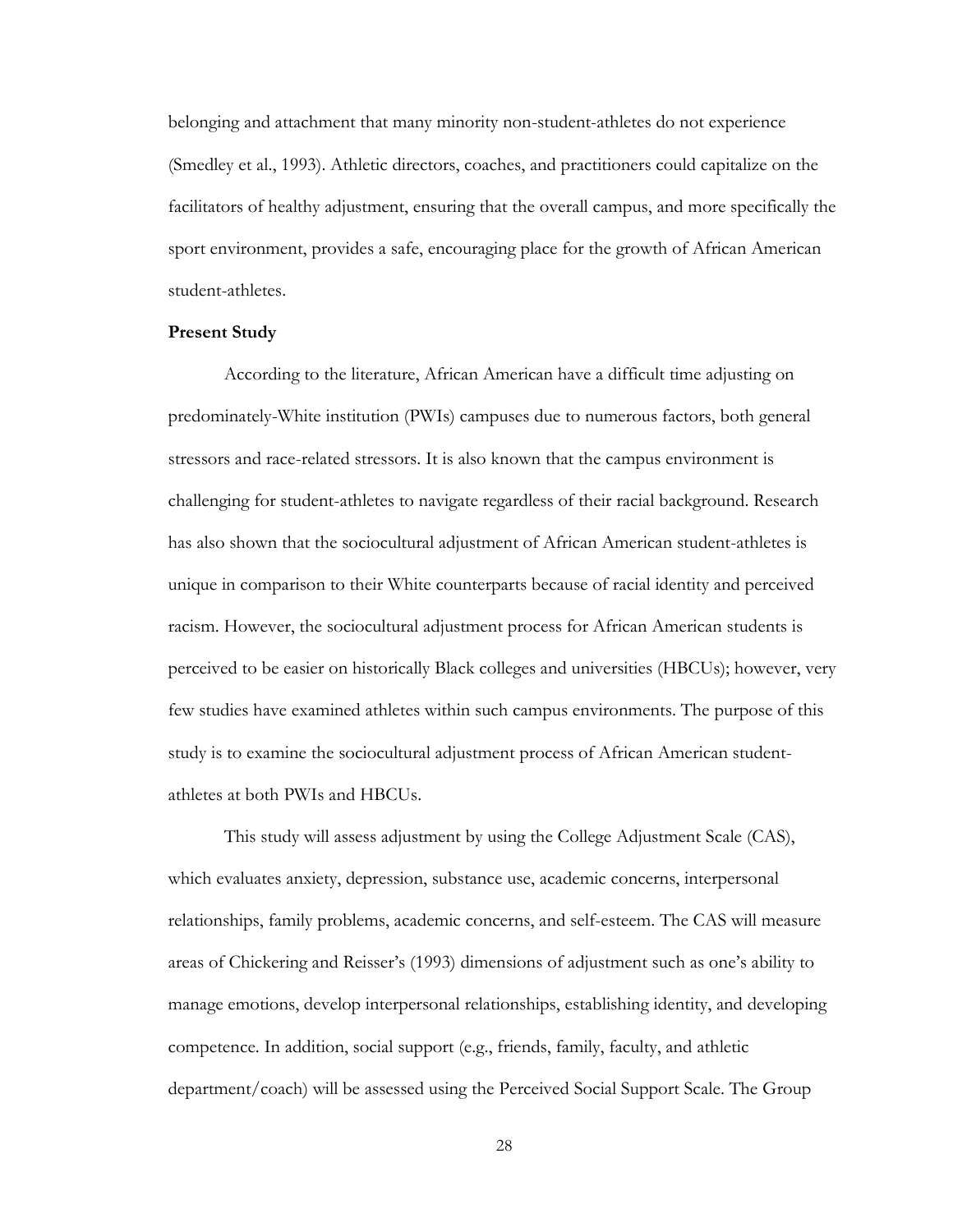Environment Questionnaire will assess the student-athletes level of integration into their team environment, an aspect of social adjustment that is unique to athletes during college. Life Events for Collegiate Athlete Survey also allows for the examination of concerns specific to athletics as well as additional life stressors which may or may not be related directly to the college experiences but that may impact psychological well-being. Finally the institutional environment with be assessed using the Minority Student Stress Scale to measure perceived campus racial climate. It is hoped that the research findings of this study will provide critical information to formulate interventions to assist African American student-athletes in their sociocultural adjustment process at PWIs and HBCUs.

The present study expands upon previous literature because it is one the first studies to use latent profile analysis to understand the co-occurrence of social support, perceived racial campus climate, team cohesion, and life events in the adjustment of African American student-athletes. Prior studies have examined these different adjustment variables in isolation; rarely has African American student-athletes been the primary target sample. Furthermore, variables such as college adjustment scores and campus environment will be used to predict the emerging profiles. Latent profile analysis (LPA) has been used in studies examining patterns of alcohol use (O'Connor & Colder, 2005), characteristics of incarcerated female sexual offenders (Turner, Miller, & Henderson, 2008), profiles from the Weschler Memory Scale-III (Frisby & Kim, 2008), and profiles of attitudes towards school violence (Frisby, Kim, & Wolfmeyer, 2005), but latent profile analysis would be an innovative analysis used to understand the profiles of student-athletes.

## **Research Questions and Hypotheses**

The current study will address the following three research questions (a) Do different profiles exist among African American student-athletes as defined by perceived social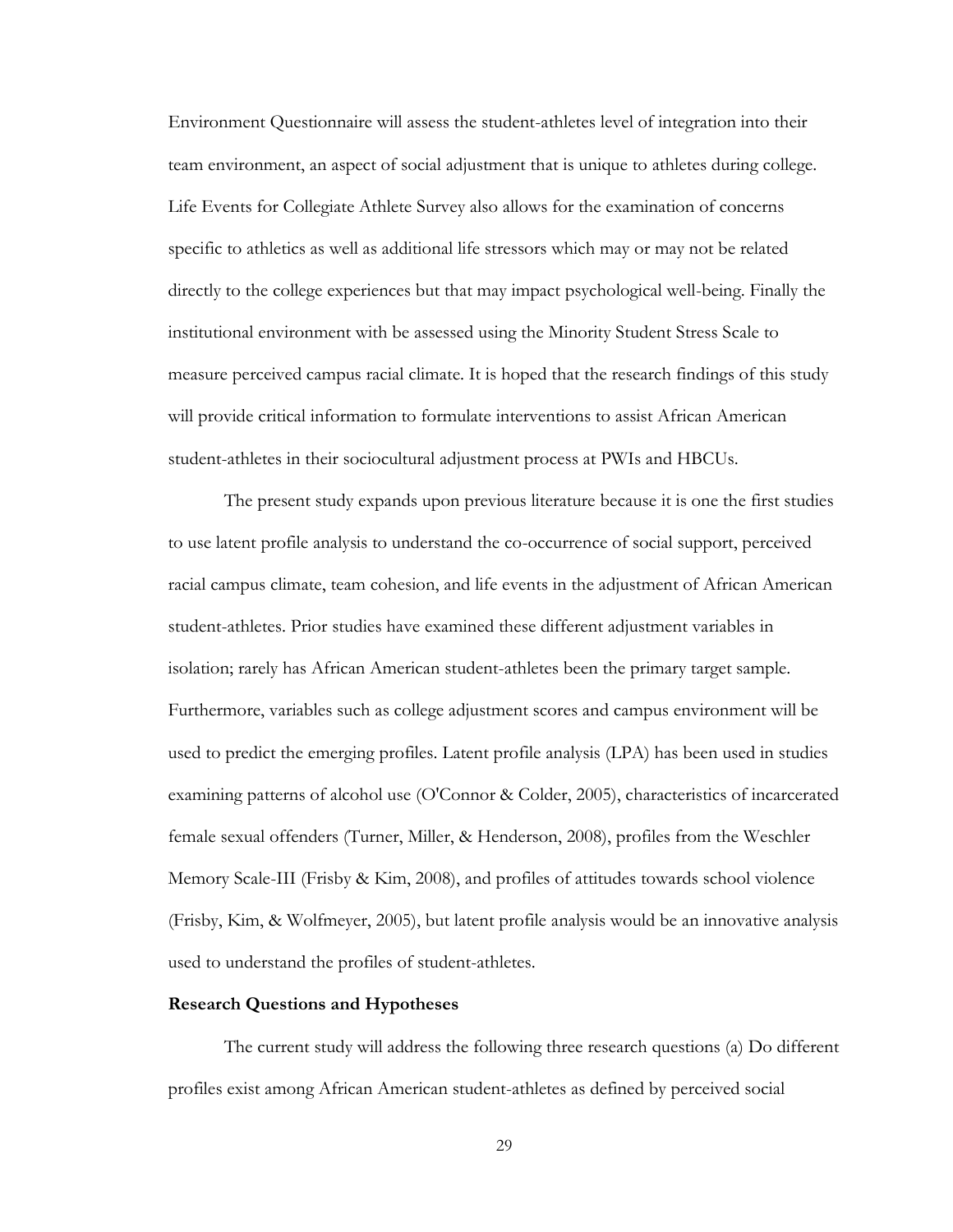support, perceived racial campus climate, team cohesion, and life events?, (b) Can scores on the College Adjustment Scale subscales be used to predict the profiles, and (c) Do the profiles of African American student-athletes vary as a result of campus environments, Predominately White Institutions (PWI) vs. Historically Black Colleges and Universities (HBCUs)?

Based on the aforementioned research questions, the following hypotheses have been established:

- 1. Four profiles are hypothesized to emerge:
	- a. Profile 1 scores would indicate strong social support, a lack of minority stress on campus, a sense of good fit with the team, and either few stressful events or positive stressful events in the past 6 months.
	- b. Profile 2 scores would indicate strong social support and sense of good fit on team, experiences of minority stress on campus and moderate-positive stressful events in the past 6 months.
	- c. Profile 3 scores would indicate inadequate social support, little to no minority student stress, a sense of good fit with the team, and either few stressful events or moderate-positive stressful events in the past 6 months.
	- d. Profile 4 scores would indicate inadequate social support, experiences of minority stress on campus, lack of fit on the team, and negative stressful events in the past 6 months.
- 2. It is hypothesized the scores on the 7 subscales (anxiety, depression, self-esteem, interpersonal relationship, family, academic, and substance abuse) of the College Adjustment Scale (CAS) will predict distinct profiles. Profiles 1 and 3 are hypothesized to have healthy adjustment scores. Profile 2 is hypothesized to have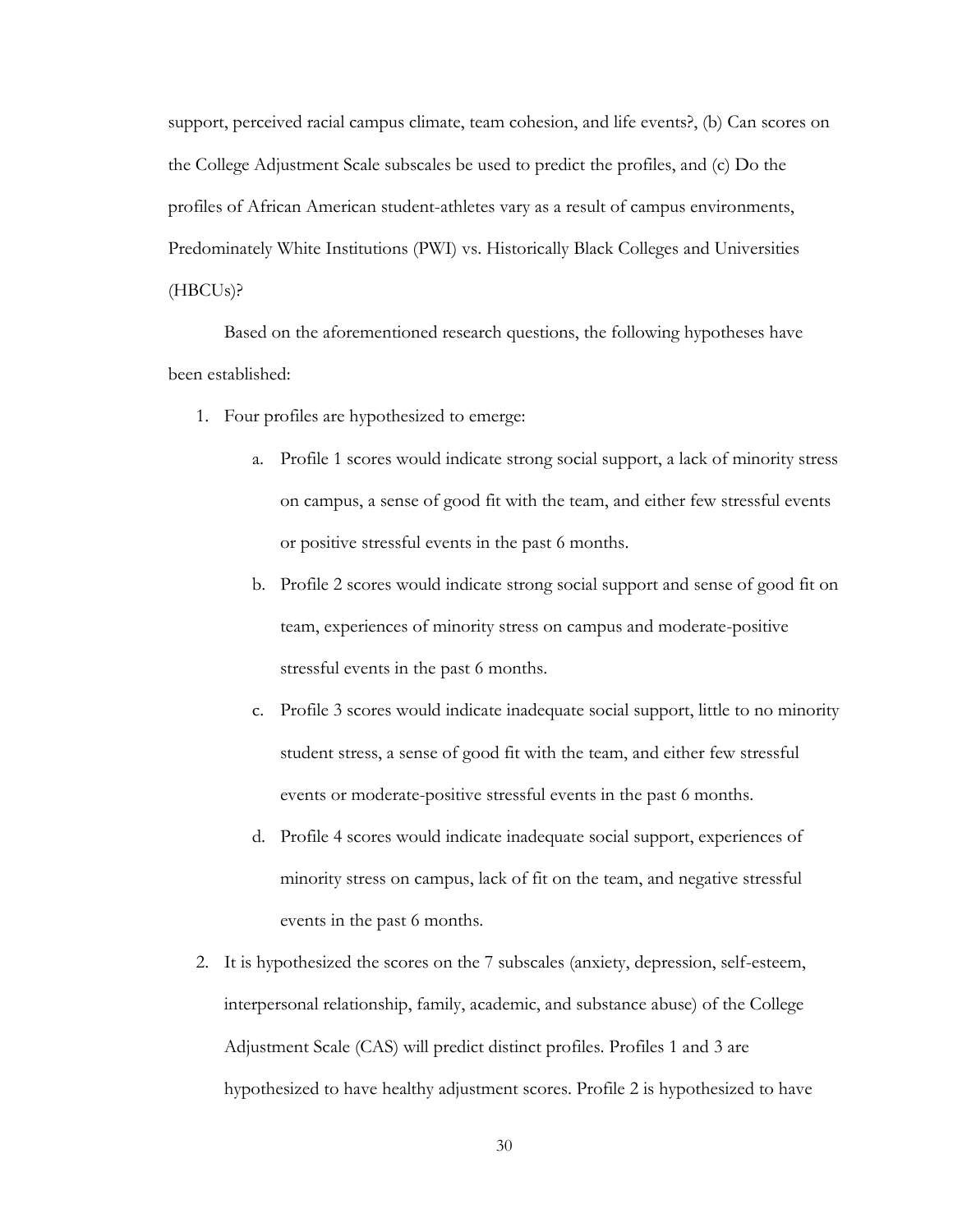moderate adjustment scores. Profile 4 is hypothesized to have maladaptive adjustment scores.

3. It is hypothesized that African American student-athletes who attend PWIs will have different profiles emerge in comparison to African American student-athletes who attend HBCUs when using campus type as a predictor. More specifically, it is hypothesized that African-American student-athletes at HBCUs will exhibit profiles showing lower minority student stress and greater perceived social support contrary to hypothesized Profile 2 and Profile 4. In addition, there are no hypothesized differences in the profiles for team cohesion and stressful life events as a function of campus type.

### **Methods**

## **Participants**

The student-athletes in the current sample  $(N = 98)$  primarily self-identified as African American (55%,  $n = 54$ ), male (64%,  $n = 63$ ), with a mean age of 19 years. Studentathletes from predominately-White institutions (PWIs) represent 70% of the participants and 30% of the participants are student-athletes from Historically Black Colleges and Universities (HBCUs). Student-athletes in this sample were active in Division I-A PWI, Division I-AA PWI, Division I-AA HBCU, and Division II HBCU athletic programs.

The mean high school GPA for the participants was 3.20 and a mean earned collegiate fall GPA of 2.77. Seventy-four percent of the participants indicated they were studying a major they wanted to study. Combined parental education (mother and father) consisted of GED ( $n = 5$ ), some high school ( $n = 6$ ), high school degree ( $n = 41$ ), some college experience ( $n = 46$ ), associate's degree ( $n = 18$ ), bachelor's degree ( $n = 46$ ), master's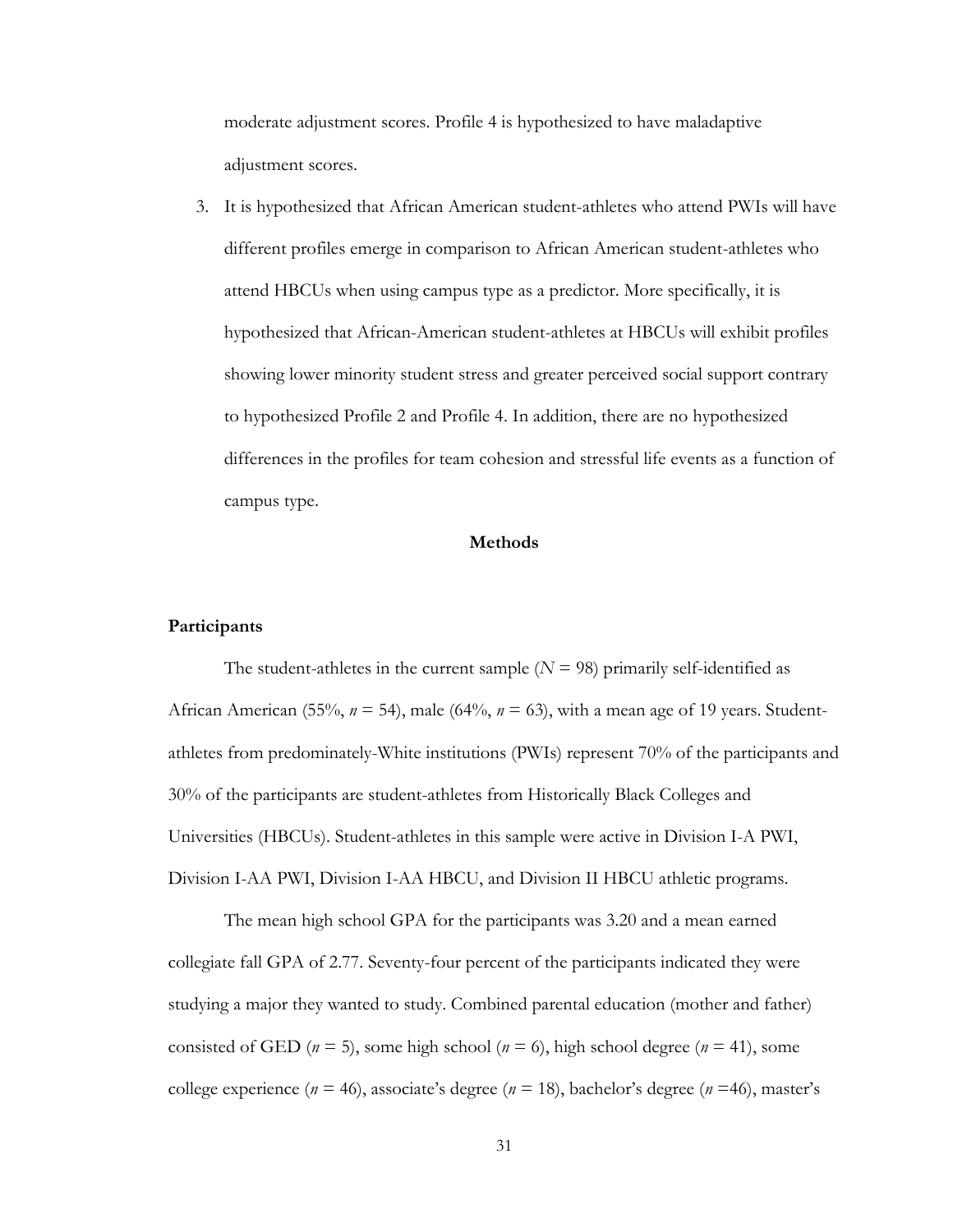degree ( $n = 21$ ), and graduate/professional degree ( $n = 3$ ). Table 1 reports the frequencies and percentages of select demographics for participants.

Participants indicated that, on average, they lived approximately 360 miles from home and visited home 0 times (*n =* 15), 1-2 times (*n =* 32), 3-5 times (*n =* 30), and 6 or more times  $(n = 21)$ . Sixty-seven percent of the participants communicated with their family 11 or more times a month via phone ( $n = 98$ ), email ( $n = 34$ ), text messaging ( $n = 90$ ). Participant reported that on average 9 of their close friends did not attend the same school as them. Forty-seven percent communicated with their close friends 1-5 times a month, 25% communicated 6-10 times a month, and 22% communicated 11 or more times a month via phone (*n =* 80), email (*n =* 23), text messaging (*n =* 91). Other reported modes of communication with family and close friends were Facebook, Skype, and instant messaging. **Instruments**

**Demographics.** Participants completed a demographic sheet that asked for information such as age, gender, sport, ethnic identity, scholarship status, eligibility status, high school GPA, hometown information, parent's income and education level, family size, and summer college courses. Please see Appendix A-Demographic Background Questionnaire for the complete questionnaire. In addition, participants were asked the number of times they visited home, frequency and type of communication with family and friends, number of peers from hometown that they remain in contact with while at school, major, and GPA via the Communication Assessment Questionnaire developed by author (see Appendix B).

**College adjustment scale***.* Sociocultural adjustment process was measured using the College Adjustment Scale (CAS: (Anton & Reed, 1991); Appendix C). The CAS assesses nine domains of developmental and psychological problems encountered by college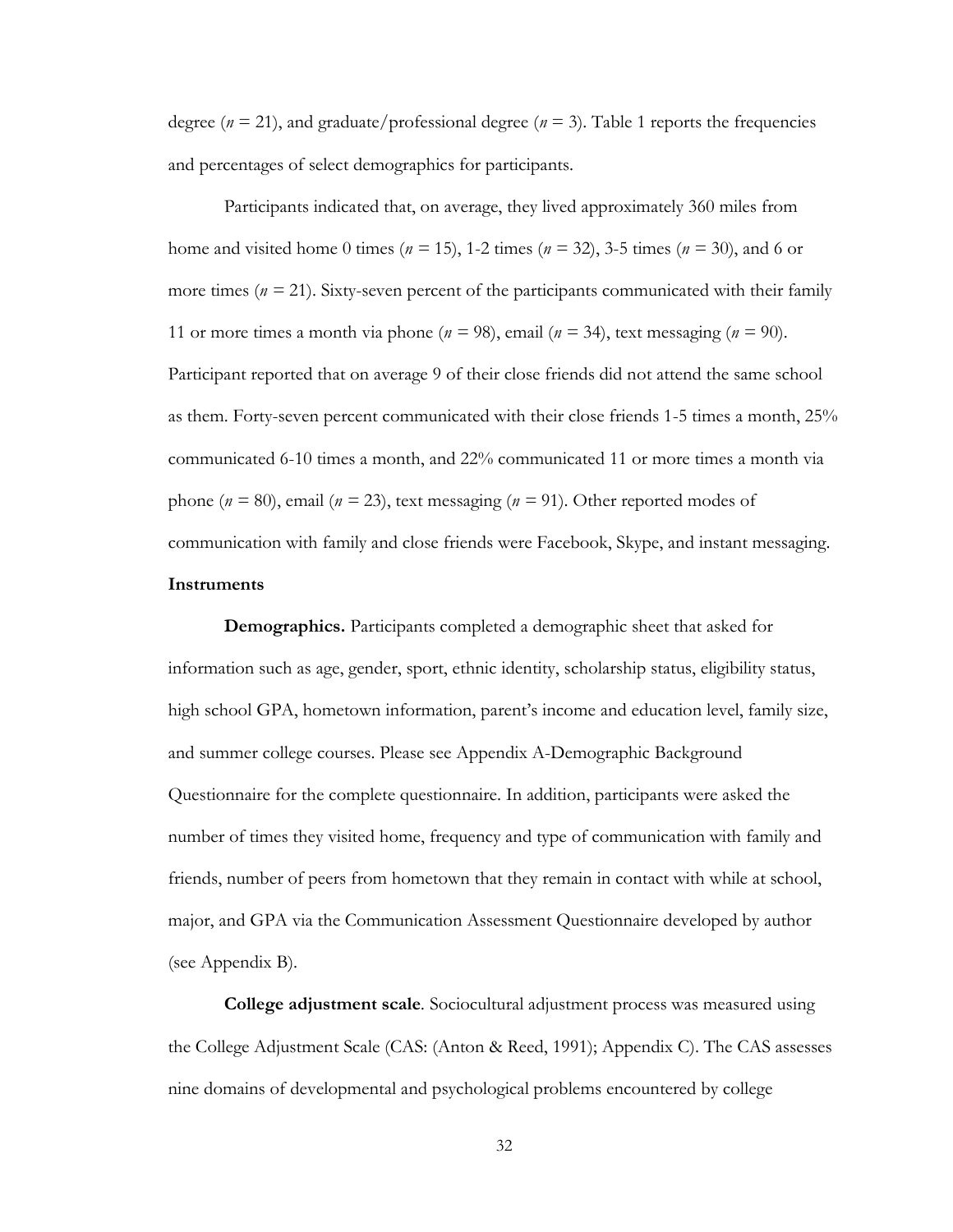students, however only seven subscales will be used in the current study: anxiety, depression, self-esteem, substance abuse, interpersonal relationships, family problems, and academic concerns. The following two subscales were not used: suicide and career. The combined subscales contain 84 self-report items rated on a 4-point Likert scale, which are comprehensive to a 5<sup>th</sup> grade reading level. Internal consistency ranged from .82-.92, with an average of .86. Normative information was derived from 1146 students at various universities across the United States. The participants included 38% male and 61% female and the ethnicity breakdown was 75% white, 9% black, 6% Hispanic, and 10% other, which is reflective of the national average of college enrollment for gender and ethnicity. The manual reports that there was a weak association of demographic variables to CAS scores, thus there is no separate normative data for gender or ethnicity.

**Life events survey for collegiate athletes.** The Life Events Survey for Collegiate Athletes (LESCA; (Petrie, 1992); Appendix D) was used to access extraneous stressors experienced by student-athletes. The 69-item LESCA uses an 8-point Likert scale (-4 extremely negative to +4 extremely positive) to measure the impact of life events that may have been experienced in the previous 12-months. Participants only identify life events that have take place in their life and rate those items. These items include events such as, failing an important exam, major change in sleeping habits, discrimination from teammatescoaches, conflict with roommate, financial problems concerning school, suspended from team for nonacademic reasons, trouble with academic counselor, injury to teammate(s), and unable to find a job. In addition, the researcher has added one item stating "becoming a parent" making the total number of items 70, as well as adding "child" to the list of family members under the statements "death of a close family member" and "serious illness or injury of a close family member." Test-retest reliabilities range from .76 to .84. The scale is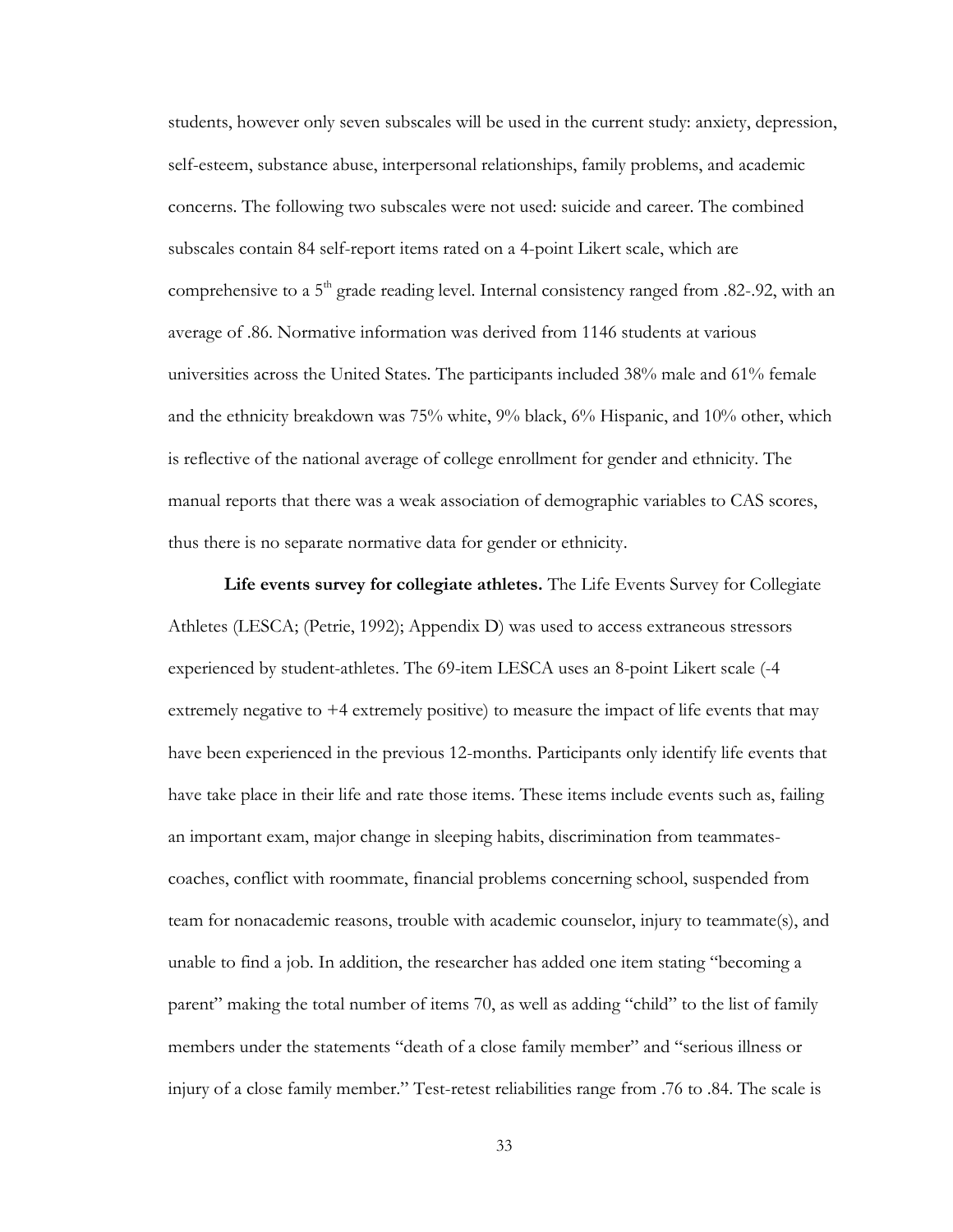tallied for either a negative life stress score, or positive life stress score, or a total life stress score (which is a composite of negative and positive scores). Significant correlations between the LESCA NEG score and the Social and Athletic Readjustment Rating Scale and athletic injury, have been reported (Petrie, 1992).

**Minority student stress scale***.* The Minority Student Stress Scale (MSS; Smedley et al., 1993; Appendix E) was used to assess participants' experience of minority-related stressors on their campus. The MSSS is a 33-item questionnaire that uses a 6-point Likert scale (0-"does not apply" to 5-"very stressful") to assess five areas of stress that students of color may experience and attribute to their race/ethnicity. There are two distinctions of stressors identified in the scale, minority-specific stressors ("few students of my race are in my class") and generic stressors ("the university is an unfriendly place"). The five subscales of the MSS include: (a) Social Climate Stressors (e.g., few professors of my race, few students of my race in my classes); (b) Interracial Stressors (e.g. White-oriented campus culture, negative relationship between different ethnic groups); (c) Intragroup or Within-Group Stressors (e.g., pressure to show loyalty to own race, relationships between males and females of own race); (d) Racism and Discrimination Stresses (e.g. being treated rudely or unfairly due to race, having to prove abilities); and (e) Achievement Stressors (e.g. doubts about abilities, family expectations and pressure due to being a  $1<sup>st</sup>$  generation college student) (Smedley, et. al., 1993). Each subscale is scored to indicate high stress among the various subscales, but also averaged together to produce a total minority-status stress score. Subscale scores range from 0-55, depending on the scale, and the total score ranges from 0-165. Smedley et al., 1993, reported Cronbach alphas for each subscale ranging from .76 to .93 and a Cronbach alpha of .93 for the total score.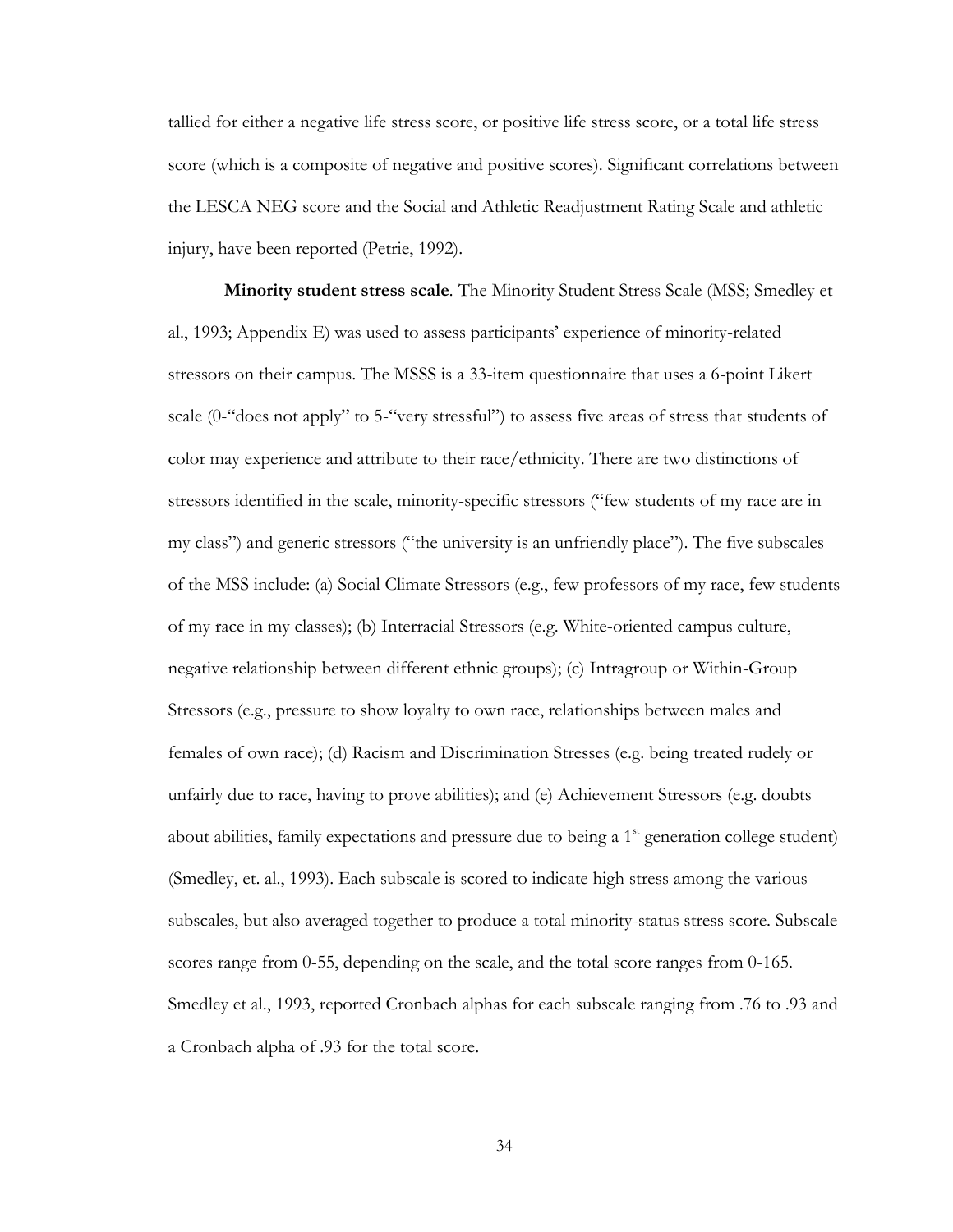**Perceived social support scale***.* The Perceived Social Support Scale (PSS;

(Procidano & Heller, 1983); Appendix F) was used to measure social support from friends, family, instructors, and coaches/administrators. The scale is comprised of four subscales, each consists of 10 items for a total of 40 items. The items are scored on a 5-point scale with possible subscale totals of 0 to 50. Higher scores indicate a higher level of perceived social support, while lower scores indicate a lower level of perceived social support. The researcher created one of the four subscale domains to assess perceived support from "coaches/administrators" and substituted "instructors" for "teachers."

**Group environment questionnaire**. The Group Environment Questionnaire (GEQ: (Carron, Brawley, & Widmeyer, 2002); Appendix G) was used to measure perceived team cohesion. There are 18 items that breakdown into four subscales measured on a 9 point Likert scale. Group Integration-Task examines the degree of closeness and bond of the team towards a common goal, and has a Cronbach alpha of .70. Group Integration-Social examines the degree of closeness and bond of the team as a social unit, with an alpha of .76. Interpersonal Attractions to Group-Task examines the individual student-athlete's personal involvement in working towards the group goals, and has an alpha of .75. Lastly, Interpersonal Attraction to Group-Social examines the student-athlete's feelings of acceptance and social interaction with the team, and has an alpha of .64. For the purposes of this study, the two social subscales will be combined to form Team Social Cohesion and the two task subscales will be combined to form Team Task Cohesion.

# **Procedures**

Prior to data collection, approval was obtained from the universities Institutional Review Board for the Protection of Human Subjects and the universities' respective Athletic Departments (See Appendix H). Researcher solicited participants for the study through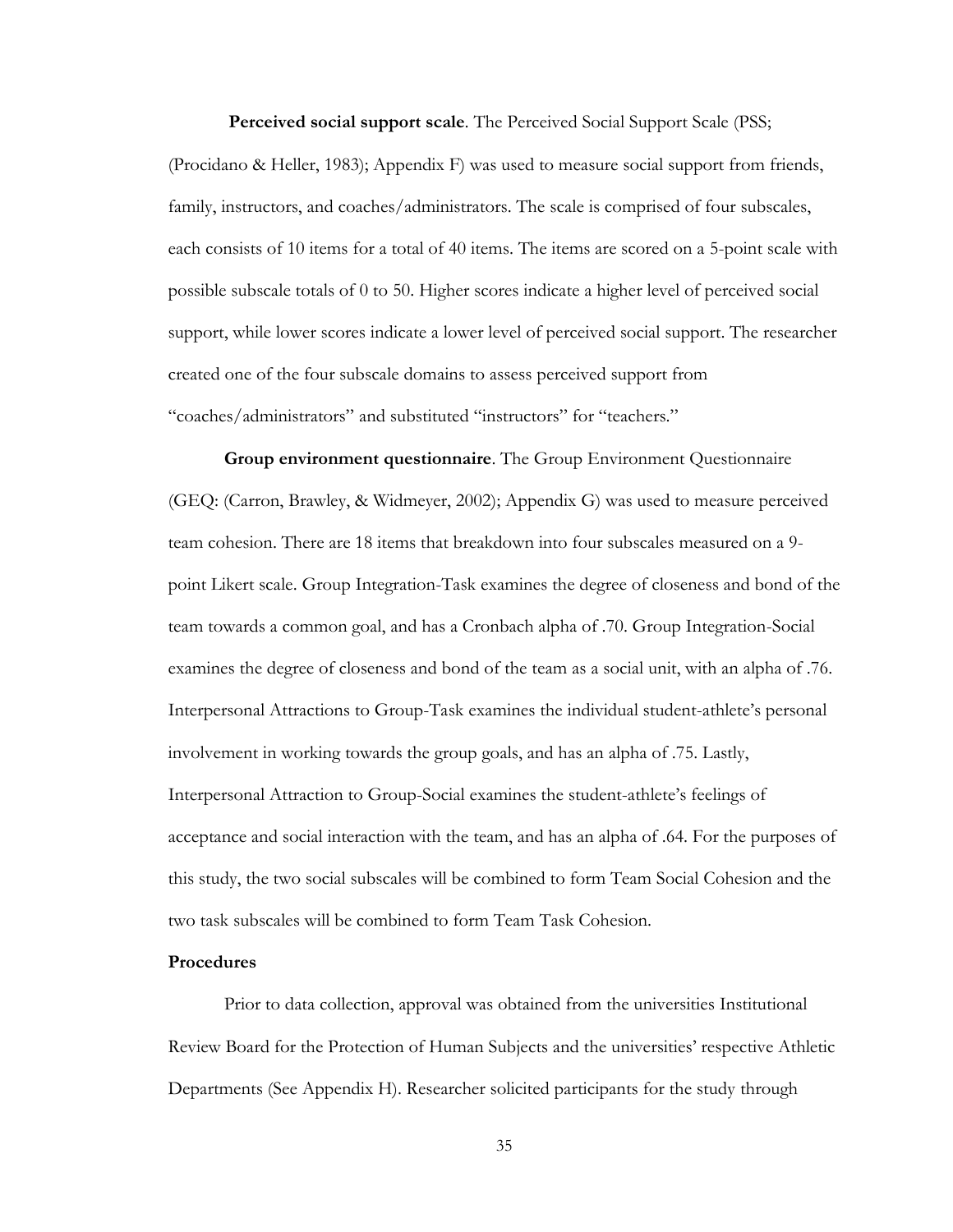several avenues: face-to-face recruitment, email recruitment forwarded by an athletic department staff, and flyers handed out by an athletic department staff to student-athletes in orientation classes and minority student-athlete mentor programs. Research recruitment took place from October 2009 until March 2010.

The purpose of the study was summarized in the email and flyer (See Appendices I & J). Data was collected through an encrypted online survey. In depth information about the study and participant's rights were outlined in the initial screen of the online survey (See Appendix K). Individuals gave consent to participate by choosing "yes" on the consent screen and continuing to the survey. The online survey consisted of the demographic sheet, the communication questionnaire, seven subscales of the CAS, and the complete LESCA, MSSS, PSS, and GEQ. The total number of items was 245 items; however, as stated previously, the LESCA (70 items) only requires students to answer life events that are relative to their experience. The survey administration took approximately 30-60 minutes to complete.

For their participation in the study all participants will be eligible to enter into a drawing at each survey administration to receive one of three incentives: \$25 (5 persons), \$50 (4 persons), or \$100 (5 persons). This compensation is in accordance with NCAA Bylaw 16.11.1.12 and approved by IRB. Participants provided email contact information to be entered into the raffle at the end of the survey. This information was stored in a separate database than survey information. Once the drawing was complete, winners were emailed to request a mailing address for their incentive and a compensation letter to be mailed (see Appendix L). Some institutions requested that if a student-athlete at their institution were to win that the athletic department would be informed so the student-athlete(s) could complete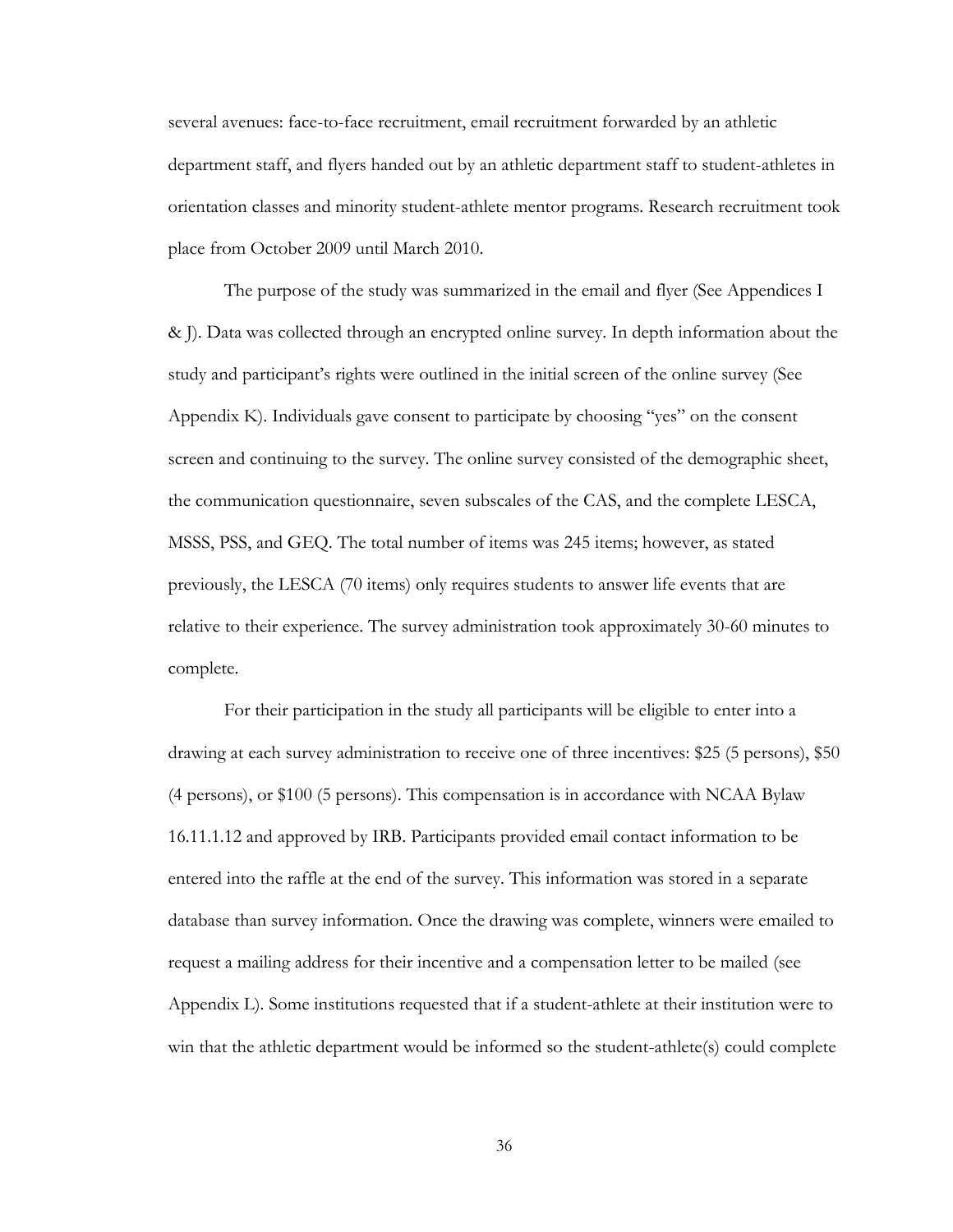work compensation paperwork. This information was provided to student-athletes in their respective institutions consent form.

## **Statistical Methods**

Latent profile analysis (LPA) seeks to estimate the probability that an individual belongs to one of several profiles based on social support, minority stress, life stress, and team cohesion. LPA is useful when studying populations with heterogeneous characteristics, such as Black/African American student-athletes. The basic premise of LPA is that within profiles the observations are locally independent. The goal of LPA is to identify the smallest number of profiles that describes the association between social support, minority stress, life stress, and team cohesion. The results for the characteristics of the identified latent profiles are expressed in probabilities for having high/low levels of social support, minority stress, life stress, or team cohesion and the prevalence or proportion of student-athletes in each profile (Tabachnick & Fidell, 2007; Vermunt & Magidson, 2002).

Once the appropriate number of latent profiles was determined, the profiles were used to predict outcomes on the seven College Adjustment Scale (CAS) subscales and institution type (PWI vs. HBCU), utilizing latent profile regression analysis (Guo, Wall, & Amemiya, 2006). Each outcome was modeled separately. Results associated with CAS subscales are presented in the form of odds ratios. All scales and subscale scores were transformed to z-scores for ease of analysis. These analyses must be considered exploratory, and replication with other Black/African American student-athletes is needed to verify any significant relationships found here. Given the exploratory nature of these analyses, alpha was relaxed to .10 in order to identify any marginally significant effects that may be replicable with a larger sample.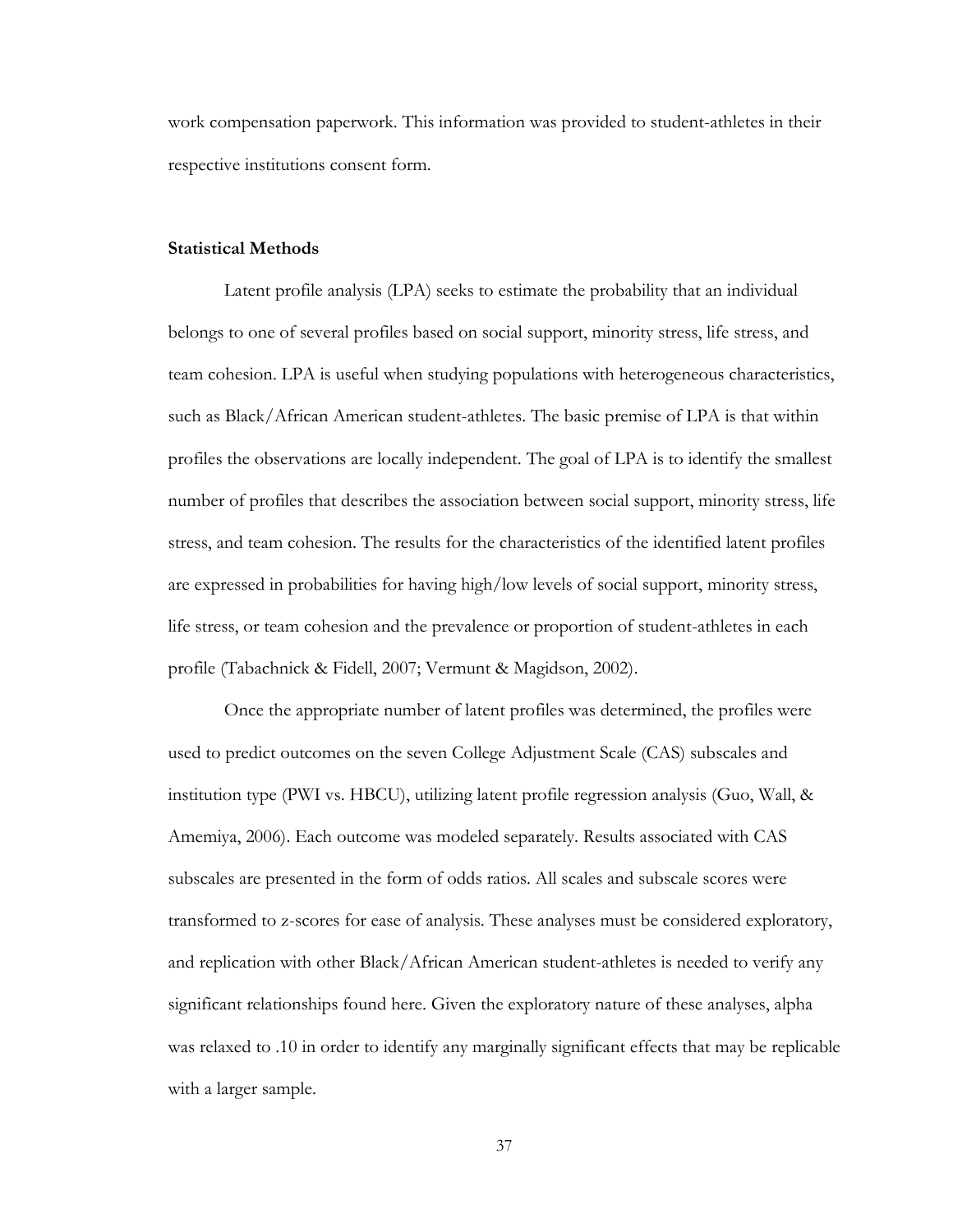**Determining model fit.** All analyses were conducted using MPlus 5.0 (Muthén & Muthén, 2009). As in SEM, with latent profile models, there are multiple statistical indictors of model fit. In LPA, a combination of statistical considerations and substantive theory are used to decide on the best fitting model. In this analysis, more weight was given to the Bayesian Information Criterion (BIC; (Schwartz, 1978) and the Sample Size Adjusted BIC because recent simulation studies suggest it provides the most reliable indicators of true model fit (Nylund, Asparouhov, & Muthén, 2007). Decreases in the BIC suggest better fitting models (Muthén & Shedden, 1999); hence, if the addition of a class lowers the BIC with respect to the previous model, then the latter is preferred. Entropy is also used as an indicator of how well the model profiles participants, where values closer to or exactly 1 indicate better classification. However, entropy should always be examined in conjunction with other model fit indices. Finally, parametric bootstrapping, a repeated sampling technique used to compare hypotheses of class numbers, is examined as another indices of class model fit (Efron, 1993).

**Treatment of missing data.** The MPlus software uses full information maximum likelihood estimation under the assumption that data are missing at random (MAR; (Arbuckle, 1996; Little, 1995), which is a widely accepted way of handling missing data (Muthén & Shedden, 1999; Schafer & Graham, 2002). All subjects were included in the latent profile analyses despite missing data on one or more of the latent class indicators. The covariance coverage (proportion of data present) for all variables ranged from 0.949-1.0, well above minimum thresholds for establishing adequate coverage (e.g.,  $.10$ ; (Muthén & Muthén, 2009). The mixture missing command was used in all analyses to account for missing data.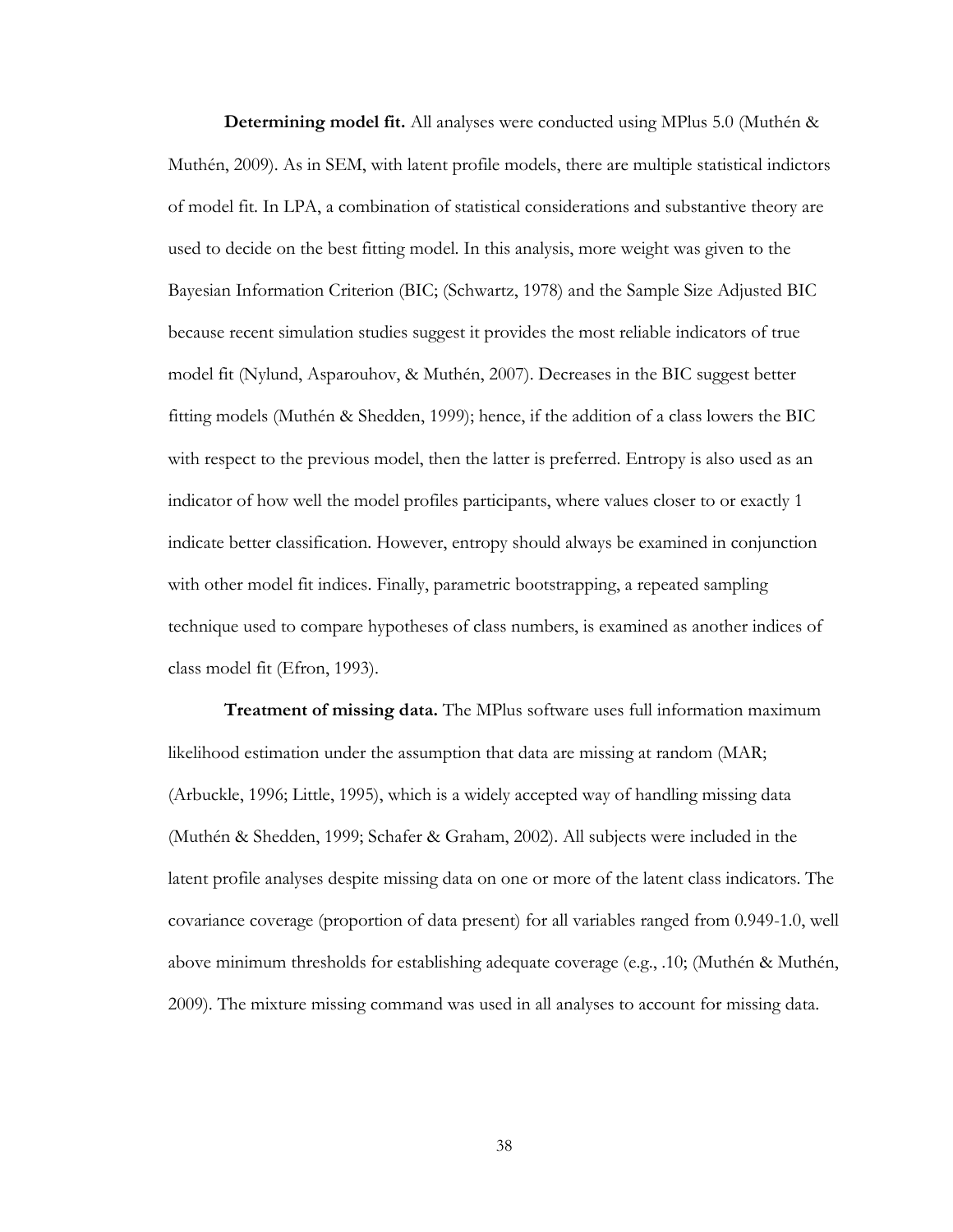#### **Results**

Latent Profile Analysis (LPA) of Social Support, Minority and Life Stress, and Cohesion. Initially, a LPA was conducted to determine the optimal number of profiles and the characteristics associated with each profile. Five indicators were included in these analyses: Perceived Social Support Scale, Minority Student Stress Scale, the Life Events Survey for Collegiate Athletes, and the combined Team Social Cohesion and combined Team Task Cohesion subscales of the Group Environment Questionnaire.

LPA fit indices for profile solutions are summarized in Table 2. The two profile solution emerged as the optimal fit for the data as evidenced by the BIC and Adjusted BIC. However, the parametric bootstrap (Efron, 1993) for the three-class solution indicated the three-class solution was better a fit than the two profile solution. In addition, the entropy value for the three-class solution is a more acceptable value in comparison to two-class solution. Finally, based on conceptual understanding, the three-class solution seems to be the better fit.

### **Characteristics of the Profiles**

The three-class model identified one group with low team cohesion and social support; one group high in minority stress with moderate social support and team cohesion; and a final group with high social support, low minority stress, and high team cohesion. Figure 1 displays the deviations from the mean and characteristics of the three identified latent profiles. The percentages of student-athletes are given for each profile as well. Profile labels were assigned based on the overall pattern and presentation of support, form of stress, and team cohesion for each profile.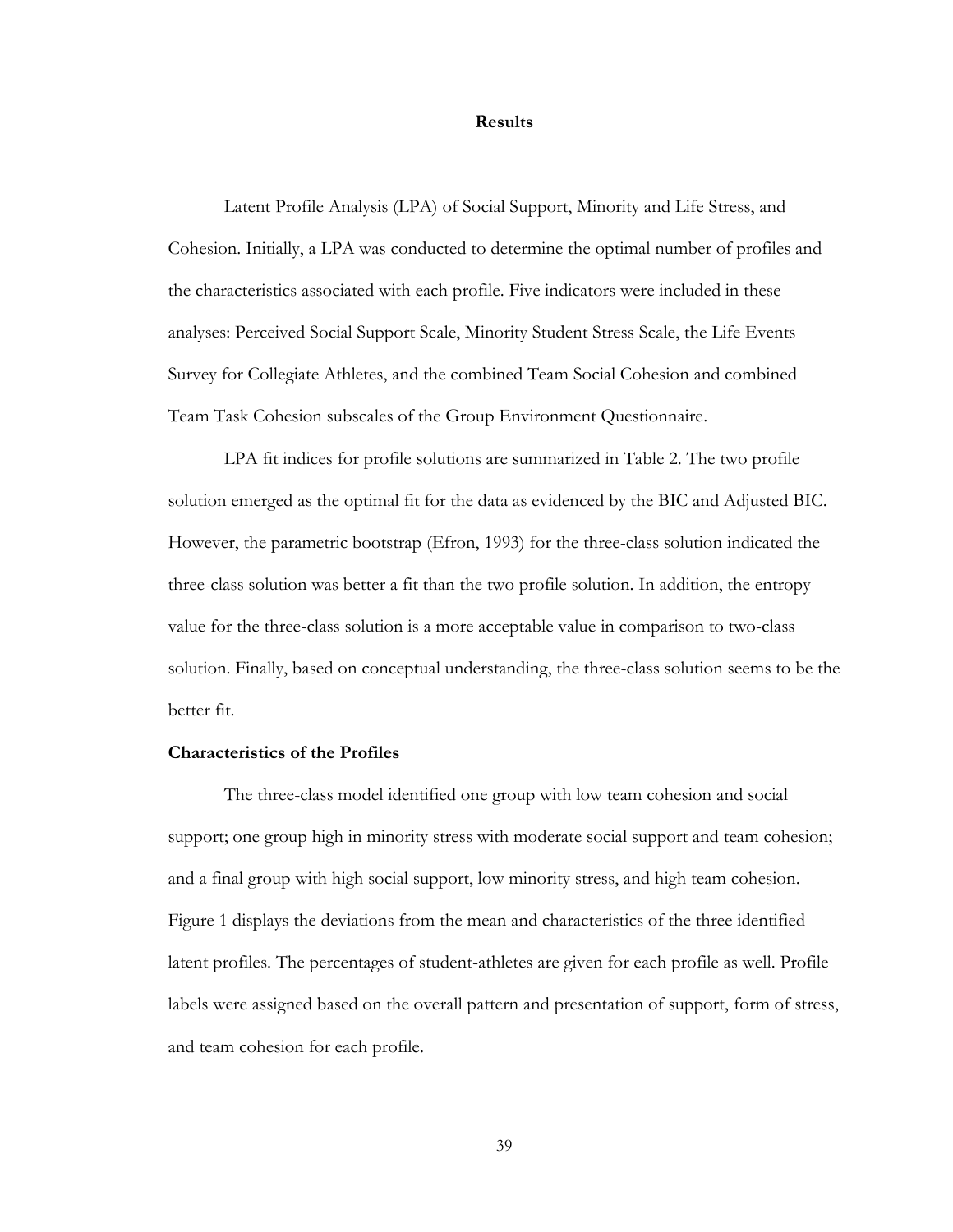Table 3 summarizes the mean z-scores for each profile. Profile 1 ( $n = 14$ ) was characterized as Low Social Support/Cohesion (14.3%). Student-athletes in this profile had low levels of perceived social support (- 0.538), low levels of minority stress (- 0.549), low levels of team social cohesion (- 1.299) and low levels of team task cohesion (- 0.983) as measured by z-scores distance from the mean. In addition, this profile had a z-score relatively close to the mean for life stressors (- 0.016) which may represent average life stressors.

Profile 2 ( $n = 36$ ) was labeled as High Minority Stress (37.2%). Student-athletes in this subclass had high levels of minority stress (0.923), possibly negative life stressors (- 0.326) and low levels of team task cohesion (- 0.195) based on z-scores distance from the mean. Z-scores were relatively close to the mean for perceived social support (- 0.080) and team social cohesion (- 0.049).

Profile 3 ( $n = 48$ ) was labeled as a subclass of student-athletes with High Social Support/Cohesion (48.5%). Student-athletes had high levels of perceived social support (0.219), team social cohesion (0.412), and team task cohesion (0.432). Z-scores represented moderately low levels of minority stress (- 0.545) and possibly positively perceived life stressors (0.242).

The primary distinction between the subclasses identified for PWIs versus HBCUs was the absence of a distinct profile of High Minority Stress for students at HBCUs. Additionally, there was a higher probability of student-athletes in the Low Social Support/Cohesion subclass at HBCUs than at PWIs, although this difference was not significant. Although the probabilities indicated males have higher probabilities to have class membership for the High Minority Stress and High Social Support/Cohesion subclasses and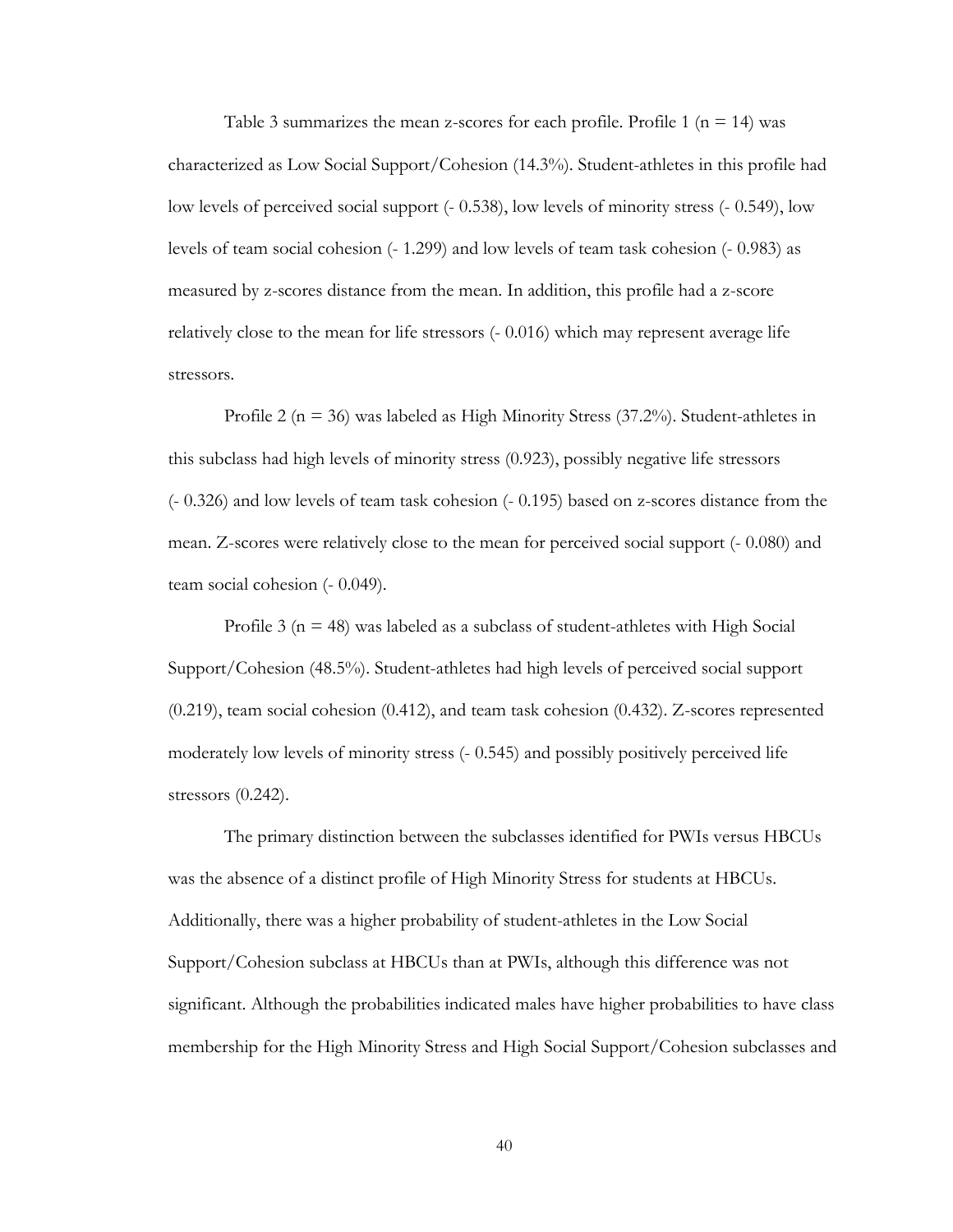females have a higher probability of being in the Low Social Support/Cohesion subclass, these findings were not statistically significant. (see Table 4).

#### **Predicting College Adjustment Scale Subscale Scores**

**Outcomes Associated with Each Profile.** Table 5 summarizes the odd ratios estimates (OR) for profile membership in relation to CAS subscales as derived with latent profile logistic regression models. Higher z-scores on the CAS subscales indicate a higher prevalence of the problems associated with each subscale.

**Low social support/cohesion vs. high minority stress.** Student-athletes in the Low Social Support/Cohesion subclass ( $M = 1.995$ , SD = .533) were two times more likely to have interpersonal problems than the High Minority Stress subclass ( $M = 0.196$ ,  $SD =$ .815,  $p < 0.10$ ). Student-athletes in the Low Social Support/Cohesion subclass (M = 1.649,  $SD = 1.269$ ) were more likely to have family problems than the High Minority Stress Subscale ( $M = -0.077$ ,  $SD = .635$ ,  $p < .05$ ).

**High minority stress vs. high social support/cohesion.** Student-athletes in the Minority Stress subclass ( $M = 0.131$ ,  $SD = .898$ ) were more likely to suffer from depression than the High Social Support/Cohesion subclass ( $M = -0.570$ ,  $SD = .367$ ,  $p < .05$ ). High Minority Stress group ( $M = 0.196$ ,  $SD = .815$ ) were more likely to have interpersonal problems than High Social Support/Cohesion ( $M = -0.451$ ,  $SD = .764$ ,  $p < .10$ ). In addition, student-athletes in the High Minority Stress subclass ( $M = 0.422$ ,  $SD = 1.048$ ) were more likely to have lower self-esteem than the High Social Support/Cohesion subclass ( $M =$  $-0.378$ , SD = .727,  $p < .05$ ).

**High social support/cohesion vs. low social support/cohesion.** Studentathletes in the High Social Support/Cohesion subclass ( $M = -0.470$ , SD = .651) were less likely to have anxiety problems compared to student-athletes in the Low Social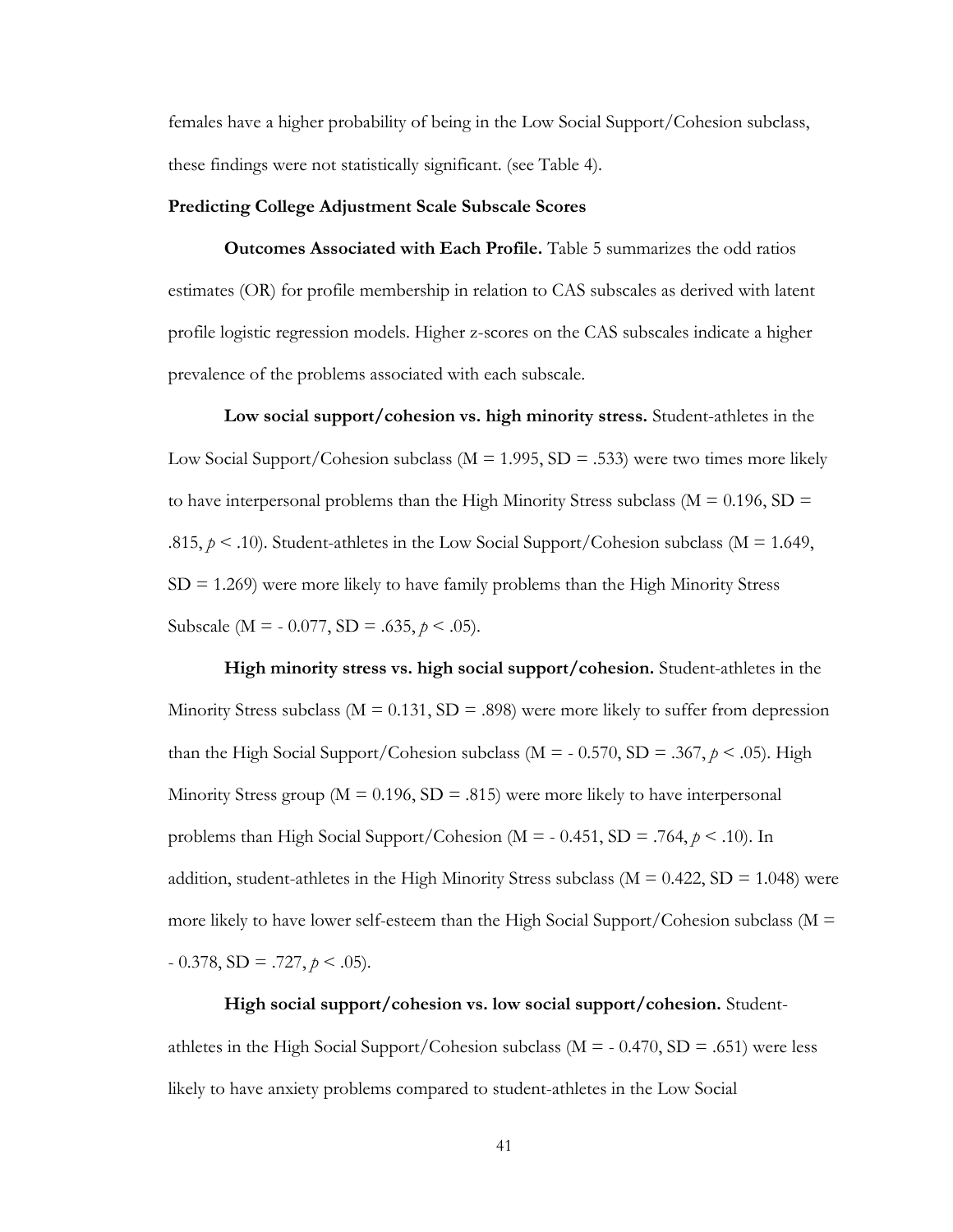Support/Cohesion subclass ( $M = 0.697$ ,  $SD = 1.017$ ,  $p < .05$ ). By comparison studentathletes in the Low Social Support/Cohesion subclass ( $M = 0.679$ , SD = 1.157) were twice as likely to suffer from depression as the High Social Support/Cohesion subclass  $(M = -0.570, SD = .367, p < .05)$ . Student-athletes in the Low Social Support/Cohesion subclass ( $M = 1.995$ ,  $SD = .533$ ) were three times more likely to have interpersonal problems than High Social Support/Cohesion subclass ( $M = -0.451$ ,  $SD = .764$ ,  $p < .10$ ). Additionally, student-athletes in the Low Social Support/Cohesion subclass ( $M = 1.649$ ,  $SD = 1.269$ ) were four times more likely to have family problems than the High Social Support/Cohesion subclass (M = - 0.588, SD = .335, *p* < .10).

There were no statistically significant differences across profiles for academic problems: Low Social Support/Cohesion ( $M = 0.300$ , SD = .877), High Minority Stress  $(M = -0.003, SD = .995)$ , and High Social Support/Cohesion (M =  $-0.075, SD = 1.008$ ). In addition, there were no statistically significant differences across profiles for substance use: Low Social Support/Cohesion vs. High Minority Stress (OR = 11.126), High Minority Stress vs. High Social Support/Cohesion ( $OR = 0.965$ ), and High Social Support/Cohesion vs. Low Social Support/Cohesion ( $OR = 10.736$ ). The results did reveal that student-athletes had higher probabilities of falling into the normal range for drinking behaviors: Low Social Support/Cohesion  $= 0.675$ , High Minority Stress  $= 0.959$  and High Social  $Support/Cohesion = 0.957$ .

#### **Discussion**

The aim of this study was to identify profiles of social support, minority stress, life stress, and team cohesion for Black/African American student-athletes at predominately-White institutions and Historically Black Colleges and Universities. Results supported the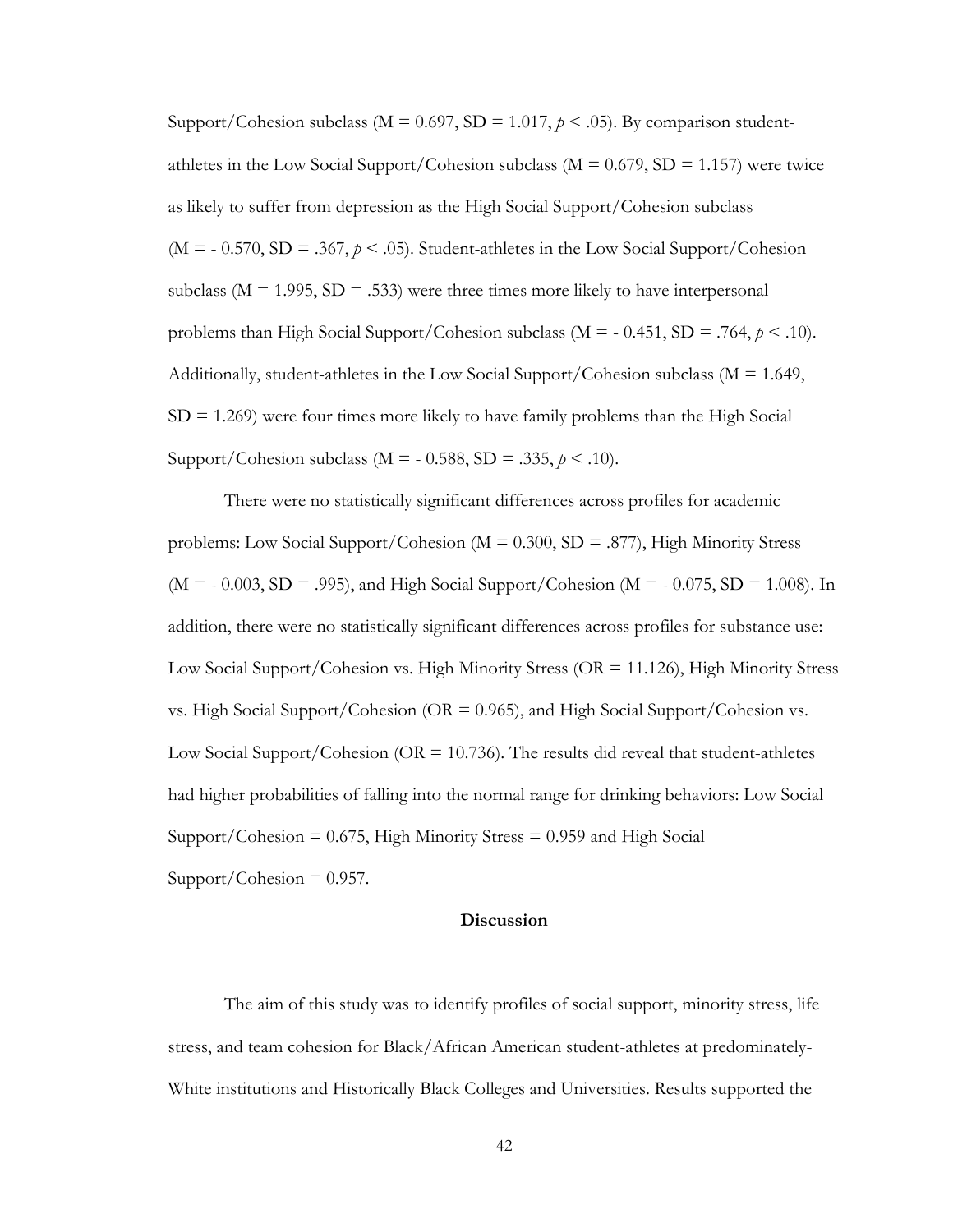hypothesis that multiple subclasses of student-athletes would be identified. Additionally, in agreement with one of the hypotheses, a distinct profile characterized by high minority stress was found to only exist at PWIs. Such profile was not evident among Black/African American student-athletes at HBCUs. The probability of this profile was 1.000 at PWIs. This was the only significant difference found in identified profiles between PWIs and HBCUs.

Although the following results were not statistically significant, the probabilities are worth mentioning because the small sample size could have influenced the findings. The Low Social Support/Cohesion profile had a higher probability of being associated with HBCUs. Similarly, Black/African American student-athletes at PWIs had a low probability of being in the Low Social Support/Cohesion profile. At PWIs student-athletes in this sample were more likely to fall into the High Social Support/Cohesion profile. In addition, males had higher probabilities to fall into the High Minority Stress and High Social Support/Cohesion profiles than females, who had a higher probability of being in the Low Social Support/Cohesion profile. Once again, these findings were not significant but could be informative for future studies. For instance, it would be interesting to further examine the gender differences given that females tend to rely heavily on their social support both within their peer/family group but also within their team.

Additionally, the study investigated the extent to which identified subclasses predicted College Adjustment Scale scores, including academic problems, anxiety, interpersonal problems, depression, substance abuse, self-esteem, and family problems. Overall, the High Social Support/Cohesion profile appeared to have little to no psychological concerns in comparison to the Low Social Support/Cohesion and High Minority Stress profiles. It is important to note that the High Social Support/Cohesion profile did not have a statistically significant difference on self-esteem in comparison to the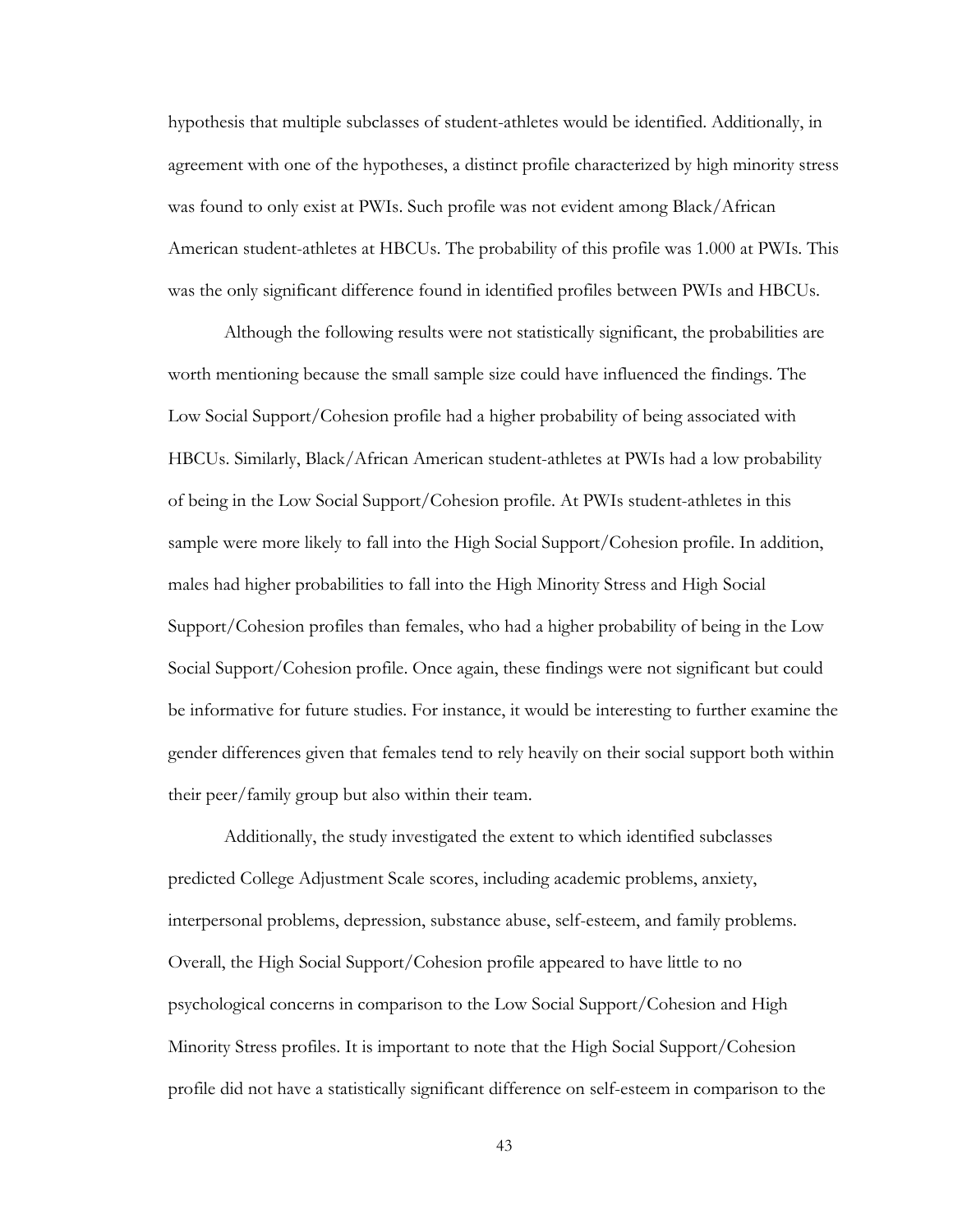Low Social Support/Cohesion profile. This could be a reflection of self-esteem being formed as an internal process, independent of interpersonal relationships or it could show that student-athletes may form self-worth in relation to individual athletic performance. This could be highlighted by examining student-athletes' athletic identity with the Athletic Identity Measurement Scale (Brewer & Cornelius, 2001; Brewer, van Raalte, & Linder, 1993) and specific domains of self-esteem (O'Brien & Epstein, 1998).

The Low Social Support/Cohesion profile seemed to have a significantly higher prevalence of anxiety, depression, interpersonal problems, and family problems than the High Social Support/Cohesion profile. This would be an expected result when considering prior research that has shown the impact social support can have on one's emotional wellbeing (Boulter, 2002; Buote et al., 2007; Dennis et al., 2005; Friedlander et al., 2007; Hinderlie & Kenny, 2002; Jackson & Krane, 1993; Levin et al., 2006; Quarforth et al., 2003). For student-athletes in this study, their perception of available social support was assessed in relationship to friends, family, instructors, and administrators/coaches in the athletic department (subscales of PSSS) and the level of social involvement they experienced within their team (Social Cohesion subscale of the GEQ).

Identifying the specific sources of social support and additional characteristics of the three profiles may enhance the understanding of the difference between these profiles. Peer and family support may influence the student-athletes role identification based on their values system. Depending on their reference group values system, Black/African American students tend to find themselves switching between two worlds, which can be burdensome and increase the feeling of lack of support. Furthermore, first-generation college students can experience survivor's guilt related to being the first in their family to attain something that others had not been able to attain. This guilt can lead to resistance to or fear of success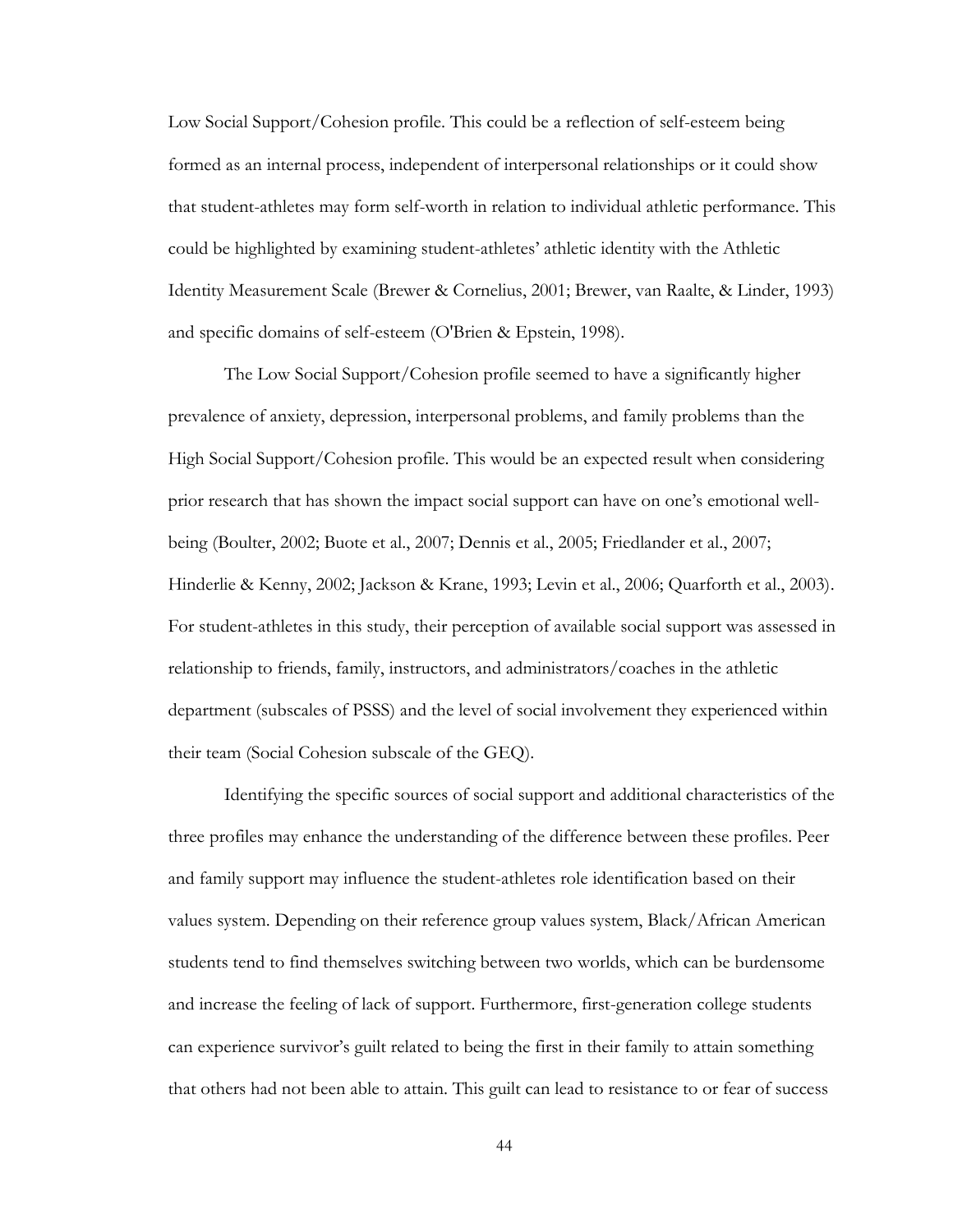(Piorkowski, 1983; Thayer, 2000). In addition, the coach's interaction with the team may have a direct effect on the student-athletes feelings of support from the athletic department as a whole since the majority of their time would be spent interacting with their coach. Student-athletes may be more responsive to one style of coaching than another. Studentathletes who feel unsupported may be identified through absenteeism, lateness, social loafing, scapegoating after unsuccessful ventures, and other behaviors that may exhibit detachment from others, such as isolation (Carron et al., 2002). One may also see selfdefeating behaviors due to their fears of being successful or fears of failure academically and/or athletically.

In comparison to the High Minority Stress profile, the Low Social Support/Cohesion profile had a significantly higher prevalence of interpersonal problems and family problems. It is evident that interpersonal conflict would lead student-athletes to feel unsupported. However, this finding is not necessarily an indication that interpersonal conflict does not happen for student-athletes in the High Minority Stress profile. The High Minority Stress profile displayed a significantly higher prevalence of depression and interpersonal problems than the High Social Support/Cohesion profile. The kind of interpersonal conflict experienced by student-athletes in the High Minority Stress profile may be related to racism or discrimination. In fact, high rates of depression have been found to be positively related to Black/African American students who experience racism or discrimination (Ancis et al., 2000; Mounts, 2004; Prelow et al., 2006). This finding shows that even with moderate levels of social support, student-athletes are still experiencing psychosocial difficulty due to racism or discrimination. It would be important to consider if increases in social support, possibly to levels similar in the High Social Support/Cohesion profile, would be able to moderate the effects of minority stress. Student-athletes who may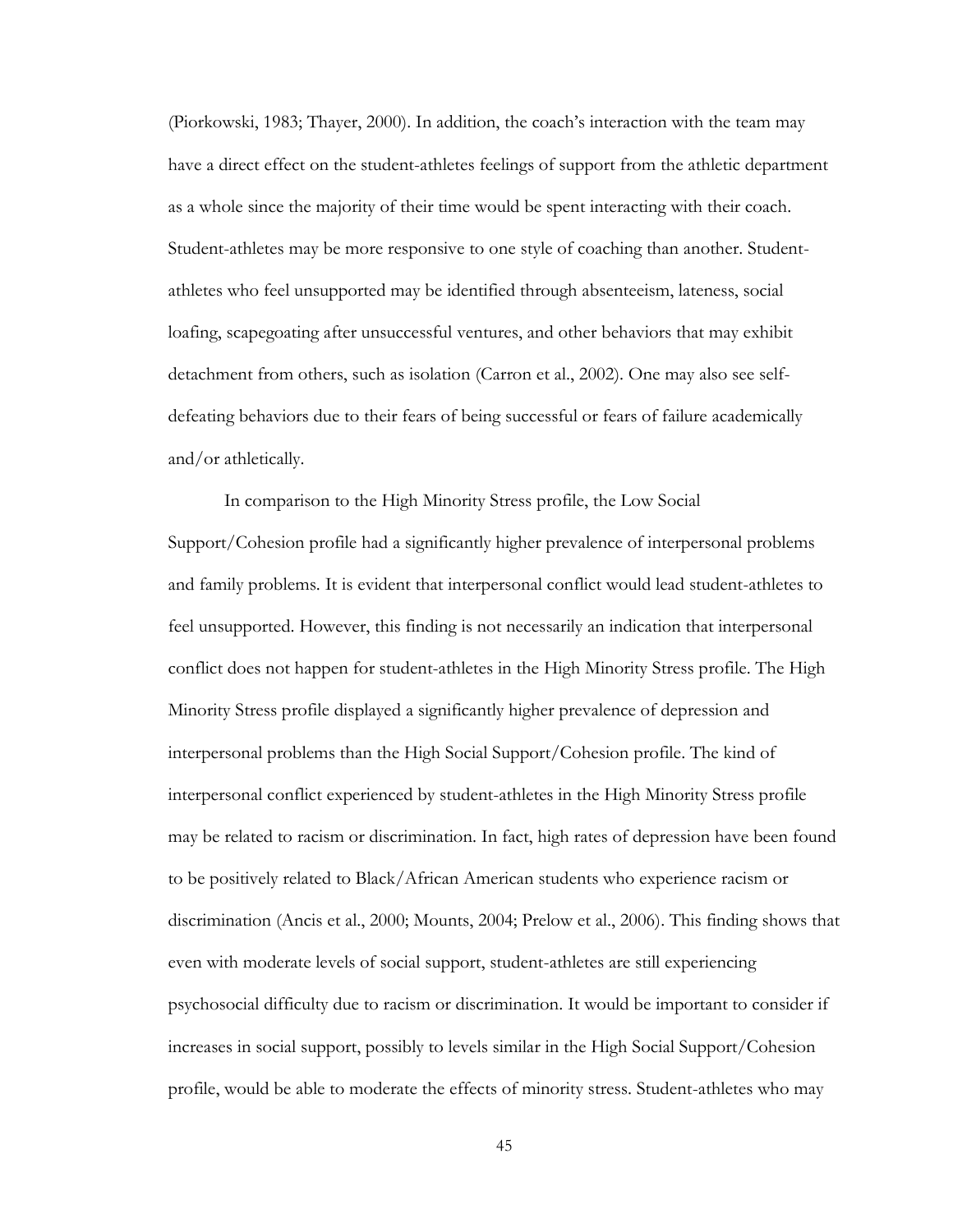fall into the High Minority Stress profile may exhibit self-segregation to same race/ethnic group, reluctance to form relationships with out-groups, and/or expressed frustration about feelings of being disrespected or attacked because of his/her race.

The findings from this study are consistent with Chickering and Reisser's (1993) theory that highlights the importance of interpersonal relationships (i.e. peer/family support and on-campus support) and institutional identity (i.e. cultural acceptance) on the emotional well-being of students. Research has shown the influence of peers, family, and on-campus supports on college student adjustment (Boulter, 2002; Friedlander et al., 2007; Hinderlie & Kenny, 2002; Levin et al., 2006; Sedlacek, 1999). The findings show a difference in levels of perceived social support for student-athletes and have implications for increasing social support for Black/African American student-athletes in as many areas as an institution can.

The assessment of perceived social support was a composite of support from one's friends, family, instructors, and athletic department/coach. This study did not examine which of the four subscales was leading to low levels of perceived support. However, it can be argued that on-campus support from instructors and the athletic department plays an important role in increasing the overall feelings of support a student-athlete may perceive, especially providing a balance if peer and family support is lacking. This would be a reason for athletic departments to examine how student-athletes perceive the support they do or do not receive within the athletic department. Additionally, improving team cohesion (both social and task cohesion) may increase the level of support and connection a student-athlete would certainly feel among his/her team/coaching staff and also on campus in general. Student-athletes spend the majority of their time within the athletic department and/or with their respective team(s); thus, it seems imperative that the athletic environment provide a safe, supportive space for Black/African American student-athletes.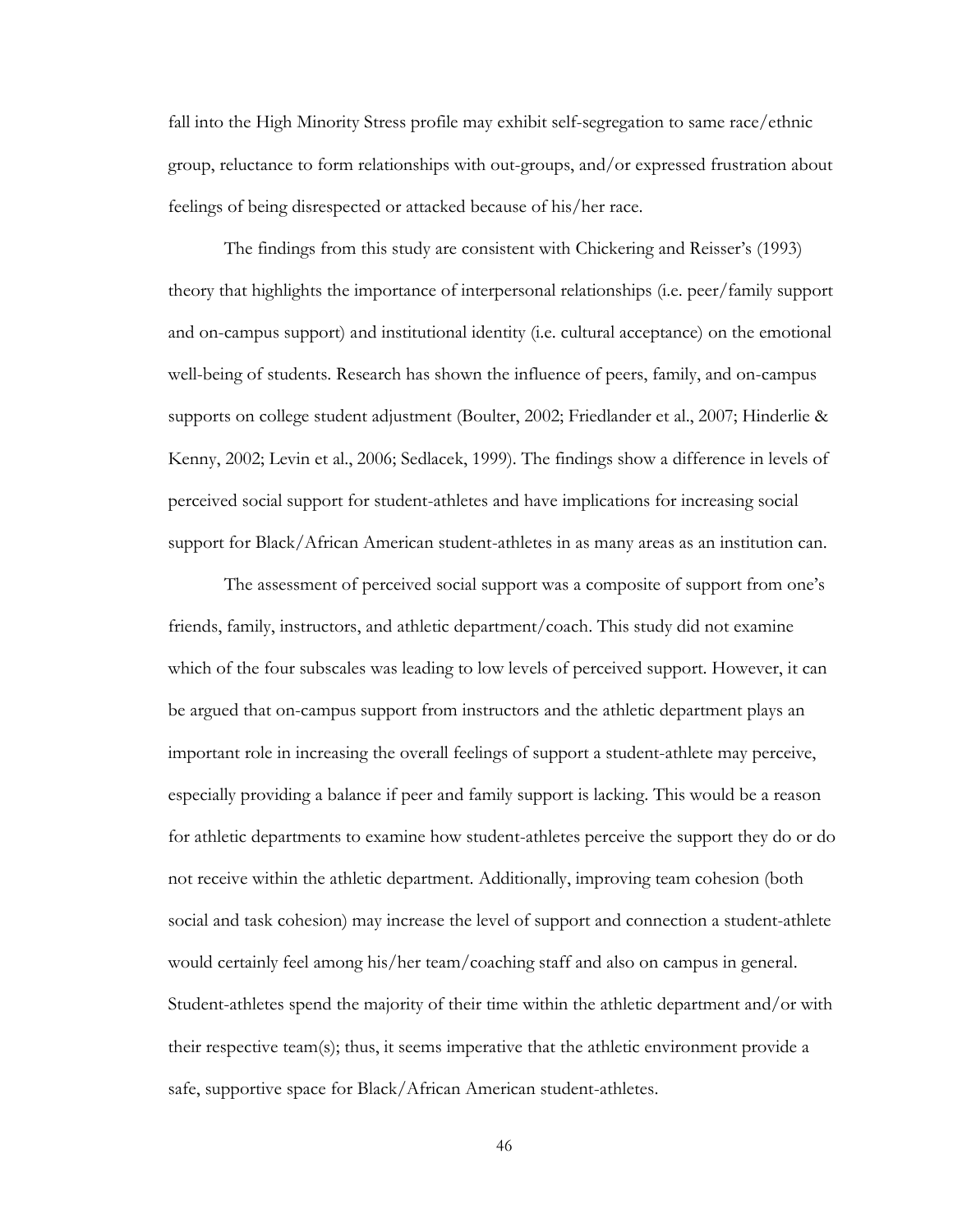Furthermore, findings from this study demonstrated that varying psychological dimensions of college student development, as measured by the CAS, were significant within varying profile subclasses of Black/African American student-athletes. However, academic problems were not significantly different between the three profiles groups (Low Social Support/Cohesion; High Minority Stress; High Social Support/Cohesion) in this sample. As a consequence, it seems as though academic problems, or lack thereof, did not contribute to the psychological concerns experienced by student-athletes in this study. This may be related to the academic supports that are offered for student-athletes in the athletic department. Interventions for additional support sometimes rely on GPA, especially if there is concern about student-athletes eligibility status. However, by using GPA as a primary marker, an institution may be missing opportunities to identify and influence the collegiate experience of Black/African American student-athletes who may be struggling with other psychological concerns.

#### **Recommendations for Program Interventions**

It is important to take a holistic approach when considering on-campus experiences of student-athletes. Social support, team cohesion and minority student stress may be moderated with mentoring programs with people either in the community or on campus; increased interaction with minority students who are not student-athletes; improved relations with staff, faculty, and administrators; increased understanding of one's cultural background and ethnic identity; and advocacy for social changes at the institution. Overall, these interventions would benefit all Black/African American student-athletes, especially those who may not be able to articulate their concerns. Research has shown the reluctance of people of color to seek out mental health services (Sue & Sue, 2003) and that athletes may be more reluctant to seek mental health services as well (Hinkle, 1996). Thus, it is important to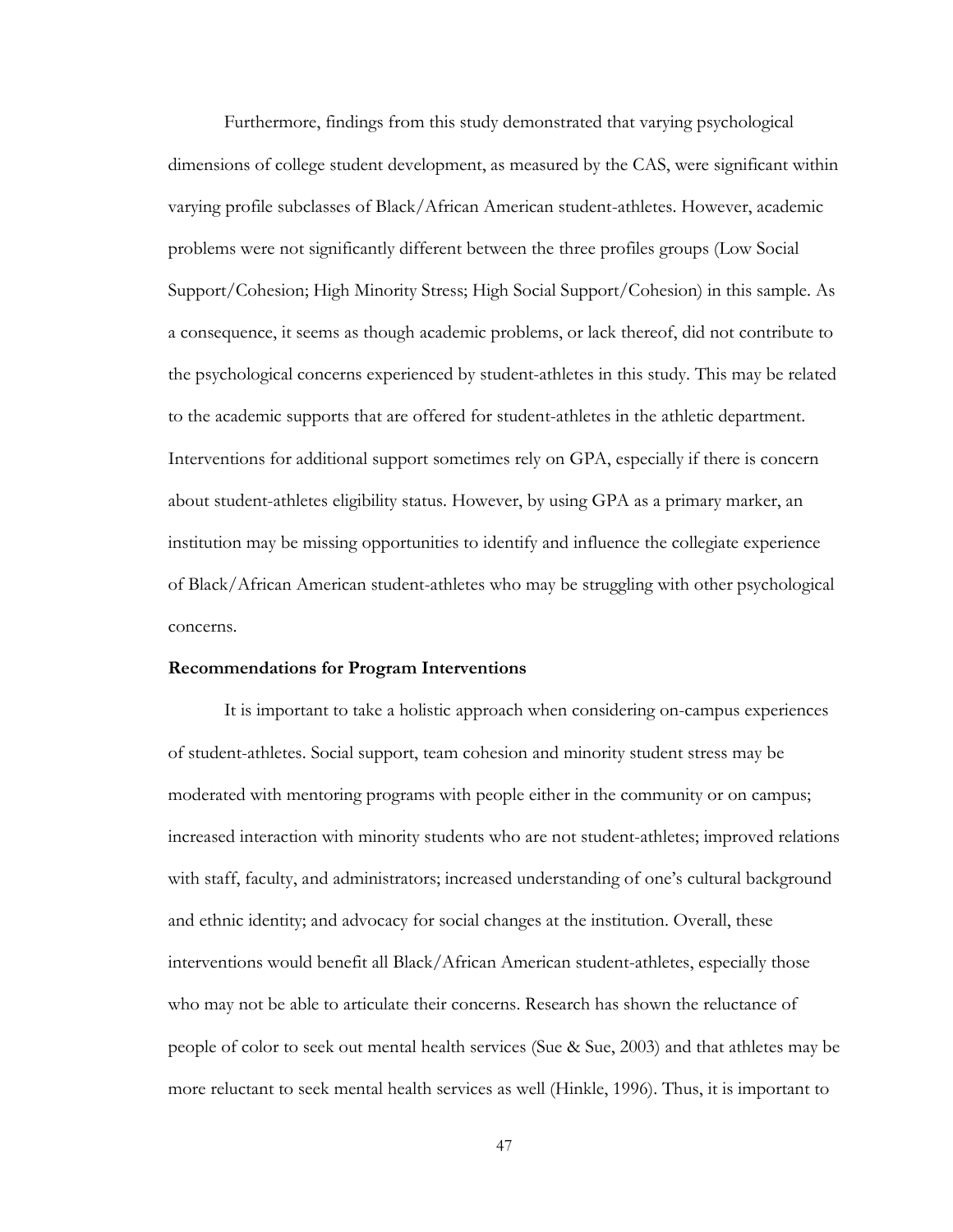explore the athletic department's impact on the experiences of the Black/African studentathletes, especially if academics are emphasized and other psychological concerns are not appropriately considered. The following recommendations focus on the Athletic Department given the amount of time spent and influence Athletic Departments have with Black/African American student-athletes.

It is imperative that athletic departments conduct self-studies to ensure the environment provides a supportive environment for Black/African American studentathletes. As stated previously, it is unclear whether or not low perceived social support is a reflection of the athletic department or not, but the athletic department has the power to provide a supportive environment that can counter what student-athletes may be experiencing in other areas of their life. Athletic departments can build connections for student-athletes with faculty and staff on-campus to improve their relations as well. Teams may benefit from interventions that would improve their social cohesion and establish a collaborative goal so student-athletes can have a sense of support or validation within the athletic environment. Furthermore, a constant interaction/communication with the families of student-athletes might assist in helping families learn how to provide sufficient support for their son/daughter. Taking into consideration that many Black/African American students and student-athletes may be first-generation college students, their families may not understand their struggles and may find it difficult to provide appropriate support. A general monthly or semester newsletter home may also strengthen the relationship between the Athletic Department and families.

Furthermore, it is important to examine whether or not the athletic department fosters a racist or discriminatory environment and is sensitive to the needs of studentathletes of color, considering the amount of time spent in athletics and the degree of hostility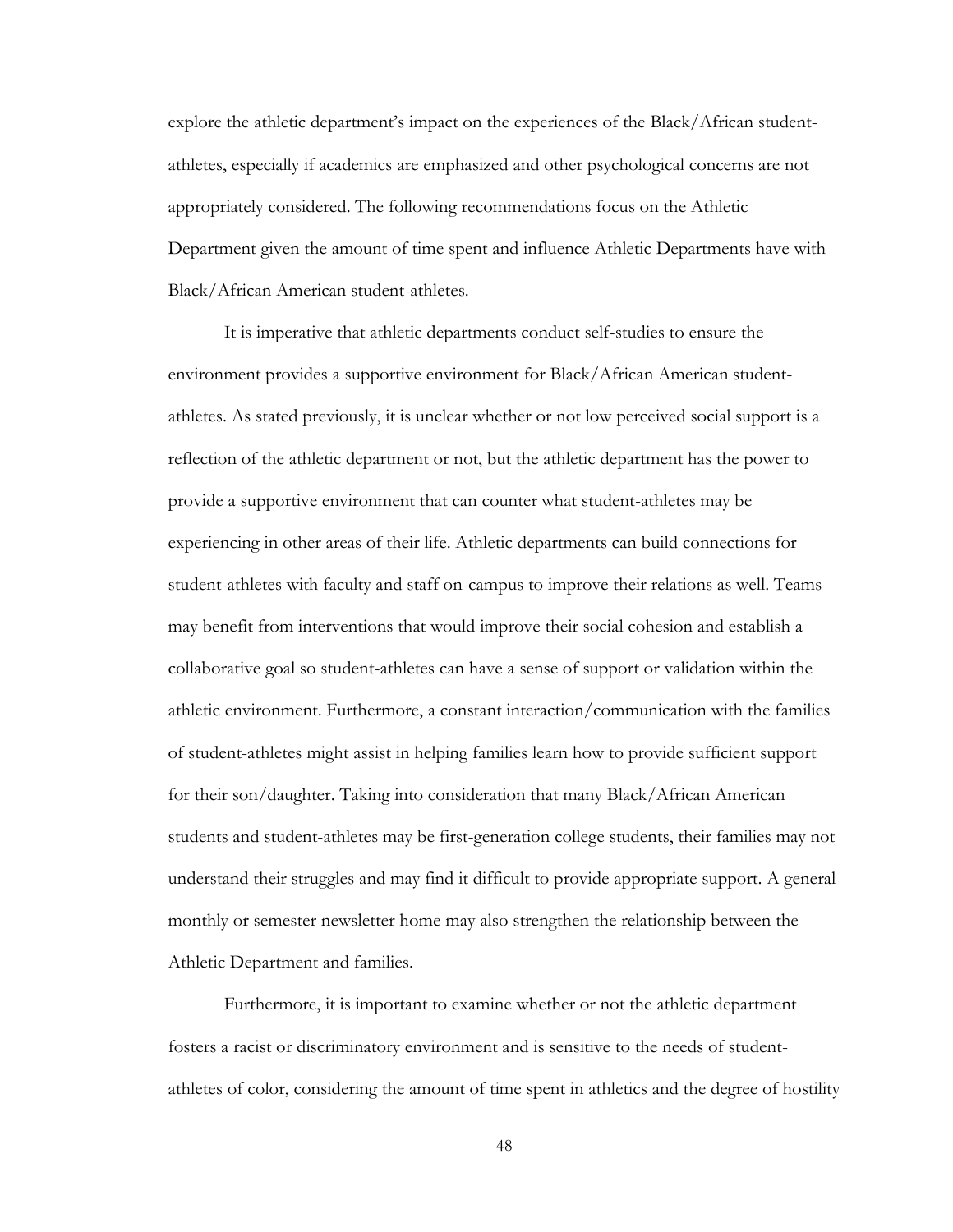they may experience in the community at-large. Social advocacy should be an integral component of the athletic department's commitment to the development of all studentathletes as a means to counteract potential negative treatment experienced by Black/African American student-athletes in athletic and campus environments.

It seems important to offer programming or open forums for Black/African American student-athletes that can address fostering a support system and combating cultural insensitivity (i.e. experiences of real or perceived discrimination). Support groups that provide a safe, confidential environment for Black/African Americans to voice their experiences may be beneficial. It may also be advantageous to strengthen the relationship of Black/African American student-athletes with Black/African American non-athletes as a means to build a larger and stronger community on campus to support each other as they encounter racism or discrimination. This may provide an opportunity for the studentathletes to broaden their social network beyond fellow athletes and establish additional support system of peers who positive influence their academic success and career pursuits. In regards to Black/African America student-athletes it seems important to distinguish between general and culture-specific types of support and validation related to their athlete and student roles as well as race and gender cultural backgrounds.

#### **Strengths and Limitations**

The primary strength of this study is the use of an innovative analysis to break away from the assumption that collectively Black/African American student-athletes have a shared experience. To this end, this study explored subclasses among Black/African American student-athletes identifying unique experiences. These subclasses were predictive of psychological concerns that can negatively impact a student-athlete's experience and development at an institution. Additionally, the participants were recruited from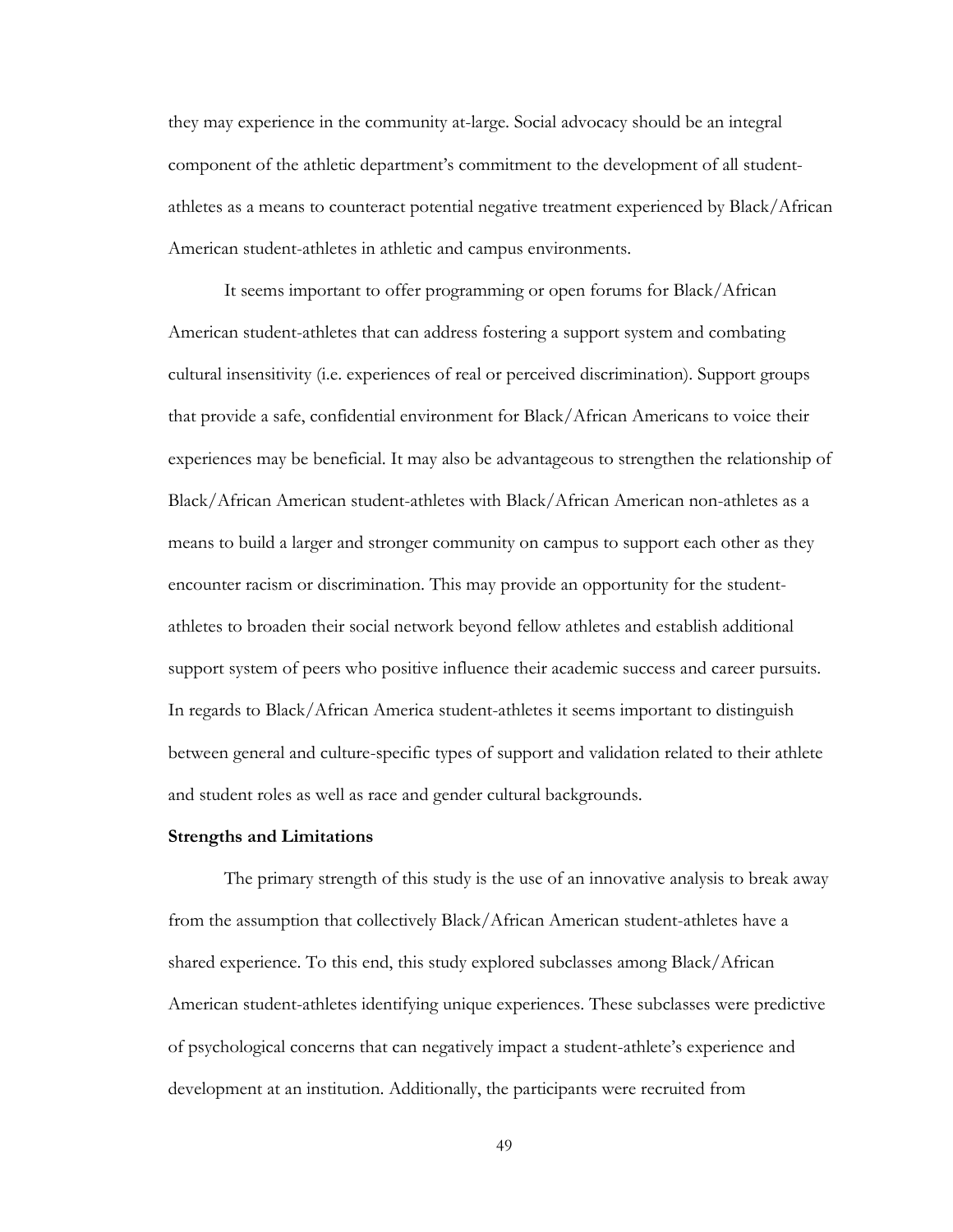geographically different locations, various upbringings, and representative of different genders, sports, and academic majors. Thus, findings are generalizable and may help institutions to develop interventions.

The present study also has some limitations. This study was only conducted at one point in time and, as the researcher stated earlier, adjustment is a process and should be evaluated as such. In addition, the sample size of 98 was relatively small. However, given the percentages of Black/African American student-athletes nationally and the difficulty gaining access to student-athletes to conduct research in general, especially at HBCU institutions, the ascertained sample reflects improvement in comparison to other studies. Nonetheless, further studies with larger samples sizes are clearly needed. Unique gender differences in athletic experiences and student development in general, were not examined in this study. It is well-known that on PWI campuses, Black/African American women tend to outnumber men by ratios of 2:1, 3:1, or even 4:1. Although this study did not show a significant difference for males and females, it would be important to continue to study gender differences with a larger sample of Black/African American student-athletes.

# **Conclusions**

Very little research has been conducted examining all of the specific indicators examined in this study specifically looking at Black/African American student-athletes. Currently, research tends to focus on comparing student-athletes with non-student-athletes or between races/ethnicities, which tends to leave out the unique experiences of the subgroups within those broader sociocultural identity categories. The purpose of this study was to investigate the subclasses that exist within a heterogeneous group, such as Black/African American student-athletes, in order to understand the psychological impact of their unique experiences, especially at two distinct institution types. Additional research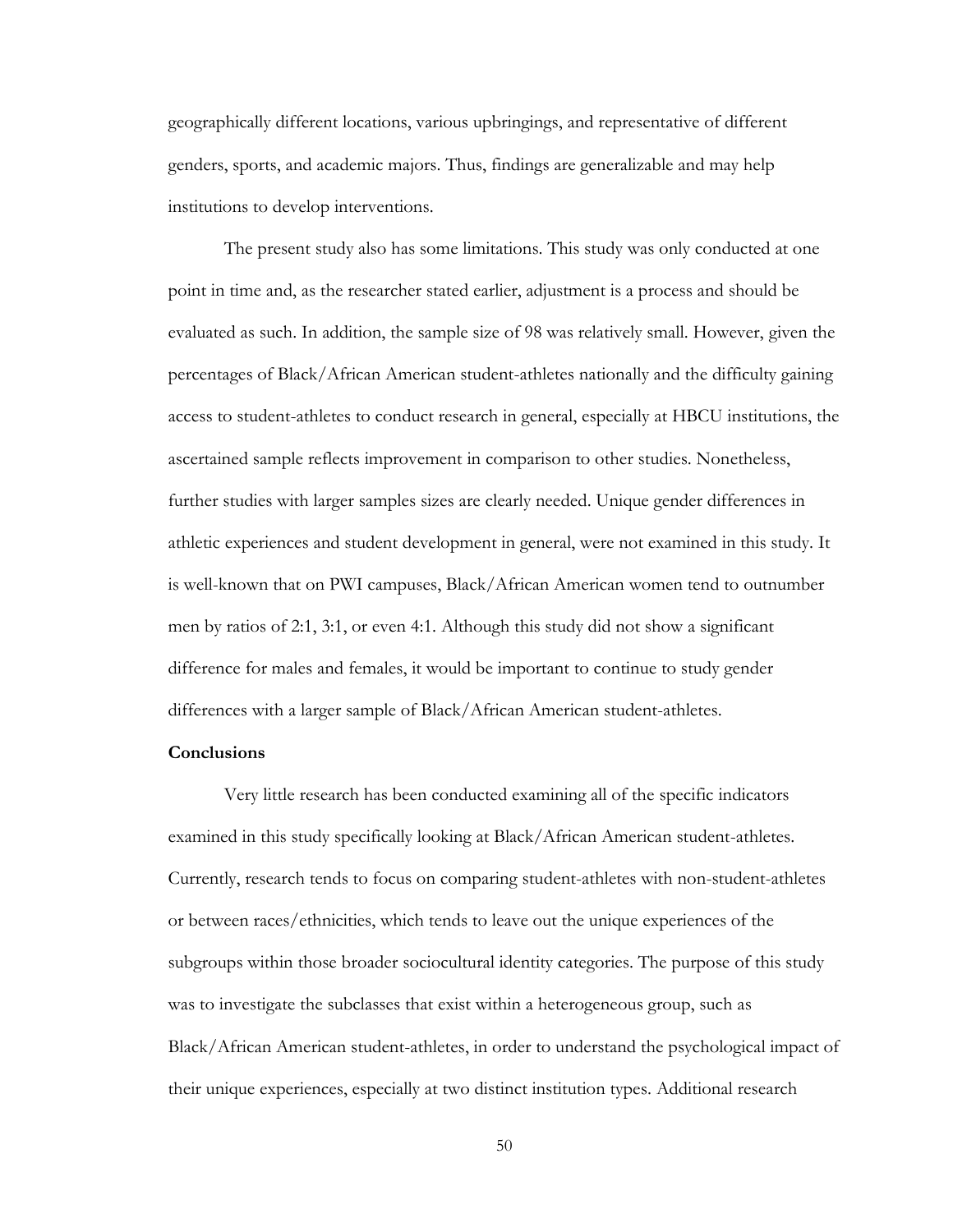studies which examine this population's individual characteristics or subclasses seem valuable. Furthermore, research which adopts a holistic perspective in understanding this population's experience would enable athletic programs/departments to develop more culturally relevant institutional interventions to enhance Black/African American studentathlete experiences in a variety of ways. The effectiveness of these interventions would need to be researched as well. This research provides an initial step in understanding contributing factors which affect subgroups of Black/African American student-athletes' psychological well-being and student development at institutions of higher education.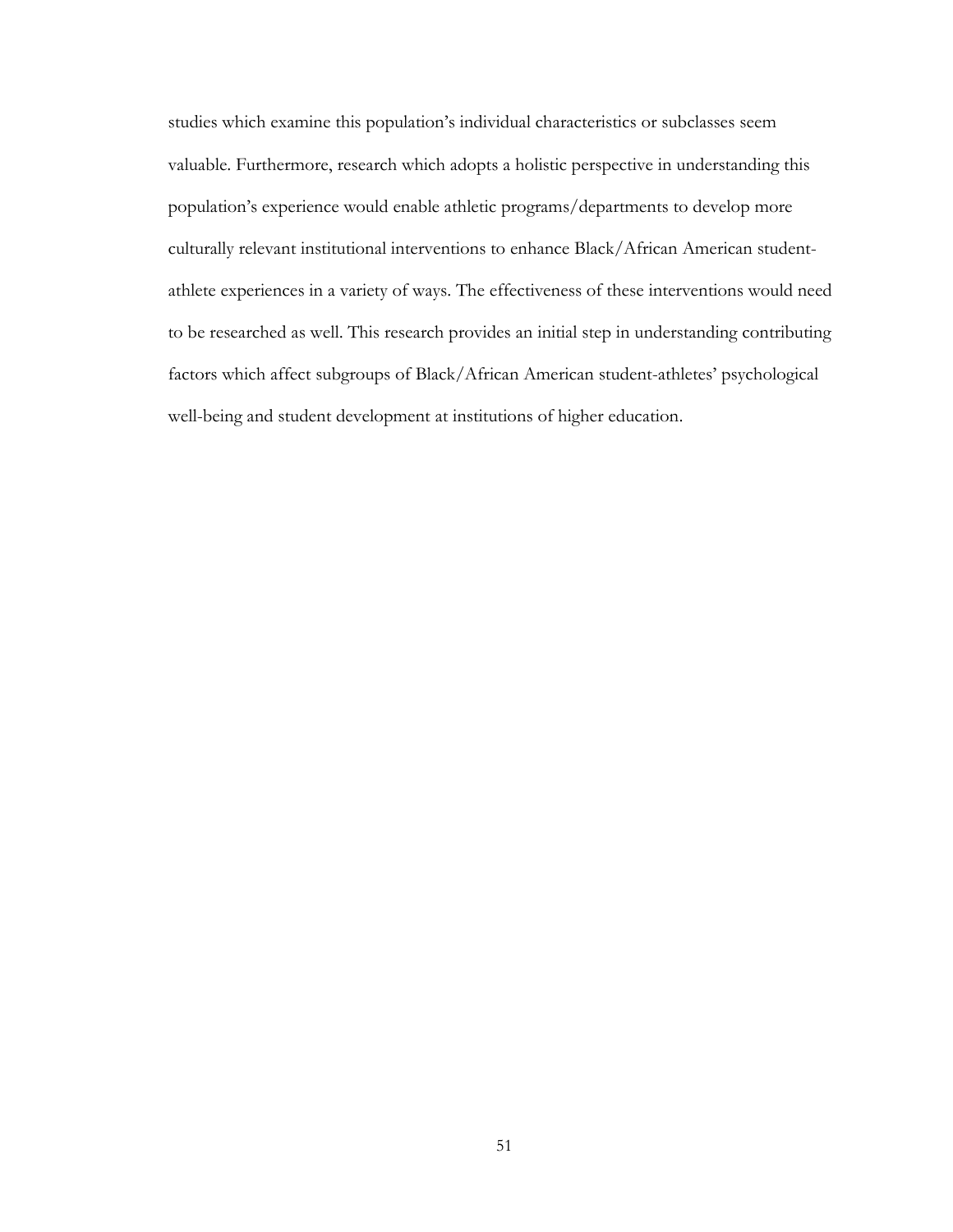#### References

- Adler, P. A., & Adler, P. (1991). *Backboards & blackboards: College athletics and role engulfment*. New York: Columbia University Press.
- Allen, W. R. (1985). Black student, White campus: Structural, interpersonal and psychological correlates of success. *Journal of Negro Education, 54*(2), 134-147.
- Allen, W. R. (1988). Black students in U. S. higher education: Toward improved access, adjustment and achievement. *Urban Review, 20*, 165-188.
- Ancis, J. R., Sedlacek, W. E., & Mohr, J. J. (2000). Student perceptions of campus cultural climate by race. *Journal of Counseling & Development, 78*(2), 180-186.
- Anglin, D. M., & Wade, J. C. (2007). Racial socialization, racial identity, and Black students' adjustment to college. *Cultural Diversity & Ethnic Minority Psychology, 13*(3), 207-215.
- Anton, W. D., & Reed, J. R. (1991). *College adjustment scale*. Rome, CA: Psychological Assessment Resources, Inc.
- Arbuckle, J. L. (Ed.). (1996). *Full information estimation in the presence of incomplete data*. Mahwah, NJ: Erlbaum.
- Arnold, K. D. (1993). The fulfillment of promise: Minority valedictorians and salutatorians. *Review of Higher Education, 16*, 257-283.
- Astin, A. W. (1993). *What matters in college?* . New York: Jossey-Bass.
- Baum, M., & Lamb, D. (1983). A comparison of the concerns presented by Black and White students to a university counseling center. *Journal of College Student Personnel, 24*, 127- 131.
- Boulter, L. T. (2002). Self-concept as a predictor of college freshman academic adjustment. *College Student Journal, 36*(2), 234-246.
- Brewer, B. W., & Cornelius, A. E. (2001). Norms and factorial invariance of the Athletic Identity Measurement Scale. *Academic Athletic Journal, 15*, 103-113.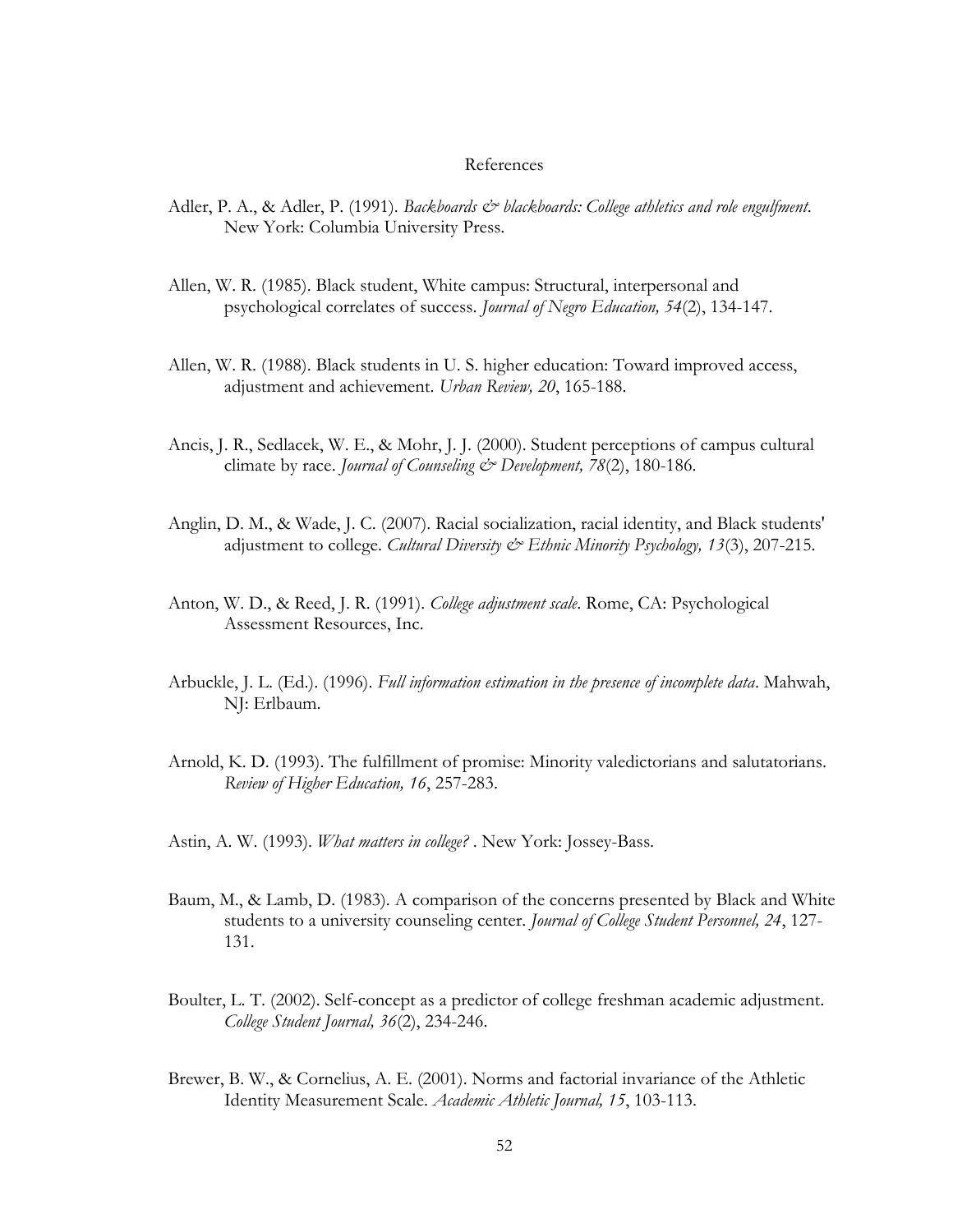- Brewer, B. W., van Raalte, J. L., & Linder, D. E. (1993). Athletic identity: Hercules' muscle or achilles heel? *International Journal of Sport Psychology, 24*, 237-254.
- Brower, K. J., & Rootenberg, J. H. (1999). Counseling for substance abuse problems. In R. Ray & D. M. Wiese-Bjornstal (Eds.), *Counseling in sports medicine* (pp. 179-204). Champaign, IL: Human Kinetics.
- Brown, K. T., Brown, T. N., Jackson, J. S., Sellers, R. M., & Manuel, W. J. (2003). Teammates On and Off the Field? Contact With Black Teammates and the Racial Attitudes of White Student Athletes. *Journal of Applied Social Psychology, 33*(7), 1379- 1403.
- Bruening, J. E., Armstrong, K. L., & Pastore, D. L. (2005). Listening to the voices: The experiences of African American female student athletes. *Research Quarterly for Exercise and Sport, 76*(1), 82-100.
- Buote, V. M., Pancer, S., Pratt, M. W., Adams, G., Birnie-Lefcovitch, S., Polivy, J., et al. (2007). The importance of friends: Friendship and adjustment among 1st-year university students. *Journal of Adolescent Research, 22*(6), 665-689.
- Burback, H., & Thompson, M. (1971). Alienation among college freshmen: A comparison of Puerto Rican, Black, and White students. *Journal of College Student Personnel, 12*, 248- 252.
- Carron, A. V., Brawley, L. R., & Widmeyer, W. N. (2002). *The Group Environment Questionnaire test manual*. Morgantown, WV: Fitness Information Technology, Inc.
- Chickering, A. W., & Reisser, L. (1993). *Education & identity* (2nd ed.). San Francisco: Jossey-Bass.
- Clark, R. (2004). Interethnic group and intraethnic group racism: Perceptions and coping in Black university students. *Journal of Black Psychology, 30*(4), 506-526.
- Clark, R., Anderson, N. B., Clark, V. R., & Williams, D. R. (1999). Racism as a stressor for African Americans: A biopsychosocial model. *American Psychologist, 54*(10), 805-816.
- Cogan, K. D., & Petrie, T. R. (1996). Counseling college women student-athletes. In E. F. Etzel, A. P. Ferrante & J. W. Pinkney (Eds.), *Counseling college student-athletes: Issues and interventions* (2nd ed., pp. 1146-1154). Morgantown, W.V.: Fitness Information Technology.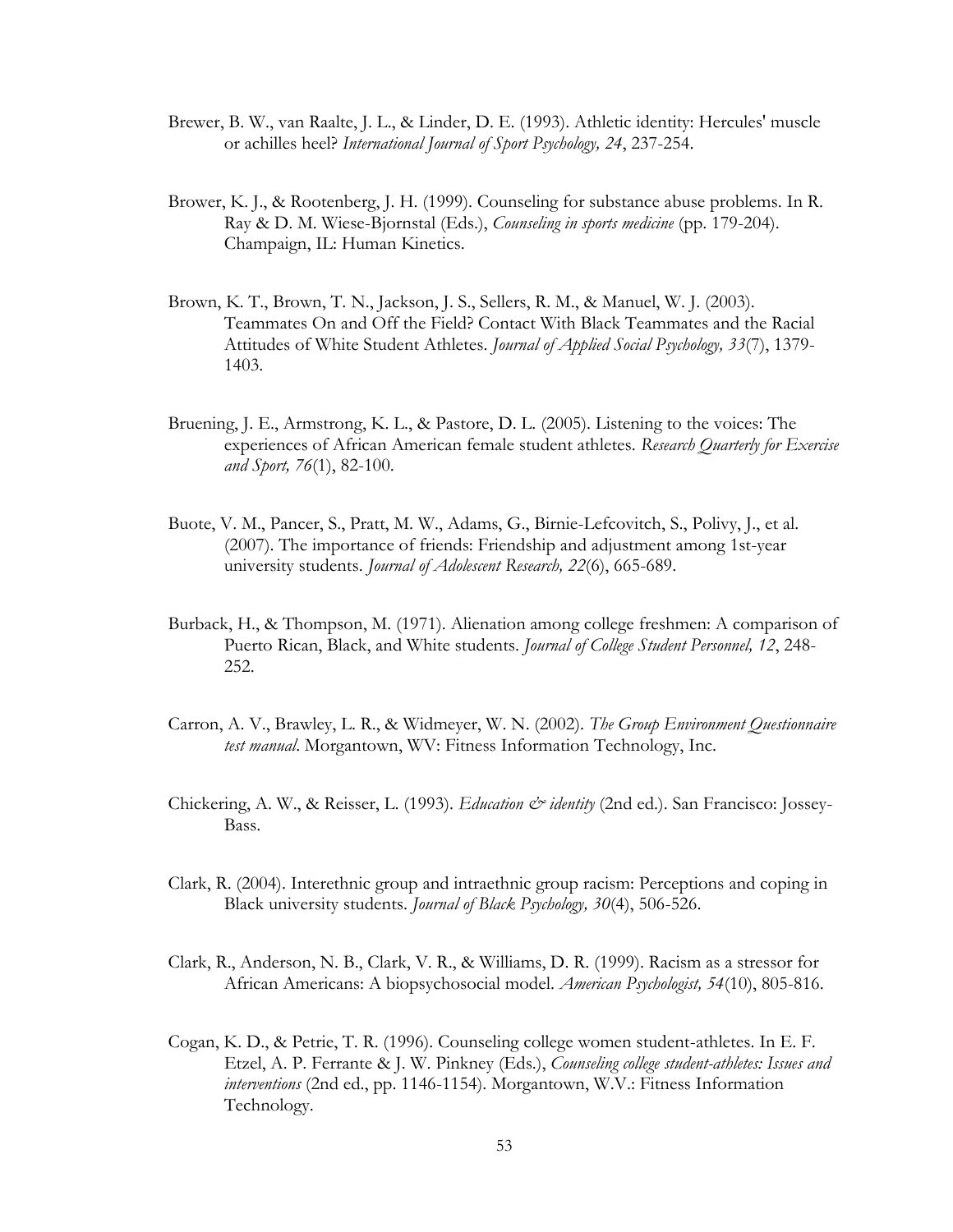- Damm, J., & Murray, P. (1996). Alcohol and other drug use among college student-athletes. In E. F. Etzel, A. P. Ferrante & J. W. Pinkney (Eds.), *Counseling college student-athletes: Issues and interventions* (pp. 185-220). Morgantown, WV: Fitness Information Technology, Inc.
- Dennis, J. M., Phinney, J. S., & Chuateco, L. I. (2005). The Role of Motivation, Parental Support, and Peer Support in the Academic Success of Ethnic Minority First-Generation College Students. *Journal of College Student Development, 46*(3), 223-236.
- DeSousa, D. J., & Kuh, G. D. (1996). Does institutional racial composition make a difference in what Black students gain from college? *Journal of College Student Development, 37*(3), 257-267.
- Downey, V. P. (2005). An exploration of the adjustment processes of freshmen studentathletes and non-athlete students. West Virginia University.
- Edmunds, G. J. (1984). Needs assessment strategy for Black students: An examination of stressors and program implications. *Journal of Non-White Concerns, 12*(2), 48-56.
- Efron, B. T., R. J. (1993). *An introduction to the bootstrap.* . New York: Chapman and Hall.
- Fleming, J. (1984). *Blacks in college: A comparative study of students' success in Black and White institutions*. San Francisco: Jossey-Bass.
- Fleming, J. (2001). The impact of a historically Black college on African American students: The case of LeMoyne-Owen College. *Urban Education, 36*(5), 597-610.
- Flowers, L. A. (2002). The impact of college racial composition on African American students' academic and social gains: Additional evidence. *Journal of College Student Development, 43*(3), 403-410.
- Foster, K. M. (2003). Panopticonics: The control and surveillance of Black female athletes in a collegiate athletic program. *Anthropology & Education Quarterly, 34*(3), 300-323.
- Friedlander, L. J., Reid, G. J., Shupak, N., & Cribbie, R. (2007). Social support, self-esteem, and stress as predictors of adjustment to university among first-year undergraduates. *Journal of College Student Development, 48*(3), 259-274.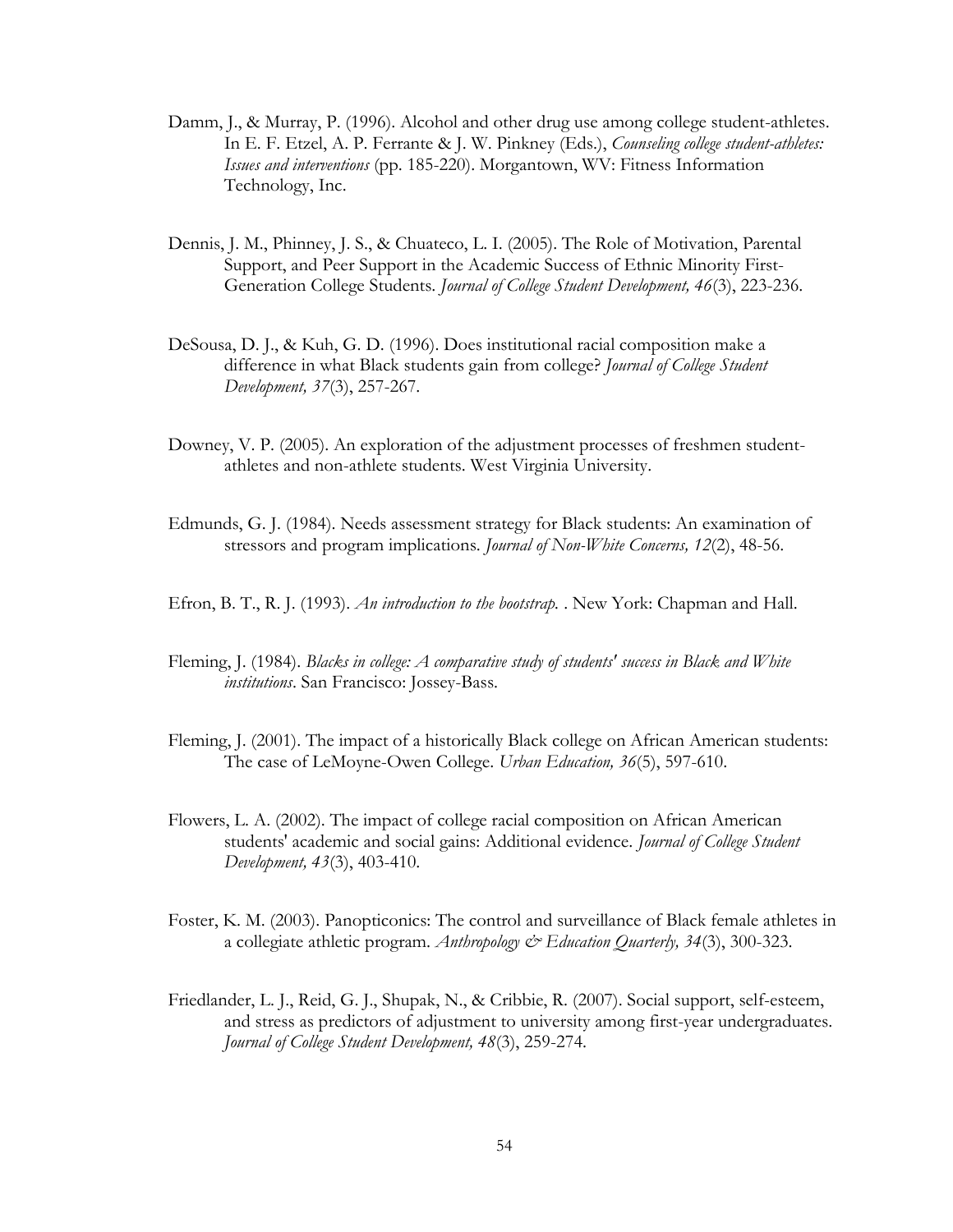- Frisby, C. I., & Kim, S. (2008). Using profile analysis via multidimensional scaling (PAMS) to identify core profiles from the WMS–III. *Psychological Assessment 20*(1), 1-9.
- Frisby, C. I., Kim, S., & Wolfmeyer, M. (2005). Identifying core profile attitudes towards school violence. *Journal of School Violence, 4*(4), 5-29.
- Gibbs, J. T. (1973). Black students/White university: Different expectations. *Personnel and Guidance Journal, 51*, 463-469.
- Greer, T. M., & Chwalisz, K. (2007). Minority-related stressors and coping processes among African American college students. *Journal of College Student Development, 48*(4), 388- 404.
- Guo, J., Wall, M., & Amemiya, Y. (2006). Latent class regression on latent factors. *Biostatistics, 7*, 145-163.
- Harris, H. L., Altekruse, M. K., & Engels, D. W. (2003). Helping freshman student athletes adjust to college life using psychoeducational groups. *Journal for Specialists in Group Work, 28*(1), 64-81.
- Henderson, P. L. (1988). The invisibility minority: Black students at a southern White university. *Journal of College Student Development, 29*, 349-355.
- Hinderlie, H. H., & Kenny, M. (2002). Attachment, social support, and college adjustment among Black students at predominantly White universities. *Journal of College Student Development, 43*(3), 327-340.
- Hinkle, J. S. (1996). Depression, adjustment disorder, generalized anxiety, and substance abuse: An overview for sport professionals working with college student-athletes. In E. F. Etzel, A. P. Ferrante & J. W. Pinkney (Eds.), *Counseling college-student athletes: Issues and interventions* (pp. 109-136). Morgantown, WV: Fitness Information Technology, Inc.
- Jackson, A., & Krane, V. (1993). Adjustment to college life by freshmen male basketball players. *Research Quarterly for Exercise*  $\mathcal{Q}$  *Sport Supplement, 65, A-109.*
- Kenny, M. E., & Perez, V. (1996). Attachment & psychological well-being among racially and ethnically diverse first-year college students. *Journal of College Student Development, 37*(5), 527-535.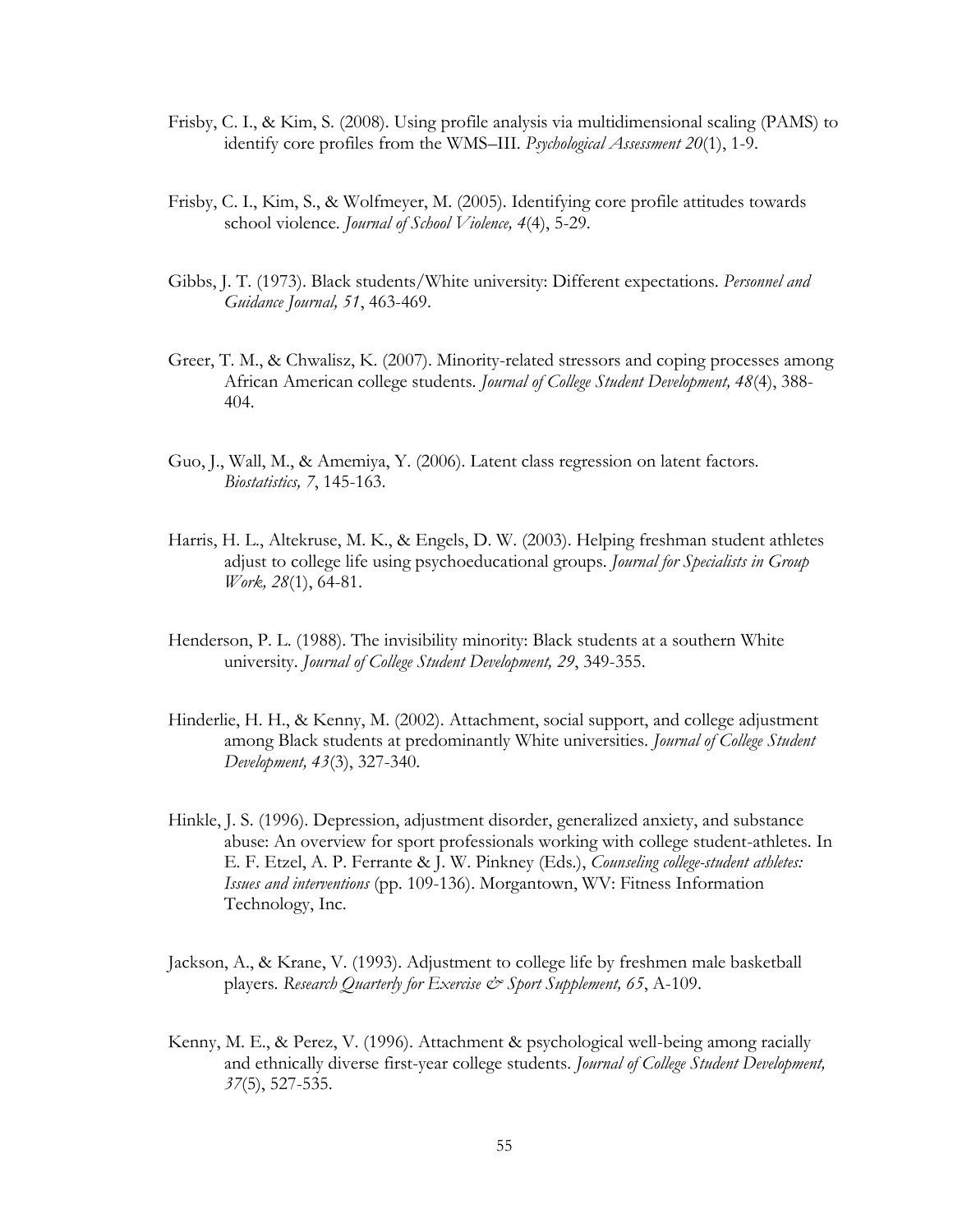- Landrine, H., & Klonoff, E. A. (1996). The schedule of racist events: A measure of racial discrimination and a study of its negative physical and mental health consequences. *Journal of Black Psychology, 22*, 144-168.
- Levin, S., Van Laar, C., & Foote, W. (2006). Ethnic Segregation and Perceived Discrimination in College: Mutual Influences and Effects on Social and Academic Life. *Journal of Applied Social Psychology, 36*(6), 1471-1501.
- Little, R. J. (1995). Modeling the dropout mechanism in repeated measures studies. *Journal of the American Statistical Association, 90*, 1112-1121.
- Loo, C. M., & Rolison, G. (1986). Alienation of ethnic minority students at a predominately White university. *Journal of Higher Education, 57*, 58-77.
- Martens, M. P., Dams-O'Connor, K., & Beck, N. C. (2006). A systematic review of college student-athlete drinking: Prevalence rates, sport-related factors, and interventions. *Journal of Substance Abuse Treatment, 31*, 305-316.
- Martens, M. P., Dams-O'Connor, K., & Duffy-Paiement, C. (2006). Comparing off-season with in-season alcohol consumption among intercollegiate athletes. *Journal of Sport and Exercise Psychology, 28*, 502-510.
- Martens, M. P., Watson, J. C., & Beck, N. C. (2006). Sport-type difference in alcohol use among intercollegiate athletes. *Journal of Applied Sport Psychology, 18*, 136-150.
- Melendez, M. C. (2006). The influence of athletic participation on the college adjustment of freshmen and sophomore student athletes. *Journal of College Student Retention: Research, Theory and Practice, 8*(1), 39-55.
- Melendez, M. C. (2008). Black football players on a predominantly White college campus: psychosocial and emotional realities of the Black college athlete experience. *Journal of Black Psychology, 34*, 423-451.
- Miller, P. S., & Kerr, G. (2002). The athletic, academic, and social experiences of intercollegiate student-athletes. *Journal of Sport Behavior, 25*(4), 346-367.
- Mounts, N. S. (2004). Contributions of Parenting and Campus Climate to Freshmen Adjustment in a Multiethnic Sample. *Journal of Adolescent Research, 19*(4), 468-491.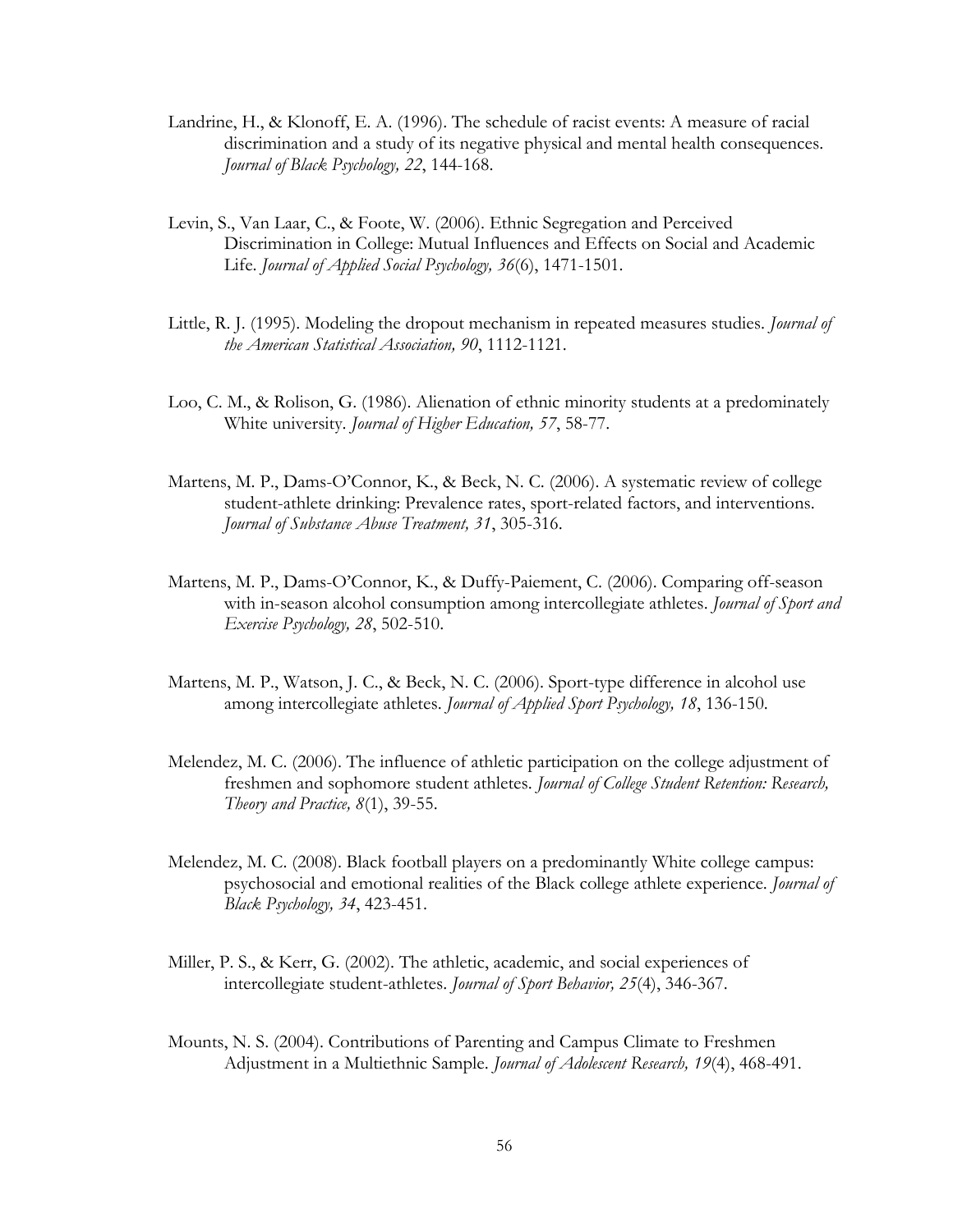- Muthén, B., & Muthén, L. K. (2009). *Mplus users guide*. Los Angeles: Muthén and Muthén.
- Muthén, B., & Shedden, K. (1999). Finite mixture modeling with mixture outcomes using the EM algorithm. *Biometrics, 6*, 463-469.
- *NCAA study of substance use habits of college student-athletes*. (2001). Indianapolis, IN: NCAAo. Document Number)
- Neville, H. A., Heppner, P. P., Ji, P., & Thye, R. (2004). The relations among general and race-related stressors and psychoeducational adjustment in Black students attending predominately White institutions. *Journal of Black Studies, 34*(4), 599-618.
- Noel, L. (1985). Increasing student retention: New challenges and potential. In L. Noel, R. Levitz & D. Saluri (Eds.), *Increasing student retention: Effective programs and practices for reducing the dropout rate* (pp. 1-27). San Francisco: Jossey-Bass.
- Nylund, K. L., Asparouhov, T., & Muthén, B. (2007). Deciding on the number of classes in latent class analysis and growth mixture modeling. A Monte Carlo simulation study. *Structural Equation Modeling, 14*, 535-569.
- O'Brien, E., & Epstein, S. (1998). *The Multidimensional Self-Esteem Inventory Professional Manual*. Lutz, FL: Psychological Assessment Resources, Inc.
- O'Connor, R. M., & Colder, C. R. (2005). Predicting alcohol patterns in first-year college students through motivational systems and reasons for drinking. *Psychology of Addictive Behaviors, 19*(1), 10-20.
- Parham, W. D. (1993). The intercollegiate athlete: A 1990s profile. *The Counseling Psychologist, 21*, 411-429.
- Petrie, T. A. (1992). Psychosocial antecedents of athletic injury: The effects of life stress and social support on female collegiate gymnasts. *Behavioral Medicine, 18*(3), 127-138.
- Piorkowski, G. K. (1983). Survivor guilt in the university setting. *The Personnel and Guidance Journal, 61*(10), 620-622.
- Plummer, D. L., & Slane, S. (1996). Patterns of coping in racially stressful situations. *Journal of Black Psychology, 22*(3), 302-315.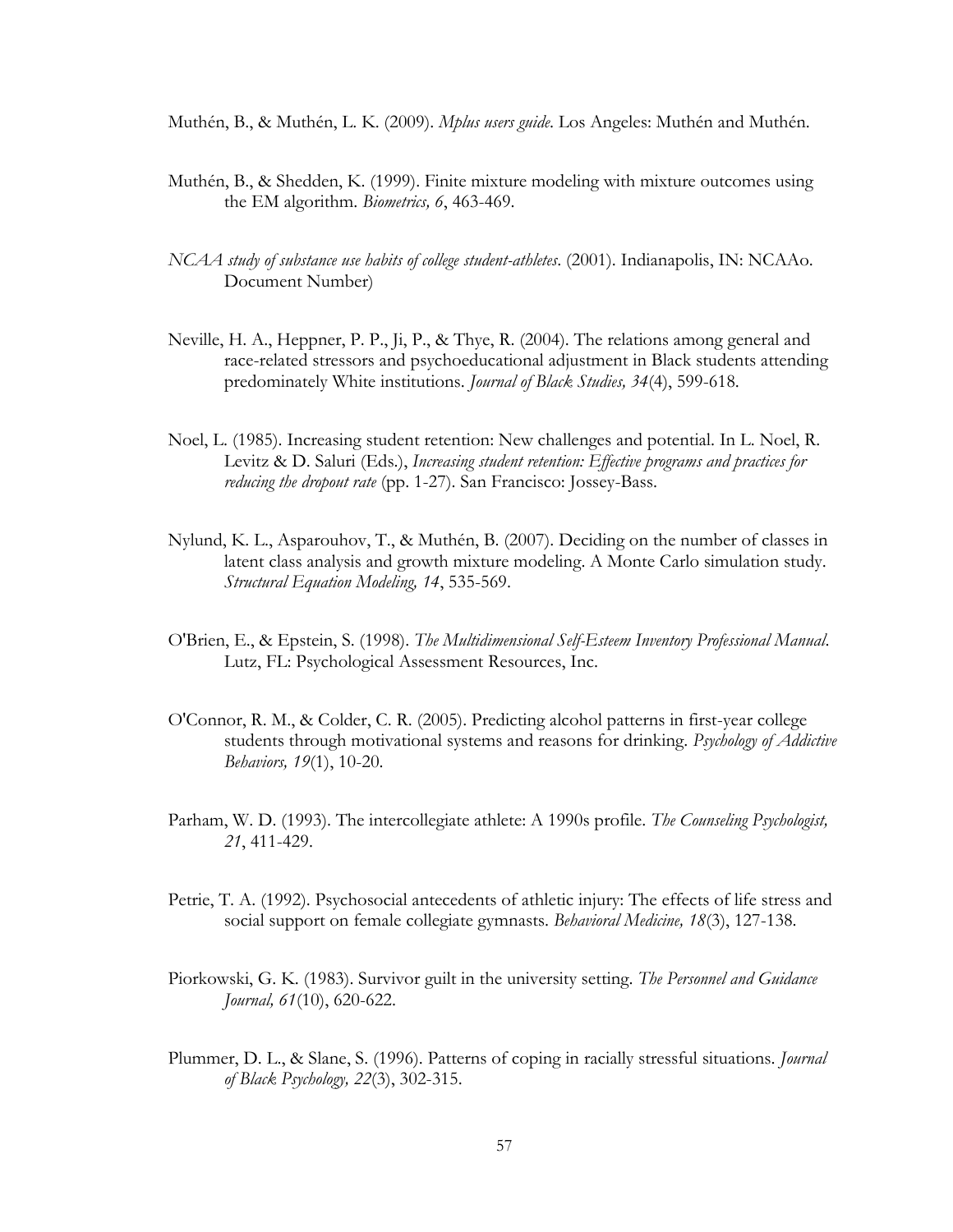- Prelow, H. M., Mosher, C. E., & Bowman, M. A. (2006). Perceived racial discrimination, social support, and psychological adjustment among African American college students. *Journal of Black Psychology, 32*(4), 442-454.
- Prillerman, S. L. (1989). Coping with a stressful transition: A prospective study of Black student adjustment to a predominantly White university. *Dissertation Abstracts International, 49*(6-B), 2384-2385.
- Prillerman, S. L., Myers, H. F., & Smedley, B. D. (1989). Stress, well-being, and academic achievement in college. In G. L. Berry & J. K. Asamen (Eds.), *Black students: Psychosocial issues and academic achievement* (pp. 198-217). Thousand Oaks, CA: Sage.
- Procidano, M. E., & Heller, K. (1983). Measures of perceived social support from friends and from family: Three validation studies. *American Journal of Community Psychology, 11*(1), 1-24.
- Quarforth, S. C., Brewer, B. W., Petitpas, A. J., Champagne, D. E., & Cornelius, A. E. (2003). College adjustment of football players: Predictors of first semester adjustment to college among NCAA division III intercollegiate football players. *Academic Athletic Journal, 17*, 1-14.
- Ridinger, L. L., & Pastore, D. L. (2000). International student-athlete adjustment to college: A preliminary analysis. *NACADA Journal, 20*, 33-41.
- Riemer, B. A., Beal, B., & Schroeder, P. (2000). The influences of peer and university culture on female student athletes' perceptions of career termination, professionalization, and social isolation. *Journal of Sport Behavior, 23*(4), 364-378.
- Schafer, J. L., & Graham, J. W. (2002). Missing data: Our view of the state of the art. *Psychological Methods, 7*, 147-177.

Schwartz, G. (1978). Estimating the dimensions of a model. *Annals of Statistics, 6*, 461-464.

- Sedlacek, W. E. (1999). Black students on White campuses: 20 years of research. *Journal of College Student Development, 40*(5), 538-550.
- Sellers, R. M., & Damas, A. (2002). The African-American student-athlete experience. In E. F. Etzel, A. P. Ferrante & J. W. Pinkney (Eds.), *Counseling college student-athletes: Issues and interventions* (pp. 55-76). Morgantown, W.V.: Fitness Information Technology.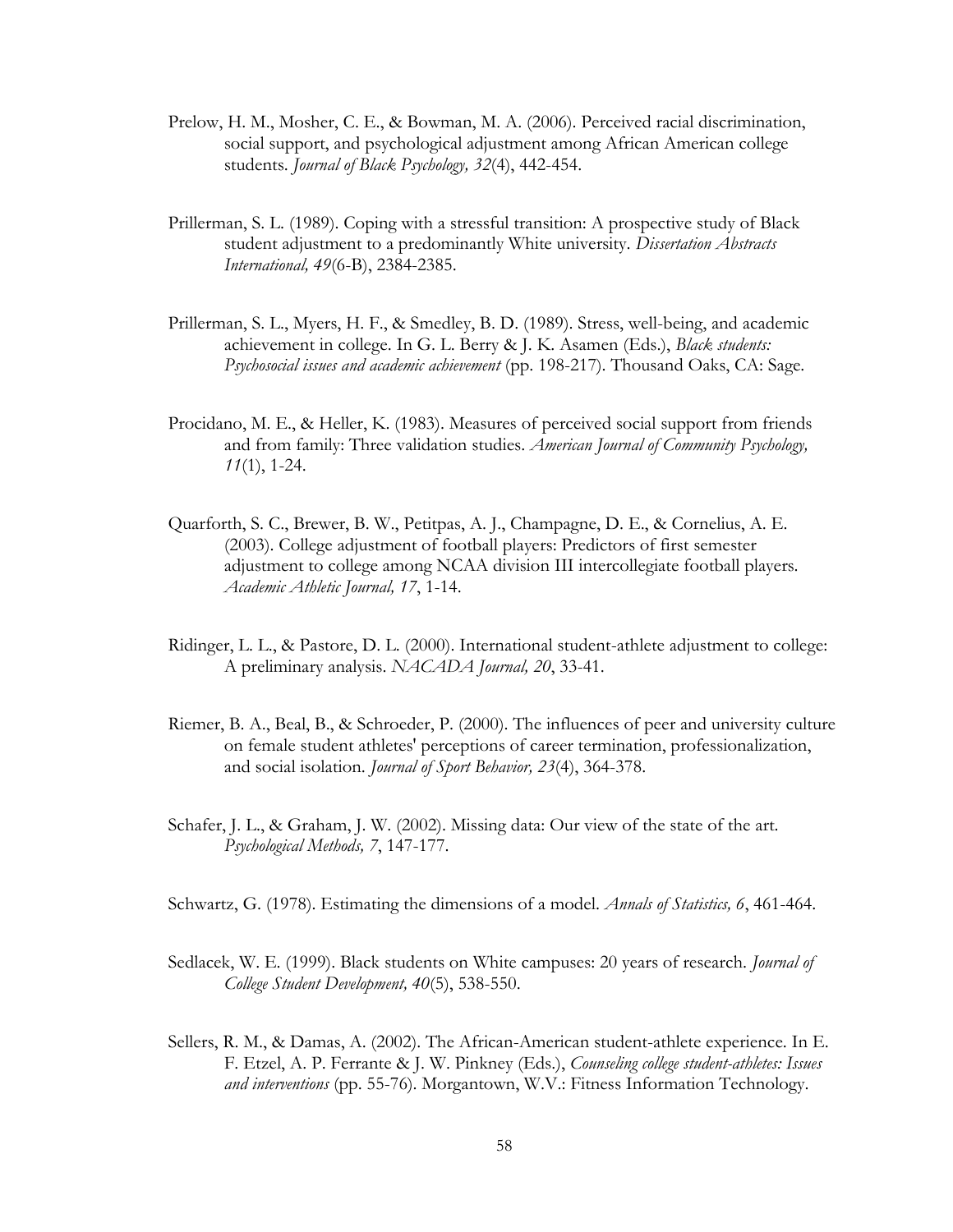- Sellers, R. M., Kuperminc, G. P., & Damas, A. (1997). The college life experiences of African American women athletes. *American Journal of Community Psychology, 25*(5), 699- 720.
- Sigelman, L., & Welch, S. (1991). *Black Americans' views of racial inequalities: The dream deferred*. New York: Cambridge University Press.
- Singer, J. N. (2005). Understanding racism through the eyes of African American male student-athletes. *Race Ethnicity and Education, 8*(4), 365-386.
- Smedley, B. D., Meyers, H. F., & Harrell, S. P. (1993). Minority-status stresses and the college adjustment of ethnic minority freshmen. *Journal of Higher Education, 64*(4), 434-452.
- Sue, D. W., & Sue, D. (2003). *Counseling the culturally diverse: Theory and practice* (4th ed. ed.). New York: John Wiley & Sons, Inc.
- Tabachnick, B. G., & Fidell, L. S. (2007). Profile analysis: The multivariate approach to repeated measures. In *Using multivariate statistics* (4th ed., pp. 311-371). Boston: Pearson/Allyn & Bacon.
- Tatum, B. D. (1997). *Why are all the Black kids sitting together in the cafeteria?* New York: Basic Books.
- Thayer, P. B. (2000). Retention of students from first generation and low income backgrounds. *Opportunity Outlook*, 2-8.
- Tinto, V. (1993). *Leaving college: Rethinking the causes and cures of student attrition*. Chicago: University of Chicago Press.
- Turner, K., Miller, H. A., & Henderson, C. A. (2008). Latent profile analyses of offense and personality characteristics in a sample of incarcerated female sexual offenders. *Criminal Justice and Behavior, 35*(7), 879-894.
- Utsey, S. O., Payne, Y. A., Jackson, E. S., & Jones, A. M. (2002). Race-related stress, quality of life indicators, and life satisfaction among elderly African Americans. *Cultural Diversity & Ethnic Minority Psychology 8*(3), 224-233.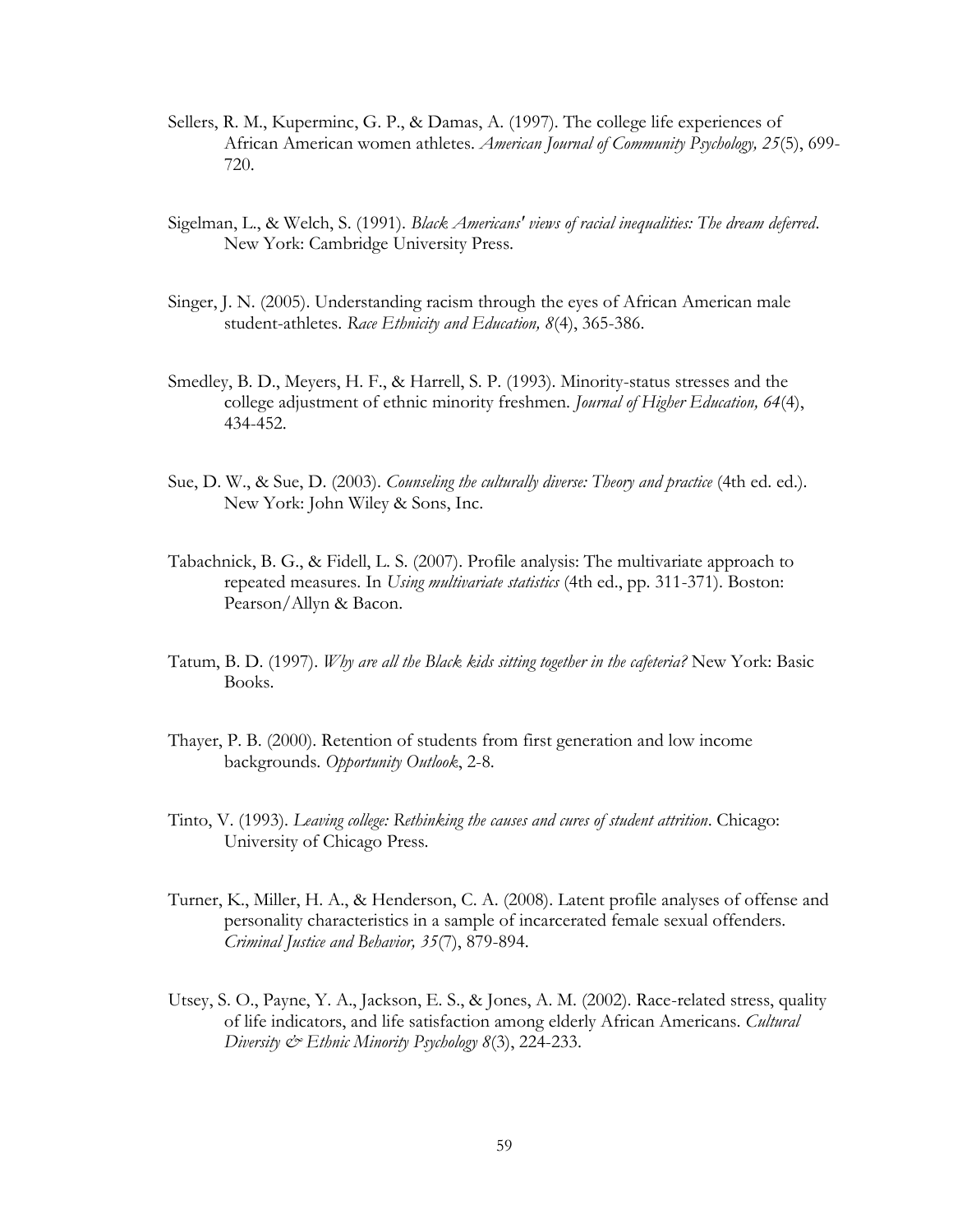- Utsey, S. O., & Ponterotto, J. G. (1996). Development and validation of the Index of Race-Related Stress (IRRS). *Journal of Counseling Psychology, 43*, 490-501.
- Vermunt, J. K., & Magidson, J. (2002). Latent class cluster analysis. In J. Hagenaars & A. McCutcheon (Eds.), *Applied latent class analysis (pp. 89-106)*. Cambridge UK: Cambridge University Press.
- Westbrook, F., Miyares, Y., & Roberts, J. (1978). Perceived problem areas by Black and White students and hints about comparative counseling needs. *Journal of Counseling Psychology, 25*, 119-123.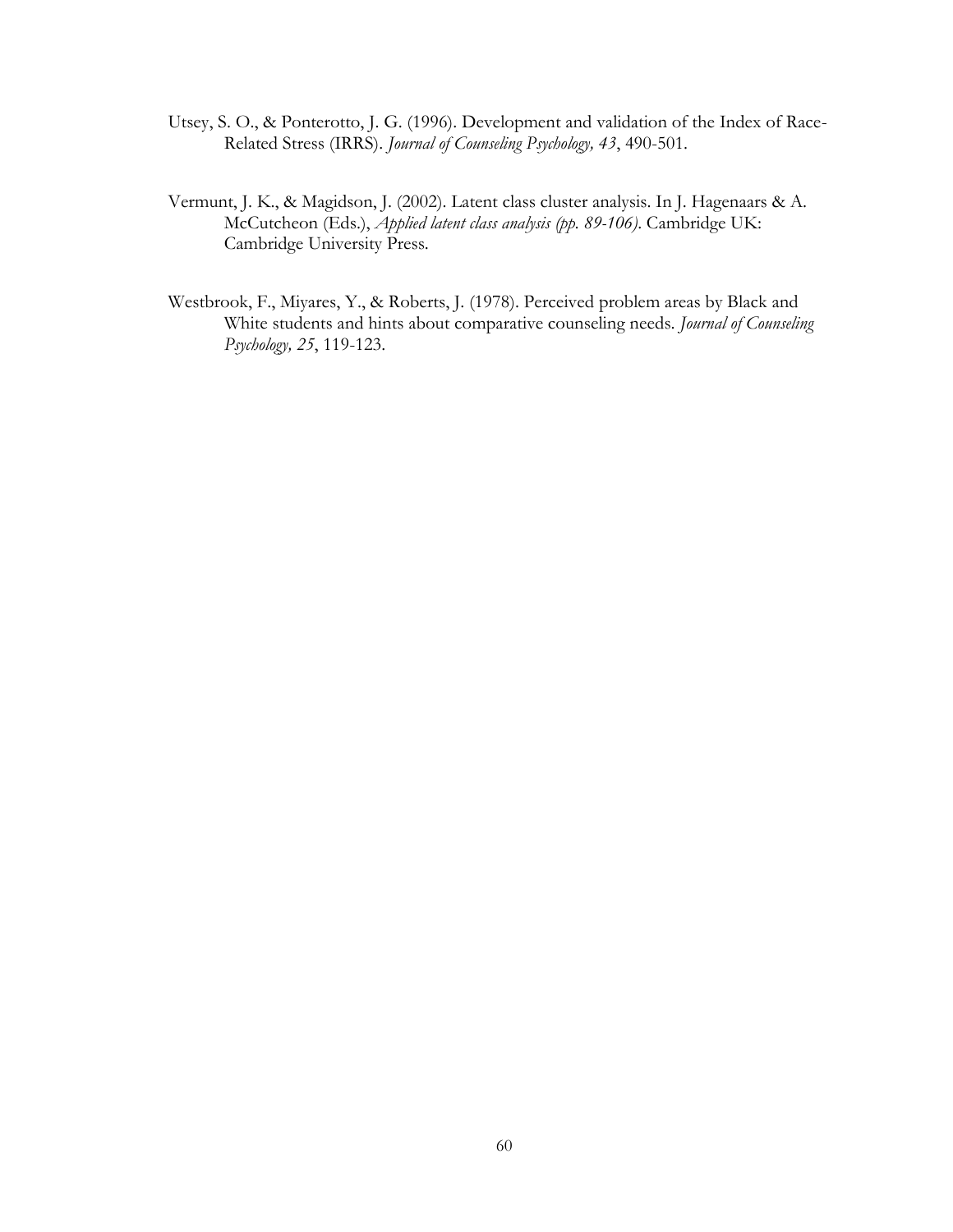# Table 1

# Demographics of Participants

|                                        | n              | $\frac{0}{0}$ | M  | <b>SD</b> |
|----------------------------------------|----------------|---------------|----|-----------|
| Age                                    |                |               | 19 | 1.58      |
| Gender:                                |                |               |    |           |
| Female                                 | 35             | 36%           |    |           |
| Male                                   | 63             | 64%           |    |           |
| Academic Year*:                        |                |               |    |           |
| Freshmen                               | 45             | 49%           |    |           |
| Sophomore                              | 22             | 24%           |    |           |
| Junior                                 | 10             | $11\%$        |    |           |
| Senior                                 | 15             | $16\%$        |    |           |
| Ethnicity:                             |                |               |    |           |
| African American                       | 54             | 55%           |    |           |
| <b>Black</b>                           | 19             | 19%           |    |           |
| Biracial/Multiracial                   | 16             | 16%           |    |           |
| African                                | $\overline{2}$ | $2\%$         |    |           |
| Haitian                                | $\overline{2}$ | $2\%$         |    |           |
| Jamaican                               | $\overline{4}$ | $4\%$         |    |           |
| Central/South American                 | 1              | $1\%$         |    |           |
| Sport*:                                |                |               |    |           |
| Football                               | 41             | 42%           |    |           |
| Track & Field                          | 28             | 29%           |    |           |
| Basketball                             | 13             | 13%           |    |           |
| Other Sports                           | 14             | 14%           |    |           |
| Financial Aid^:                        |                |               |    |           |
| Athletic Full Scholarship              | 53             |               |    |           |
| Athletic Partial Scholarship           | 32             |               |    |           |
| Academic Scholarships                  | 10             |               |    |           |
| Loans                                  | 28             |               |    |           |
| Grants                                 | 22             |               |    |           |
| Work Study                             | 6              |               |    |           |
| Hometown:                              |                |               |    |           |
| Rural                                  | 18             | 18%           |    |           |
| Suburban                               | 35             | $36\%$        |    |           |
| Urban                                  | 45             | 46%           |    |           |
| Racial Makeup of High School:          |                |               |    |           |
| Virtually All White (over 93%)         | 15             | 15%           |    |           |
| Predominately White (over 75% or more) | 30             | 31%           |    |           |
| Multiethnic                            | 34             | 35%           |    |           |
| Predominately Black (over 75% or more) | 12             | $12\%$        |    |           |
| Virtually All Black (over 93%)         | 7              | $7\%$         |    |           |

\* Some participants did not reply

^Participants could choose more than one response

*N*=98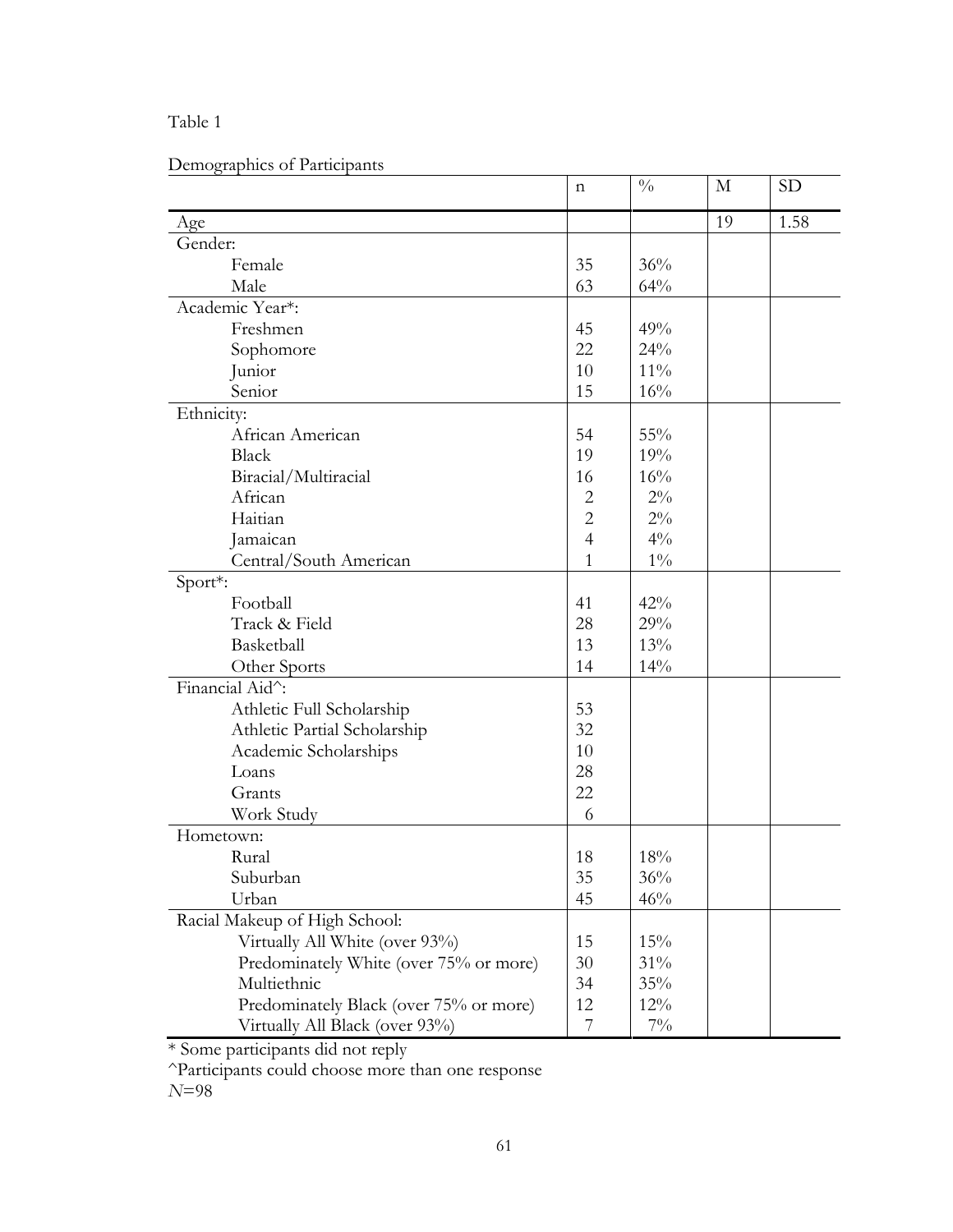# Table 2

|                  | BIC      | Adjusted BIC | Entropy |
|------------------|----------|--------------|---------|
| 1 class solution | 1400.167 | 1368.588     |         |
| 2 class solution | 1393.421 | 1342.896     | 0.613   |
| 3 class solution | 1403.125 | 1333.652     | 0.753   |
| 4 class solution | 1417.506 | 1329.086     | 0.779   |

Model fit indices for 1–4 class solutions of social support, minority stress, life stress, and team cohesion

Bold indicates best fit. Best fit was determined by BIC, adjusted, BIC, and Entropy. Entropy is not calculated for 1 class solutions. N=98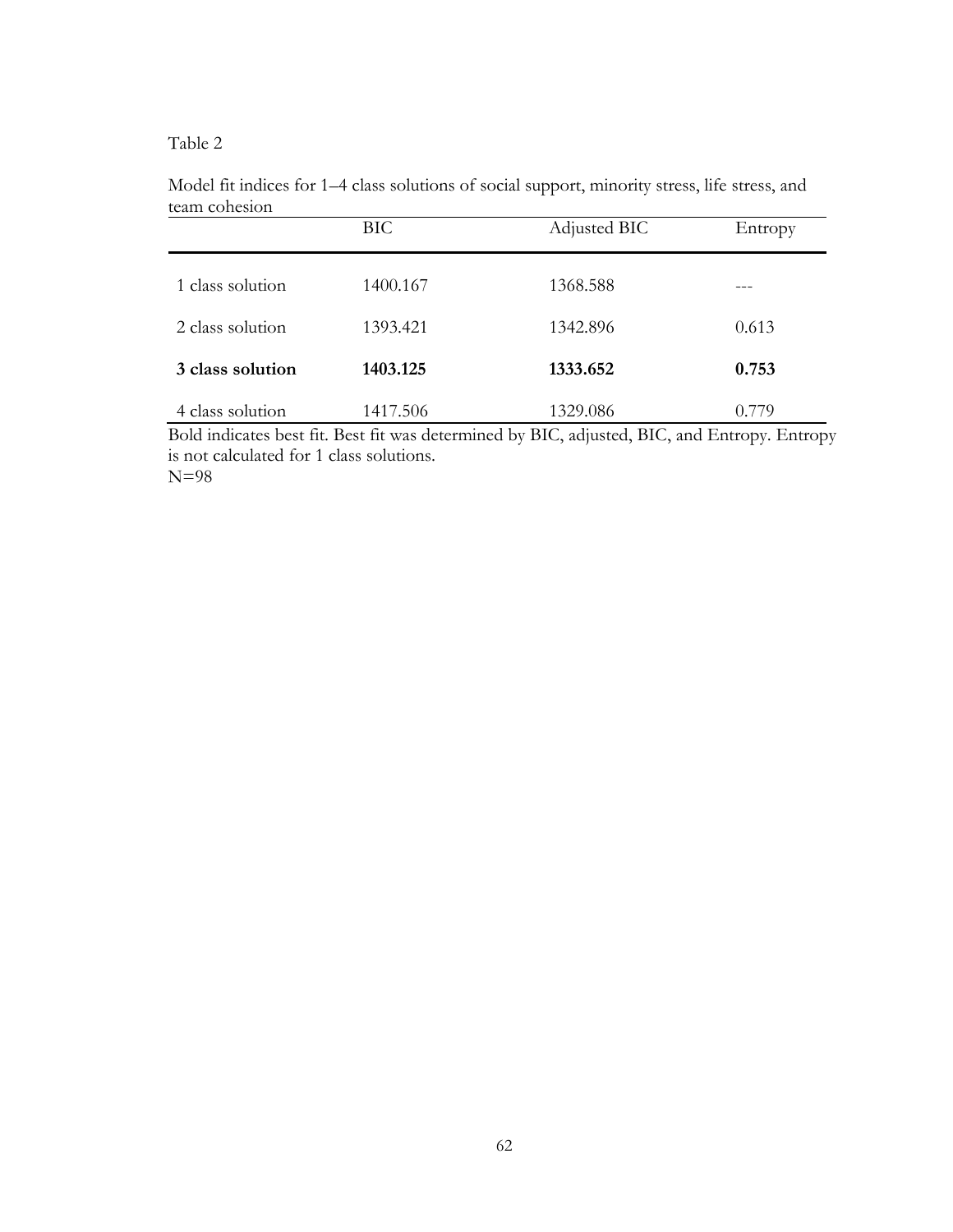# Table 3

Class means of most likely class membership for three-class model

|                                                                | Class 1: Low Social<br>Support/Cohesion<br>$(n=14)$ | Class 2: High<br><b>Minority Stress</b><br>$(n = 36)$ | Class 3: High Social<br>Support/Cohesion<br>$(n = 48)$ |
|----------------------------------------------------------------|-----------------------------------------------------|-------------------------------------------------------|--------------------------------------------------------|
| Perceived Social Support                                       | $-0.538$ ( $-1.434, 0.358$ )                        | $-0.080$ $(-0.447, 0.288)$                            | $0.219$ ( $-0.162, 0.600$ )                            |
| Minority Student Stress                                        | $-0.549$ $(-0.929, -0.170)$                         | $0.923$ ( $-0.121, 1.967$ )                           | $-0.545$ ( $-0.961$ , $-0.129$ )                       |
| Life Events                                                    | $-0.016$ ( $-0.492, 0.459$ )                        | $-0.326$ $(-0.864, 0.211)$                            | $0.242$ ( $-0.115, 0.599$ )                            |
| Team Social Cohesion                                           | $-1.299$ ( $-1.984$ , $-0.615$ )                    | $-0.049$ ( $-0.546, 0.447$ )                          | $0.412$ ( $-0.085, 0.908$ )                            |
| Team Task Cohesion<br>Range indicates 95% confidence interval. | $-0.983$ ( $-1.445, -0.520$ )                       | $-0.195$ ( $-0.772, 0.382$ )                          | $0.432$ ( $-0.066, 0.930$ )                            |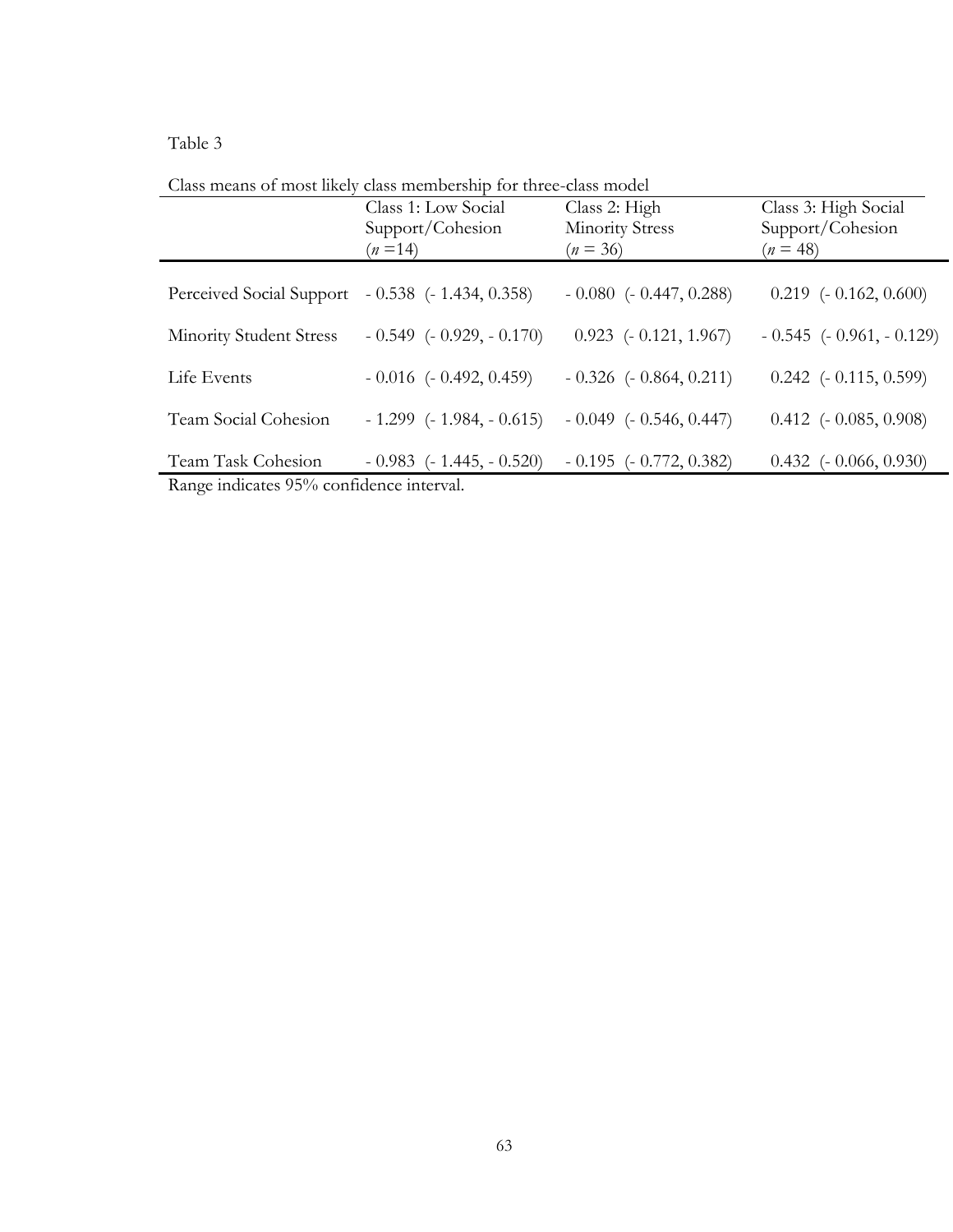# Table 4

| T TODADINIUS TOT CIASS HICHIDCISHIP (1 WT VS. TIDCO AND MARS VS. PCHIARS) |                  |                             |                    |  |  |  |
|---------------------------------------------------------------------------|------------------|-----------------------------|--------------------|--|--|--|
|                                                                           | Low Social       | <b>High Minority Stress</b> | <b>High Social</b> |  |  |  |
|                                                                           | Support/Cohesion |                             | Support/Cohesion   |  |  |  |
| PWI                                                                       | 0.039            | $1.000*$                    | 0.673              |  |  |  |
| <b>HBCU</b>                                                               | 0.961            | 0.000                       | 0.327              |  |  |  |
| Males                                                                     | 0.302            | 0.726                       | 0.680              |  |  |  |
| Females                                                                   | 0.698            | 0.274                       | 0.320              |  |  |  |
| $*p < .05$                                                                |                  |                             |                    |  |  |  |

Probabilities for class membership (PWI vs. HBCU and Males vs. Females)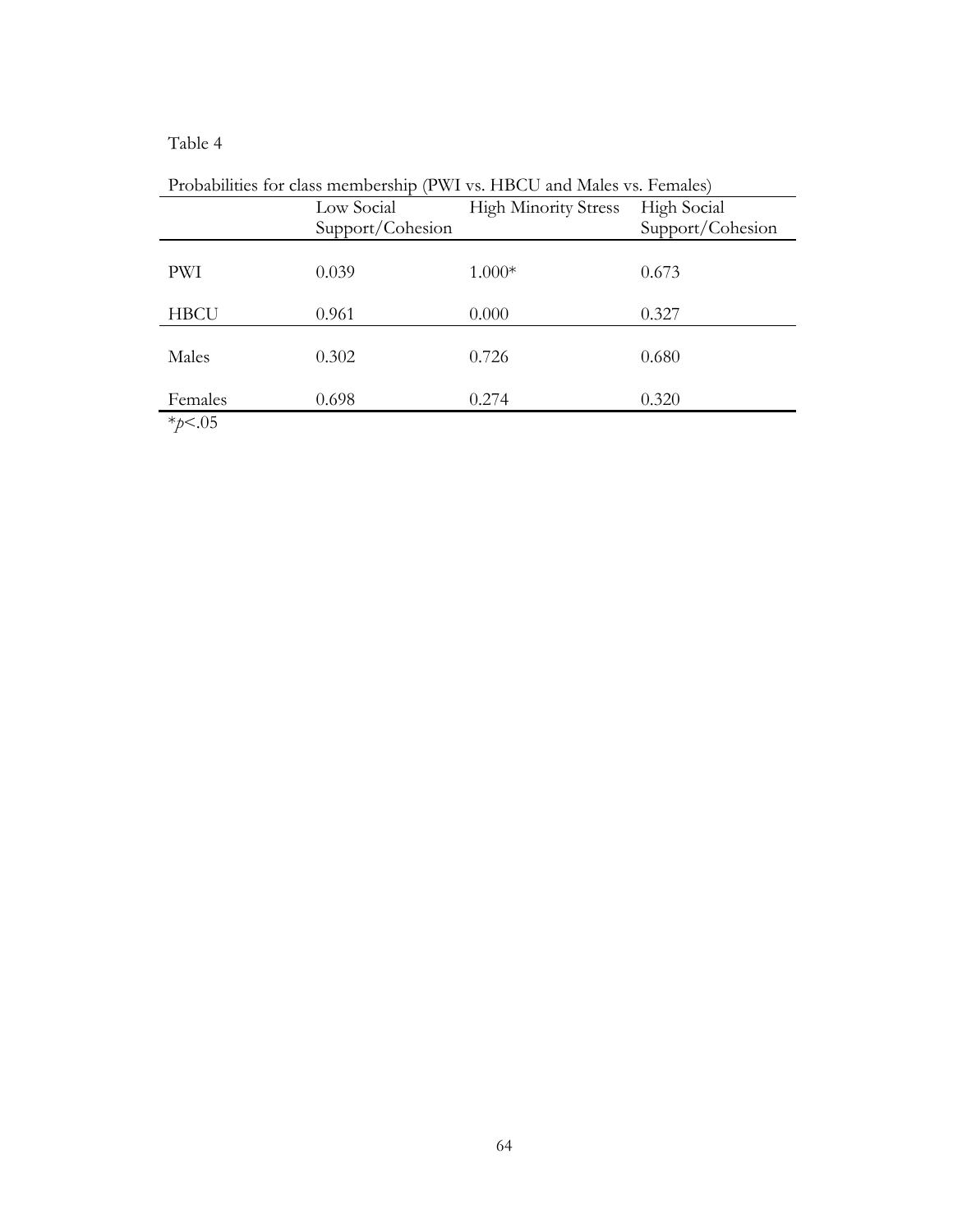# Table 5

| Comparative association between means of class includership and C/To subsearcs |                   |                   |                    |  |  |  |
|--------------------------------------------------------------------------------|-------------------|-------------------|--------------------|--|--|--|
|                                                                                | Low Social        | High Social       | <b>High Social</b> |  |  |  |
|                                                                                | Support/Cohesion  | Support/Cohesion  | Support/Cohesion   |  |  |  |
|                                                                                | vs. High Minority | vs. High Minority | vs. Low Social     |  |  |  |
|                                                                                | <b>Stress</b>     | <b>Stress</b>     | Support            |  |  |  |
|                                                                                |                   |                   |                    |  |  |  |
| Academic Problems                                                              | 0.298             | $-0.074$          | $-0.371$           |  |  |  |
|                                                                                |                   |                   |                    |  |  |  |
| Anxiety                                                                        | 0.557             | $-0.918$          | $-1.475**$         |  |  |  |
|                                                                                |                   |                   |                    |  |  |  |
| Interpersonal Problems                                                         | $2.348*$          | $-1.050*$         | $-3.398*$          |  |  |  |
|                                                                                |                   |                   |                    |  |  |  |
| Depression                                                                     | 0.515             | $-1.845**$        | $-2.360**$         |  |  |  |
|                                                                                |                   |                   |                    |  |  |  |
| Self-Esteem                                                                    | $-0.021$          | $-0.965**$        | $-0.986$           |  |  |  |
|                                                                                |                   |                   |                    |  |  |  |
| Family Problems                                                                | $-2.136**$        | $-2.320$          | $-4.456*$          |  |  |  |
|                                                                                |                   |                   |                    |  |  |  |

Comparative association between means of class membership and CAS subscales

All associations are given as odds ratios.

\*\**p* <.05; \**p*<.10.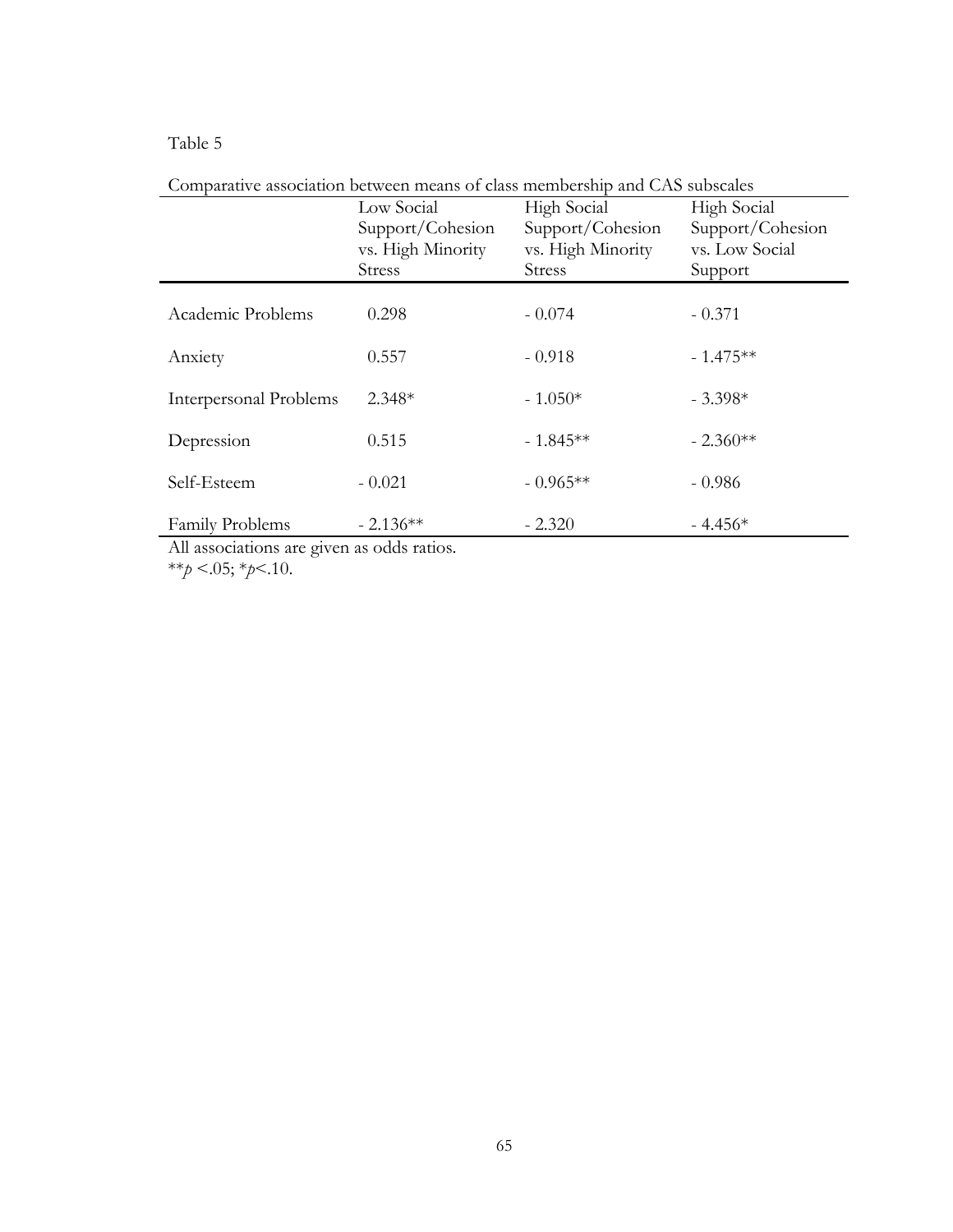Fig. 1



Defining characteristics and deviations from the sample mean of each class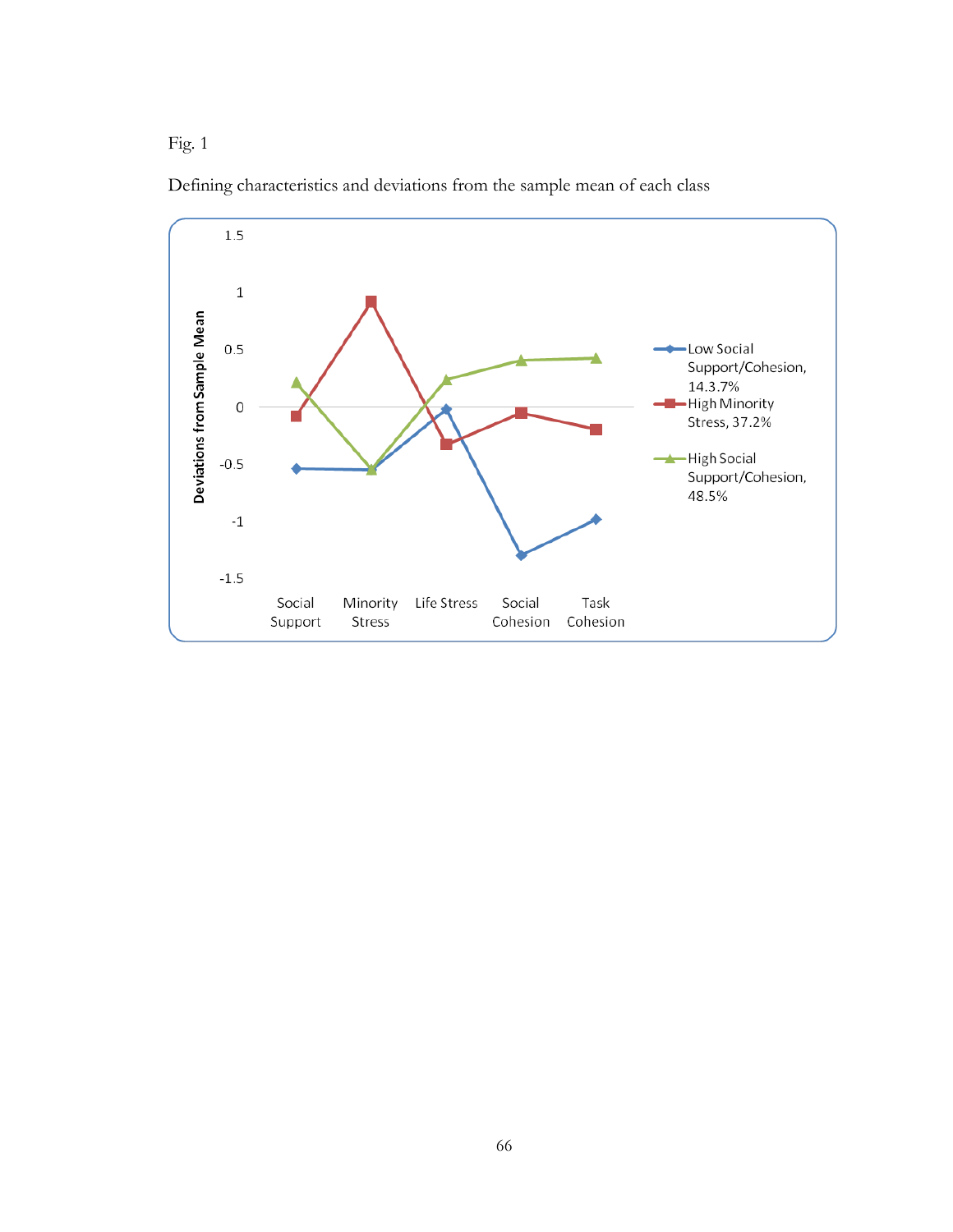APPENDIX A DEMOGRAPHIC BACKGROUND QUESTIONNAIRE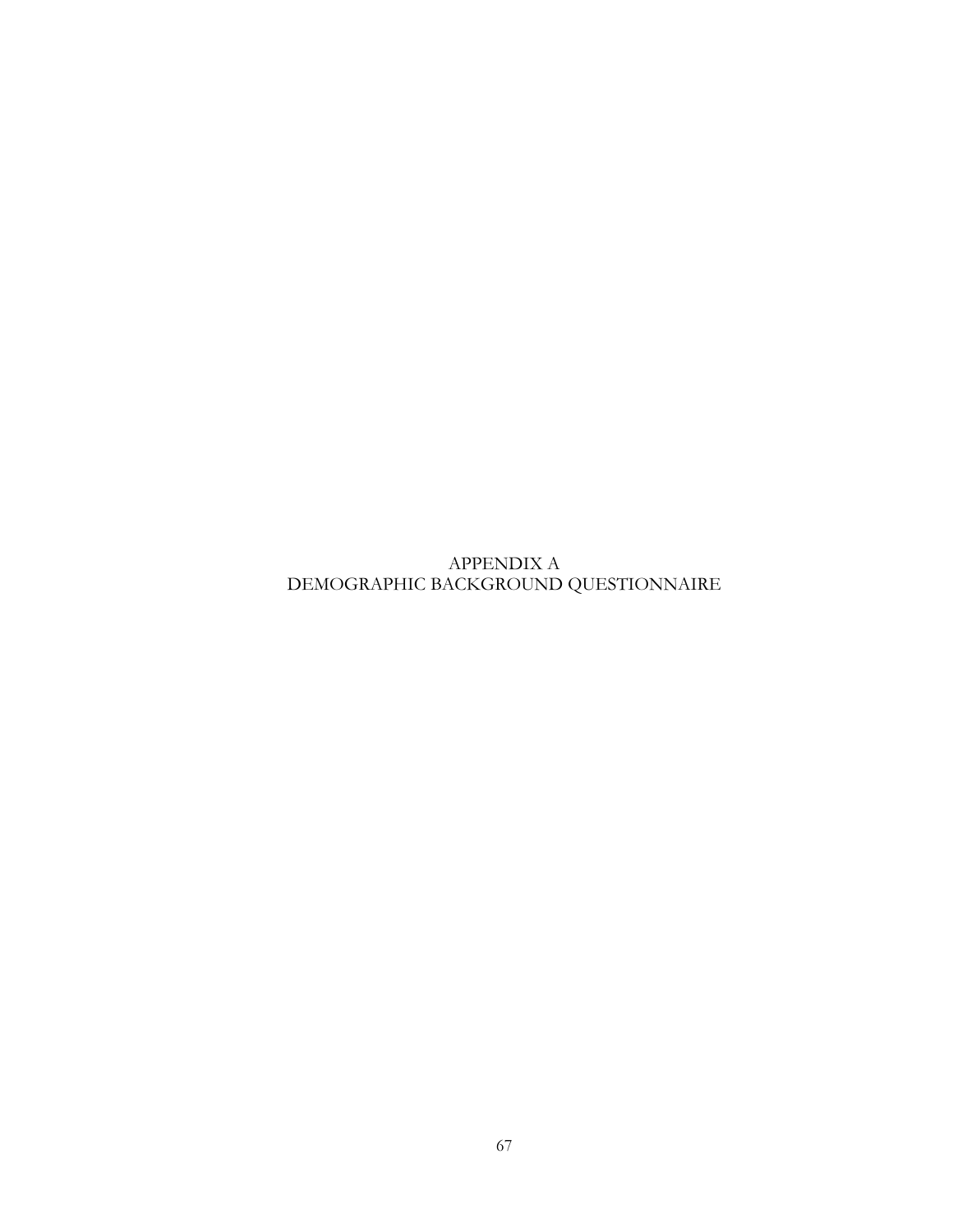|    |             |                                                                        | Demographic Background Questionnaire |        |            |
|----|-------------|------------------------------------------------------------------------|--------------------------------------|--------|------------|
| 1. |             | Age:                                                                   |                                      |        |            |
| 2. |             | Academic Year:<br>Freshmen                                             | Sophomore Junior Senior +            |        |            |
| 3. | Gender:     | <b>Female</b>                                                          | Male                                 |        |            |
| 4. |             | Ethnic Identity (please circle one):                                   |                                      |        |            |
|    |             | a. African American                                                    |                                      |        |            |
|    |             | b. Black                                                               |                                      |        |            |
|    |             | c. Biracial/Multiracial                                                |                                      |        |            |
|    |             | d. African                                                             |                                      |        |            |
|    |             | e. West Indian/Caribbean                                               |                                      |        |            |
|    |             | f. Haitian                                                             |                                      |        |            |
|    |             | g. Cuban                                                               |                                      |        |            |
|    |             | h. Puerto Rican                                                        |                                      |        |            |
|    |             | i. Dominican                                                           |                                      |        |            |
|    |             | j. Jamaican                                                            |                                      |        |            |
|    | 1.          | k. Central/South American                                              |                                      |        |            |
| 5. |             |                                                                        |                                      |        |            |
| 6. |             | Scholarship Status (please circle all that apply):                     |                                      |        |            |
|    | $a_{\cdot}$ | Athletic Partial                                                       | Athletic Full                        |        |            |
|    |             | b. Academic Scholarships Loans                                         |                                      | Grants | Work-Study |
|    |             | 7. Athletic Eligibility Status:                                        |                                      |        |            |
|    | $a_{\cdot}$ | True Freshmen                                                          |                                      |        |            |
|    |             | b. Red-Shirted                                                         |                                      |        |            |
|    |             | c. Academically Eligible                                               |                                      |        |            |
|    |             | d. Academically Ineligible                                             |                                      |        |            |
|    |             | 8. Which state are you from?                                           |                                      |        |            |
|    | a.          | Distance (approximate miles) between college/university from your home |                                      |        |            |
|    |             | state/city:                                                            |                                      |        |            |
|    |             | b. Description of Home Town (please circle one):                       |                                      |        |            |
|    |             | Rural<br>Suburban                                                      | Urban                                |        |            |
|    |             | c. Racial Makeup of High School (please circle one):                   |                                      |        |            |
|    |             | Virtually All White (over 93%)                                         |                                      |        |            |
|    |             | Predominately White (over 75% or more)                                 |                                      |        |            |
|    |             | Multiethnic (Inclusive of Blacks, Whites, Latinos, etc.)               |                                      |        |            |
|    |             | Predominately Black (over 75% or more)                                 |                                      |        |            |
|    |             | Virtually All Black (over 93%)<br>High school GPA:                     |                                      |        |            |
| 9. |             | 10. Family/Parent's Income:                                            |                                      |        |            |
|    | a.          | Under \$20,000                                                         |                                      |        |            |
|    | b.          | \$20,000-39,999                                                        |                                      |        |            |
|    | c.          | \$40,000-59,999                                                        |                                      |        |            |
|    | d.          | \$60,000-79,999                                                        |                                      |        |            |
|    | e.          | \$80,000-99,999                                                        |                                      |        |            |
|    | f.          | \$100,000-119,999                                                      |                                      |        |            |
|    | g.          | \$120,000-139999                                                       |                                      |        |            |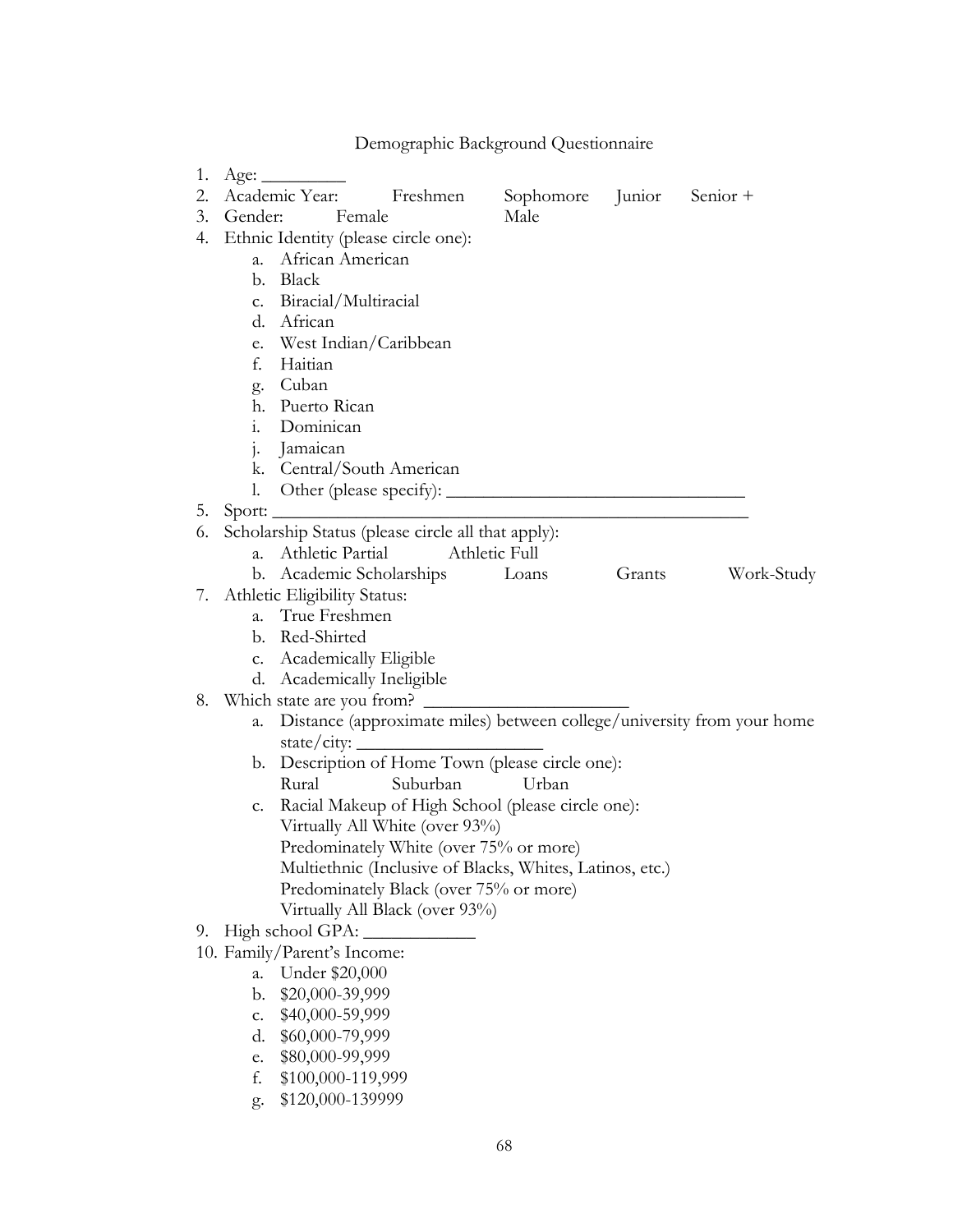- h. Over \$140,000
- 11. Parent's Highest Education Attained (please circle): Mother:
	- a. GED
	- b. Some High School
	- c. High School
	- d. Some College
	- e. Associate's Degree
	- f. Bachelor's Degree
	- g. Master's Degree
	- h. Graduate/Professional
	- Father:
		- a. GED
		- b. Some High School
		- c. High School
		- d. Some College
		- e. Associate's Degree
		- f. Bachelor's Degree
		- g. Master's Degree
		- h. Graduate/Professional
- 12. Number of Siblings:

a. How many are attending or have attended college? \_

\_\_\_\_\_\_\_\_\_\_\_\_\_\_\_\_\_\_\_\_\_\_\_\_\_\_\_\_\_\_\_\_\_\_\_\_\_\_\_\_\_\_\_\_\_\_\_\_

- 13. Did you attend summer school before your 1<sup>st</sup> semester? Yes No
- 14. Where there any significant life events, positive or negative that occurred during the summer before you came to college this year?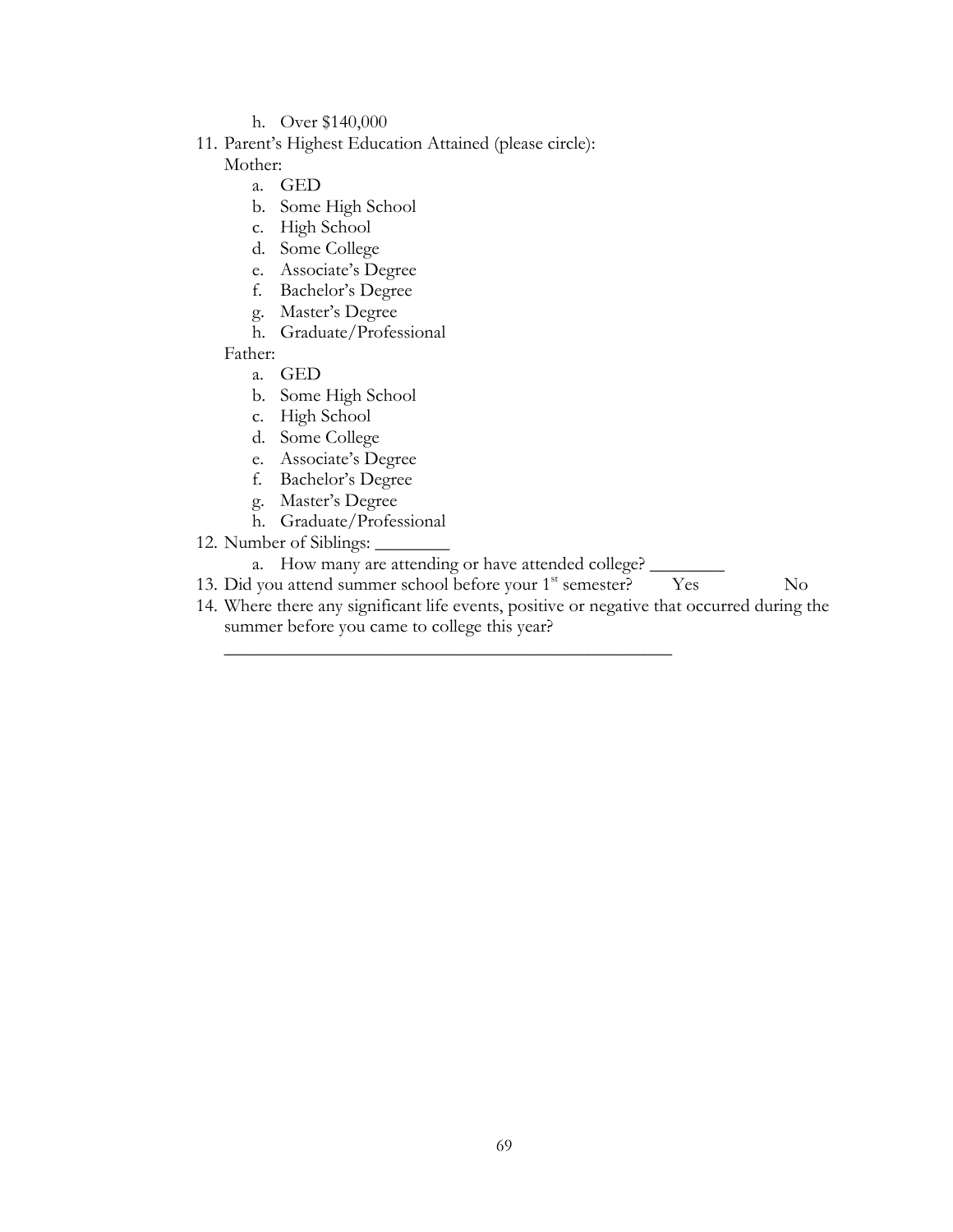APPENDIX B COMMUNICATION ASSESSMENT QUESTIONNAIRE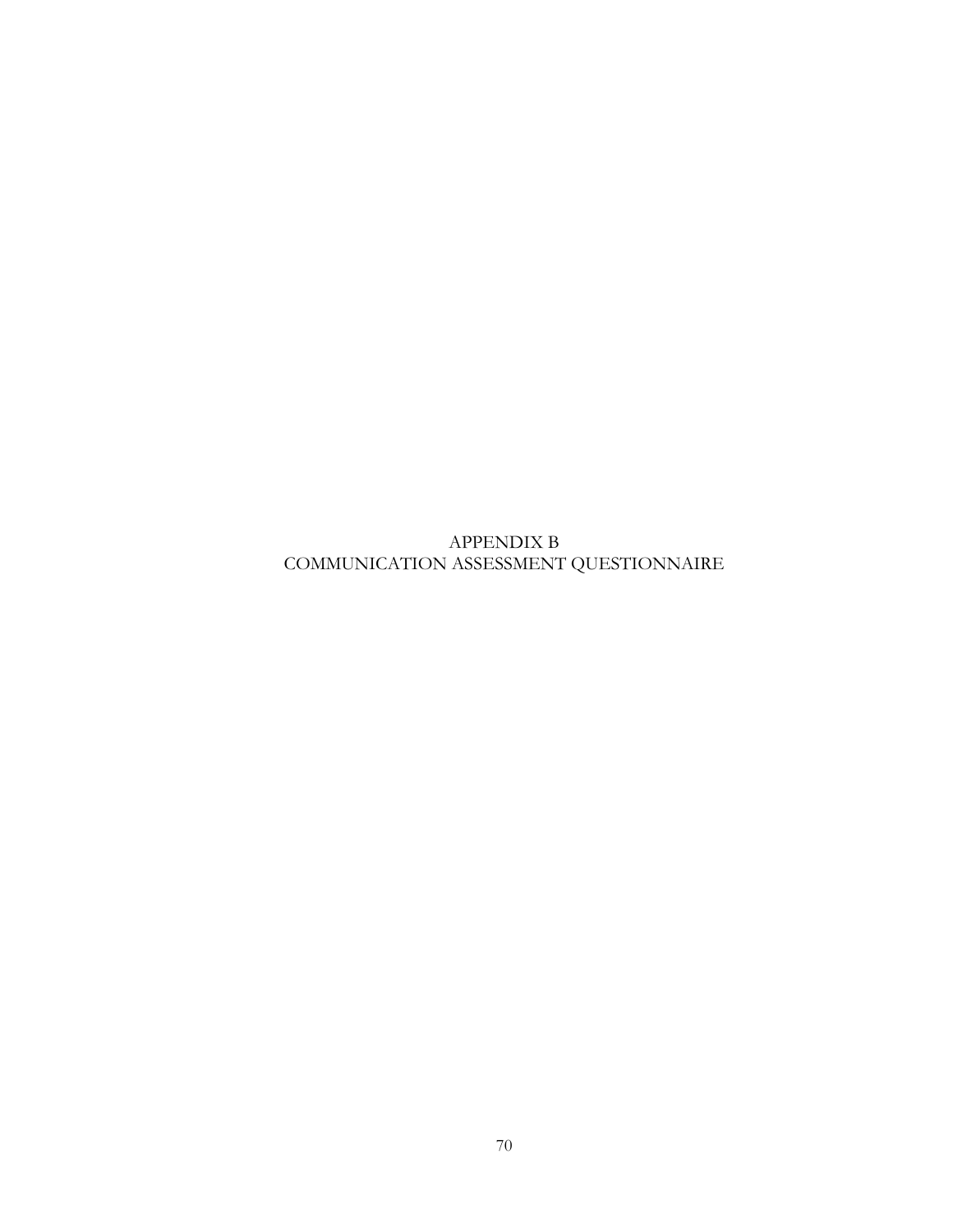## Communication Assessment Questionnaire (Sadberry, 2009)

Please answer these questions for your experience pertaining to this semester.

- 1. Number of times visited home:
	- a. 0 b. 1-2 b. 3-5 c. 6 or more
- 2. Number of times you communicate per month with family (e.g., parents, siblings, grandparents, aunts/uncles, fictive kin):
	- a. 0 b. 1-5 b. 6-10 c. 11 or more
	- b. Ways in which you communicate with family (Please circle all that apply): Phone Email Text Messaging
- 3. Number of **close friends** not at current college with you:
- 4. Number of times you communicate per month with **these close friends** who are not at current college with you:
	- a. 0 b. 1-5 b. 6-10 c. 11 or more
	- b. Ways in which you communicate with **these close friends** (Please circle all that apply): Phone Email Text Messaging
- 5. Please indicate your chosen academic major:
- 6. Is this the academic major you wanted to take? Yes No
- 7. Earned Fall semester GPA: \_\_\_\_\_\_\_\_\_\_\_\_\_\_\_\_\_
- 8. Current/Projected GPA: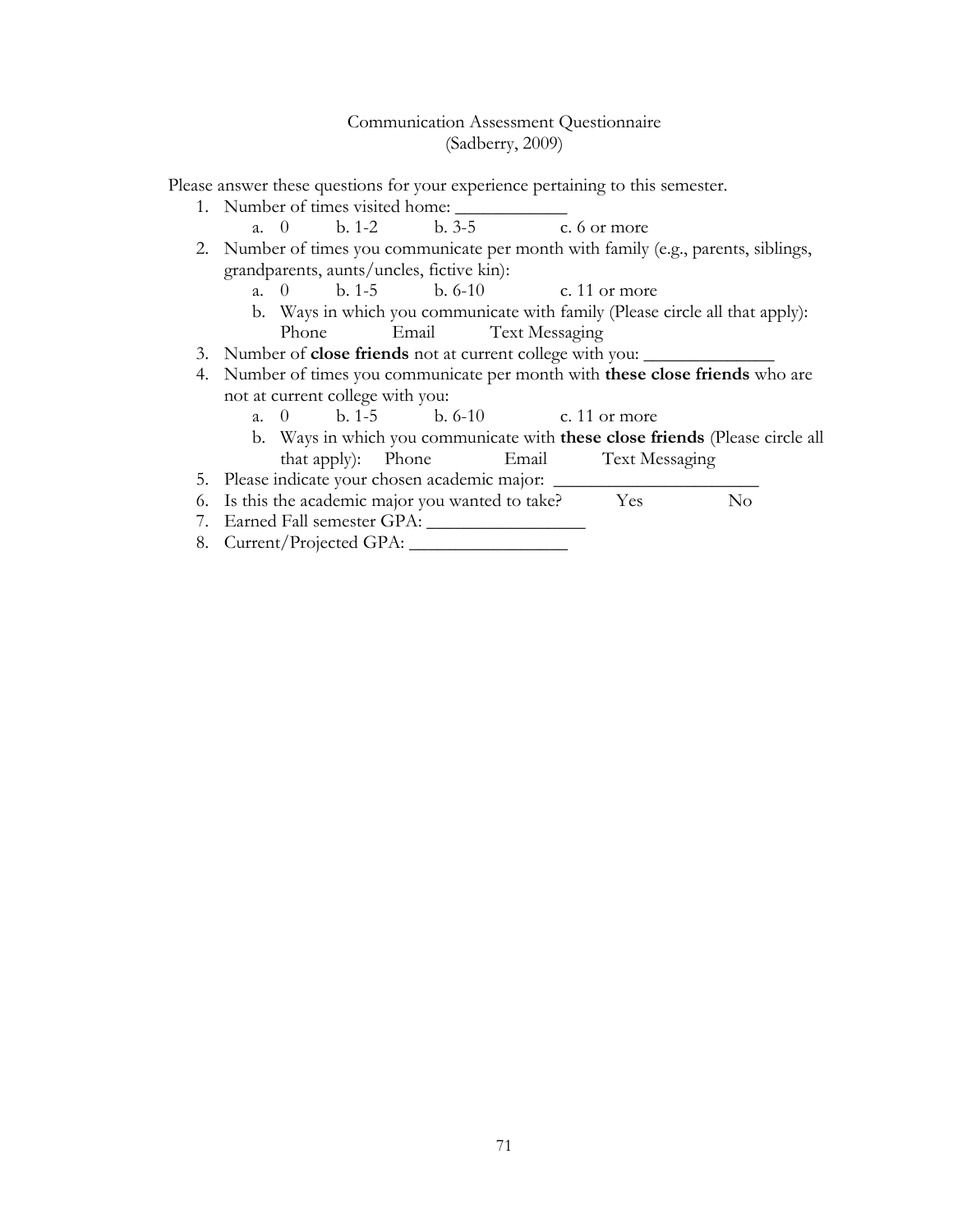APPENDIX C COLLEGE ADJUSTMENT SCALE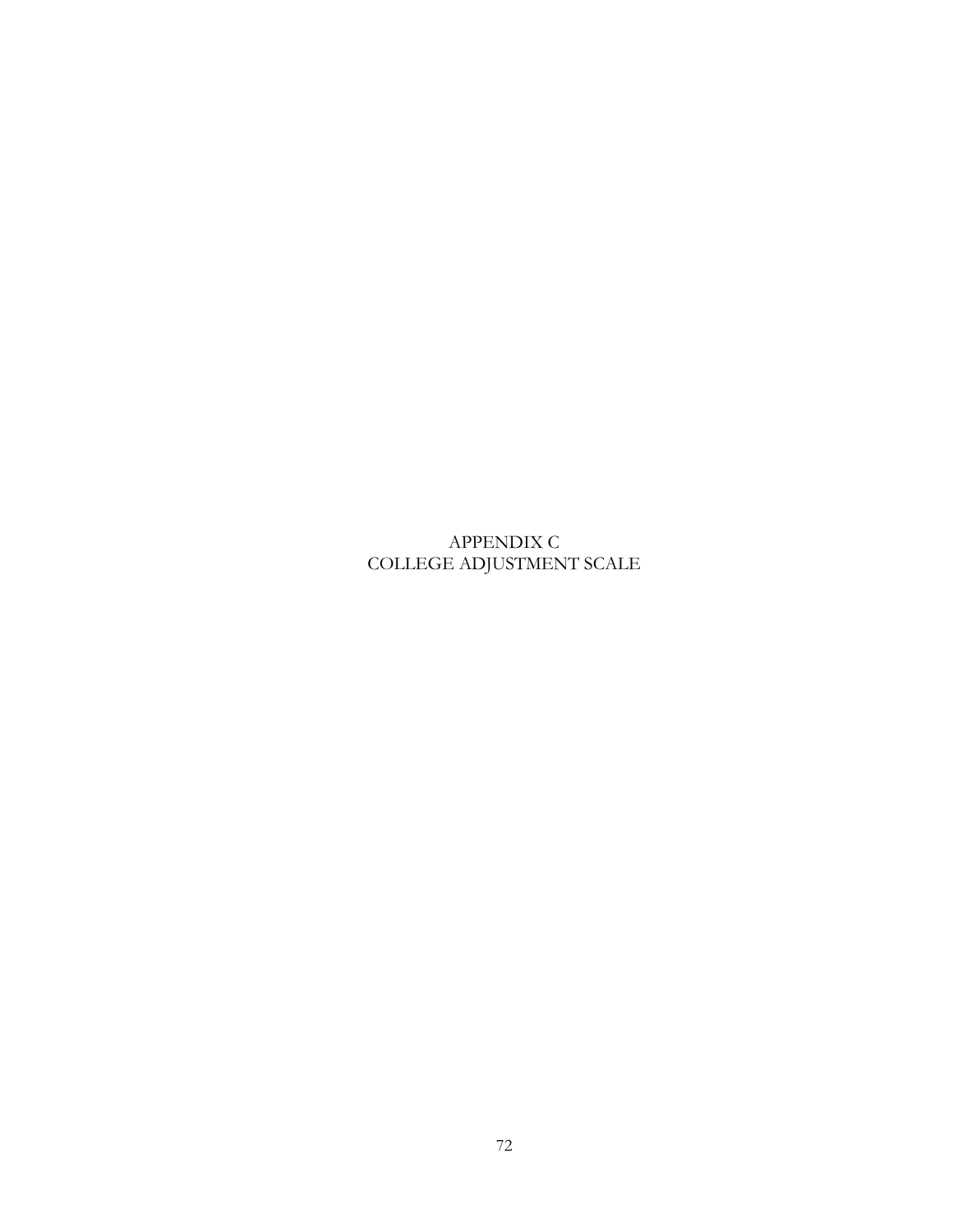College Adjustment Scale (CAS; Anton & Reed, 1991) \*Note: This instrument is copyrighted. Only a sample of questions can be provided.

**Instructions:** On the accompanying answer sheet, please read each statement carefully and decide whether or not it is an accurate statement about you. For each item, indicate the number on the answer sheet that best represents your opinion.

| False or Not at all<br>True |                                | Slightly True | Mainly True | Very True |  |  |
|-----------------------------|--------------------------------|---------------|-------------|-----------|--|--|
|                             | I have poor study skills.      |               |             |           |  |  |
|                             | I feel tense much of the time. |               |             |           |  |  |
|                             | A lot of people irritate me.   |               |             |           |  |  |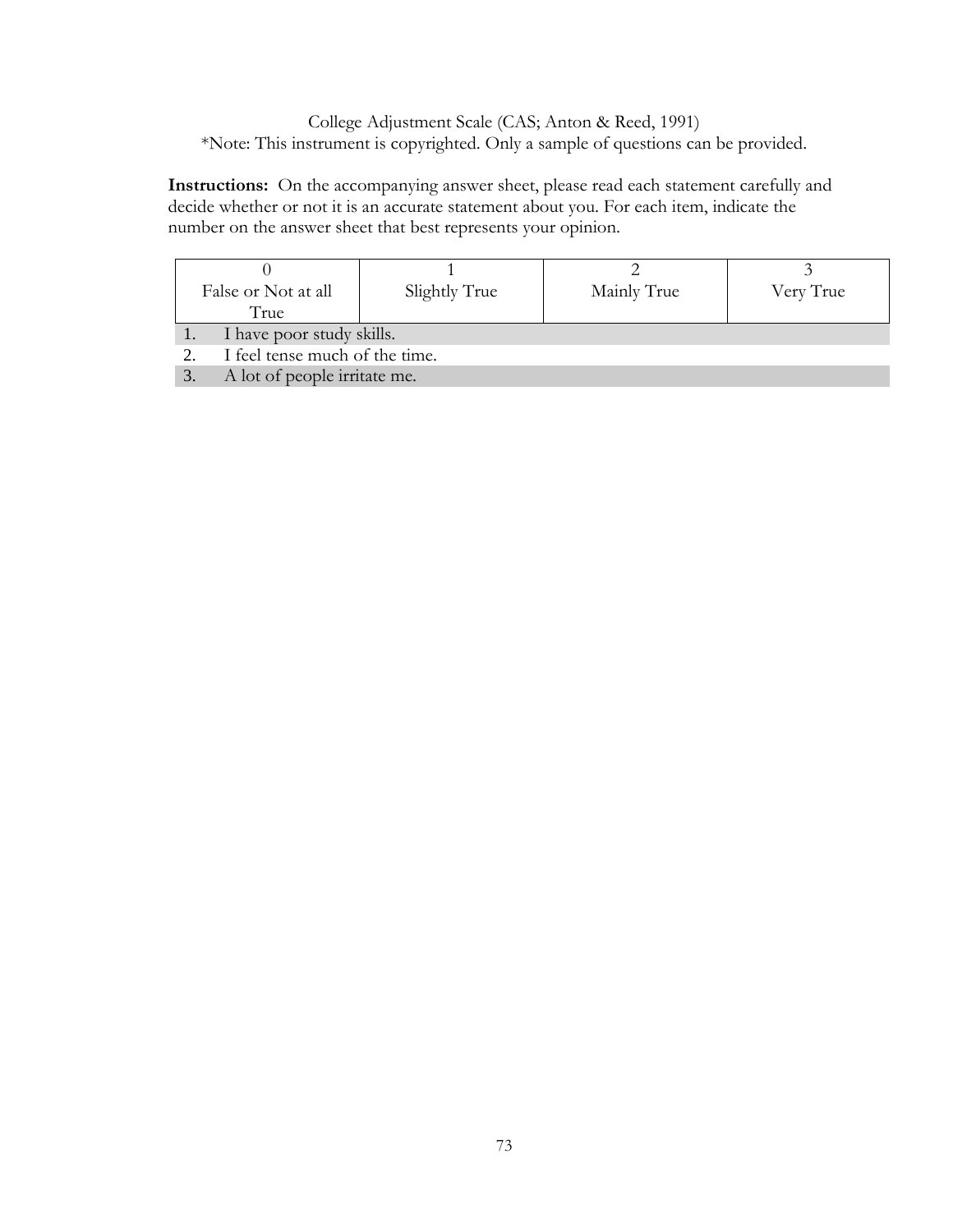APPENDIX D LIFE EVENTS SCALE FOR COLLEGIATE ATHLETES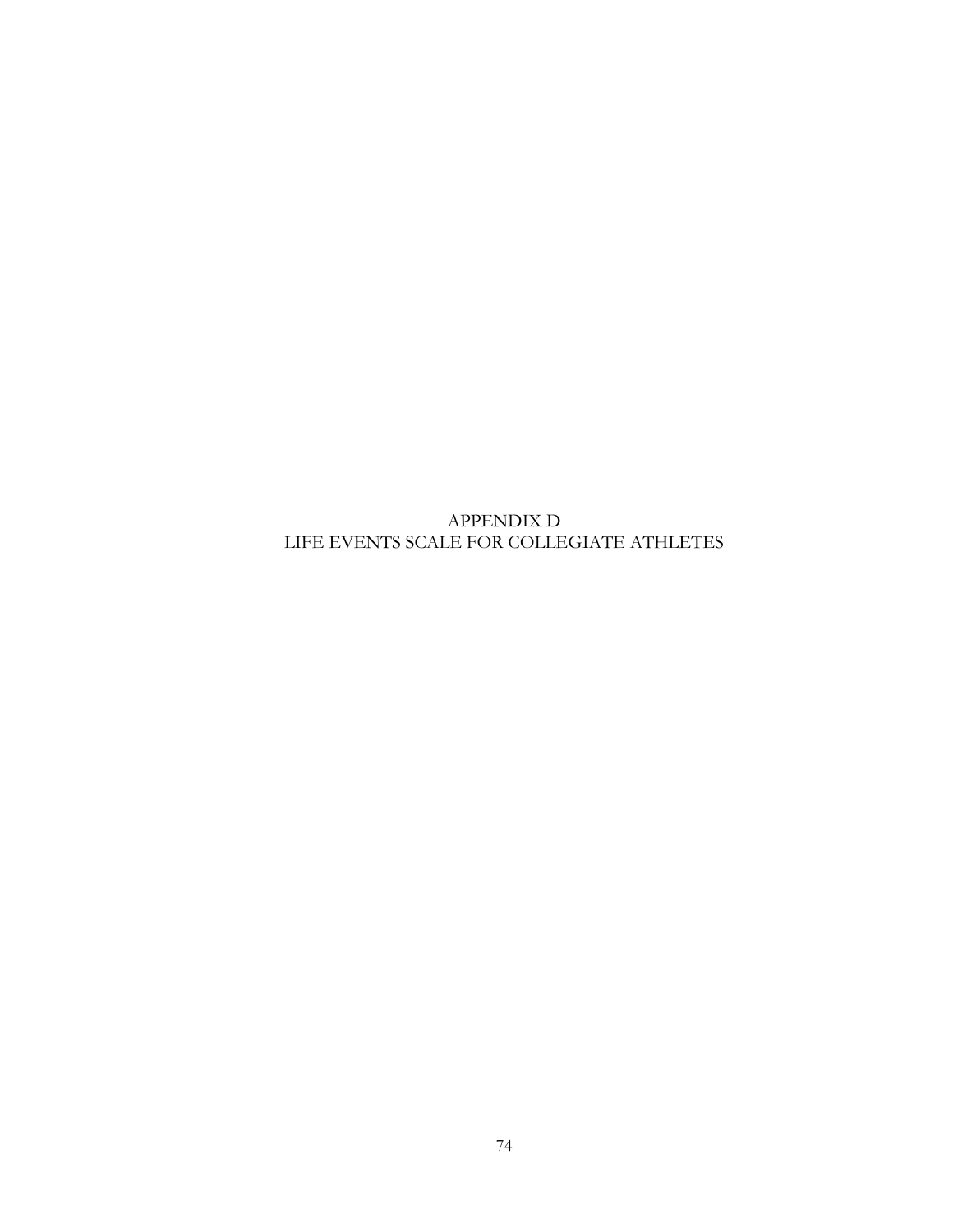## Life Events Scale for Collegiate Athletes (LESCA; Petrie, 1992)

Listed below are 70 events that sometimes occur in the lives of collegiate athletes. These events often produce change within an individual's life that require some adjustment by the individual. For each event that you have experienced within the last **6 months**:

- 1. Place a check under the column 0 months to 6 months to indicate that you experienced the event within the 6 months. Please make sure that each check corresponds to the event that has happened to you in that 6-month time-frame. Remember, only respond to those events that you have experienced within the **6 months**. If you have not experienced an event within the 6 months, leave the item blank.
- 2. Indicate what kind of an effect it had on your life when the event occurred. A rating of -4 would indicate that the event had an extremely negative effect on you. A rating of +4 would indicate that the event had an extremely positive effect on you. For those events that have happened more than once, indicate the average effect across all occurrences.

The events are listed in no particular order, and there are *no* right or wrong answers. Please respond to each event honestly as applies to you.

-4 extremely negative  $+4$  extremely positive -3 negative  $+3$  positive

-2 moderately negative  $+2$  moderately positive

-1 somewhat negative  $+1$ somewhat positive

- 1. Marriage
- 2. Death of mate (boyfriend, girlfriend, spouse, significant other)
- 3. Major change in sleeping habits (increase or decrease in amount of sleep)
- 4. Death of close family member(s)
	- a. Father
	- b. Mother
	- c. Brother
	- d. Sister
	- **e. \*Child**
	- f. Grandfather
	- g. Grandmother
	- h. Other
- 5. Major change in eating habits (increase or decrease in food intake)
- 6. Death of close friend(s)
- 7. Outstanding personal achievement
- 8. Male: Mate pregnant
- 9. Female: becoming pregnant
- 10. Sexual difficulties
- 11. Being fired from a job
- 12. Being apart from mate (boy/girlfriend, spouse, etc.) due to sport
- 13. Serious illness or injury of close family member(s)
	- a. Father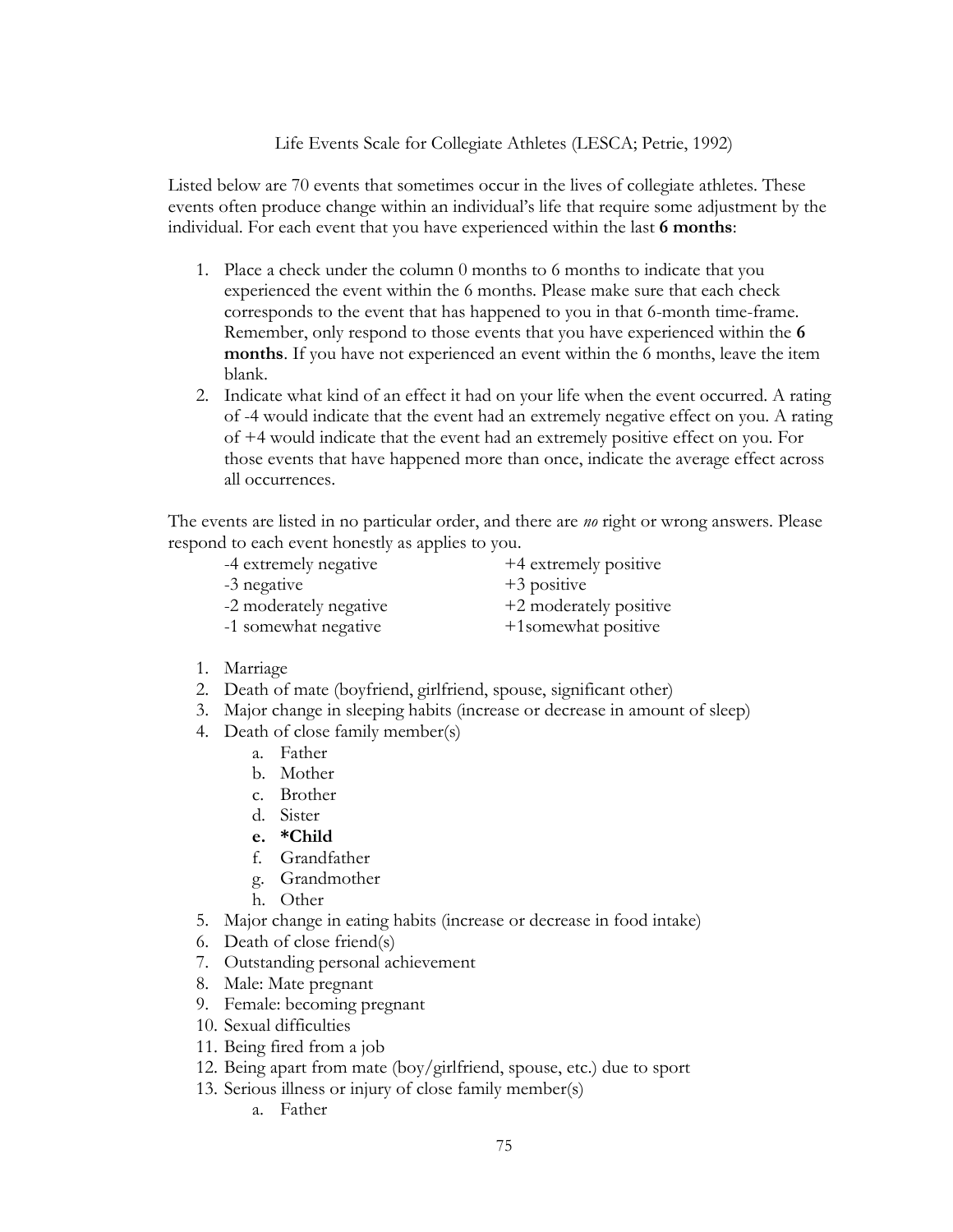- b. Mother
- c. Brother
- d. Sister
- **e. \*Child**
- f. Grandfather
- g. Grandmother
- h. Other
- 14. Major change in the number (more or less) of arguments with mate
- 15. Major personal injury or illness
- 16. Major change in the frequency (increased or decreased) of social activities due to participation in sport
- 17. Serious injury or illness of close friend
- 18. Breaking up with mate (boy/girlfriend, spouse, etc.)
- 19. Beginning a new school experience (beginning college, transferring colleges, etc.)
- 20. Engagement
- 21. Academic probation/ineligibility
- 22. Being dismissed from dorm or other residence
- 23. Failing an important exam
- 24. Major change in the relationship with coach (better or worse)
- 25. Failing a course
- 26. Major change in the length and/or conditions of practice/training (better or worse)
- 27. Financial problems concerning school
- 28. Major change in relationship with family member(s) (better or worse)
- 29. Conflict with roommate
- 30. Male: mate having an abortion
- 31. Female: having an abortion
- 32. Major change in the amount (more or less) of academic activity (homework, class time, tutoring hours, etc.)
- 33. Pressure to gain/lose weight due to participation in sports
- 34. Discrimination from teammates/coaches
- 35. Major change in relationship(s) with teammate(s) (better or worse)
- 36. Suspended from team for nonacademic reasons
- 37. Trouble with academic counselor
- 38. Major change in use of alcohol/drugs (increased or decreased)
- 39. Beginning sexual activity
- 40. Major change in relationship(s) with friend(s) (better or worse)
- 41. Recovery from illness/injury/operation
- 42. Major change in level of athletic performance in actual competition (better or worse)
- 43. Divorce or separation of your parents
- 44. Major change in level of responsibility on team (increased or decreased)
- 45. Receiving an athletic scholarship
- 46. Not attaining personal goals in sport
- 47. Major change in playing status on team
- 48. Injury to teammate(s)
- 49. Being absent from school (classes) because of participation in sport
- 50. Troubles with athletic association and/or athletic director
- 51. Difficulties with trainer/physician
- 52. Major change in playing time (playing more or less)-due to injury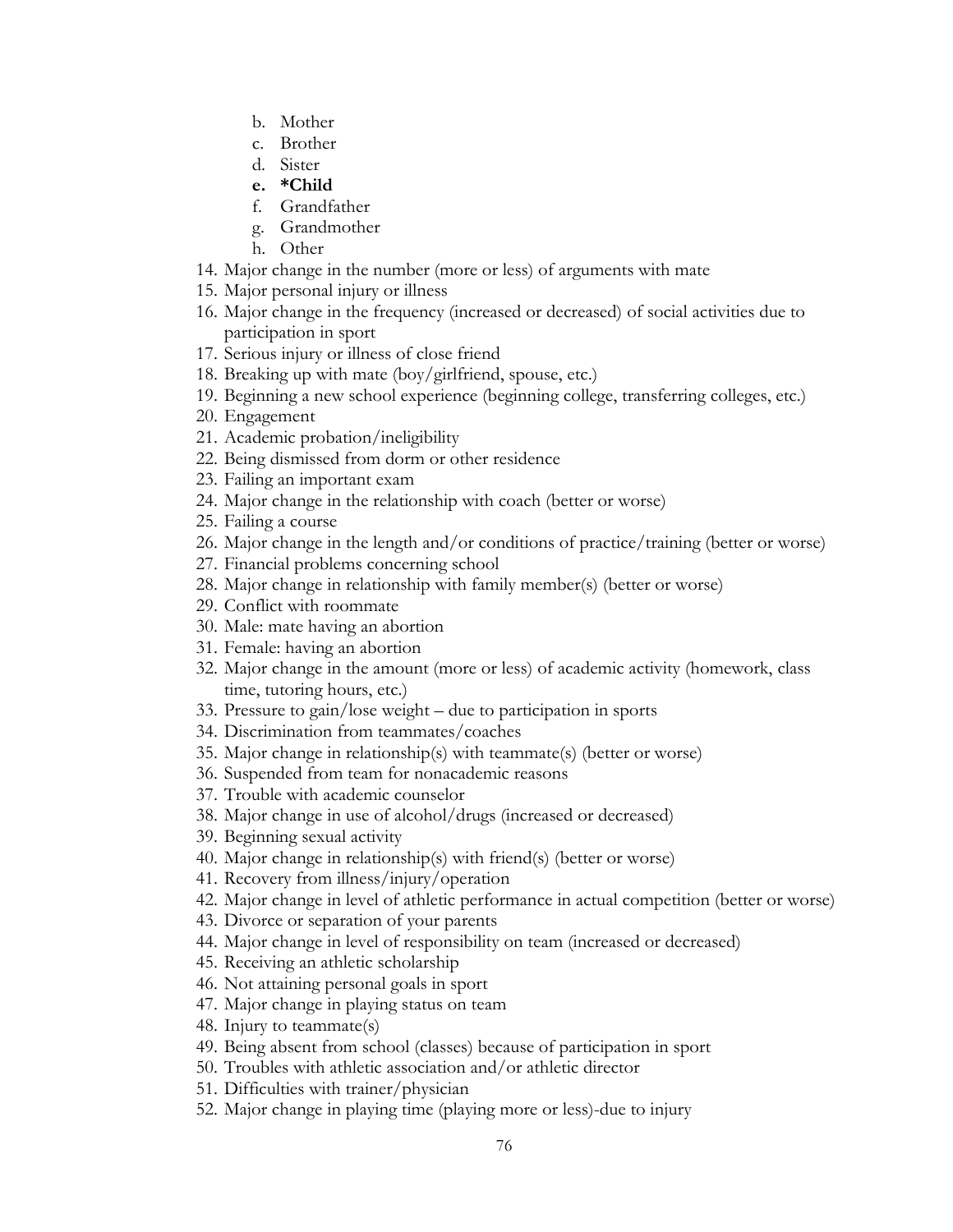- 53. Major errors/mistakes in actual competition
- 54. Losing your athletic scholarship
- 55. No recognition/praise of accomplishments from coach staff
- 56. Pressure from family to perform well
- 57. Loss of confidence due to injury

#### **58. \*Becoming a parent**

- 59. Unable to find a job
- 60. Change in coaching staff
- 61. Female: menstrual period/PMS
- 62. Major change in level of academic performance (doing better or worse)
- 63. Making career decisions (applying to graduate school, interviewing for jobs, internship, etc.)
- 64. Being cut/dropped from the team
- 65. Continual poor performance of team
- 66. Change in graduation schedule
- 67. Major change in family finances (increased or decreased)
- 68. Major change in attitude toward sport (like/enjoy more or less)
- 69. Victim of harassment/abuse (sexual, emotional, physical)
- 70. Victim of personal attack (rape, robbery, assault, etc.)

Other events might have occurred to you in the past year (and affected you in a positive or negative manner) but were not included in this list. If there were such events, please list them below.

| −                         |  |
|---------------------------|--|
| $\mathbf{H}$<br><u>L.</u> |  |
| 70<br>.                   |  |
| 7 <sub>A</sub>            |  |
| 7 <sup>1</sup><br>h<br>◡. |  |

**\* Items added by researcher**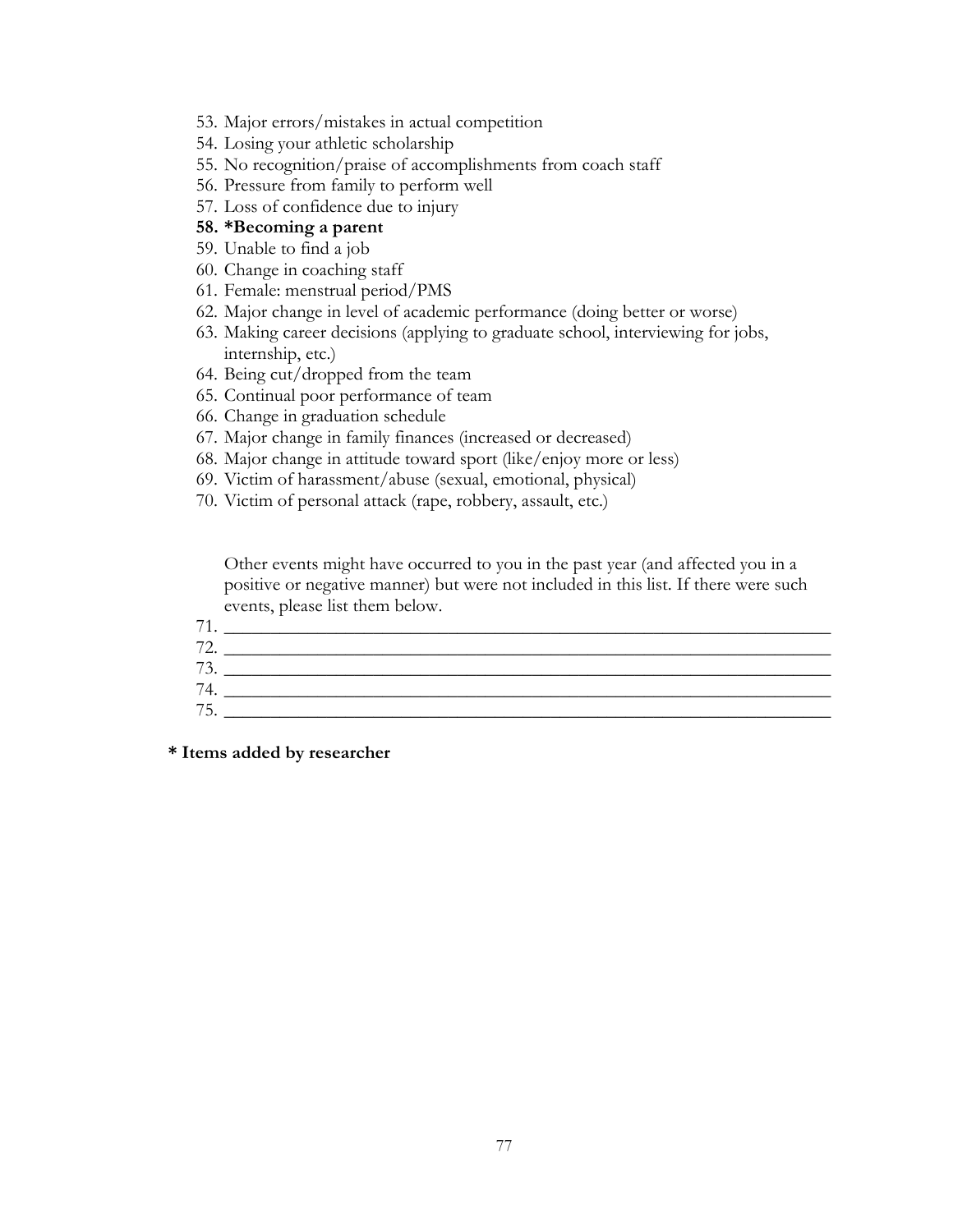# APENDIX E MINORITY STUDENT STRESS SCALE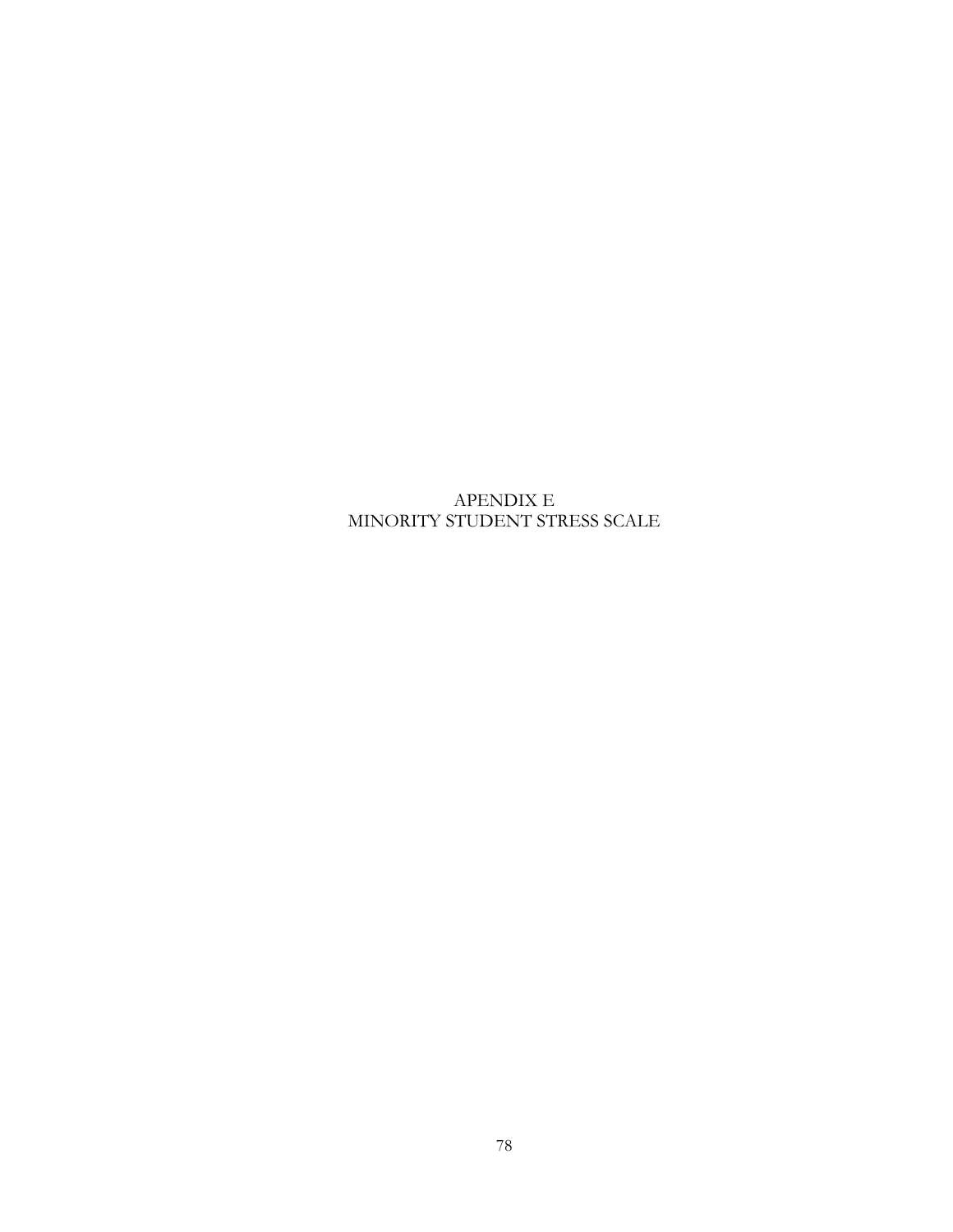Minority Student Stress Scale (MSSS; Smedley, Meyers, & Harrell, 1993)

The following statements are designed to assess your feelings about the campus climate. Please write a number on the line from 0 (does not apply) to 5 (very stressful) to indicate the level of stress you may associate with each of the statements.

0 1 2 3 4 5 Does Not Very Stressful Apply

- 1. The university does not have enough professors of my race
- 2. Few students of my race are in my classes
- 3. Racist policies and practices of the university
- 4. The university lacks concern and support for the needs of students of my race
- 5. Seeing members of my race doing low status jobs and Whites in high status jobs on campus
- 6. Few courses involve issues relevant to my ethnic group
- 7. Negative attitudes/treatment of students of my race by faculty
- 8. White students and faculty expect poor academic performance from students of my race
- 9. Pressure that what "I" do is representative of my ethnic group's abilities, behavior, etc.
- 10. Tense relationships between Whites and minorities at the university
- 11. The university is an unfriendly place
- 12. Difficulties with having White friends
- 13. Negative relationships between different ethnic groups at the university
- 14. The White-oriented campus culture of the university
- 15. Having to live around mostly White people
- 16. The lack of unity/supportiveness among members of my race at the university
- 17. Trying to maintain my ethnic identity while attending the university
- 18. Having to always be aware of what White people might do
- 19. Being treated rudely or unfairly because of my race
- 20. Being discriminated against
- 21. White people expecting me to be a certain way because of my race (i.e., stereotyping)
- 22. Others lacking respect for people of my race
- 23. Having to "prove" my abilities to others (i.e., work twice as hard)
- 24. People close to me thinking I'm acting "White"
- 25. Pressures to show loyalty to my race (e.g., giving back to my ethnic group community)
- 26. Pressures from people of my same race (e.g., how to act, what to believe)
- 27. Relationships between males and females of my race (e.g., lack of available dating partners)
- 28. Doubts about my ability to succeed in college
- 29. Feeling less intelligent or less capable than others
- 30. My family has very high expectations for my college success
- 31. My academic background for college being inadequate
- 32. My family does not understand the pressures of college (e.g., amount of time or quiet needed to study)
- 33. Being the first in my family to attend a major university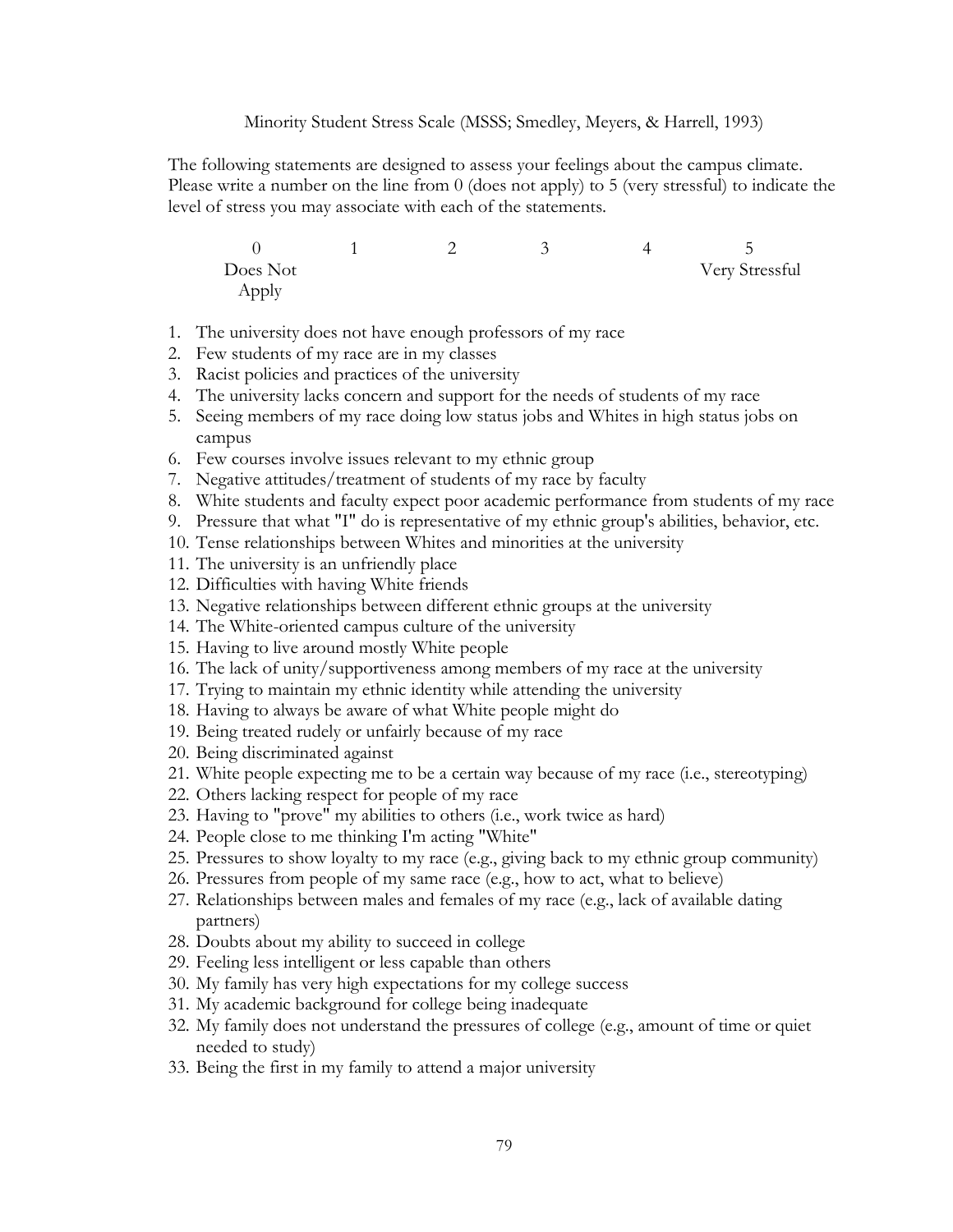APPENDIX F PERCEIVED SOCIAL SUPPORT SCALE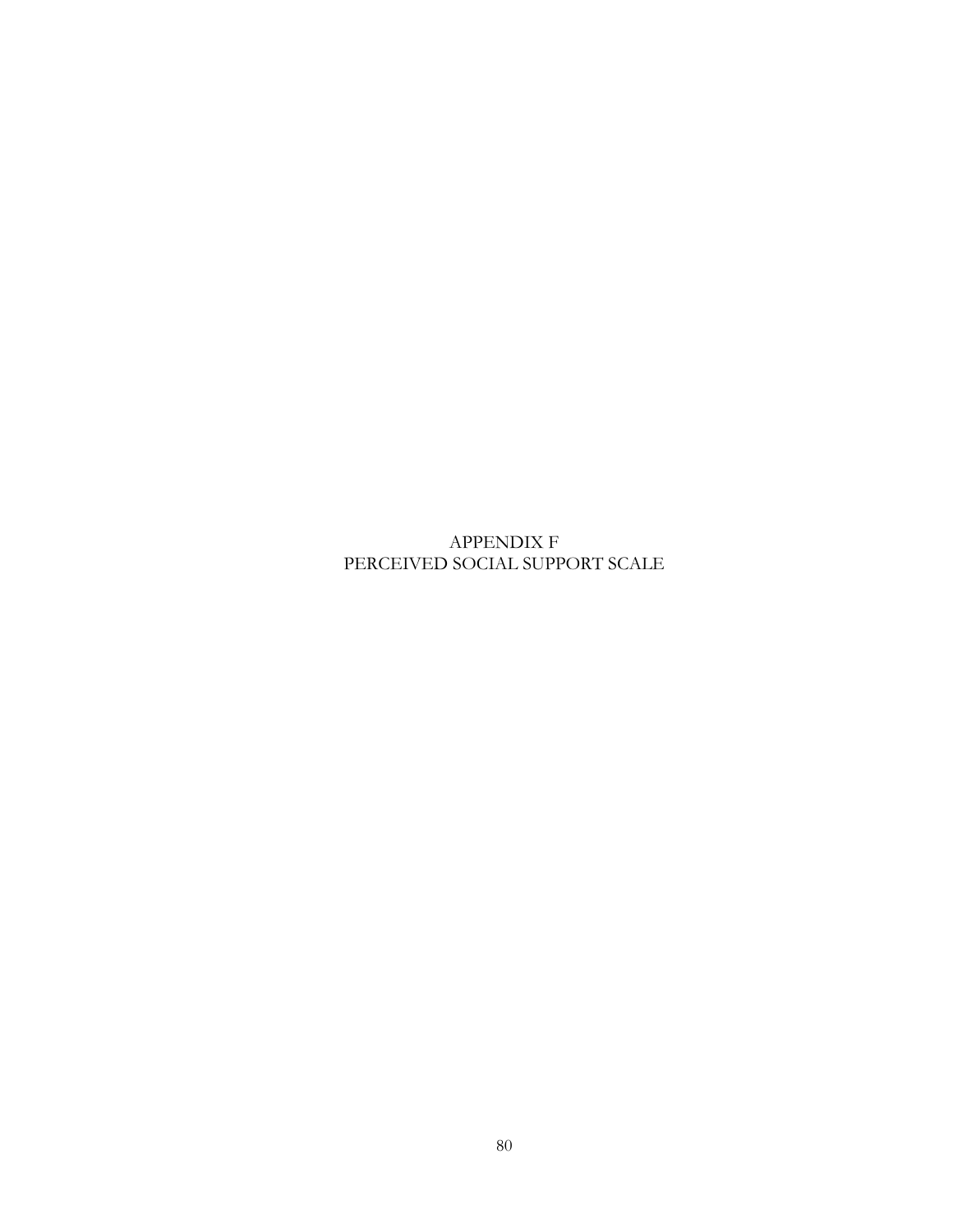Perceived Social Support Scale (PSS; Procidano & Heller, 1983)

## **Instructions: The statements which follow refer to feelings and experiences which occur to most people at one time or another in their relationships with their FRIENDS, FAMILY MEMBERS, INSTRUCTORS, and COACHES/ATHLETIC ADMINISTRATORS.**

**For each question, please select the one best answer which describes how you feel.**

| Strongly | Neutral | Strongly |
|----------|---------|----------|
| Disagree |         | Agree    |

## **The following questions are about FRIENDS (don't include brothers or sisters):**

- 1. My friends back me up when I need them.
- 2. My friends enjoy hearing about what I think.
- 3. I feel like I am part of the group when I am with my friends.
- 4. I have a friend I could go to if I were just feeling down, without feeling funny about it later.
- 5. I find it easy to talk to my friends.
- 6. My friends notice and help me when I need them to.
- 7. My friends are good at helping me solve problems.
- 8. My friends seek me out to do things with them.
- 9. I have a friend who would call me his/her best friend.
- 10. I wish my friends were nicer to me.

### **The following questions are about MEMBERS OF YOUR FAMILY:**

- 11. My family members back me up when I need him/her to.
- 12. I get good ideas about how to do things from my family.
- 13. When I talk to the family members I am closest to about things that are important to me, I think they like it.
- 14. My family enjoys hearing about what I think.
- 15. I can count on my family for emotional support (help with my feelings).
- 16. My family and I find it easy to talk to each other.
- 17. My family notices and gives me help when I need him/her to.
- 18. My family is good at helping me solve problems.
- 19. There are family members I can trust with personal things on my mind.
- 20. I wish my family was nicer me.

### **The following questions are about INSTRUCTORS:**

- 21. Instructors at this school back me up when I need them.
- 22. I get good ideas about how to do things from instructors.
- 23. When I talk to the instructors I am closest to about things that are important to me, I think they like it.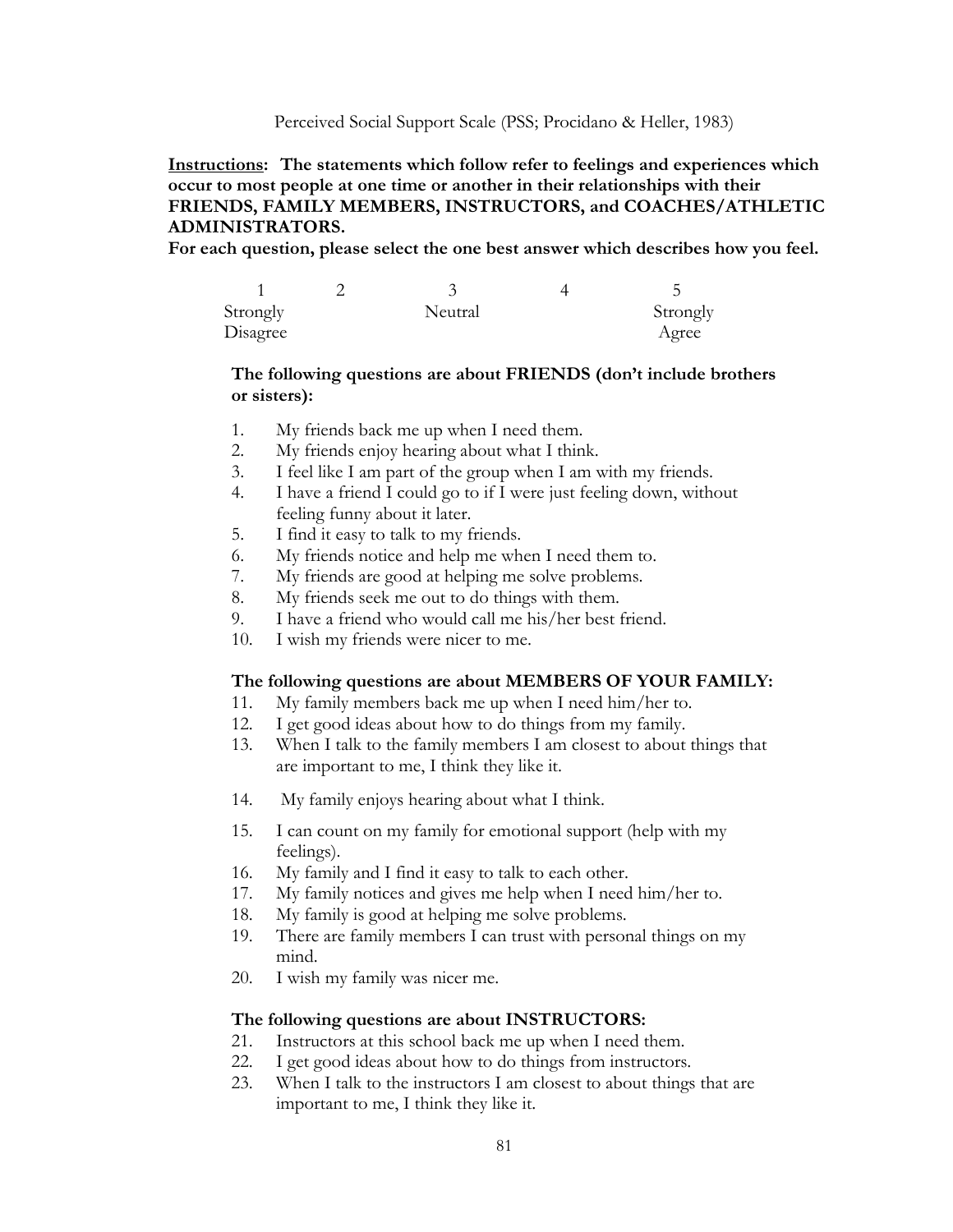- 24. Instructors enjoy hearing about what I think.
- 25. I can count on instructors for emotional support (help with feelings).
- 26. Instructors and I find it easy to talk to each other.
- 27. Instructors notice and give me help when I need them to.
- 28. Instructors are good at helping me solve problems.
- 29. There are instructors I can trust with personal things on my mind.
- 30. I wish instructors were nicer to me.

## **The following questions are about your COACH/ATHLETIC ADMINISTRATORS**

- 31. My coach/athletic administrators back me up when I need him/her to.
- 32. I get good ideas from my coach/athletic administrators about how to do things.
- 33. When I talk to my coach/athletic administrators about things that are important to me, I think he/she likes it.
- 34. My coach/athletic administrators enjoy hearing about what I think.
- 35. I can count on my coach/athletic administrators for emotional support (help with my feelings.)
- 36. My coach/athletic administrators and I find it easy to talk to each other.
- 37. My coach/athletic administrators notice and give me help when I need him/her to.
- 38. My coach/athletic administrators are good at helping me solve problems.
- 39. I can trust my coach/athletic administrators with personal things on my mind.
- 40. I wish my coach/athletic administrators were nicer to me.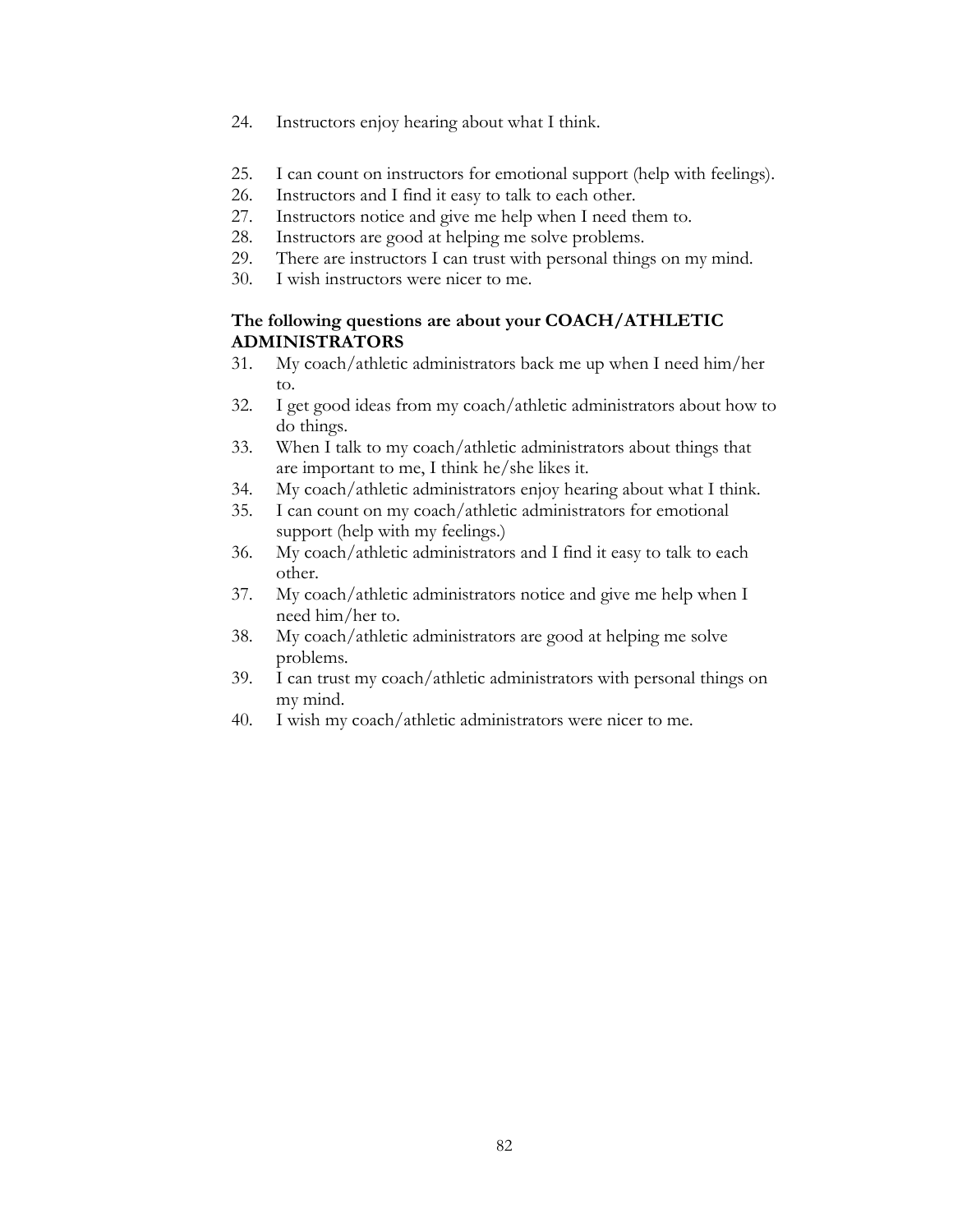APPENDIX G GROUP ENVIRONMENT QUESTIONNAIRE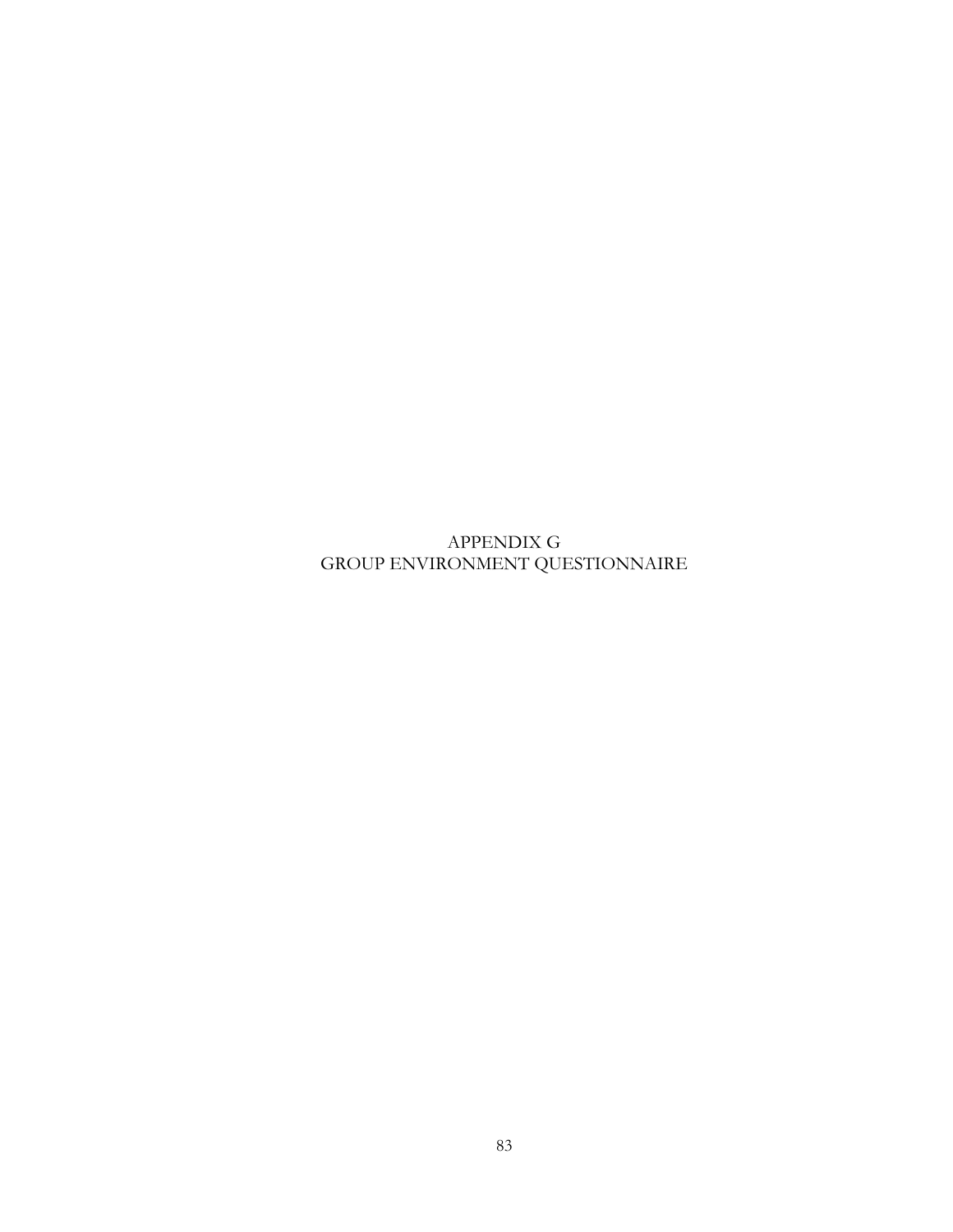Group Environment Questionnaire (GEQ: Carron, Brawley, & Widmeyer, 1985)

The following questions are designed to assess your feelings about your PERSONAL INVOLVEMENT with this team. Please write a number on the line from 1 (strongly disagree) to 9 (strongly agree) to indicate your level of agreement with each of the statements.

|          |  |         | − |          |
|----------|--|---------|---|----------|
| Strongly |  | Neutral |   | Strongly |
| Disagree |  |         |   | Agree    |

- 1. I do not enjoy being a part of the social activities of this team.
- 2. I'm not happy with the amount of playing time I get.
- 3. I am not going to miss the members of this team when the season ends.
- 4. I'm unhappy with my team's level of desire to win.
- 5. Some of my best friends are on this team.
- 6. This team does not give me enough opportunities to improve my personal performance.
- 7. I enjoy other parties more than team parties.
- 8. I do not like the style of play on this team.
- 9. For me this team is one of the most important social groups to which I belong.
- 10. Our team is united in trying to reach its goals for performance.
- 11. Members of our team would rather go out on their own than together as a team.
- 12. We all take responsibility for any loss or poor performance by our team.
- 13. Our team members rarely party together.
- 14. Our team members have conflicting aspirations for the team's performance.
- 15. Our team would like to spend time together in the off-season.
- 16. If members of our team have problems in practice, everyone wants to help them so we can get back together again.
- 17. Members of our team do not stick together outside of practices and games.
- 18. Our team members do not communicate freely about each athlete's responsibilities during competition or practice.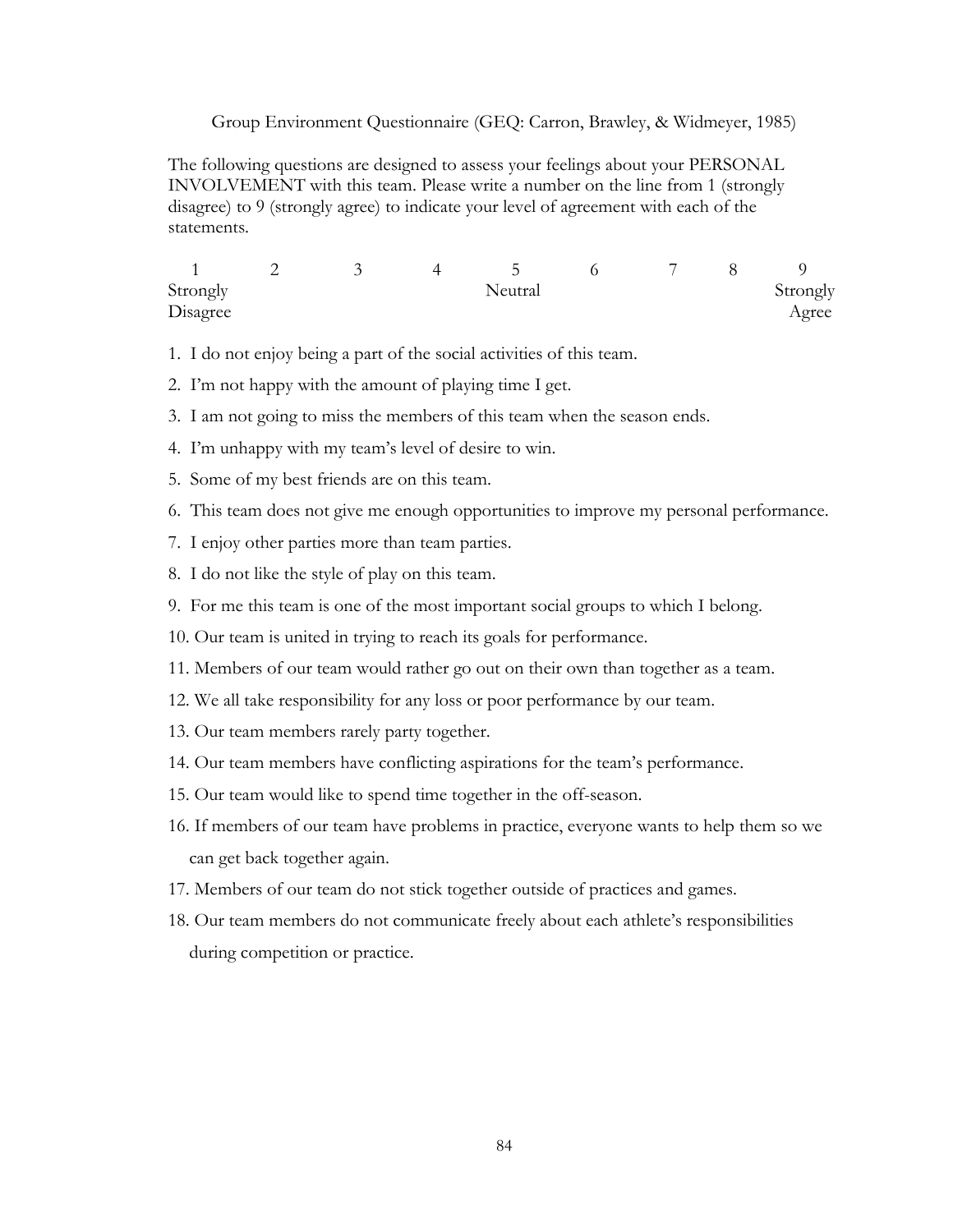APPENDIX H ATHLETIC DEPARTMENT PERMISSION FORM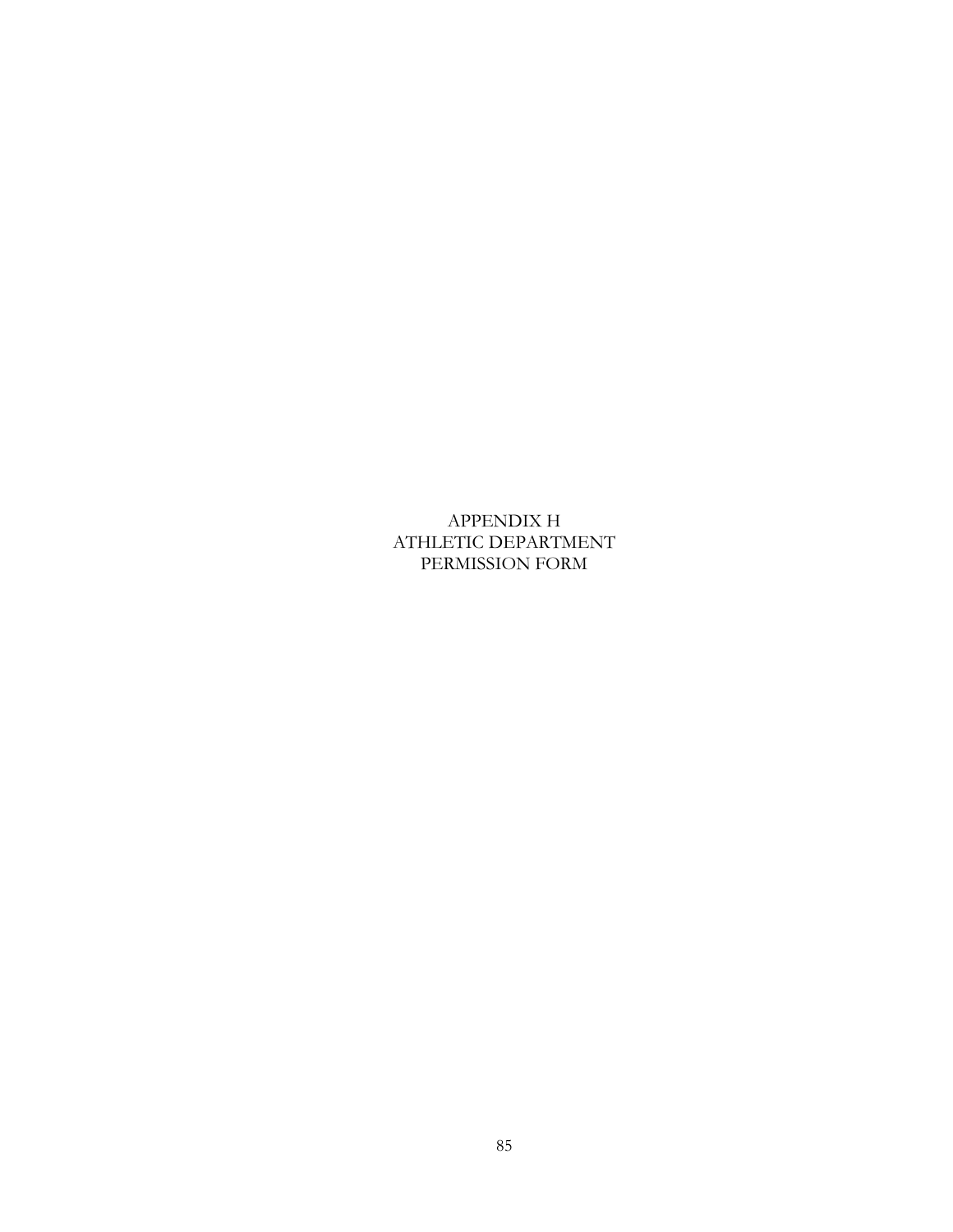#### **Permission to Recruit Student-Athletes**

#### Ms. Sadberry:

It is our understanding that you are currently completing your dissertation research study entitled: College Adjustment of African American Student-Athletes at Predominately-White Institutions and Historically Black Colleges and Universities. The purpose of your study is to better understand the adjustment of African American student-athletes and the impact of several factors including social support, perceived campus racial climate, team cohesion, and life events.

This dissertation research study is being conducted under the supervision of Dr. Michael Mobley at Rutgers, The State University of New Jersey and Dr. Puncky Heppner at the University of Missouri. This research study has been approved by the MU Campus Institutional Review Board. If we have any questions, we may contact you, as the primary investigator, or contact the University of Missouri Campus Institutional Review Board (573.882.9585).

After reviewing IRB materials (including informed consent form and recruitment letter for student-athletes) related to the recruitment of African American student-athletes at the **[Institution Name]**, it has been determined that our Athletic Department will allow you to recruit student-athletes. Furthermore, we agree, in order to protect the privacy of our student-athletes, it would be best for our department staff to forward your recruitment email to the student-athletes.

Name:

Position: \_\_\_\_\_\_\_\_\_\_\_\_\_\_\_\_\_\_\_\_\_\_\_\_\_\_\_\_\_\_\_\_\_\_\_\_\_\_\_

Signature: \_\_\_\_\_\_\_\_\_\_\_\_\_\_\_\_\_\_\_\_\_\_\_\_\_\_\_\_\_\_\_\_\_\_\_\_\_\_

Date: \_\_\_\_\_\_\_\_\_\_\_\_\_\_\_\_\_\_\_\_\_\_\_\_\_\_\_\_\_\_\_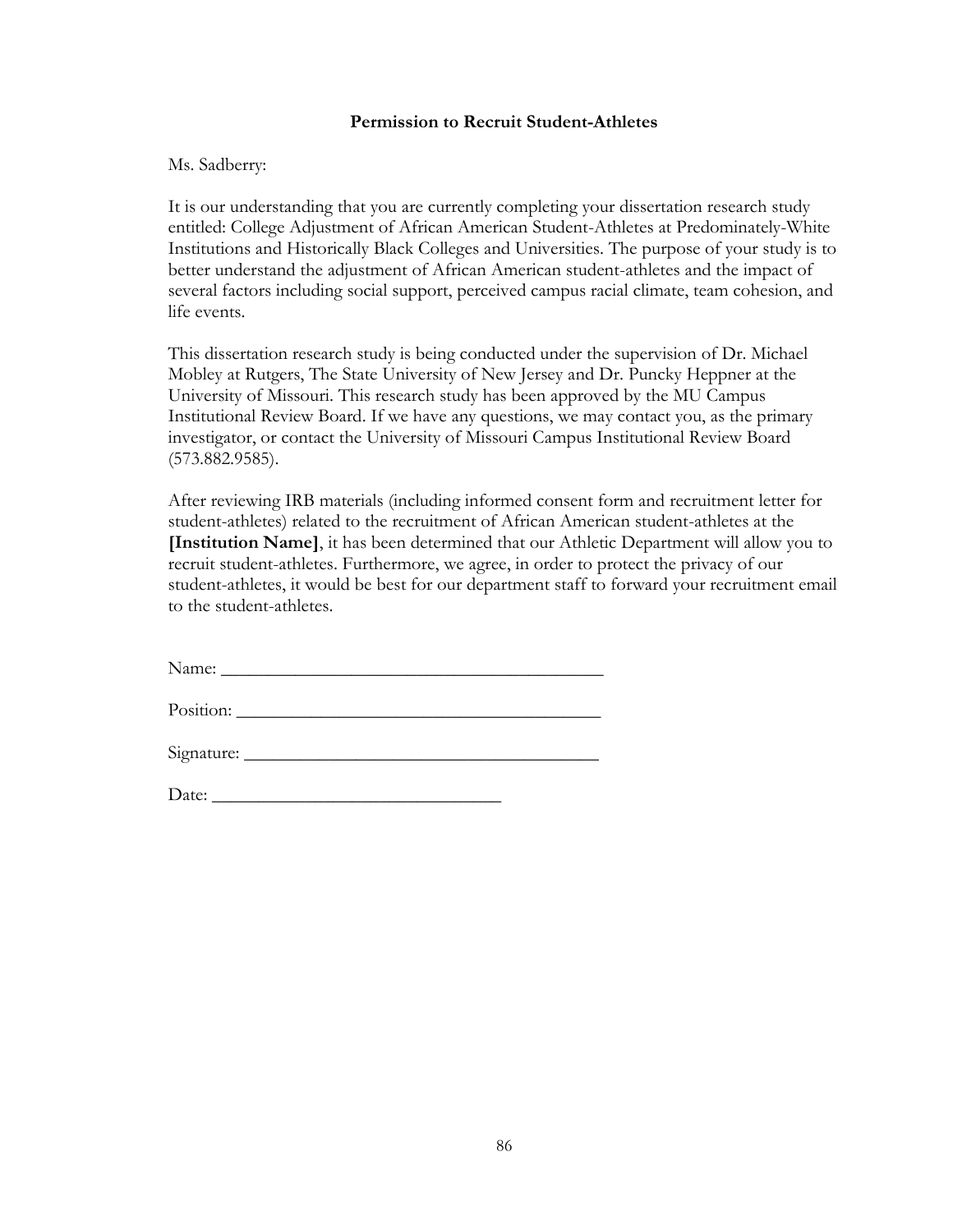APPENDIX I RECRUIYMRNT EMAIL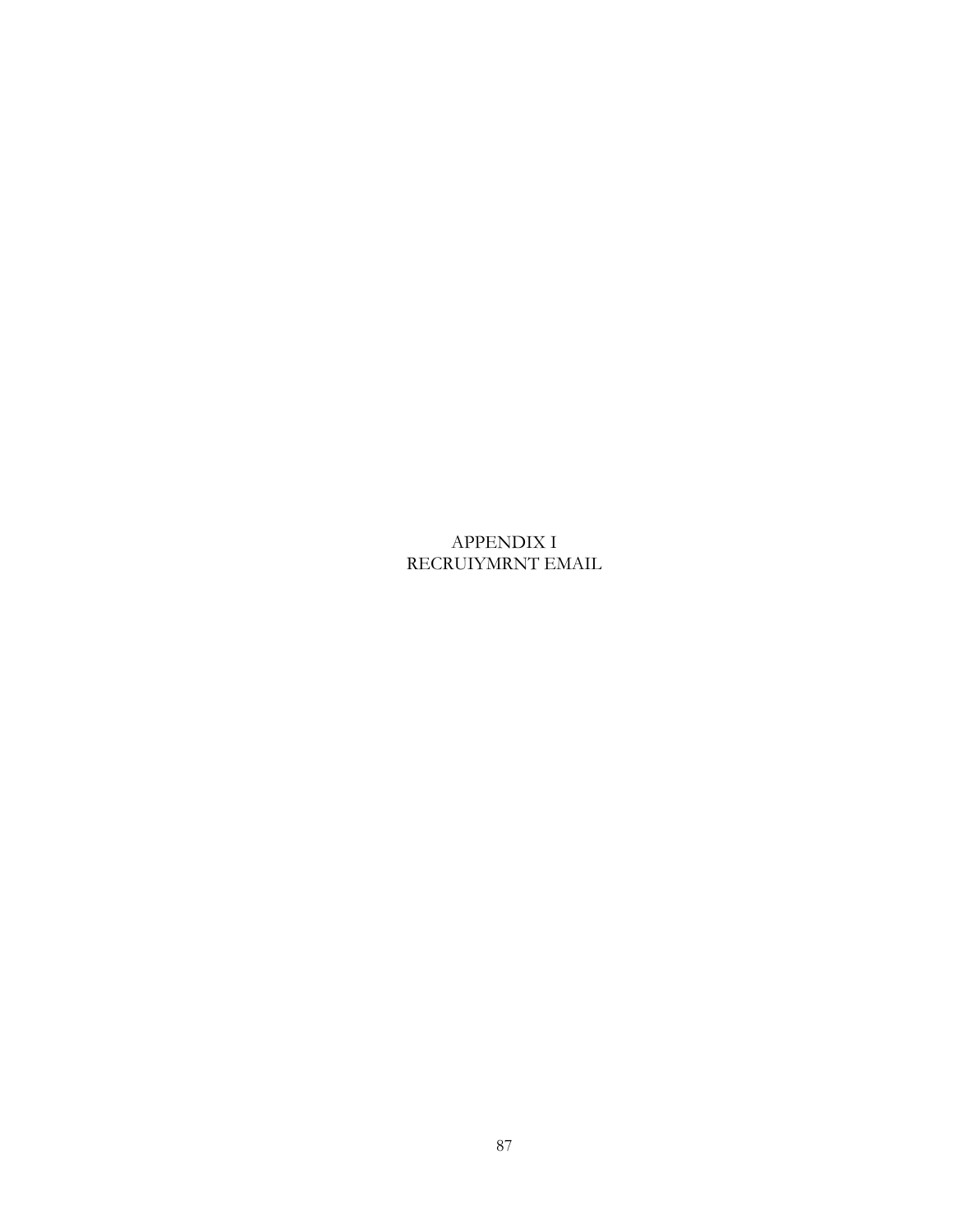Dear Black/African American Student-Athletes:

I have received permission from [contact name at Athletic Department] to ask for your voluntary participation in a study to learn more about your experience at college. For your participation, you will be entered into a raffle to win one of five \$25, one of four \$50, or one of five \$100 cash prizes (in accordance with NCAA Bylaws). This study is part of a dissertation research study on African American/Black student-athletes' adjustment to college conducted by Sheriece Sadberry, an African American Ph.D. candidate specializing in sport psychology, and will guide work with athletes of color. Study participants will be asked to fill out several online questionnaires, which will take approximately 30-60 minutes. The study is **completely confidential** and the information provided **will not** be provided to your Athletic Department.

You can access the study by either clicking the following link or cutting and pasting the URL link into your browser:

The password to the survey is:

\*If you are under the age of 18, you will need to have your parent(s) sign the parental consent form.\* Please have your parent/guardian sign the attached form and fax the form to 352.392.8452.

If you have any questions or concerns regarding this research, please feel free to contact me by email at [slsd3b@mail.missouri.edu](mailto:slsd3b@mail.missouri.edu) or by phone at 573.673.0718 or the University of Missouri Campus Institutional Review Board (573.882.9585). Thank you for your participation.

Sincerely, Sheriece Sadberry Doctoral Candidate Educational, School, and Counseling Psychology University of Missouri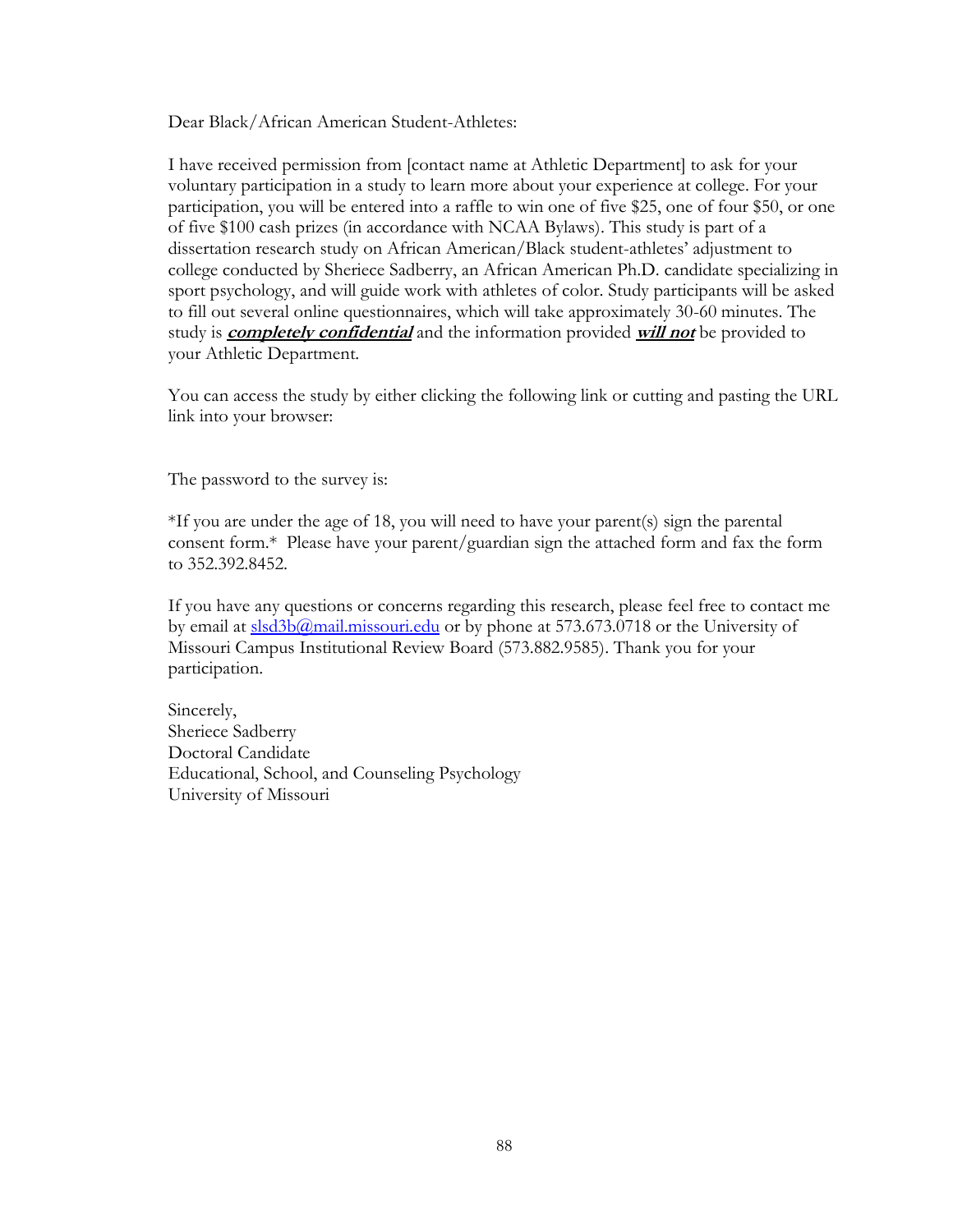APPENDIX J RECRUITMENT FLYER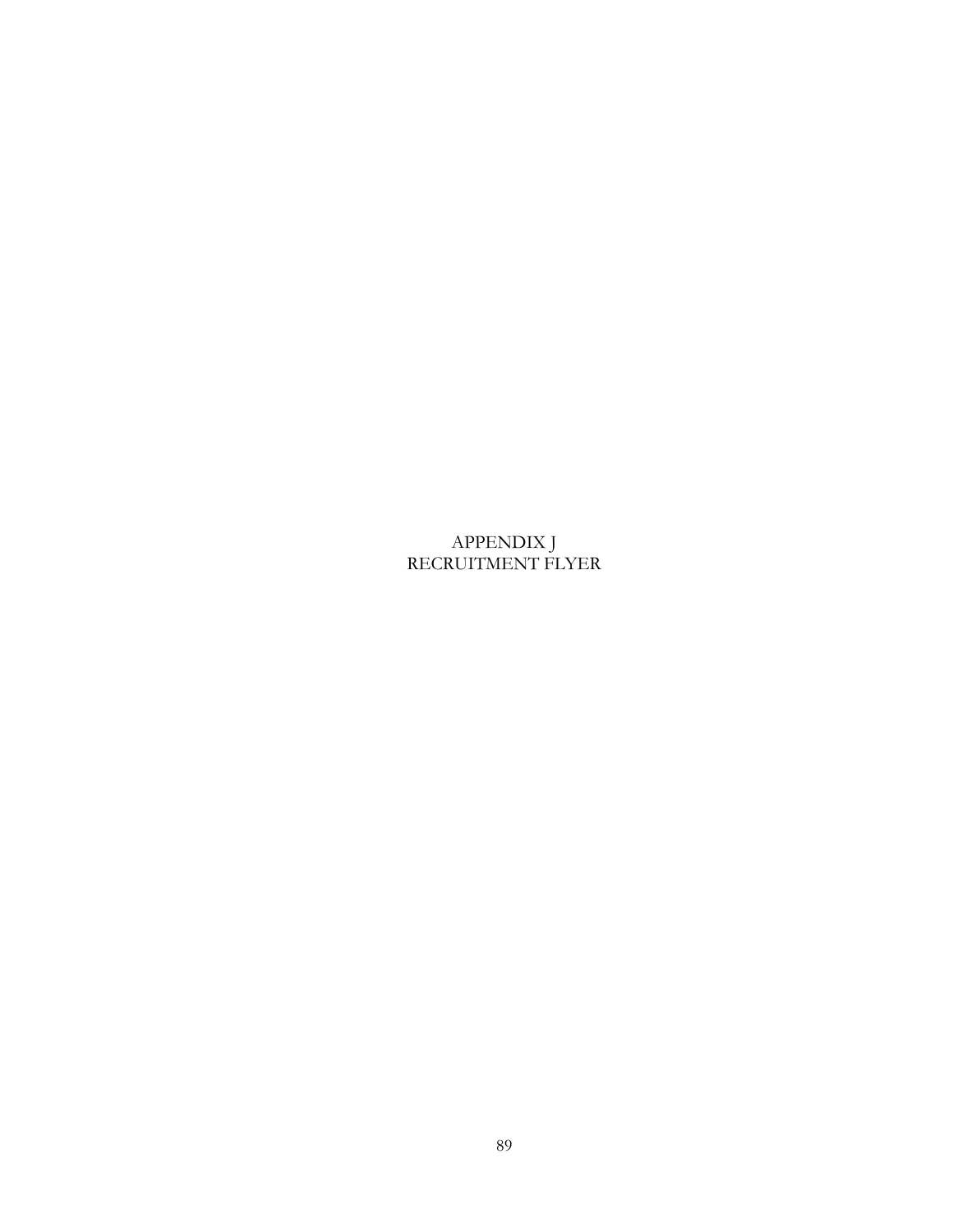#### Seeking African American/Black Student-Athletes

I have received permission to ask for your voluntary participation in a study to learn more about your experience at college. For your participation, you will be entered into a raffle to win one of five \$25, one of four \$50, or one of five \$100 cash prizes (in accordance with NCAA Bylaws). This study is part of a dissertation research study on African American/Black student-athletes' adjustment to college conducted by Sheriece Sadberry, an African American Ph.D. candidate specializing in sport psychology, and will guide work with athletes of color. Study participants will be asked to fill out several online questionnaires, which will take approximately 30-60 minutes. The study is **completely confidential** and the information provided **will not** be provided to your Athletic Department.

If you are interested please email Sheriece Sadberry at [slsd3b@mail.missouri.edu](mailto:slsd3b@mail.missouri.edu)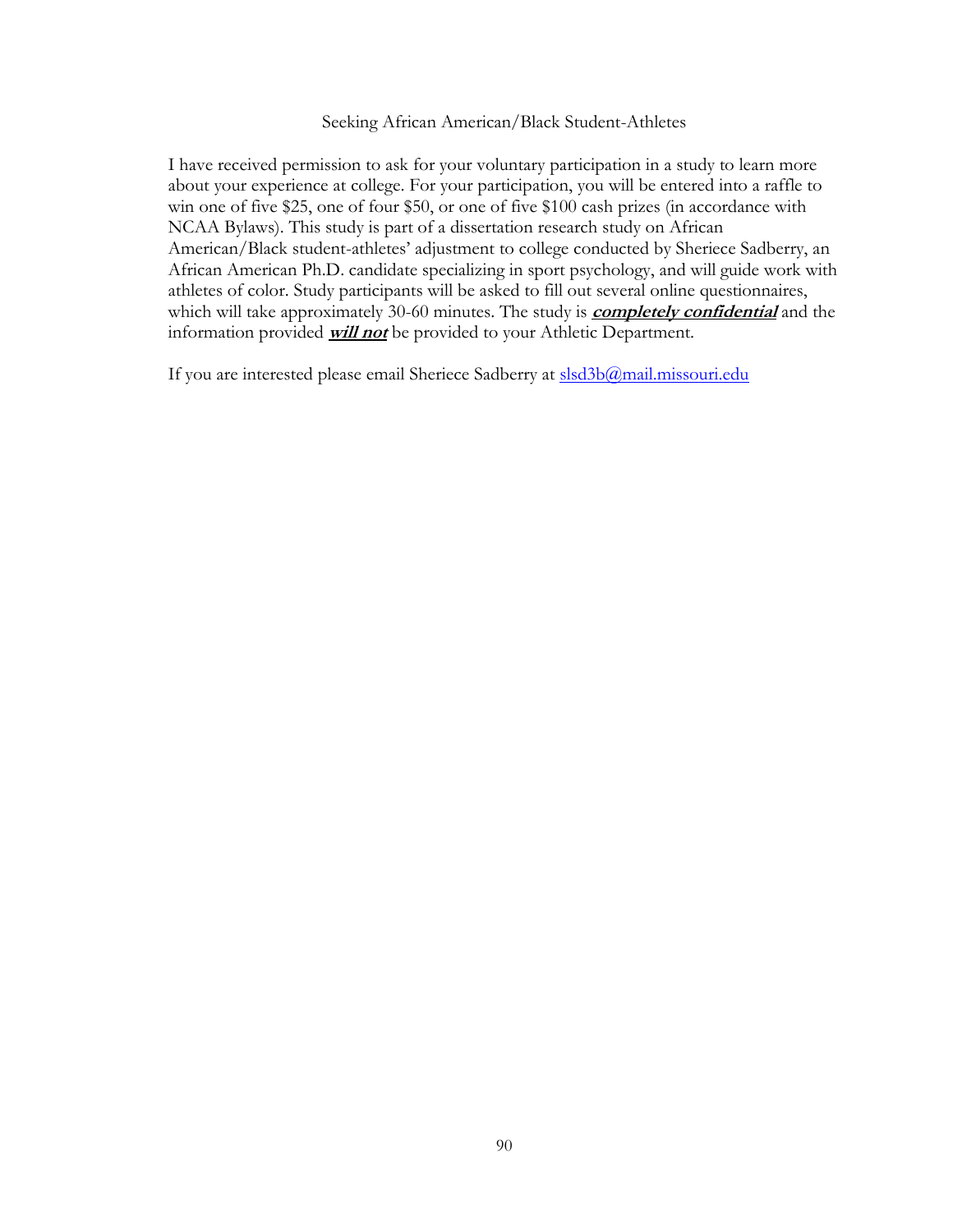APPENDIX K CONSENT FORM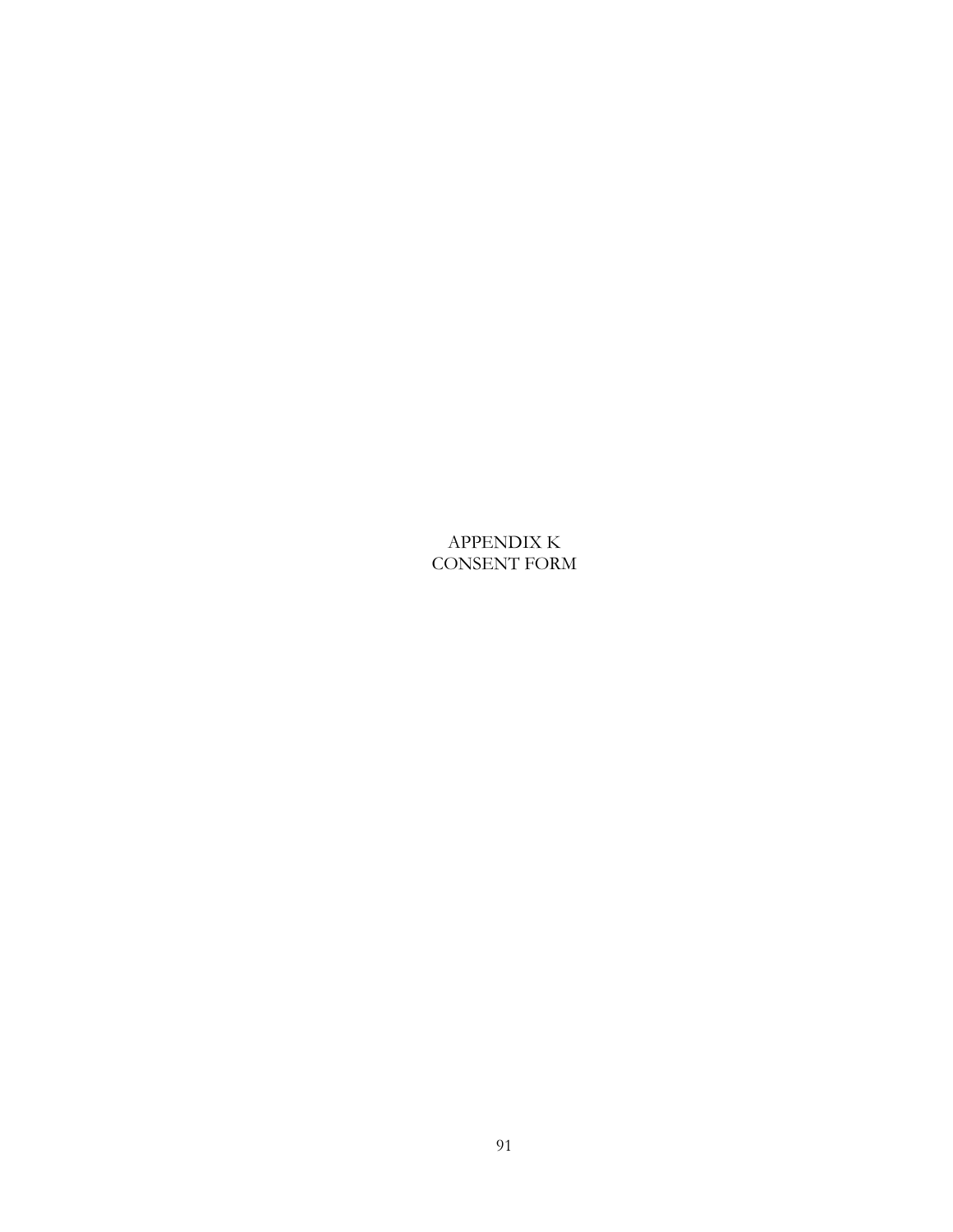### **Consent Form Black/African American Student-Athletes**

#### Invitation to Participate and Study Description

You are invited to participate in a research study about Black/African American studentathletes. We are interested in studying your experiences at college, your experiences on athletic teams, your social support, potential sources of life stressors, and other demographic variables that may influence your collegiate experience. You will be asked to fill out a survey questionnaire which will take approximately 30-60 minutes to complete. With your consent, you will be entered into a lottery drawing when you complete survey. Please see information below.

### Confidentiality

The information you provide will be kept strictly confidential. The Athletic Department is NOT affiliated with this research other than assisting with recruitment of participants. The Athletic Department will not have access to the information provided and will not be able to identify individual responses to the questions. The information that you provide in research will be confidential. The information that is gathered about you will not be reported to anyone outside the research team in a manner that personally identifies you.

To protect your privacy, the survey results will be kept in a locked file in the primary investigator's office. All project materials will be kept for three years after the study has ended, and will be accessible only to members of the research team. Your name will not be associated with your survey materials or with the research findings. The information obtained in this study will be published in scientific journals and presented at professional meetings, but only group patterns will be described and your identity will not be revealed. All emails will be destroyed from the researcher's mailbox upon retrieval, if you choose to email the investigator with questions. Despite all necessary steps being taken, there is still a potential risk of being identified even with the researchers protecting against all unforeseen breaches in confidentiality. This is a highly unlikely scenario and one that is not intended by the research investigators.

## Risks and benefits

The present research study does not involve any type of physical risk; you will be asked to answer questions about your experiences at college, your experiences on athletic teams, your social support, potential sources of life stressors, and other background information. There are some questions that ask about Athletic membership, this may allow for identification even through the use of a coding system. Some of the questions may be embarrassing or remind you of unhappy past experiences. Although you may admit to some drug and alcohol use, it is only used to assess your functioning as you adjust to college and the specific type or quantity will not be assessed. In addition, this information will not be reported to local authorities or your coaches. If you become upset as a result of participating the [**INSTITUTION Counseling Center] (PHONE NUMBER)** or call 911 in case of an emergency.

Although this study is not designed to help you personally, the information you contribute will add to our knowledge about the experiences of Black/African American studentathletes, which can help coaches and athletic administrators/personnel to formulate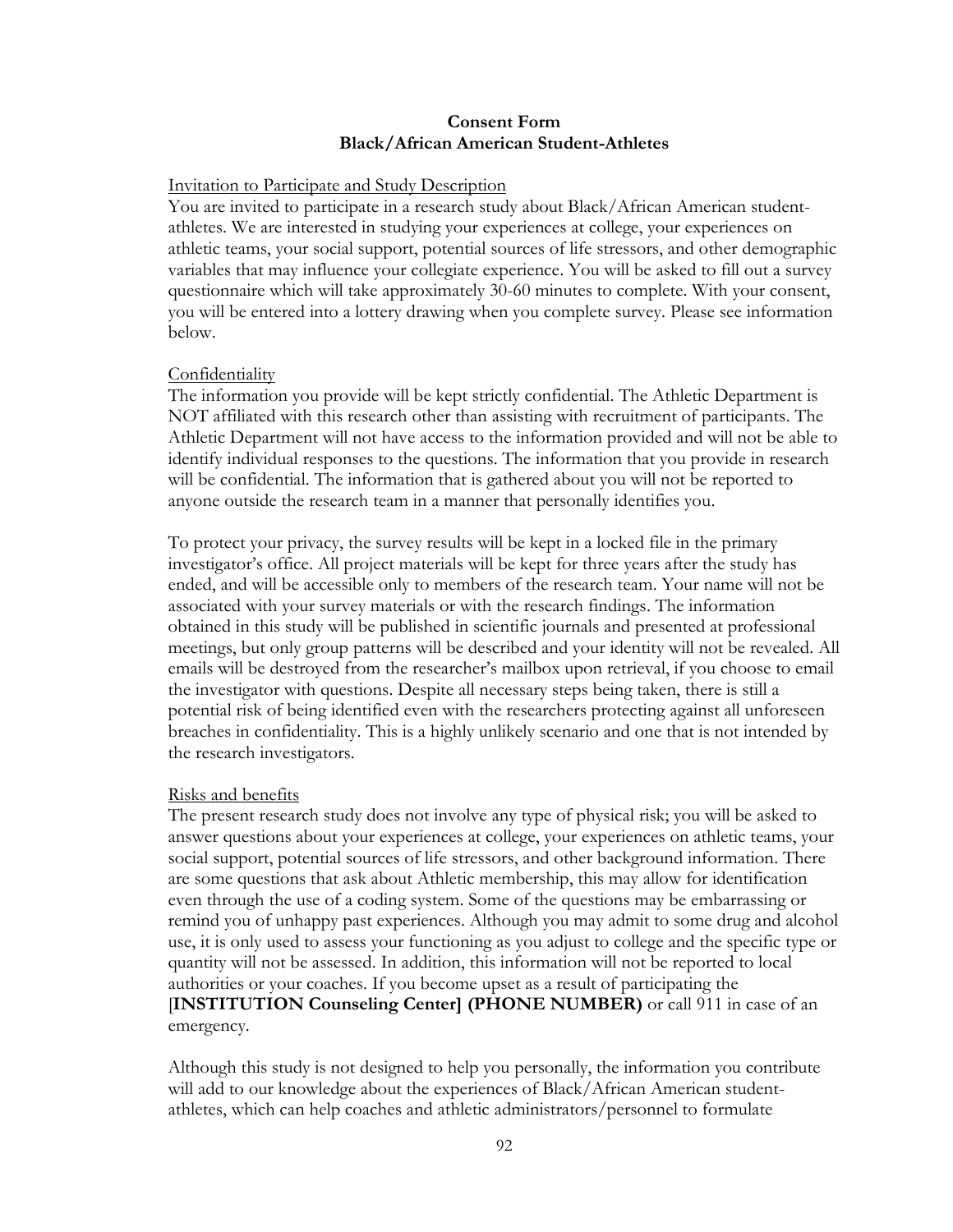interventions to provide a safe, encouraging place for the success and growth of Black/African American student-athletes. The results of this study can be made available to interested research participants. Respondents are encouraged to contact the principal investigator, Sheriece Sadberry for more information.

#### **Compensation**

As an incentive to participate, there will be a random drawing of those who complete the survey questionnaire and then submit e-mail addresses upon the online prompt. As incentives you could win one of five \$25 cash prizes, one of four \$50 cash prizes, <u>or</u> one of five \$100 cash prizes at each questionnaire administration. The research is being conducted at several institutions with a total of approximately 200 participants, which is an approximate 1/21 chance of winning a prize per questionnaire administration. You are not required to answer every question that might be asked. However, participants who complete majority of research survey questionnaire will be included in the lottery drawing. This means that you are free to stop participating at any point without penalty or loss of privilege, except for benefits directly related to your participation in this study. Drawings will take place approximately two weeks after the questionnaire is administered and winners will be notified by email. If you wish to participate in the drawing for cash prizes, the email address you submit after completing the questionnaires will be sent to a separate online data file apart from your individual questionnaire responses. The email address will be combined with others in a separate and secure composite list, from which the winners will be randomly selected.

#### Right to ask questions

You have the right to ask questions about this research study and to have those questions answered by any of the study investigators (see list below) before, during, or after the research. If you have any other concerns about your rights as a research participant that has not been answered by the investigators, you may contact the **[INSTITUTION IRB INFORMATION]**.

#### Freedom to withdraw

The decision to participate is entirely up to you. You may refuse to take part in the study without affecting your relationship with the investigators of this study or the **[INSTITUTION NAME]** or the Athletic Department. This means that you are free to stop participating at any point without penalty or loss of privilege, except for benefits directly related to your participation in this study.

#### **Study Investigators:**

Sheriece Sadberry, Doctoral Candidate, University of Missouri [slsd3b@mail.missouri.edu,](mailto:slsd3b@mail.missouri.edu) 573.673.0718

Michael Mobley, Ph.D., Rutgers, The State University of New Jersey [michael.mobley@gse.rutgers.edu,](mailto:michael.mobley@gse.rutgers.edu) 732.932.7496 ext. 8102

Puncky Heppner, Ph.D., University of Missouri [heppnerp@missouri.edu,](mailto:heppnerp@missouri.edu) 573.882.3523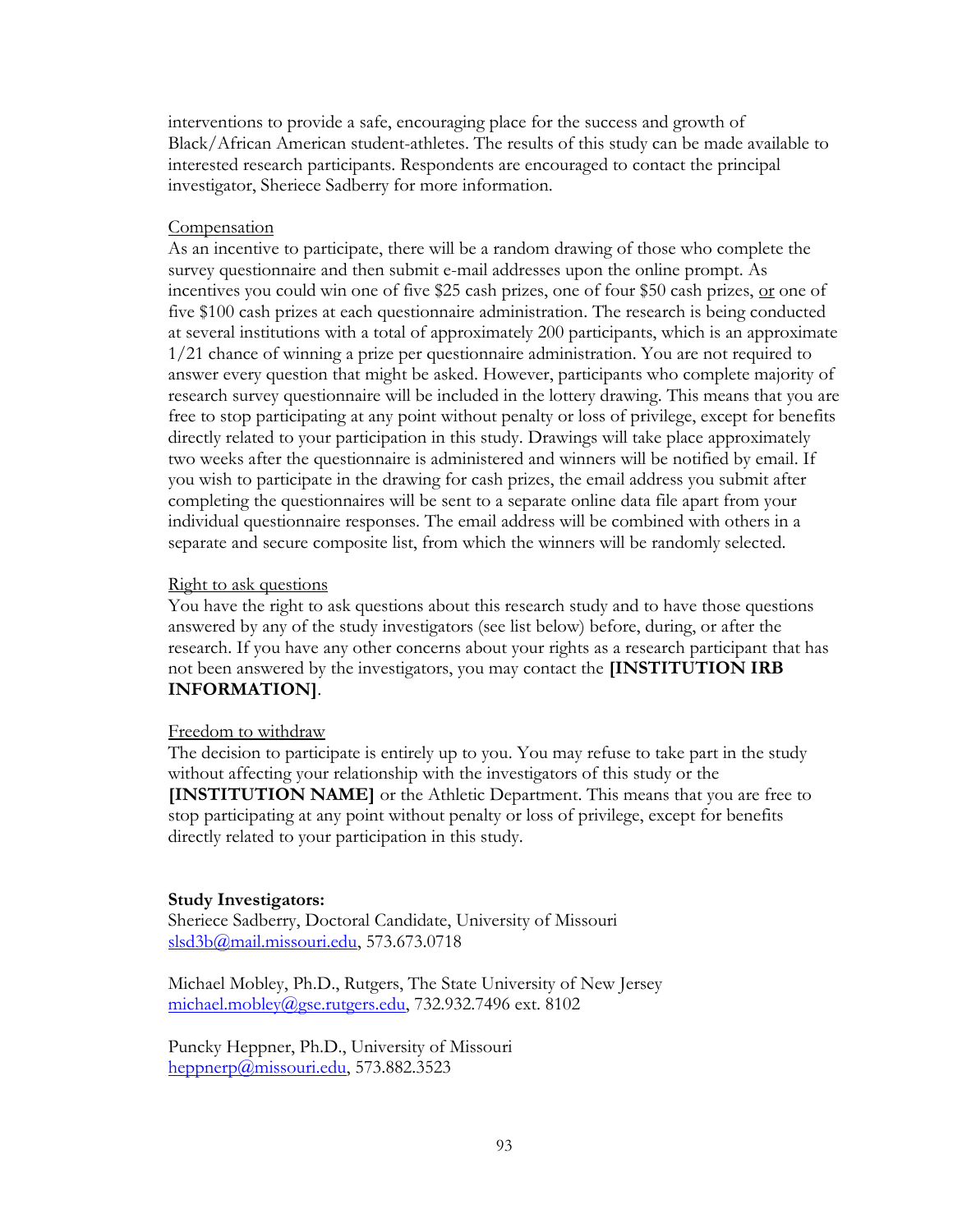APPENDIX L COMPENSATION LETTER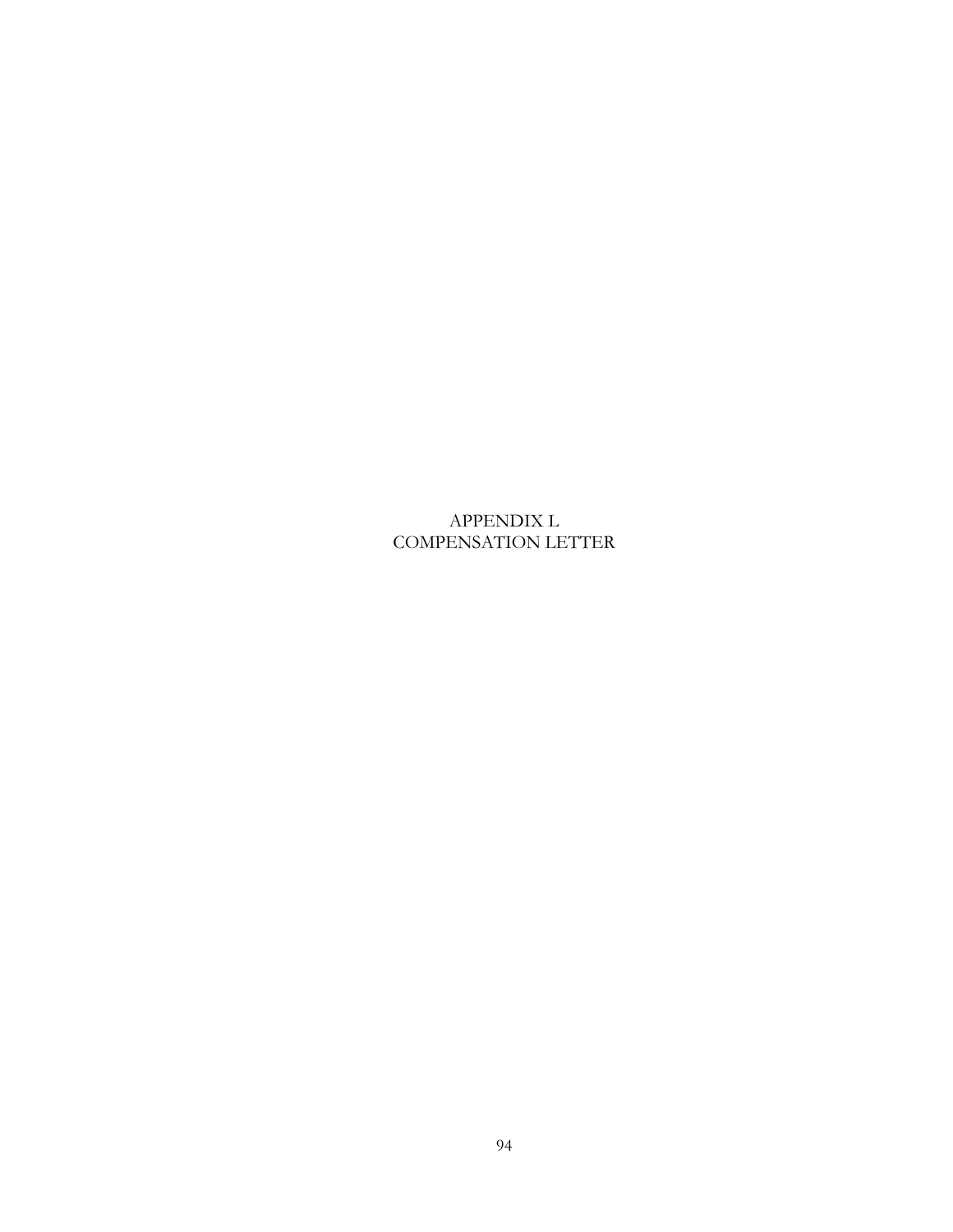Date

Dear Research Participation:

Once again, thank you for participating in my dissertation study examining the adjustment of Black/African American freshmen student-athletes (MU IRB #1137917). Enclosed is a check for the cash prize you won in the compensatory raffle. I received permission from your athletic department to recruit you for participation and the compensation is in accordance with NCAA Bylaw 16.11.1.12. Please retain this letter for you records.

Please keep an eye on your email in March for a chance to participate in the survey once again with another opportunity to win a cash prize in the raffle.

Sincerely,

Sheriece Sadberry [slsd3b@mail.missouri.edu](mailto:slsd3b@mail.missouri.edu) 573.673.0718